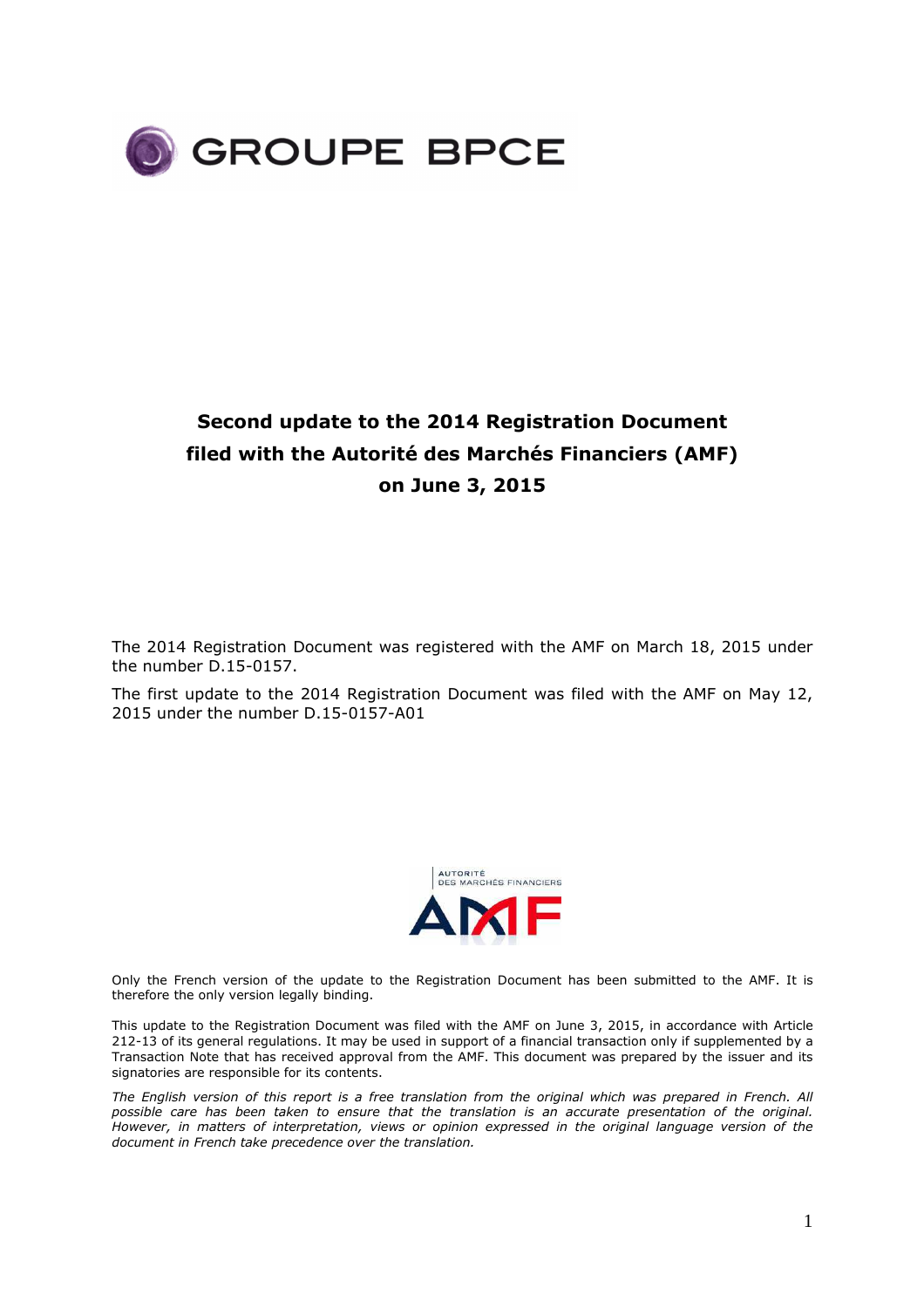# **Contents**

| 1.            | Press release and events subsequent to May 12, 2015 (filing date of the |  |
|---------------|-------------------------------------------------------------------------|--|
| 1.1           |                                                                         |  |
| $1.2^{\circ}$ |                                                                         |  |
|               |                                                                         |  |
| 2.            |                                                                         |  |
| 2.1           |                                                                         |  |
|               |                                                                         |  |
|               |                                                                         |  |
|               |                                                                         |  |
|               |                                                                         |  |
|               |                                                                         |  |
| 5.            | Person responsible for the update to the Registration Document 63       |  |
| 5.1           |                                                                         |  |
|               |                                                                         |  |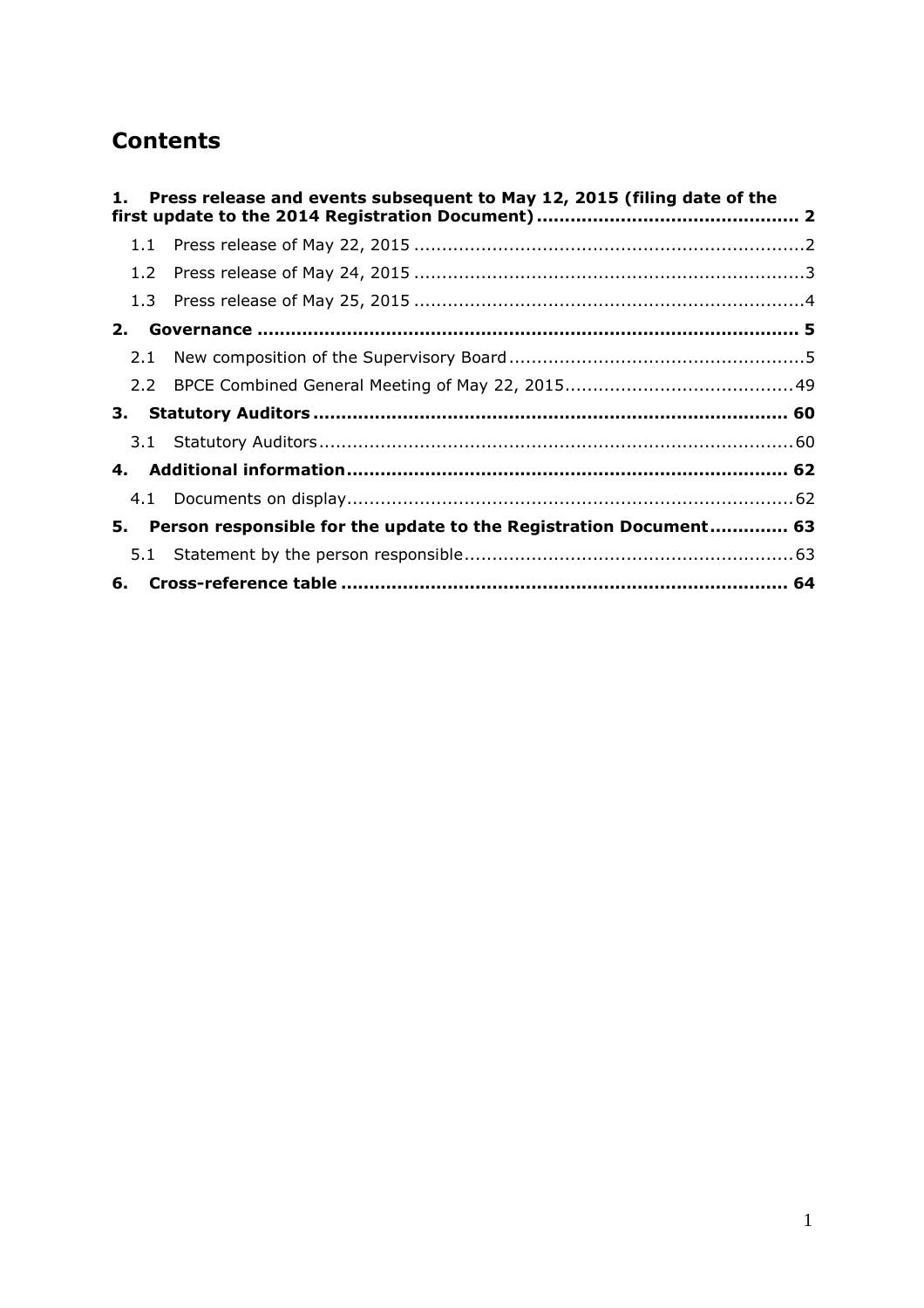# **1. Press release and events subsequent to May 12, 2015 (filing date of the first update to the 2014 Registration Document)**

# **1.1 Press release of May 22, 2015**

Pierre Valentin elected Chairman of the Supervisory Board of Groupe BPCE

Paris, May 22, 2015

**The Ordinary Shareholders Meeting of Groupe BPCE, convened today, approved the renewal of all 19 members of its Supervisory Board. The Board members then elected Pierre Valentin, who is also Chairman of the Steering and Supervisory Board of the Caisse d'Epargne de Languedoc Roussillon, to the position of Chairman of the Supervisory Board of Groupe BPCE, and appointed Steve Gentili, who also serves as Chairman of the Board of Directors of BRED-Banque Populaire, to the position of Vice-Chairman. The Management Board of Groupe BPCE, whose mandate runs until May 2017, remains unchanged.** 

The Supervisory Board of Groupe BPCE is comprised of 19 directors, elected for a term of 6 years.

In addition to its Chairman, Pierre Valentin, the other 6 members nominated by the **Fédération Nationale des Caisses d'Epargne** are:

- Chairmen/women of Caisse d'Epargne Steering and Supervisory Boards:
- Catherine Amin-Garde Caisse d'Epargne Loire Drôme Ardèche
- Astrid Boos Caisse d'Epargne Alsace
- Françoise Lemalle Caisse d'Epargne Côte d'Azur
- Nicolas Plantrou Caisse d'Epargne Normandie
- Chairmen/women of Caisse d'Epargne Management Boards:
- Stephanie Paix Caisse d'Epargne Rhône-Alpes
- Didier Patault Caisse d'Epargne Ile de France

In addition to the Vice-Chairman, Steve Gentili, the other 6 members nominated by the **Fédération Nationale des Banques Populaires** are:

- Chairmen of Banque Populaire Boards of Directors:
- Thierry Cahn Banque Populaire Alsace Lorraine Champagne
- Pierre Desvergnes CASDEN Banque Populaire
- Michel Grass Banque Populaire Bourgogne Franche-Comté
- André Joffre Banque Populaire du Sud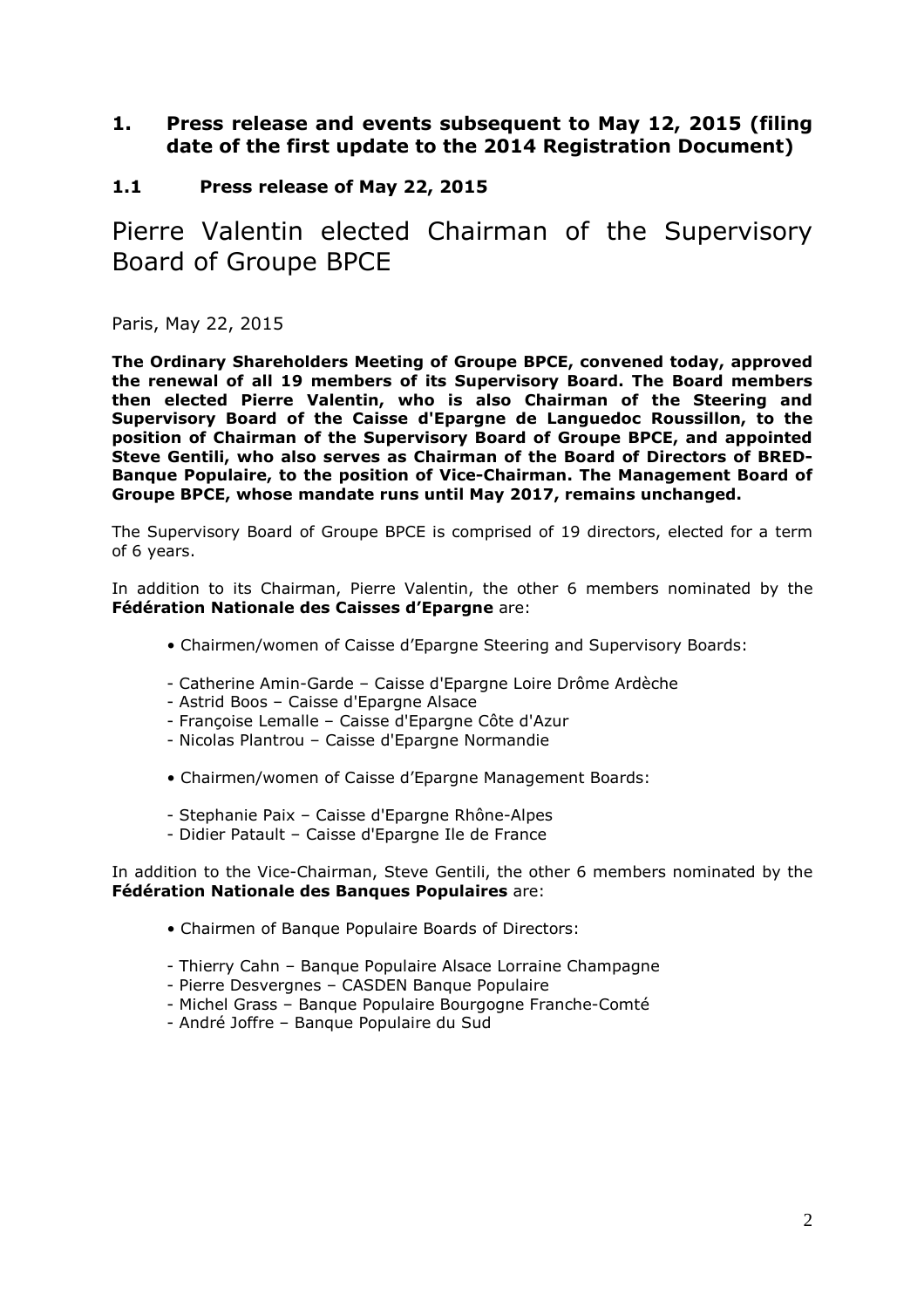- Chief Executive Officers of Banque Populaire banks:
- Catherine Halberstadt Banque Populaire Massif Central
- Yves Gevin Banque Populaire Rives de Paris

The three independent directors appointed on the proposal of the Appointments Committee, remain unchanged. These are:

- Maryse Aulagnon, Chairwoman and CEO - Affine Group

- Marwan Lahoud, Chief Strategy and International Marketing Officer - Airbus **GROUP** 

- Marie-Christine Lombard, Chairwoman of the Executive Board - GEODIS

The two employees' representatives, appointed by the trade unions representing Group employees are:

- Vincent Gontier, CFDT
- Frédéric Hassaine, CFE-CGC

The following were also appointed as *censeurs* (non-voting members):

- Gonzague de Villèle Chief Executive Officer of Banque Populaire Val de France
- Pascal Marchetti Chief Executive Officer of Banque Populaire des Alpes

- Pierre Carli – Chairman of the Management Board of Caisse d'Epargne Midi-Pyrenees

- Alain Lacroix – Chairman of the Management Board of Caisse d'Epargne Provence-Alpes-Corse

On this occasion, Pierre Valentin said: "*I am both pleased and proud to be appointed Chairman of the Supervisory Board at a time when the Group – which has significantly strengthened its financial structures in recent years – has yet to meet new challenges of a regulatory, commercial and technological nature. I am deeply confident in the ability of our management teams to continue to take full advantage of the cooperative strengths of our banks boasting strong roots at a local and regional level and working exclusively for the benefit of our clientele of individual customers, companies and local authorities*."

# **1.2 Press release of May 24, 2015**

# Groupe BPCE sells a 4.66% stake in Banca Carige

Paris, May 24, 2015

Groupe BPCE announces the signing of an agreement with Malacalza Investimenti regarding

the disposal of a 4.66% stake in Banca Carige for a total consideration of Euro 32.7 million.

Following this transaction, Groupe BPCE will hold a 5.1% stake in Banca Carige.

This transaction is part of Groupe BPCE's strategy of reducing or selling its stakes in noncore

assets.

Barclays and Natixis have assisted Groupe BPCE in the context of this transaction.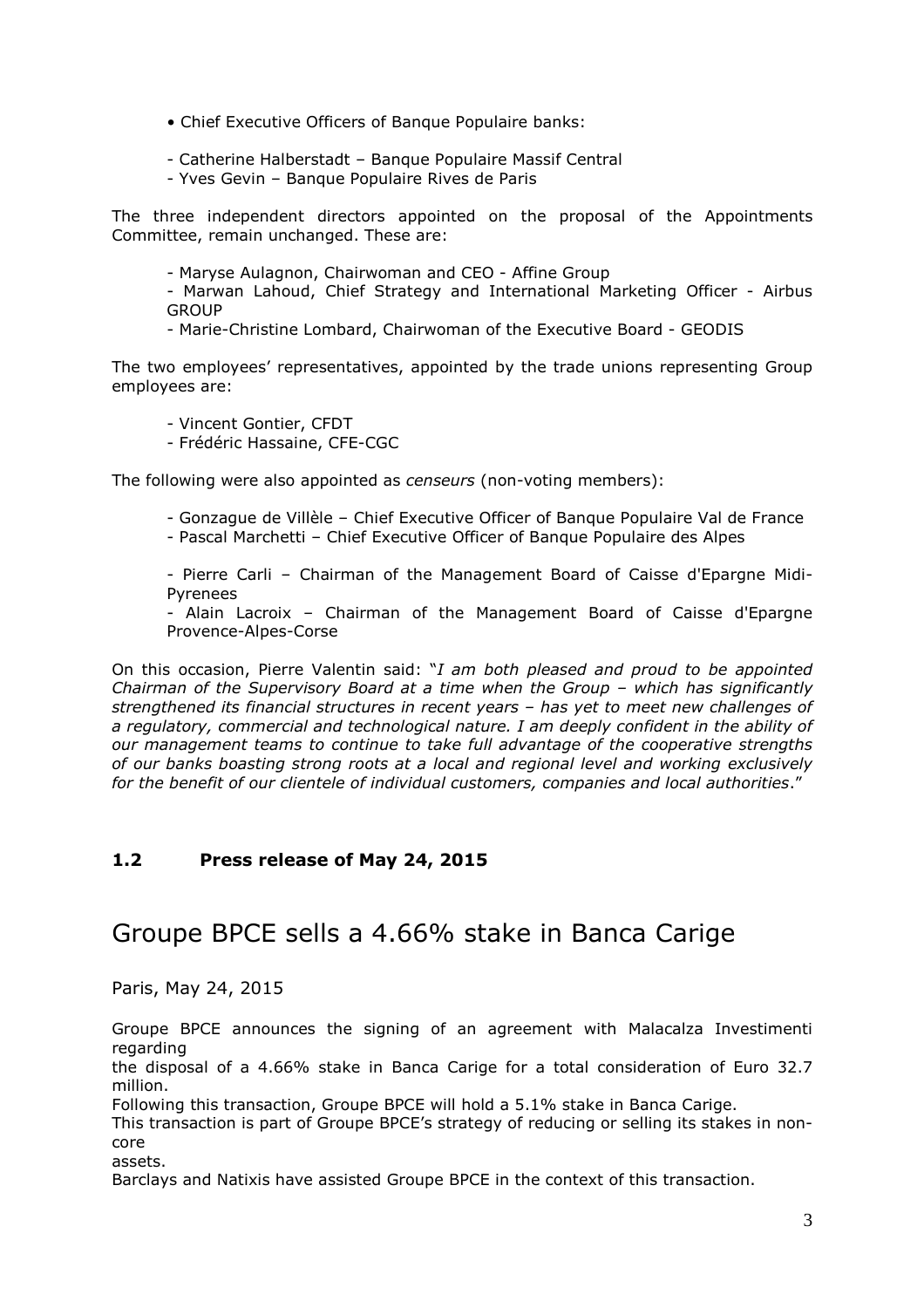Groupe BPCE has agreed today to dispose of a 10.7% stake in Nexity's share capital to Crédit Agricole Assurances (via its subsidiary Predica), Crédit Mutuel Arkéa and to an investment vehicle controlled by Nexity's executives

Paris, May  $25^{th}$ , 2015

Groupe BPCE has announced the disposal of 5.5 million Nexity shares representing 10.2% of the share capital of the company to Crédit Agricole Assurances (via its subsidiary Predica) and Crédit Mutuel Arkéa as well as 0.3 million shares representing 0.5% of the share capital of the company to an investment vehicle (NewPort SAS) controlled by Nexity's executives and whose representative is Alain Dinin, Chairman and CEO of Nexity. This disposal amounts to a total of 206 million euros (based on a transaction price of 35.5 euros per Nexity share ex-dividend 2014). The completion of the transaction will occur on 27 May 2015.

Moreover, NewPort has also committed to acquire from Groupe BPCE, under financing condition, up to 802,000 additional shares representing a stake of up to 1.5% of Nexity's share capital at the same price per share. This additional acquisition will have to occur before the 8 July 2015. Groupe BPCE which had three representatives at the Board of Directors of Nexity will renounce to two seats consistently with the reduction of its stake in Nexity's share capital.

This disposal forms part of the implementation by Groupe BPCE of its strategic plan, aiming at reducing or disposing of its parts in its non-core assets. Following the transaction, Groupe BPCE's residual stake in Nexity will stand at 22.7% and possibly at 21.2% in case of the completion of the aforementioned additional disposal to NewPort.

The lock-up undertaken by BPCE in the context of the 2 December 2014 placement, ending on 9 June 2015, was lifted only as part of the Transaction and only for the shares related to it.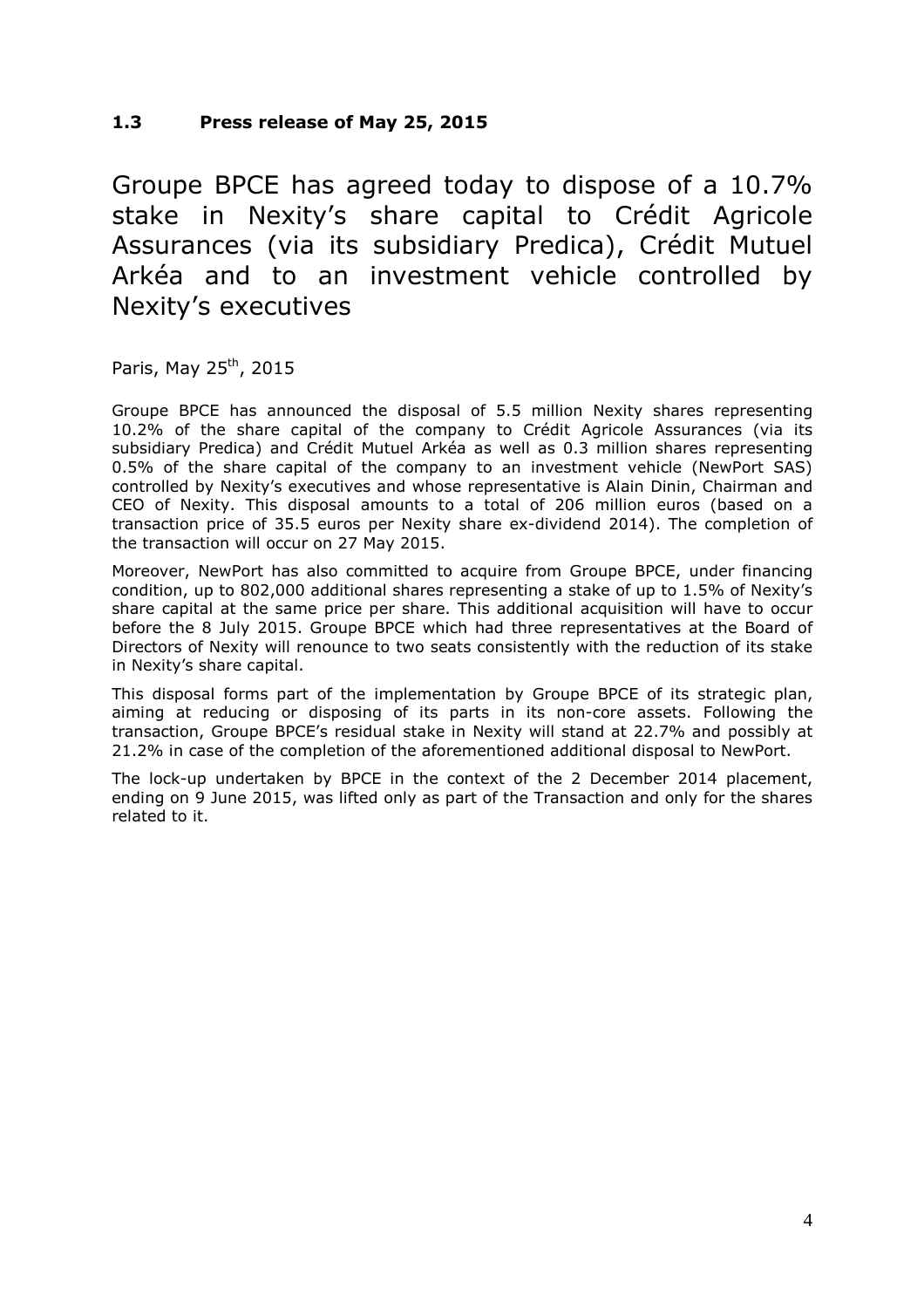# **2. Governance**

# **2.1 New composition of the Supervisory Board**

The Annual General Shareholders' Meeting of May 22, 2015 renewed the appointments of members and non-voting members of the Board of BPCE.

At its meeting on May 22, 2015, the Supervisory Board of BPCE appointed its Chairman, its Vice-Chairman and the members of its committees. In accordance with the CRD IV directive, the Supervisory Board established an Audit Committee, a Risk Management Committee, an Appointments Committee and a Remuneration Committee.

In accordance with the provisions on employee representation, two members of the Board represent the employees of BPCE and its direct and indirect subsidiaries whose registered office is in France. They are appointed by each of the two union organizations after receiving the most votes in the first round of elections referred to in Articles L.2122-1 and L.2221-4 of the French Labor Code.

The new composition of the Supervisory Board is as follows:

Representatives of Category A shareholders:

- Pierre Valentin, Chairman of the Steering and Supervisory Board of Caisse d'Epargne Languedoc-Roussillon, Chairman of the Supervisory Board of BPCE since May 22, 2015;
- Catherine Amin-Garde, Chairman of the Steering and Supervisory Board of Caisse d'Epargne Loire Drôme Ardèche;
- Astrid Boos, Chairman of the Steering and Supervisory Board of Caisse d'Epargne Alsace;
- Françoise Lemalle, Chairman of the Steering and Supervisory Board of Caisse d'Epargne Côte d'Azur;
- Stéphanie Paix, Chairman of the Management Board of Caisse d'Epargne Rhône Alpes;
- Didier Patault, Chairman of the Management Board of Caisse d'Epargne Ile-de-France;
- Nicolas Plantrou, Chairman of the Steering and Supervisory Board of Caisse d'Epargne Normandie.

Representatives of Category B shareholders:

- Stève Gentili, Chairman of BRED Banque Populaire, Vice-Chairman of the Supervisory Board of BPCE since May 22, 2015;
- Thierry Cahn, Chairman of Banque Populaire d'Alsace Lorraine Champagne;
- Pierre Desvergnes, Chairman of CASDEN Banque Populaire;
- Yves Gevin, Chief Executive Officer of Banque Populaire Rives de Paris;
- Michel Grass, Chairman of Banque Populaire Bourgogne Franche-Comté;
- Catherine Halberstadt, Chief Executive Officer of Banque Populaire du Massif Central.
- André Joffre, Chairman of Banque Populaire du Sud;

Independent members:

- Maryse Aulagnon, independent member, Chairman and Chief Executive Officer of Groupe Affine;
- Marwan Lahoud, independent member, Deputy Chief Executive Officer in charge of Corporate Strategy and International Business at Airbus Group;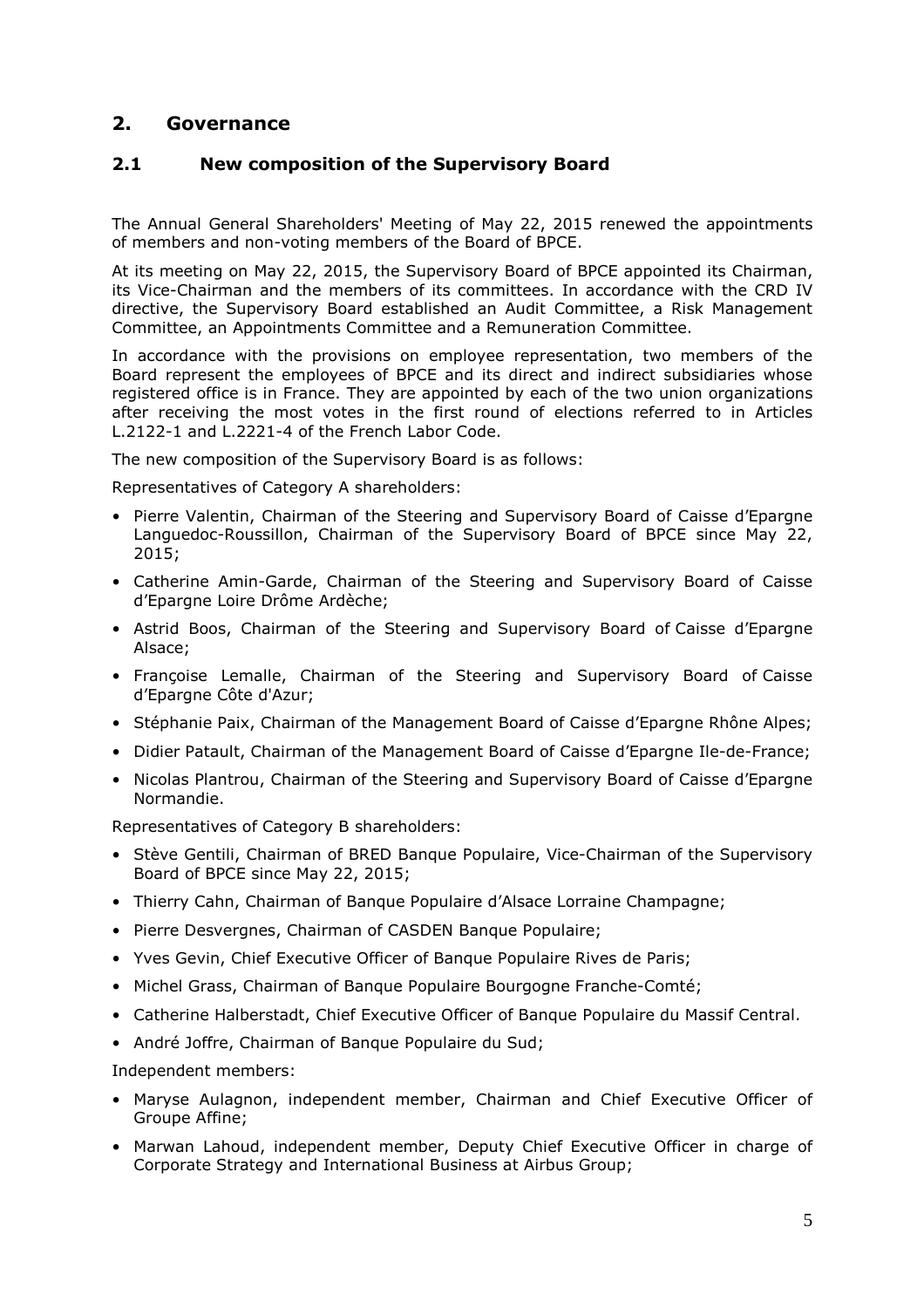• Marie-Christine Lombard, independent member, Chairman of the Management Board of Geodis.

Employee representatives:

- Vincent Gontier;
- Frédéric Hassaine;

Non-voting directors:

- Dominique Martinie, non-voting director, Chairman of Fédération Nationale des Banques Populaires;
- Jean Arondel, non-voting director, Chairman of Fédération Nationale des Caisses d'Epargne;
- Pierre Carli, non-voting director, Chairman of the Management Board of Caisse d'Epargne Midi-Pyrénées;
- Alain Lacroix, non-voting director, Chairman of the Management Board of Provence Alpes Corse;
- Pascal Marchetti, non-voting director, Chief Executive Officer of Banque Populaire des Alpes.
- Gonzague de Villèle, non-voting director, Chief Executive Officer of Banque Populaire Val de France.

## **New composition of Supervisory Board committees**

#### **Supervisory Board Audit Committee**

The Audit Committee is chaired by Marwan Lahoud.

Other members of the Audit Committee:

- Thierry Cahn, Chairman of Banque Populaire d'Alsace Lorraine Champagne;
- Catherine Halberstadt, Chief Executive Officer of Banque Populaire du Massif Central.
- Marie-Christine Lombard, independent member, Chairman of the Management Board of Geodis.
- Stéphanie Paix, Chairman of the Management Board of Caisse d'Epargne Rhône Alpes;
- Nicolas Plantrou, Chairman of the Steering and Supervisory Board of Caisse d'Epargne Normandie.

#### **Supervisory Board Risk Management Committee**

The Risk Management Committee is chaired by Marie-Christine Lombard.

Other members of the Risk Management Committee:

- Michel Grass, Chairman of Banque Populaire Bourgogne Franche-Comté;
- Catherine Halberstadt, Chief Executive Officer of Banque Populaire du Massif Central.
- Marwan Lahoud, independent member, Deputy Chief Executive Officer in charge of Corporate Strategy and International Business at Airbus Group;
- Stéphanie Paix, Chairman of the Management Board of Caisse d'Epargne Rhône Alpes;
- Nicolas Plantrou, Chairman of the Steering and Supervisory Board of Caisse d'Epargne Normandie.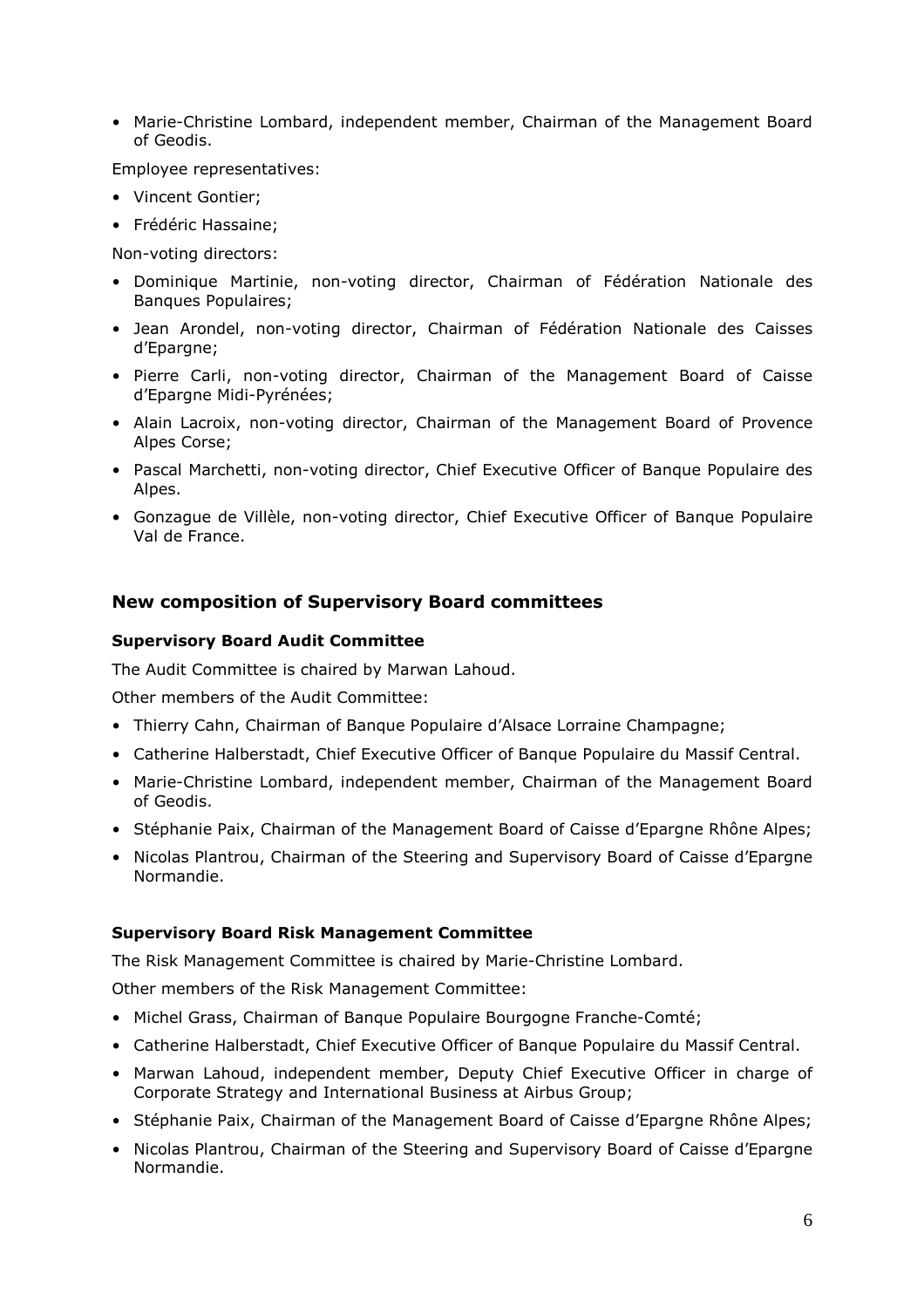## **Supervisory Board Appointments Committee**

The Appointments Committee is chaired by Maryse Aulagnon.

Other members of the Appointments Committee:

- Catherine Amin-Garde, Chairman of the Steering and Supervisory Board of Caisse d'Epargne Loire Drôme Ardèche;
- Astrid Boos, Chairman of the Steering and Supervisory Board of Caisse d'Epargne Alsace;
- Pierre Desvergnes, Chairman of CASDEN Banque Populaire;
- Yves Gevin, Chief Executive Officer of Banque Populaire Rives de Paris;
- André Joffre, Chairman of Banque Populaire du Sud;
- Didier Patault, Chairman of the Management Board of Caisse d'Epargne Ile-de-France;

# **Supervisory Board Remuneration Committee**

The Remuneration Committee is chaired by Maryse Aulagnon.

Other members of the Remuneration Committee:

- Catherine Amin-Garde, Chairman of the Steering and Supervisory Board of Caisse d'Epargne Loire Drôme Ardèche;
- Astrid Boos, Chairman of the Steering and Supervisory Board of Caisse d'Epargne Alsace;
- Pierre Desvergnes, Chairman of CASDEN Banque Populaire;
- Yves Gevin, Chief Executive Officer of Banque Populaire Rives de Paris;
- Vincent Gontier, employee representative;
- André Joffre, Chairman of Banque Populaire du Sud;
- Didier Patault, Chairman of the Management Board of Caisse d'Epargne Ile-de-France.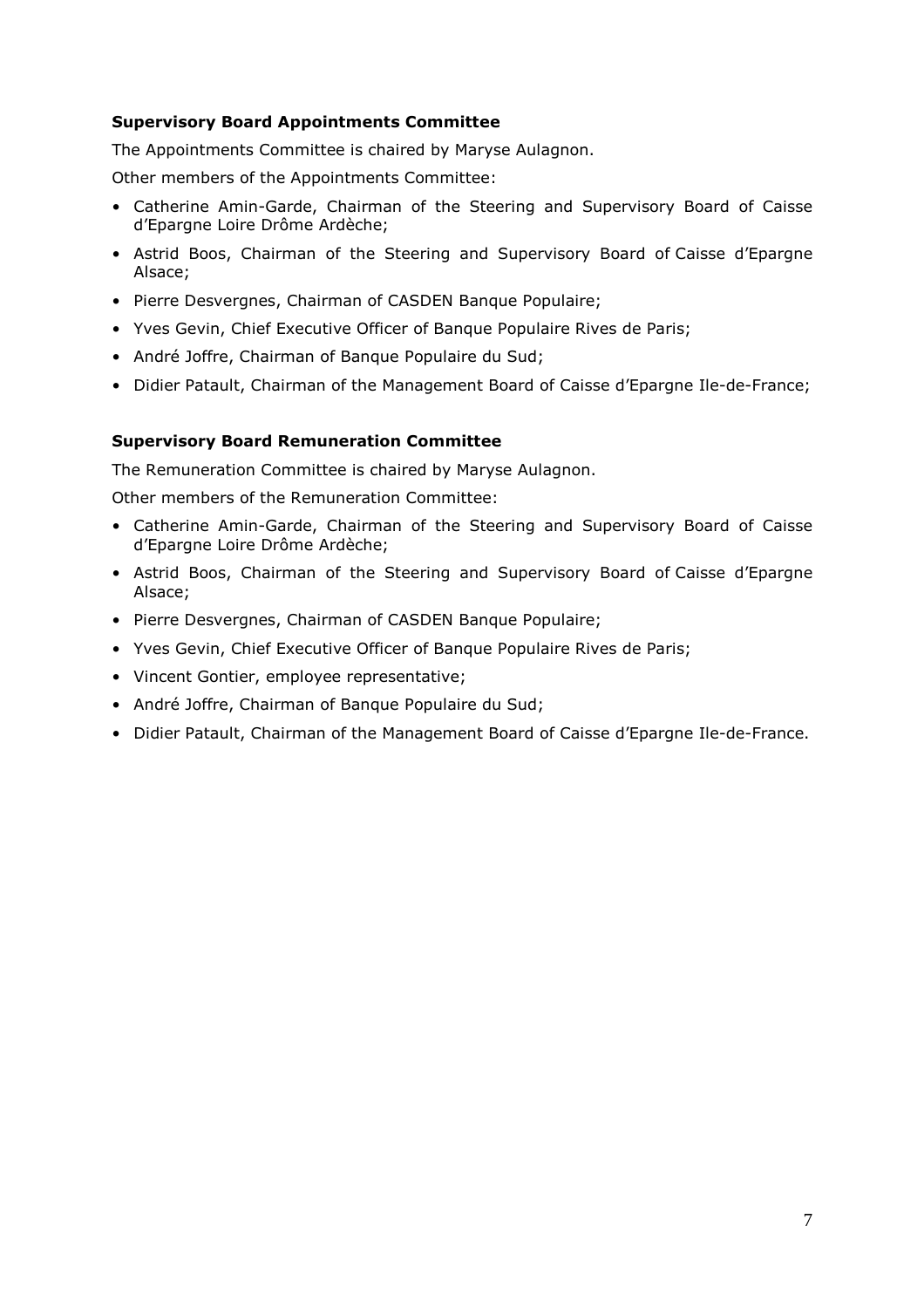#### **For the Caisse d'Epargne network**

#### **Pierre VALENTIN**

Born February 6, 1953

Mr. Valentin has a degree in private law and a postgraduate degree from the Institut des Assurances d'Aix-Marseille. He is an entrepreneur who began his career at Mutuelle d'Assurances du Bâtiment et des Travaux Publics in Lyon in 1978. In 1979, he set up Société Valentin Immobilier. Pierre Valentin quickly formed a long-standing commitment to the Caisse d'Epargne network. In 1984, he became a consulting advisor to Caisse d'Epargne d'Alès. In 1991, he became a consultant advisor to Caisse d'Epargne Languedoc-Roussillon. He was appointed Chairman of local savings company Vallée des Gardons in 2000. He has been a member of the Steering and Supervisory Board of Caisse d'Epargne Languedoc-Roussillon since 2000, and was Chairman of the Audit Committee from 2003 to 2006. In 2006, he became Chairman of the Steering and Supervisory Board of Caisse d'Epargne Languedoc-Roussillon and was re-elected to the position in 2009.

In 2008, he was appointed Vice-Chairman of Banque Palatine's Supervisory Board, and joined the Board of Directors of Fédération Nationale des Caisses d'Epargne. In 2010, he was appointed Chairman of the Audit Committee of Banque Palatine.

#### **Offices held at May 28, 2015**

**Chairman of the Supervisory Board of BPCE** (since May 22, 2015) **Chairman of the Steering and Supervisory Board of Caisse d'Epargne Languedoc-Roussillon (CELR)** 

**Chairman of the Board of Directors**: SLE Vallée des Gardons

**Director**: CE Holding Promotion, FNCE, Natixis\*, Association Maison de Santé Protestante d'Alès\*\* (formerly Clinique Bonnefon)

**Legal Manager**: SCI Les Trois Cyprès\*\*, SCI Les Amandiers\*\*

#### **Terms of office expired at May 28, 2015**

Member of the Audit and Risk Committee of BPCE

#### **Offices held at December 31 in previous years**

| 2013                                           | 2012                                | 2011                                                               | 2010                                |
|------------------------------------------------|-------------------------------------|--------------------------------------------------------------------|-------------------------------------|
| Member of the                                  | Member of the                       | <b>Member of the</b>                                               | Member of the                       |
| <b>Supervisory Board</b><br>and Audit and Risk | <b>Supervisory Board</b><br>of BPCE | <b>Supervisory Board</b><br>of BPCE                                | <b>Supervisory Board</b><br>of BPCE |
| <b>Committee of BPCE</b>                       | <b>Chairman of the</b>              | <b>Chairman of the</b>                                             | <b>Chairman of the</b>              |
| <b>Chairman of the</b>                         | <b>Steering and</b>                 | <b>Steering and</b>                                                | <b>Steering and</b>                 |
| <b>Steering and</b>                            | <b>Supervisory Board</b>            | <b>Supervisory Board</b>                                           | <b>Supervisory Board</b>            |
| <b>Supervisory Board</b>                       |                                     | of Caisse d'Epargne of Caisse d'Epargne of Caisse d'Epargne        |                                     |
| of Caisse d'Epargne Languedoc-                 |                                     | Languedoc-                                                         | Languedoc-                          |
| Languedoc-                                     | <b>Roussillon</b>                   | <b>Roussillon</b>                                                  | <b>Roussillon</b>                   |
| <b>Roussillon (CELR)</b>                       | <b>Chairman of the</b>              | <b>Chairman of the</b>                                             | <b>Chairman of the</b>              |
| <b>Chairman of the</b>                         |                                     | <b>Board of Directors: Board of Directors: Board of Directors:</b> |                                     |
| <b>Board of Directors:</b>                     | SLE Vallée des                      | SLE Vallée des                                                     | SLE Vallée des                      |
| SLE Vallée des                                 | Gardons                             | Gardons                                                            | Gardons                             |
| Gardons                                        | <b>Vice-Chairman of</b>             | <b>Vice-Chairman of</b>                                            | <b>Vice-Chairman of</b>             |
|                                                | the Supervisory                     | the Supervisory                                                    | the Supervisory                     |
|                                                | <b>Board: Banque</b>                | <b>Board: Banque</b>                                               | <b>Board: Banque</b>                |
|                                                | Palatine                            | Palatine                                                           | Palatine                            |
|                                                | Member of the                       | Member of the                                                      | <b>Member of the</b>                |
|                                                |                                     | <b>Supervisory Board: Supervisory Board:</b>                       | <b>Supervisory Board:</b>           |
|                                                | <b>Banque Palatine</b>              | <b>Bangue Palatine</b>                                             | <b>Banque Palatine</b>              |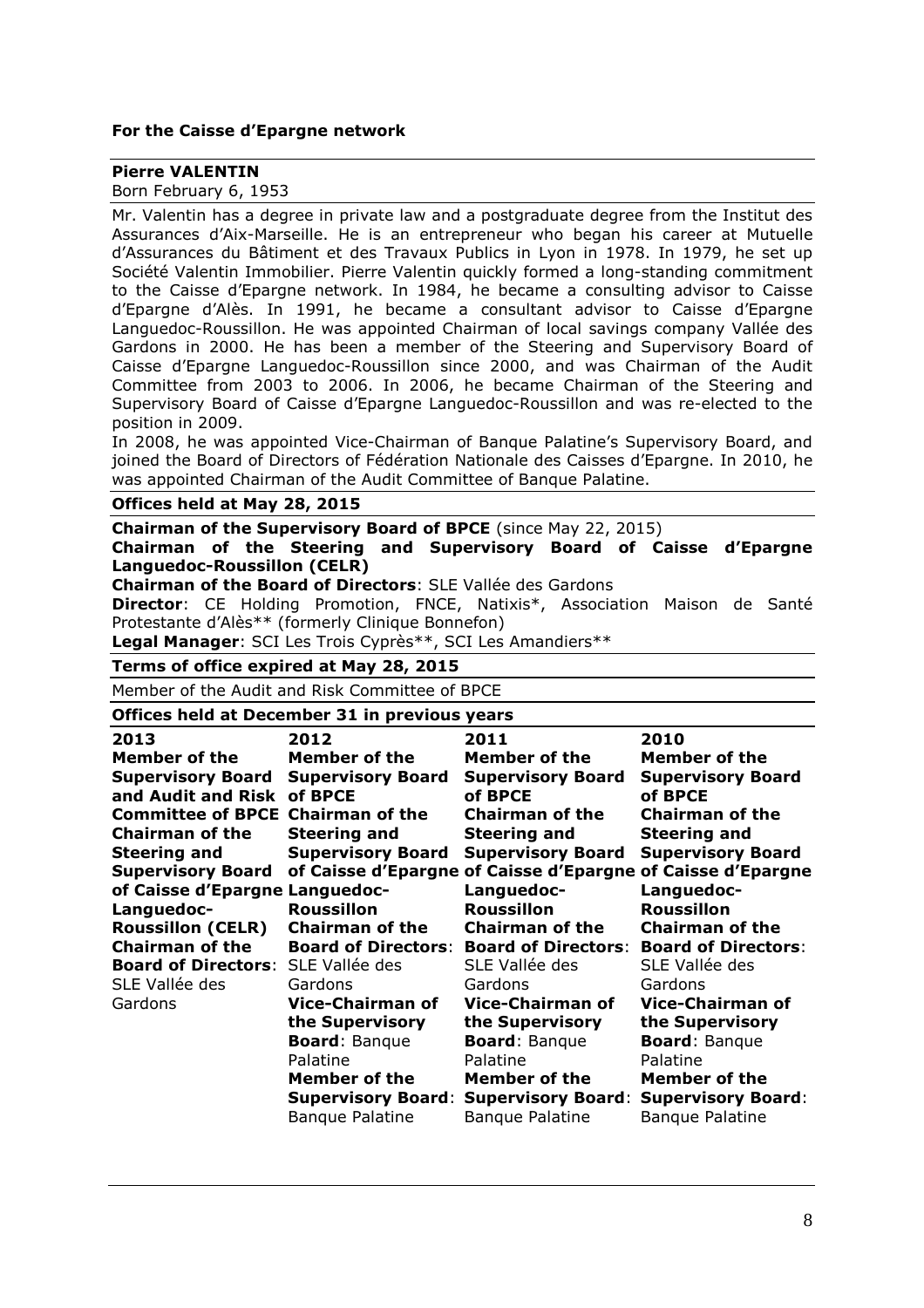| Promotion,           | Promotion,                                                  | Director: CE Holding Director: CE Holding Director: CE Holding Director: CE Holding<br>Promotion, | Promotion, Clinique |
|----------------------|-------------------------------------------------------------|---------------------------------------------------------------------------------------------------|---------------------|
|                      |                                                             | Association Maison de Association Maison de Association Maison de Bonnefon**, Pierre et           |                     |
| Santé Protestante    | Santé Protestante                                           | Santé Protestante                                                                                 | Lise Immobilier**,  |
| d'Alès** (formerly   | d'Alès** (formerly                                          | d'Alès** (formerly                                                                                | <b>FNCE</b>         |
| Clinique Bonnefon),  | Clinique Bonnefon),                                         | Clinique Bonnefon),                                                                               | Legal Manager: SCI  |
| Pierre et Lise       | Pierre et Lise                                              | Pierre et Lise                                                                                    | Les Trois Cyprès**, |
| Immobilier**, FNCE,  | Immobilier**, FNCE Immobilier**, FNCE                       |                                                                                                   | SCI Les Amandiers** |
| Natixis <sup>*</sup> | Legal Manager: SCI Legal Manager: SCI                       |                                                                                                   |                     |
|                      | Legal Manager: SCI Les Trois Cyprès**, Les Trois Cyprès**,  |                                                                                                   |                     |
|                      | Les Trois Cyprès**, SCI Les Amandiers** SCI Les Amandiers** |                                                                                                   |                     |
| SCI Les Amandiers**  |                                                             |                                                                                                   |                     |
|                      |                                                             |                                                                                                   |                     |

\* Listed company.<br>\*\* Non-group company.<br>SLE: société locale d'épargne (local savings company).<br>FNCE: Fédération Nationale des Banques Populaires.<br>FNBP: Fédération Nationale des Banques Populaires.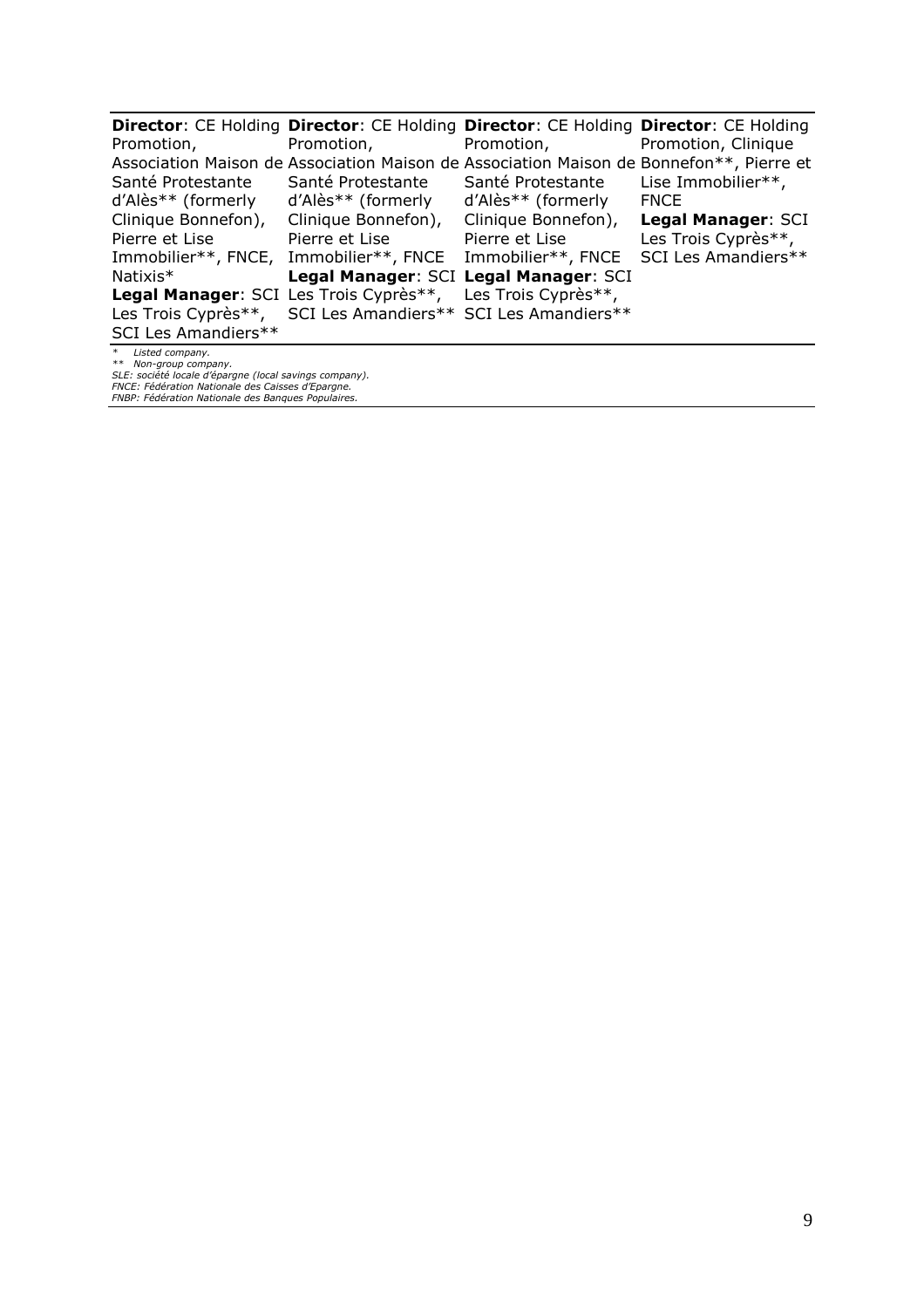#### **Catherine AMIN-GARDE**

Born March 8, 1955

Ms. Amin-Garde holds advanced degrees in both History and European Studies. She joined Groupe Caisse d'Epargne in 1984.

She is currently a representative of the Prefect in the Drôme region and Chairman of the Steering and Supervisory Board of Caisse d'Epargne Loire Drôme Ardèche.

#### **Offices held at May 28, 2015**

**Member of the Supervisory Board, the Appointments Committee and the Remuneration Committee of BPCE** (since May 22, 2015) **Chairman of the Steering and Supervisory Board of Caisse d'Epargne Loire Drôme Ardèche (CELDA) Chairman of the Board of Directors**: SLE Drôme Provençale Centre **Chairman**: Fondation Loire Drôme Ardèche **Director**: FNCE, CE Holding Promotion, Natixis Interépargne **Terms of office expired at May 28, 2015**

#### **Offices held at December 31 in previous years**

| 2013                                | 2012                                | 2011                                                        | 2010                                |
|-------------------------------------|-------------------------------------|-------------------------------------------------------------|-------------------------------------|
| Member of the                       | Member of the                       | Member of the                                               | Member of the                       |
| <b>Supervisory Board</b><br>and the | <b>Supervisory Board</b><br>of BPCE | <b>Supervisory Board</b><br>of BPCE                         | <b>Supervisory Board</b><br>of BPCE |
| <b>Appointments and</b>             | <b>Chairman of the</b>              | <b>Chairman of the</b>                                      | <b>Chairman of the</b>              |
| <b>Remuneration</b>                 | <b>Steering and</b>                 | <b>Steering and</b>                                         | <b>Steering and</b>                 |
| <b>Committee of BPCE</b>            | <b>Supervisory Board</b>            | <b>Supervisory Board</b>                                    | <b>Supervisory Board</b>            |
| <b>Chairman of the</b>              |                                     | of Caisse d'Epargne of Caisse d'Epargne of Caisse d'Epargne |                                     |
| <b>Steering and</b>                 | <b>Loire Drôme</b>                  | <b>Loire Drôme</b>                                          | Loire Drôme                         |
| <b>Supervisory Board</b>            | <b>Ardèche</b>                      | Ardèche                                                     | <b>Ardèche</b>                      |
| of Caisse d'Epargne Chairman of the |                                     | <b>Chairman of the</b>                                      | <b>Chairman of the</b>              |
| <b>Loire Drôme</b>                  | <b>Board of Directors:</b>          | <b>Board of Directors:</b>                                  | <b>Board of Directors:</b>          |
| Ardèche (CELDA)                     | SLE Drôme                           | SLE Drôme                                                   | SLE Drôme                           |
| <b>Chairman of the</b>              | Provençale Centre                   | Provençale Centre                                           | Provençale Centre                   |
| <b>Board of Directors:</b>          | <b>Chairman:</b>                    | <b>Chairman:</b>                                            | <b>Chairman:</b>                    |
| SLE Drôme                           | Fondation Loire                     | <b>Fondation Loire</b>                                      | <b>Fondation Loire</b>              |
| Provençale Centre                   | Drôme Ardèche                       | Drôme Ardèche                                               | Drôme Ardèche                       |
| <b>Chairman:</b>                    | <b>Director: FNCE, CE</b>           | <b>Director: FNCE, CE</b>                                   | <b>Director: FNCE, CE</b>           |
| <b>Fondation Loire</b>              | Holding Promotion,                  | Holding Promotion,                                          | Holding Promotion,                  |
| Drôme Ardèche                       | Natixis Interépargne                | <b>Association Savoirs</b>                                  | <b>Association Savoirs</b>          |
| Director: FNCE, CE                  |                                     | pour Réussir Drôme,                                         | pour Réussir Drôme                  |
| Holding Promotion,                  |                                     | Natixis Interépargne                                        |                                     |
| Natixis Interépargne                |                                     |                                                             |                                     |

*\* Listed company.*

*\*\* Non-group company.*

*SLE: société locale d'épargne (local savings company). FNCE: Fédération Nationale des Caisses d'Epargne. FNBP: Fédération Nationale des Banques Populaires.*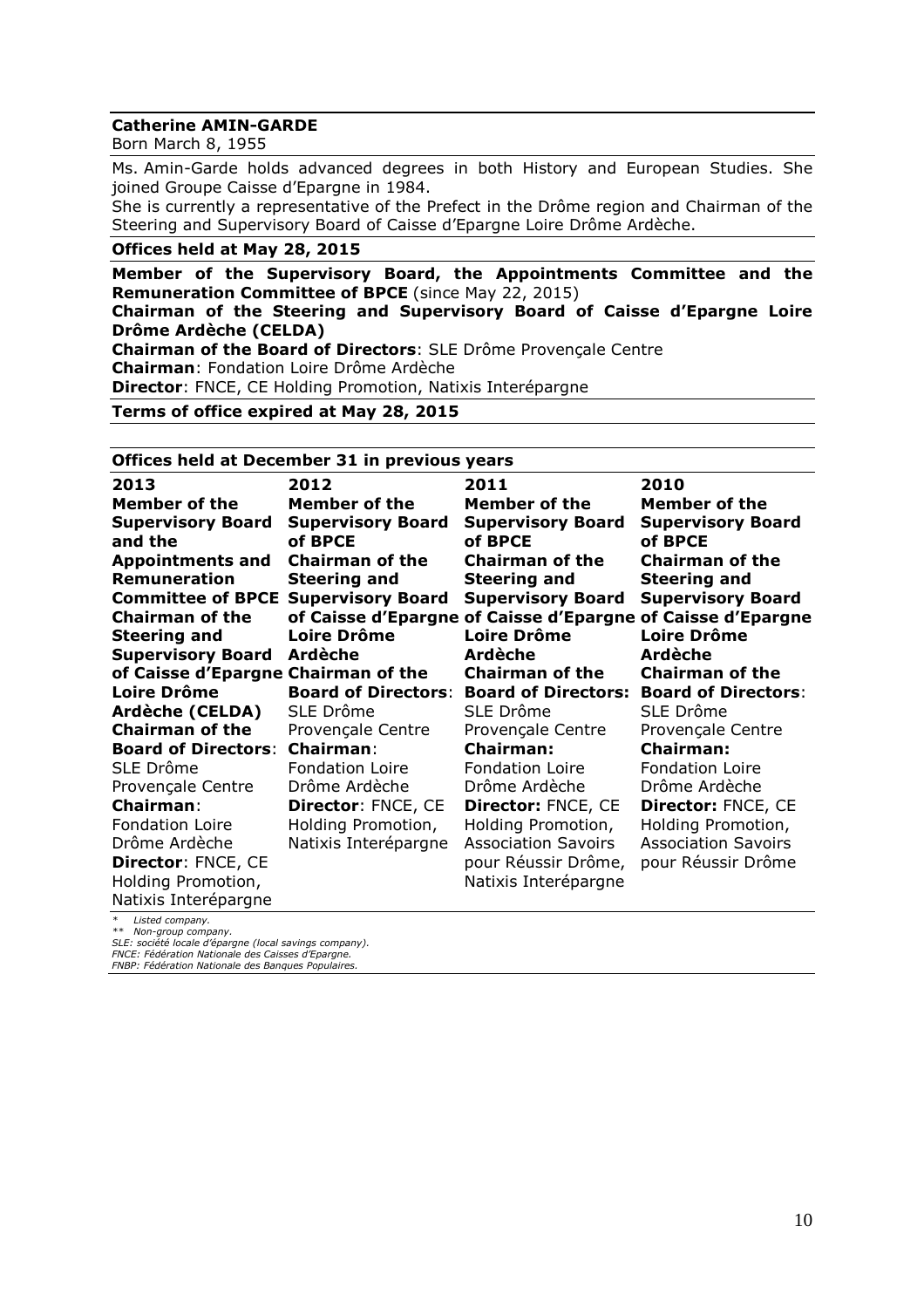#### **Astrid BOOS**

Born November 14, 1953

Ms. Boos has been a chartered accountant since 1988 and is registered as a statutory auditor with the Commissaires aux Comptes d'Alsace. She has worked in these capacities at Boos Expertise Comptable et Audit (BEC) since 1991. As part of her communityfocused volunteer commitments, she has chaired the Maison de Santé Amreso-Bethel in Alsace since 2007 and the Fondation Caisses d'Epargne pour la Solidarité since 2011.

#### **Offices held at May 28, 2015**

**Member of the Supervisory Board, the Appointments Committee and the Remuneration Committee of BPCE** (since May 22, 2015)

**Chairman of the Steering and Supervisory Board of Caisse d'Epargne Alsace Chairman of the Board of Directors:** SLE Strasbourg Ouest, Fondation Caisses d'Epargne pour la Solidarité, Amreso-Bethel\*\*,

**Chairman of corporate foundation:** Fondation Solidarité Rhénane\*\*

**Member of the Board of Directors:** Banque Privée 1818

**Director:** Caisse d'Allocation Familiales du Bas-Rhin\*\* (qualified college), FNCE

#### **Terms of office expired at May 28, 2015**

#### **Offices held at December 31 in previous years**

| 2013                                                                                       | 2012                                                                                       | 2011                                                                                                                                                                          | 2010                                                                                       |
|--------------------------------------------------------------------------------------------|--------------------------------------------------------------------------------------------|-------------------------------------------------------------------------------------------------------------------------------------------------------------------------------|--------------------------------------------------------------------------------------------|
| <b>Chairman of the</b><br><b>Steering and</b><br><b>Supervisory Board</b><br><b>Alsace</b> | <b>Chairman of the</b><br><b>Steering and</b><br><b>Supervisory Board</b><br><b>Alsace</b> | <b>Chairman of the</b><br><b>Steering and</b><br><b>Supervisory Board</b><br>of Caisse d'Epargne of Caisse d'Epargne of Caisse d'Epargne of Caisse d'Epargne<br><b>Alsace</b> | <b>Chairman of the</b><br><b>Steering and</b><br><b>Supervisory Board</b><br><b>Alsace</b> |
| <b>Chairman of the</b>                                                                     | <b>Chairman of the</b>                                                                     | <b>Chairman of the</b>                                                                                                                                                        | <b>Chairman of the</b>                                                                     |
| <b>Board of Directors:</b>                                                                 | <b>Board of Directors:</b>                                                                 | <b>Board of Directors:</b>                                                                                                                                                    | <b>Board of Directors:</b>                                                                 |
| <b>Fondation Caisses</b>                                                                   | <b>Fondation Caisses</b>                                                                   | <b>Fondation Caisses</b>                                                                                                                                                      | <b>Fondation Caisses</b>                                                                   |
| d'Epargne pour la                                                                          | d'Epargne pour la                                                                          | d'Epargne pour la                                                                                                                                                             | d'Epargne pour la                                                                          |
| Solidarité, Amreso-                                                                        | Solidarité, Amreso-                                                                        | Solidarité, Amreso-                                                                                                                                                           | Solidarité, Amreso-                                                                        |
| Bethel**                                                                                   | Bethel**                                                                                   | Bethel**                                                                                                                                                                      | Bethel**                                                                                   |
| Legal manager:                                                                             | Legal manager:                                                                             | Legal manager:                                                                                                                                                                | Legal manager:                                                                             |
| <b>BOOS Expertise</b>                                                                      | <b>BOOS Expertise</b>                                                                      | <b>BOOS Expertise</b>                                                                                                                                                         | <b>BOOS Expertise</b>                                                                      |
| Comptable et Audit                                                                         | Comptable et Audit                                                                         | Comptable et Audit                                                                                                                                                            | Comptable et Audit                                                                         |
| (BEC)                                                                                      | (BEC)                                                                                      | (BEC)                                                                                                                                                                         | (BEC)                                                                                      |
| <b>Director: Banque</b>                                                                    | <b>Director: Banque</b>                                                                    | <b>Director: Banque</b>                                                                                                                                                       | <b>Director: Banque</b>                                                                    |
| Privée 1818, Caisse                                                                        | Privée 1818, Caisse                                                                        | Privée 1818, Caisse                                                                                                                                                           | Privée 1818,                                                                               |
| d'Allocation                                                                               | d'Allocation                                                                               | d'Allocation                                                                                                                                                                  | Fédération Nationale                                                                       |
| Familiales du Bas-                                                                         | Familiales du Bas-                                                                         | Familiales du Bas-                                                                                                                                                            | des Caisses                                                                                |
| Rhin** (qualified                                                                          | Rhin** (qualified                                                                          | Rhin** (qualified                                                                                                                                                             | d'Epargne                                                                                  |
| college), Fédération                                                                       | college), Fédération                                                                       | college), Fédération                                                                                                                                                          |                                                                                            |
| Nationale des Caisses                                                                      | Nationale des Caisses Nationale des Caisses                                                |                                                                                                                                                                               |                                                                                            |
| d'Epargne                                                                                  | d'Epargne                                                                                  | d'Epargne                                                                                                                                                                     |                                                                                            |
| Listed company.                                                                            |                                                                                            |                                                                                                                                                                               |                                                                                            |

*\*\* Non-group company.*

*SLE: société locale d'épargne (local savings company). FNCE: Fédération Nationale des Caisses d'Epargne.*

*FNBP: Fédération Nationale des Banques Populaires.*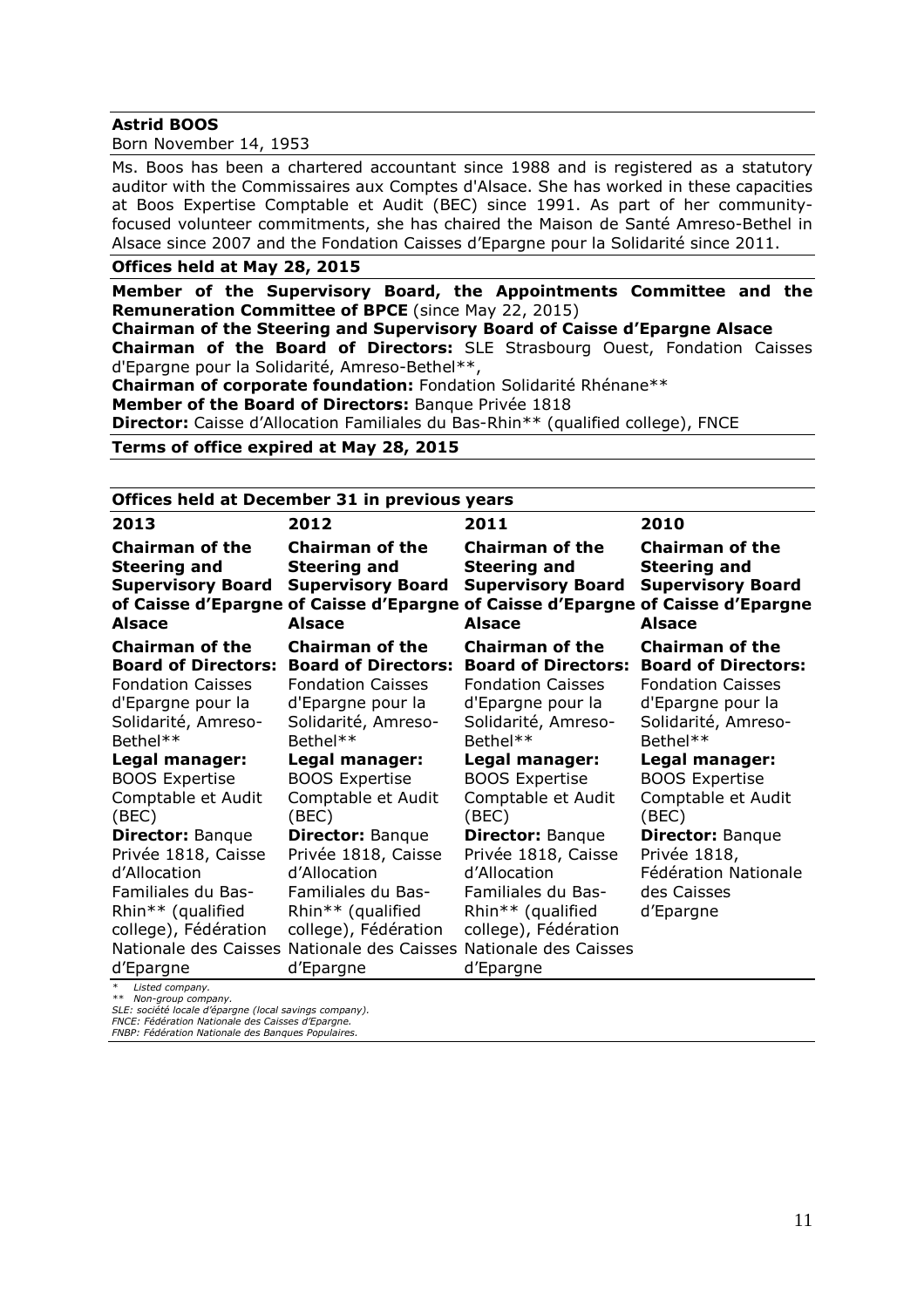#### **Françoise LEMALLE**

Born January 15, 1965

A chartered accountant since 1991—when she was the youngest Chartered Accountant in the PACA region that year—Françoise Lemalle registered with the Compagnie des Commissaires aux Comptes in 1993. She runs an accounting and auditing firm of 20 people, located in Mougins. She regularly provides training with small retailers, craftspeople and self-employed professionals, particularly in management centers. In 1999, she was a founding director of the Cannes local savings company (SLE), before being elected as its Chairman in 2009. She first sat on the Steering and Supervisory Board as a non-voting director, and since 2009 as Chairman of the SLE. From then on, she has sat on the Audit Committee.

Since 2013, she has also been a director at IMF Créa-Sol\*\* and a member of its Audit Committee.

**Offices held at May 28, 2015**

**Member of the Supervisory Board of BPCE** (since May 22, 2015) **Chairman of the Steering and Supervisory Board of Caisse d'Epargne Côte d'Azur** (since April 23, 2015)

**Chairman of the Board of Directors:** SLE CECAZ (SLE Ouest des Alpes-Maritimes), **Director:** IMF CREA-SOL

**Representative of Caisse d'Epargne Côte d'Azur, Director**: FNCE

**Terms of office expired at May 28, 2015**

| Offices held at December 31 in previous years                                                                               |                                                                                                                                                                                    |                                                                                        |                                                                                                  |  |
|-----------------------------------------------------------------------------------------------------------------------------|------------------------------------------------------------------------------------------------------------------------------------------------------------------------------------|----------------------------------------------------------------------------------------|--------------------------------------------------------------------------------------------------|--|
| 2013                                                                                                                        | 2012                                                                                                                                                                               | 2011                                                                                   | 2010                                                                                             |  |
| Member of the<br><b>Steering and</b><br><b>Supervisory Board</b><br>Côte d'Azur                                             | Member of the<br><b>Steering and</b><br><b>Supervisory Board</b><br>of Caisse d'Epargne of Caisse d'Epargne of Caisse d'Epargne of Caisse d'Epargne<br>Côte d'Azur                 | <b>Member of the</b><br><b>Steering and</b><br><b>Supervisory Board</b><br>Côte d'Azur | <b>Member of the</b><br><b>Steering and</b><br><b>Supervisory Board</b><br>Côte d'Azur           |  |
| <b>Chairman of the</b><br>SLE CECAZ (SLE<br>Ouest des Alpes-<br>Maritimes),<br><b>Director: IMF CREA- SOL</b><br><b>SOL</b> | <b>Chairman of the</b><br>Board of Directors: Board of Directors: Board of Directors: Board of Directors:<br>SLE CECAZ (SLE<br>Cannes),<br>Director: IMF CREA- Director: IMF CREA- | <b>Chairman of the</b><br>SLE CECAZ (SLE<br>Cannes),<br>SOL                            | <b>Chairman of the</b><br><b>SLE CECAZ (SLE</b><br>Cannes),<br><b>Director: IMF CREA-</b><br>SOL |  |
| $*$ licted company                                                                                                          |                                                                                                                                                                                    |                                                                                        |                                                                                                  |  |

*\* Listed company.*

*\*\* Non-group company.*

*SLE: société locale d'épargne (local savings company). FNCE: Fédération Nationale des Caisses d'Epargne.*

*FNBP: Fédération Nationale des Banques Populaires.*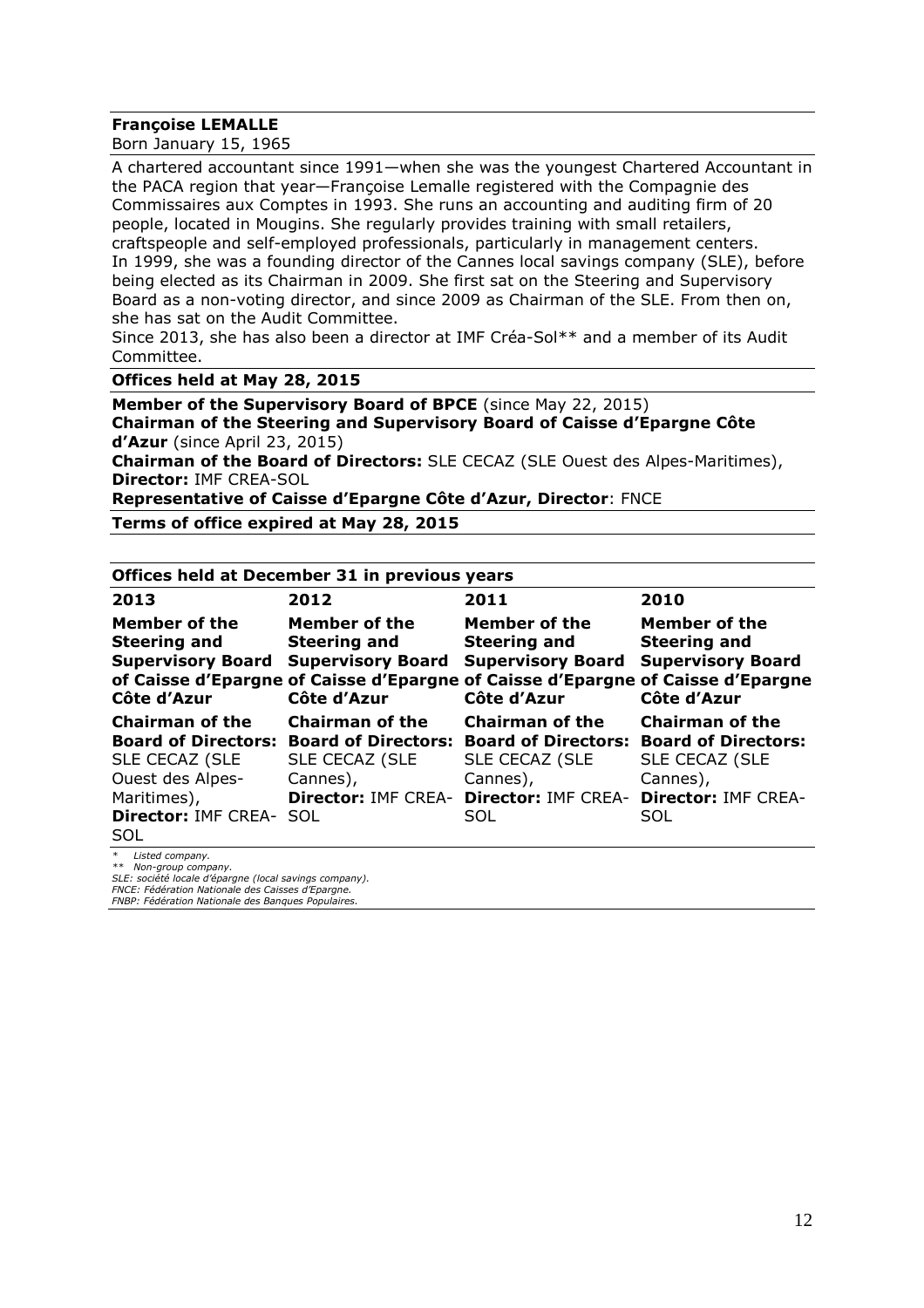#### **Stéphanie PAIX**

Born March 16, 1965

A graduate of the Institute d'Études Politiques de Paris with a certificate in corporate governance from Sciences Po, Ms. Paix has been with Groupe BPCE since 1988.

She worked as an Inspector and Head of Inspections at Banque Fédérale des Banques Populaires (1988-1994), then joined the Banque Populaire Rives de Paris as Regional Director and then Head of Origination and General Organization (1994-2002). In 2002, she joined Natexis Banques Populaires, where she was Director of Transaction Management and then Director of Cash Management and Transactions (2002-2005). In 2006, she became Chief Executive Officer of Natixis Factor, then Chief Executive Officer of Banque Populaire Atlantique (2008-2011)

Stéphanie Paix has been Chairman of the Management Board of Caisse d'Epargne Rhône Alpes since end-2011.

#### **Offices held at May 28, 2015\***

**Member of the Supervisory Board, the Audit Committee and the Risk Management Committee of BPCE** (since May 22, 2015)

**Chairman of the Management Board of Caisse d'Epargne Rhône Alpes Chairman**: Agence Lucie\*\*

**Chairman of the Supervisory Board**: Rhône Alpes PME Gestion\*\*

**Chairman of the Board of Directors**: Banque du Léman (Suisse)

**Director:** Natixis<sup>\*</sup>, Siparex Associés<sup>\*\*</sup>, Crédit Foncier de France

**Representative of Caisse d'Epargne Rhône Alpes, Member of Supervisory Board**: IT-CE

**Representative of Caisse d'Epargne Rhône Alpes, Director:** Compagnie des Alpes\*\*, Fondation d'Entreprise CERA, FNCE, Habitat en Région

**Representative of Caisse d'Epargne Rhône Alpes, Treasurer**: Fondation Belem **Representative of Caisse d'Epargne Rhône Alpes, Legal Manager**: SCI dans la Ville, SCI Garibaldi Office, SCI Lafayette Bureaux, SCI le Ciel, SCI le Relais

#### **Terms of office expired at May 28, 2015**

 $\overline{a}$ 

| Offices held at December 31 in previous years |                                          |                                                                       |                          |
|-----------------------------------------------|------------------------------------------|-----------------------------------------------------------------------|--------------------------|
| 2013                                          | 2012                                     | 2011                                                                  | 2010                     |
| <b>Chairman of the</b>                        | <b>Chairman of the</b>                   | <b>Chairman of the</b>                                                | <b>Chief Executive</b>   |
|                                               | <b>Management Board Management Board</b> | <b>Management Board Officer of Banque</b>                             |                          |
|                                               |                                          | of Caisse d'Epargne of Caisse d'Epargne of Caisse d'Epargne Populaire |                          |
| <b>Rhône Alpes</b>                            | <b>Rhône Alpes</b>                       | <b>Rhône Alpes</b>                                                    | <b>Atlantique</b>        |
| <b>Chairman of the</b>                        | <b>Chairman: Agence</b>                  | <b>Chairman: Agence</b>                                               | <b>Director: Crédit</b>  |
| <b>Board of Directors:</b>                    | Lucie**                                  | Lucie                                                                 | Foncier de France,       |
| Banque du Léman                               | <b>Chairman of the</b>                   | <b>Director: Natixis</b>                                              | Natixis Algérie,         |
| <b>Chairman of:</b>                           | <b>Supervisory Board:</b>                | Algérie, Natixis                                                      | Natixis Assurances,      |
| Agence Lucie**                                | Rhône Alpes PME                          | Assurances, BPCE                                                      | <b>BPCE Achats</b>       |
| <b>Chairman of the</b>                        | Gestion**                                | Achats, FNCE                                                          | <b>Representative of</b> |
| <b>Supervisory Board:</b>                     | <b>Director: Natixis<sup>7</sup></b> ,   | <b>Representative of</b>                                              | <b>Banque Populaire</b>  |
| Rhône Alpes PME                               | Siparex Associés**,                      | <b>Banque Populaire</b>                                               | Atlantique,              |
| Gestion**                                     | Crédit Foncier de                        | Atlantique,                                                           | <b>Chairman: Ouest</b>   |
|                                               | France                                   | <b>Chairman: Ouest</b>                                                | Croissance, Ludovic      |
|                                               |                                          | Croissance, Ludovic                                                   | de Bresse,               |
|                                               |                                          | de Bresse                                                             |                          |
|                                               |                                          | <b>Representative of</b>                                              |                          |
|                                               |                                          | <b>Banque Populaire</b>                                               |                          |
| Director: Natixis <sup>*</sup> ,              | <b>Representative of</b>                 | Atlantique,                                                           | <b>Representative of</b> |
| Siparex Associés**,                           | <b>Caisse d'Epargne</b>                  | Director: C3B                                                         | <b>Banque Populaire</b>  |
| Crédit Foncier de                             | Rhône Alpes,                             | Immobilier, i-BP,                                                     | Atlantique,              |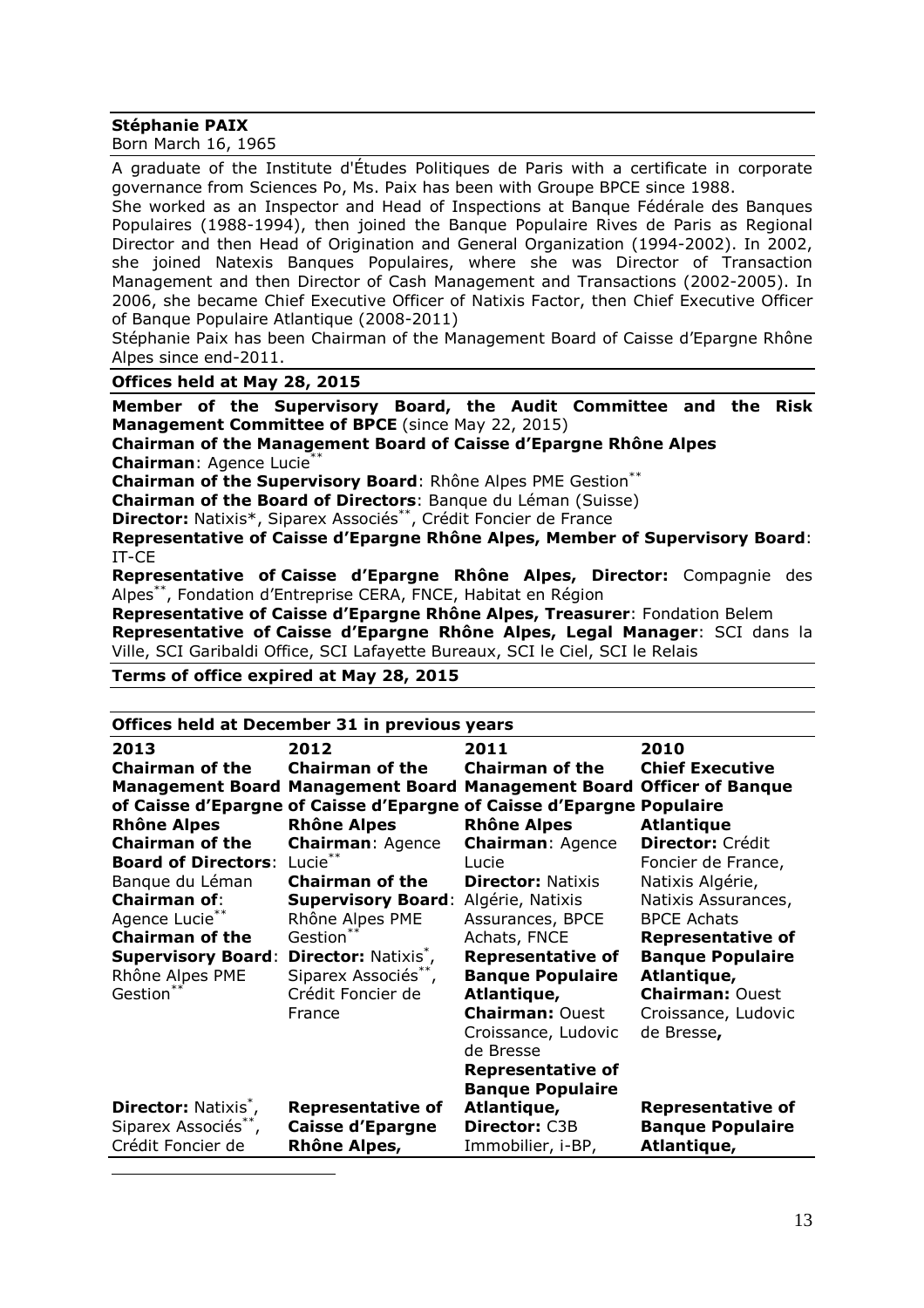France **Representative of Caisse d'Epargne Rhône Alpes, Member of Supervisory Board**: **Rhône Alpes,**  IT-CE **Representative of Caisse d'Epargne**  Fondation **Rhône Alpes, Director:** Compagnie FNCE, Habitat en des Alpes\*\* , Fondation d'Entreprise CERA, FNCE, Habitat en Région **Representative of Caisse d'Epargne Rhône Alpes, Treasurer**: Fondation Belem **Representative of Caisse d'Epargne Rhône Alpes, Director:** Fondation Entrepreneurs de la Cité

**Member of Supervisory Board**: Association des BP IT-CE **Representative of Caisse d'Epargne Representative of Director:** Compagnie **Atlantique, Member Representative of**  des Alpes\*\* , d'Entreprise CERA, Région

Portzamparc, pour la Création d'Entreprise **Banque Populaire of the Supervisory Board:** Atlantique Mur Régions, Ouest Croissance Gestion **Representative of Banque Populaire Atlantique, exofficio Member:**  Crédit Maritime **Atlantique Representative of Banque Populaire Atlantique, Treasurer**: Comité des Banques de pays **Atlantique,**  de la Loire FBF **Representative of Ouest Croissance, Director:** Banque Populaire Développement **Representative of Caisse d'Epargne Rhône Alpes, Member of**  GCE Technologies **Representative of FNCE, Chairman**: Association Française de la Micro-finance **Representative of Caisse d'Epargne Rhône Alpes, Director:** Fondation d'Entreprise CERA, FNCE, Habitat en Région

**Supervisory Board**: Association Française **Director:** C3B Immobilier, i-BP, Portzamparc, Association des BP pour la Création d'Entreprise **Banque Populaire Atlantique, Member of the Supervisory Board:** Atlantique Mur Régions, Ouest Croissance Gestion **Representative of Banque Populaire Atlantique, exofficio Member:**  Crédit Maritime Atlantique **Representative of Banque Populaire Treasurer:** Comité des Banques de Pays de la Loire FBF **Representative of Ouest Croissance, Director:** Banque Populaire Développement **Representative of FNCE, Chairman of:** de la Micro-finance

\* \*<br> **Listed company.**<br> **Listed company.** 

Non-group company.

SLE: société locale d'épargne (local savings company). FNCE: Fédération Nationale des Caisses d'Epargne. FNBP: Fédération Nationale des Banques Populaires.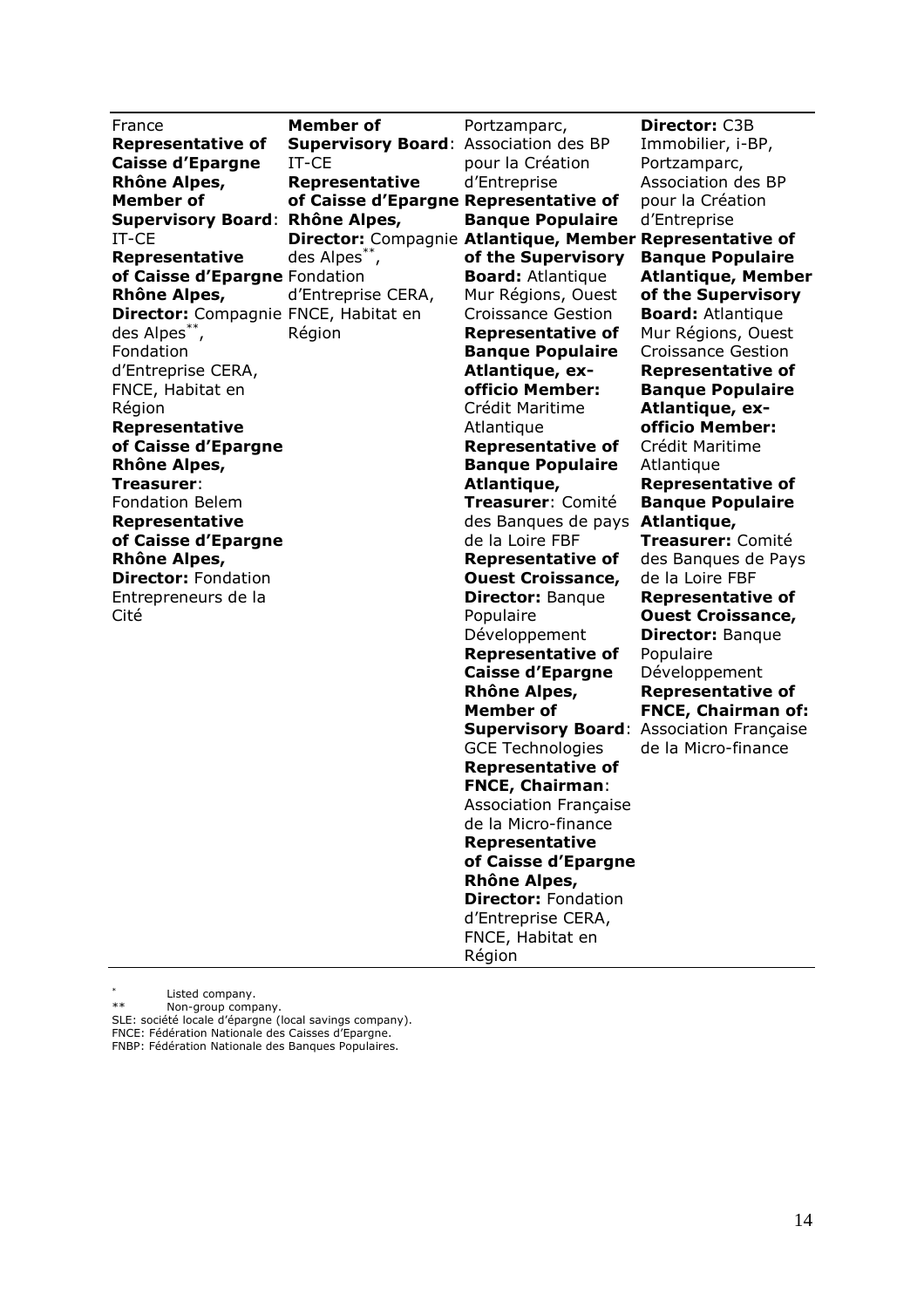### **Didier PATAULT**

Born February 22, 1961

Chairman of the Caisse d'Epargne Ile-de-France Management Board since 2013, Didier Patault is also a member of the BPCE Supervisory Board. A graduate of the École Polytechnique and the École Nationale des Statistiques et de l'Administration Économique (ENSAE), Mr. Patault, after starting at Caisse des Dépôts et Consignations, has spent his career at Groupe BPCE since 1992.

After holding several financial and sales positions at Caisse d'Epargne des Pays du Hainaut (1992-1999), in 1999 he joined Caisse Nationale des Caisses d'Epargne as Head of Financial Activities in charge of Group development strategy in CNCE's local markets.

In 2000, he was appointed Chairman of the Management Board of Caisse d'Epargne des Pays du Hainaut, then Chairman of the Management Board of Caisse d'Epargne des Pays de la Loire (CEBPL, 2004-2008) and Chairman of the Management Board of Caisse d'Epargne Bretagne Pays de Loire (2008-2013).

**Offices held at May 28, 2015**

**Member of the Supervisory Board, the Appointments Committee and the Remuneration Committee of BPCE** (since May 22, 2015)

**Chairman of the Management Board of Caisse d'Epargne Ile-de-France (CEIDF) Chairman of the Supervisory Board**: Banque BCP (France)

**Director**: Natixis Coficiné, CE Holding Promotion

**Director as a qualified person (for CEIDF)**: Paris Habitat - OPH

**Permanent Representative of CEIDF, Director**: Habitat en Région (Association), Immobilière 3F, FNCE

**Permanent Representative of CEIDF, Member of the Supervisory Board**: IT-CE

**Terms of office expired at May 28, 2015**

**Director**: Natixis\* (until May 19, 2015)

**Offices held at December 31 in previous years**

| 2013                       | 2012                                                                            | 2011                                                                 | 2010                                                            |
|----------------------------|---------------------------------------------------------------------------------|----------------------------------------------------------------------|-----------------------------------------------------------------|
| Member of the              | <b>Member of the</b>                                                            | Member of the                                                        | Member of the                                                   |
| <b>Supervisory Board</b>   | <b>Supervisory Board</b>                                                        | <b>Supervisory Board</b>                                             | <b>Supervisory Board</b>                                        |
| of BPCE                    | of BPCE                                                                         | of BPCE                                                              | of BPCE                                                         |
| Chairman of the            | Chairman of the                                                                 | Chairman of the                                                      | <b>Chairman of the</b>                                          |
|                            | Management Board Management Board Management Board Management Board             |                                                                      |                                                                 |
|                            | of Caisse d'Epargne of Caisse d'Epargne of Caisse d'Epargne of Caisse d'Epargne |                                                                      |                                                                 |
| Ile-de-France              | <b>Bretagne Pays de</b>                                                         | <b>Bretagne Pays de</b>                                              | <b>Bretagne Pays de</b>                                         |
| (CEIDF)                    | Loire                                                                           | Loire                                                                | Loire                                                           |
| <b>Chairman of the</b>     |                                                                                 |                                                                      | <b>Chairman and Chief Chairman and Chief Chairman and Chief</b> |
|                            | <b>Supervisory Board: Executive Officer:</b>                                    | <b>Executive Officer:</b>                                            | <b>Executive Officer:</b>                                       |
| Banque BCP (France)        | <b>SODERO</b>                                                                   | <b>SODERO</b>                                                        | <b>SODERO</b>                                                   |
| <b>Member of the</b>       | <b>Chairman of the</b>                                                          | <b>Chairman of the</b>                                               | <b>Chairman of the</b>                                          |
| <b>Supervisory Board:</b>  |                                                                                 | <b>Supervisory Board: Supervisory Board: Supervisory Board:</b>      |                                                                 |
| <b>GCE Capital</b>         | SODERO Gestion,                                                                 | SODERO Gestion,                                                      | SODERO Gestion,                                                 |
| <b>Director: Natixis*,</b> | <b>BATIROC Bretagne</b>                                                         | <b>BATIROC Bretagne</b>                                              | <b>BATIROC Bretagne</b>                                         |
| Natixis Coficiné, CE       | Pays de Loire                                                                   | Pays de Loire                                                        | Pays de Loire                                                   |
| <b>Holding Promotion</b>   | <b>Chairman of the</b>                                                          | <b>Chairman of the</b>                                               | <b>Chairman of the</b>                                          |
|                            | <b>Board of Directors:</b>                                                      | <b>Board of Directors:</b>                                           | <b>Board of Directors:</b>                                      |
|                            | <b>SODERO</b>                                                                   | <b>SODERO</b>                                                        | <b>SODERO</b>                                                   |
|                            |                                                                                 | Participations, SA des Participations, SA des Participations, SA des |                                                                 |
|                            | Marchés de l'Ouest                                                              | Marchés de l'Ouest                                                   | Marchés de l'Ouest                                              |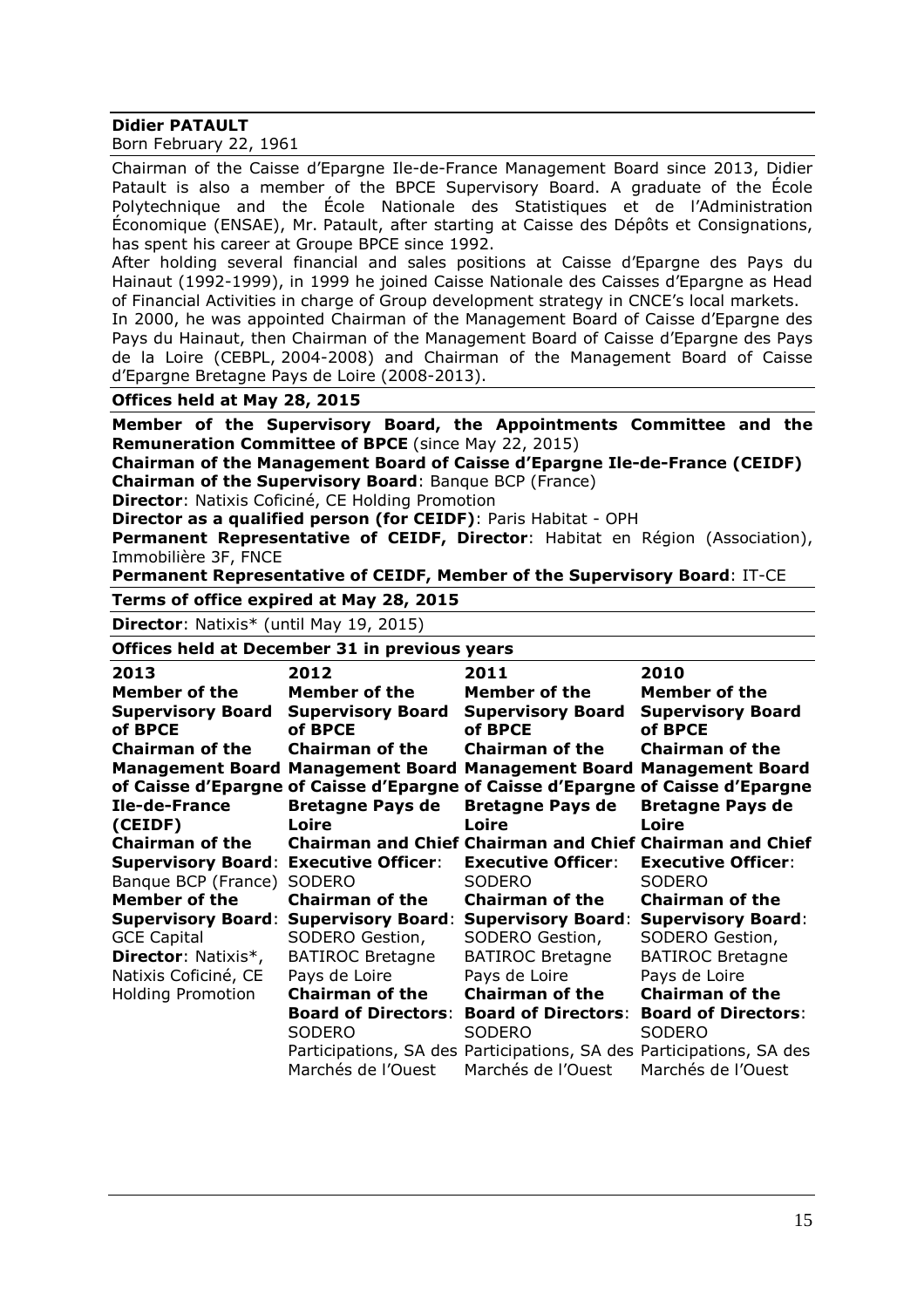| Director as a                  | <b>Member of the</b>       | <b>Member of the</b>       | <b>Member of the</b>       |
|--------------------------------|----------------------------|----------------------------|----------------------------|
| qualified person               | <b>Supervisory Board:</b>  | <b>Supervisory Board:</b>  | <b>Supervisory Board:</b>  |
| (for CEIDF): Paris             | <b>GCE Capital</b>         | <b>GCE Capital</b>         | <b>GCE Capital</b>         |
| Habitat - OPH                  | <b>Director: Natixis*,</b> | <b>Director: Natixis*,</b> | Director: Natixis*,        |
| <b>Permanent</b>               | Natixis Coficiné,          | Natixis Coficiné,          | Natixis Coficiné,          |
| <b>Representative of</b>       | Mancelle Habitation,       | Mancelle Habitation,       | Mancelle Habitation,       |
| <b>CEIDF, Director:</b>        | Compagnie de               | Compagnie de               | Compagnie de               |
| Habitat en Région              | Financement Foncier        | Financement Foncier        | <b>Financement Foncier</b> |
| (Association),                 | - SCF, CE Holding          | - SCF, CE Holding          | - SCF, CE Holding          |
| Immobilière 3F, FNCE Promotion |                            | Promotion                  | Promotion                  |
| Permanent                      | Permanent                  | Permanent                  | <b>Permanent</b>           |
| <b>Representative of</b>       | <b>Representative of</b>   | <b>Representative of</b>   | <b>Representative of</b>   |
| <b>CEIDF, Member of</b>        | <b>CEBPL, Director:</b>    | <b>CEBPL, Director:</b>    | <b>CEBPL, Director:</b>    |
| the Supervisory                | Pays de la Loire           | Pays de la Loire           | Pays de la Loire           |
| <b>Board: IT-CE</b>            | Développement,             | Développement,             | Développement,             |
|                                | SEMITAN, NAPF,             | SEMITAN, NAPF,             | SEMITAN, NAPF,             |
|                                | <b>FNCE</b>                | <b>FNCE</b>                | <b>FNCE</b>                |
|                                | Permanent                  | Permanent                  | Permanent                  |
|                                | <b>Representative of</b>   | <b>Representative of</b>   | <b>Representative of</b>   |
|                                | <b>CEIDF, Member of</b>    | <b>CEBPL, Member of</b>    | <b>CEBPL, Member of</b>    |
|                                | the Supervisory            | the Supervisory            | the Supervisory            |
|                                | <b>Board: IT-CE</b>        | <b>Board: IT-CE</b>        | <b>Board: GCE</b>          |
|                                | (formerly GCE              | (formerly GCE              | Technologies, GCE          |
| $\ast$<br>Listed company.      | Technologies)              | Technologies)              | <b>Business Services</b>   |

\* Listed company.<br>\*\* Non-group company.<br>SLE: société locale d'épargne (local savings company).<br>FNCE: Fédération Nationale des Banques Populaires.<br>FNBP: Fédération Nationale des Banques Populaires.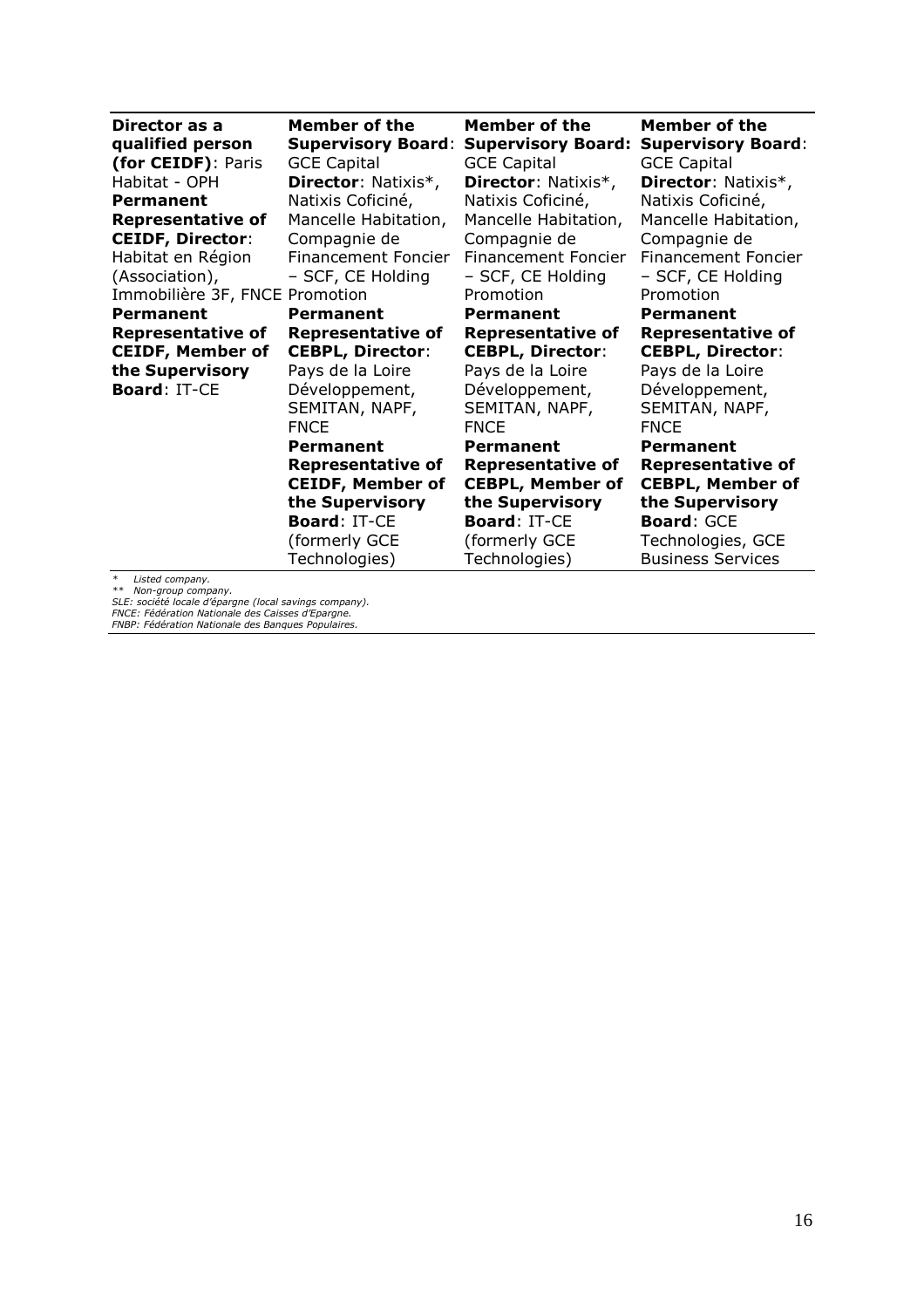#### **Nicolas PLANTROU**

Born December 14, 1949

Nicolas Plantrou has a business school degree and a master's degree in private law, and has carried out a wide range of responsibilities over many years. He began his career at auditing firm Price Waterhouse, then became the owner of a law firm specializing in corporate law (called to the bar of Rouen) and of an audit firm. Through his various positions in local and national entities, he has acquired expertise recognized by the Institut Français des Administrateurs, of which he is a member. He is currently Chairman of the Steering and Supervisory Board of Caisse d'Epargne et de Prévoyance Normandie. **Offices held at May 28, 2015 Member of the Supervisory Board, the Audit Committee and the Risk Management Committee of BPCE** (since May 22, 2015) **Chairman of the Steering and Supervisory Board of Caisse d'Epargne et de Prévoyance Normandie Chairman of the Board of Directors:** SLE Rouen Elbeuf Yvetot **Chairman of corporate foundation:** Fondation Belem **Vice-Chairman of the Supervisory Board:** CHU Charles Nicolle\*\* **Director:** Banque Privée 1818, Crédit Foncier de France, FNCE, Fil Seine **Legal Manager:** Cabinet Plantrou de la Brunière et Associés SELARL\*\* **Terms of office expired at May 28, 2015 Director:** COFACE **Legal Manager:** SCPP Sarl\*\*, CMA Audit Sarl\*\* **Offices held at December 31 in previous years 2013 Chairman of the Steering and Supervisory Board Supervisory Board Supervisory Board Supervisory Board of Caisse d'Epargne of Caisse d'Epargne of Caisse d'Epargne of Caisse d'Epargne et de Prévoyance Normandie Chairman of the Board of Directors: Board of Directors: Board of Directors: the Board of**  SLE Rouen Elbeuf Yvetot **Chairman of corporate foundation:**  Fondation Belem **2012 Chairman of the Steering and et de Prévoyance Normandie Chairman of the**  SLE Rouen Elbeuf Yvetot **Chairman of corporate foundation:** Fondation Belem **2011 Chairman of the Steering and et de Prévoyance Normandie Chairman of the**  SLE Rouen Elbeuf Yvetot **Chairman of corporate foundation: 2010 Chairman of the Steering and et de Prévoyance Normandie Vice-Chairman of Directors:** SLE Rouen Elbeuf Yvetot **Vice-Chairman of the Supervisory Board:** CHU Charles

**Vice-Chairman of the Supervisory Board:** CHU Charles **Vice-Chairman of the Supervisory Board:** CHU Charles Nicolle\*\*

**Director:** FNCE, COFACE, Banque Privée 1818, Fil Seine Privée 1818, Fil **Director:** FNCE, COFACE, Banque Seine, Sodifroid\*\*

Nicolle\*\*

Fondation Belem **Vice-Chairman of the Supervisory Board:** CHU Charles

Nicolle\*\* **Director:** FNCE, COFACE, Banque

Privée 1818, Fondation des Petits Logements\*\*

Nicolle\*\*

**Director:** COFACE, Banque Privée 1818

**Legal Manager:**  Cabinet Plantrou de la Brunières et Associés SELARL\*\*, SCPP Sarl\*\*, CMA Audit Sarl\*\*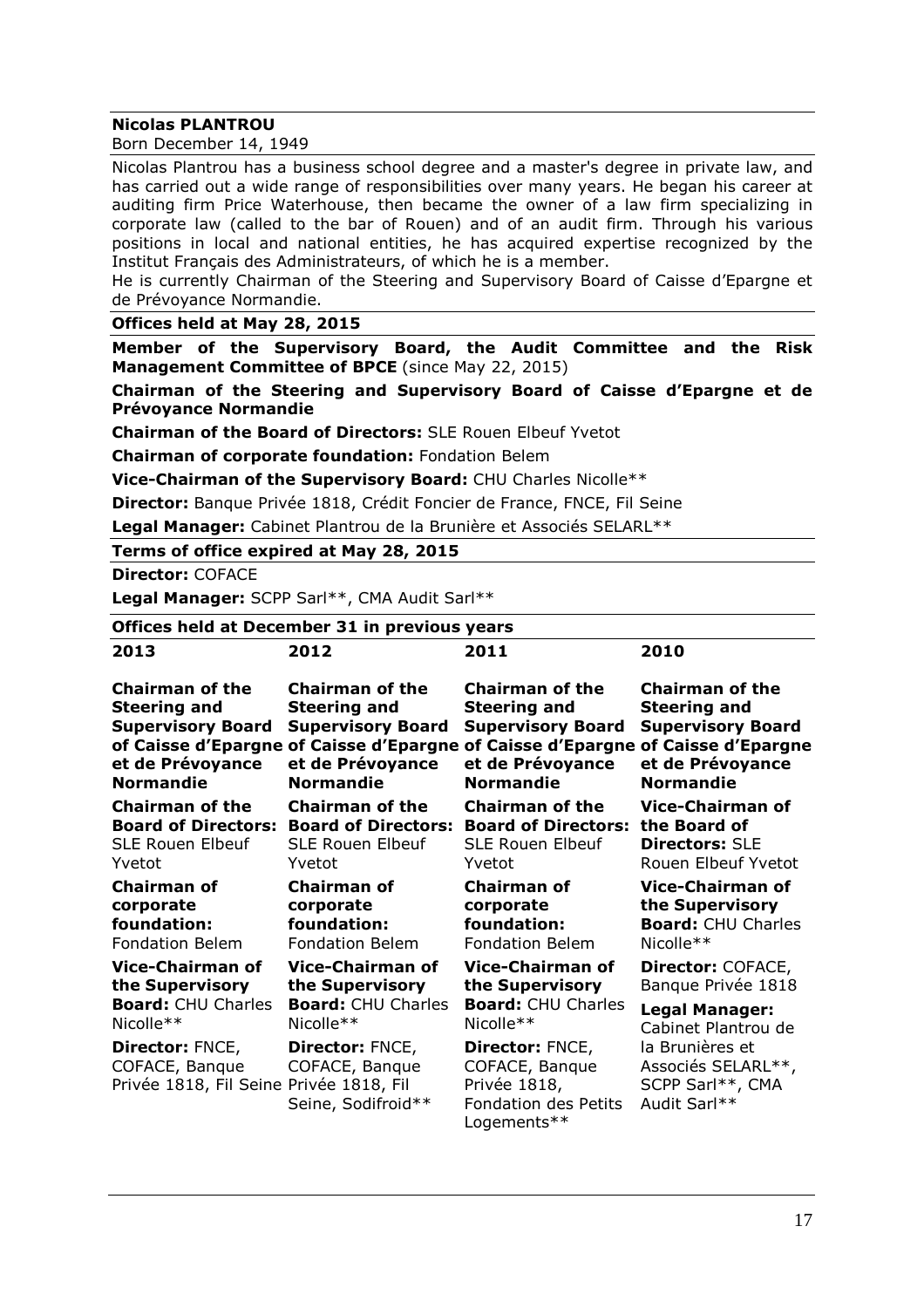#### **Legal Manager:**

Cabinet Plantrou de la Brunières et Associés SELARL\*\*, SCPP Sarl\*\*, CMA Audit Sarl\*\*

#### **Legal Manager:**

Cabinet Plantrou de la Brunières et Associés SELARL\*\*, SCPP Sarl\*\*, CMA Audit Sarl\*\*

#### **Legal Manager:**

Cabinet Plantrou de la Brunières et Associés SELARL\*\*, SCPP Sarl\*\*, CMA Audit Sarl\*\*

\* Listed company.<br>\*\* Non-group company.<br>SLE: société locale d'épargne (local savings company).<br>FNCE: Fédération Nationale des Banques Populaires.<br>FNBP: Fédération Nationale des Banques Populaires.

18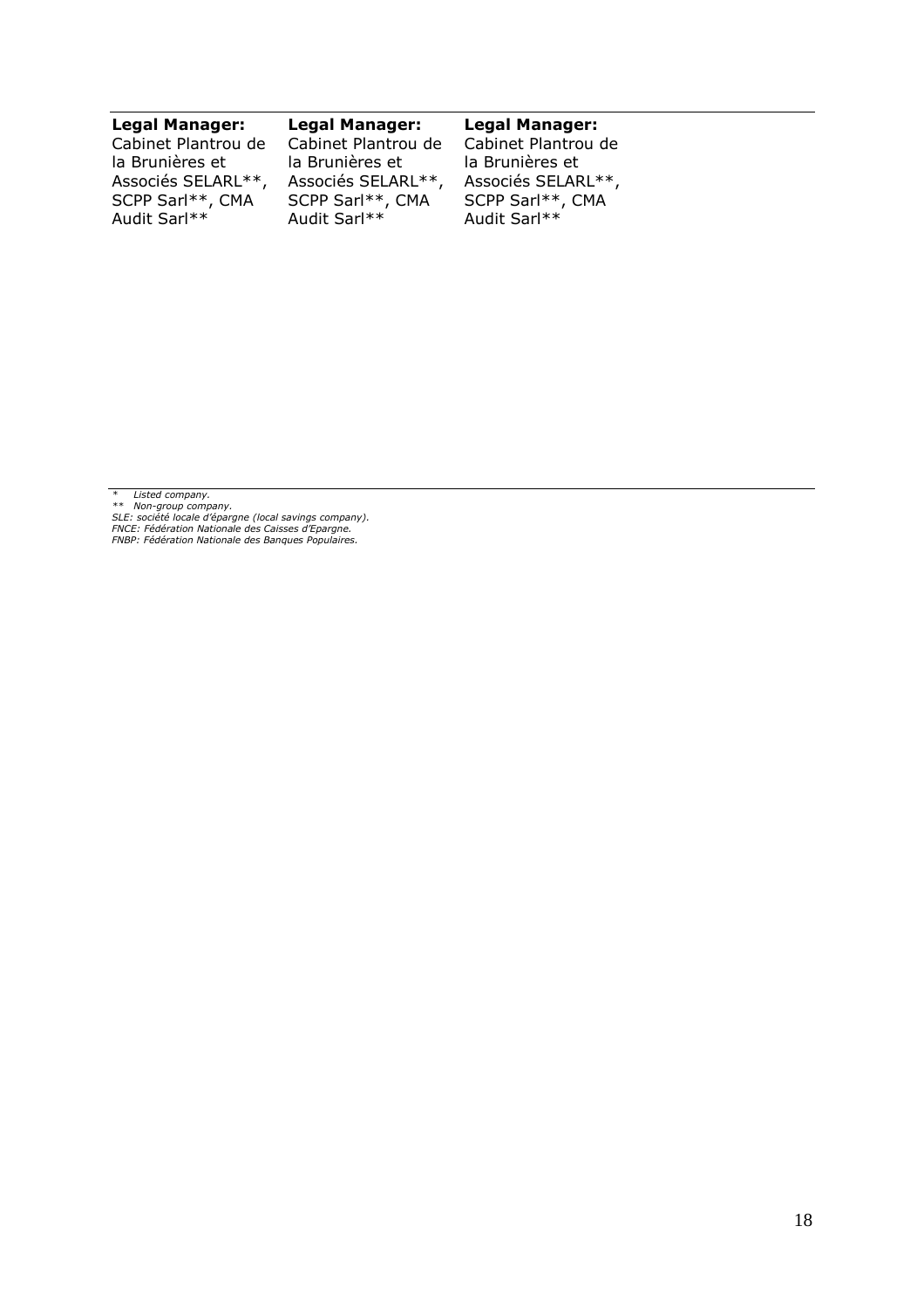#### **Banque Populaire network**

#### **Stève GENTILI**

Born June 5, 1949

Stève Gentili has been Chairman of BRED Banque Populaire since 1998. Until 2004, he was CEO of a major agribusiness company.

He is also Chairman of the Agence des Banques Populaires de France pour la Coopération et le Développement (ABPCD – Banque Populaire Agency for Cooperation and Development) and President of the economic organization for the summit of the Heads of State of French-speaking countries.

#### **Offices held at May 28, 2015**

**Vice-Chairman of the Supervisory Board of BPCE** (since 22 May 2015) **Chairman of the Board of Directors of BRED Banque Populaire**

**Chairman of the Board of Directors**: Banque Internationale de Commerce - BRED, BRED Gestion, COFIBRED, SPIG, Natixis Institutions Jour, NRJ Invest\*\*

**Director**: Natixis Algérie, Natixis Pramex International Milan, BCI Mer Rouge, Bercy Gestion Finances +\*\*, BRED Cofilease, Thales\*\*, Prépar IARD, Promepar Gestion, BICEC, BCI-Banque Commerciale Internationale, Veolia\*\*

**Member of the Supervisory Board**: Prépar-Vie

#### **Terms of office expired at May 28, 2015**

**Chairman of the Supervisory Board of BPCE** (until May 22, 2015) **Director**: Natixis\* (until February 18, 2014)

# **Offices held at December 31 in previous years**

| Offices neig at December 31 in previous years      |                                                    |                                                          |                                                   |  |
|----------------------------------------------------|----------------------------------------------------|----------------------------------------------------------|---------------------------------------------------|--|
| 2013<br><b>Vice-Chairman of</b><br>the Supervisory | 2012<br><b>Vice-Chairman of</b><br>the Supervisory | 2011<br><b>Member of the</b><br><b>Supervisory Board</b> | 2010<br>Member of the<br><b>Supervisory Board</b> |  |
| <b>Board of BPCE</b>                               | <b>Board of BPCE</b>                               | of BPCE                                                  | of BPCE                                           |  |
| <b>Chairman of the</b>                             | <b>Chairman of the</b>                             | <b>Chairman of the</b>                                   | <b>Chairman of the</b>                            |  |
| <b>Board of Directors</b>                          | <b>Board of Directors</b>                          | <b>Board of Directors</b>                                | <b>Board of Directors</b>                         |  |
| of BRED Banque                                     | of BRED Banque                                     | of BRED Banque                                           | of BRED Banque                                    |  |
| <b>Populaire</b><br><b>Chairman of the</b>         | <b>Populaire</b><br><b>Chairman of the</b>         | <b>Populaire</b><br><b>Chairman of the</b>               | <b>Populaire</b><br><b>Chairman of the</b>        |  |
| <b>Board of Directors:</b>                         | <b>Board of Directors:</b>                         | <b>Board of Directors:</b>                               | <b>Board of Directors:</b>                        |  |
|                                                    | <b>Banque</b>                                      | SPIG, Natixis                                            | Natixis Pramex                                    |  |
| <b>Banque</b><br>Internationale de                 | Internationale de                                  | Institutions Jour,                                       | International, SPIG,                              |  |
| Commerce - BRED,                                   | Commerce - BRED,                                   | <b>Bangue</b>                                            | Natixis Institutions                              |  |
| <b>BRED Gestion,</b>                               | <b>BRED Gestion,</b>                               | Internationale de                                        | Jour, BRED Gestion,                               |  |
| COFIBRED, SPIG,                                    | COFIBRED, SPIG,                                    | Commerce-BRED,                                           | Cofibred                                          |  |
| Natixis Institutions                               | Natixis Institutions                               | <b>BRED Gestion,</b>                                     | <b>Chairman of the</b>                            |  |
| Jour, NRJ Invest**                                 | Jour, NRJ Invest**                                 | Cofibred, NRJ                                            | <b>Supervisory Board:</b>                         |  |
| Director: Natixis*,                                | Director: Natixis*,                                | Invest $**$                                              | <b>Banque</b>                                     |  |
| Natixis Algérie,                                   | Natixis Algérie,                                   | <b>Director: Natixis*,</b>                               | Internationale de                                 |  |
| Natixis Pramex                                     | Natixis Pramex                                     | Natixis Algérie,                                         | Commerce - BRED                                   |  |
| International Milan,                               | International Milan,                               | Natixis Pramex                                           | <b>Director: Natixis*,</b>                        |  |
|                                                    | BCI Mer Rouge, Bercy BCI Mer Rouge, Bercy          | International Milan,                                     | Natixis Algérie,                                  |  |
| <b>Gestion Finances</b>                            | <b>Gestion Finances</b>                            | BCI Mer Rouge,                                           | Natixis Pramex                                    |  |
| +**, BRED Cofilease,                               | +**, BRED Cofilease,                               | Thales**, Bercy                                          | International Milan,                              |  |
| Thales**, Prépar                                   | Thales**, Prépar                                   | <b>Gestion Finances</b>                                  | Thales**, Bercy                                   |  |
| IARD, Promepar                                     | IARD, Promepar                                     | +**, Promépar                                            | <b>Gestion Finances</b>                           |  |
| Gestion, BICEC, BCI-                               | Gestion, BICEC, BCI-                               | Gestion, BRED                                            | +**, Promépar                                     |  |
| <b>Banque Commerciale</b>                          | <b>Banque Commerciale</b>                          | Cofilease, Prépar                                        | Gestion, BRED                                     |  |
| Internationale,                                    | Internationale,                                    | IARD                                                     | Cofilease, Prépar                                 |  |
| Veolia**                                           | Veolia**, Banca                                    |                                                          | <b>IARD</b>                                       |  |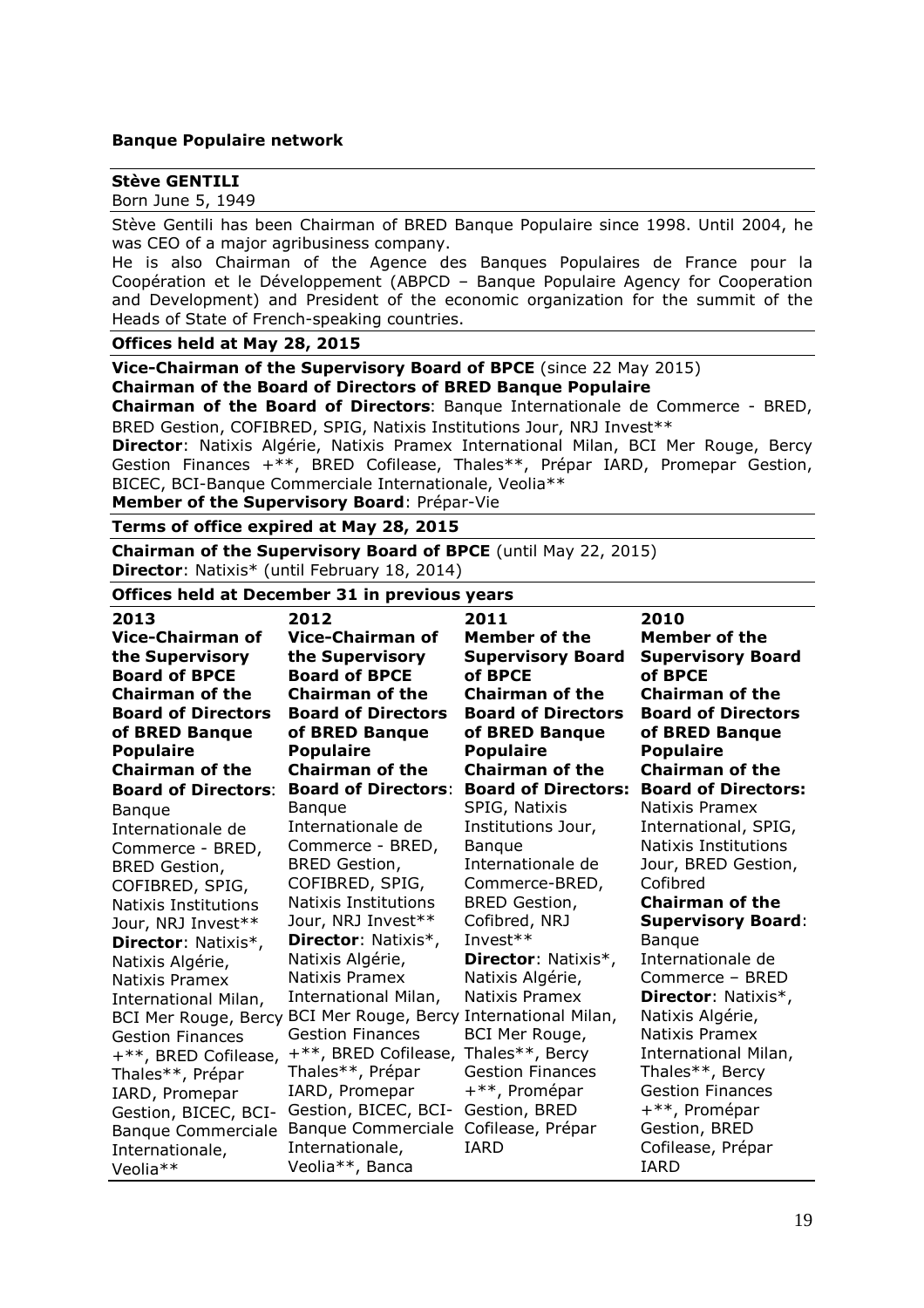| Member of the<br><b>Supervisory Board: Member of the</b><br>Prépar-Vie                                                                                                                                                                                                                                                                                                                                                                                                                                                                                               | Carige<br>Supervisory Board: Prépar-Vie | Member of the<br><b>Supervisory Board: Supervisory Board:</b> | Member of the<br>Prépar-Vie                      |
|----------------------------------------------------------------------------------------------------------------------------------------------------------------------------------------------------------------------------------------------------------------------------------------------------------------------------------------------------------------------------------------------------------------------------------------------------------------------------------------------------------------------------------------------------------------------|-----------------------------------------|---------------------------------------------------------------|--------------------------------------------------|
|                                                                                                                                                                                                                                                                                                                                                                                                                                                                                                                                                                      | Prépar-Vie                              | <b>Permanent</b>                                              | <b>Permanent</b>                                 |
|                                                                                                                                                                                                                                                                                                                                                                                                                                                                                                                                                                      |                                         | <b>Representative of</b>                                      | <b>Representative of</b>                         |
|                                                                                                                                                                                                                                                                                                                                                                                                                                                                                                                                                                      |                                         | <b>BRED Banque</b>                                            | <b>BRED Banque</b>                               |
|                                                                                                                                                                                                                                                                                                                                                                                                                                                                                                                                                                      |                                         |                                                               | <b>Populaire, Director: Populaire, Director:</b> |
|                                                                                                                                                                                                                                                                                                                                                                                                                                                                                                                                                                      |                                         | BICEC, BCI-Banque                                             | BICEC, BCI-Banque                                |
|                                                                                                                                                                                                                                                                                                                                                                                                                                                                                                                                                                      |                                         | Commerciale                                                   | Commerciale                                      |
|                                                                                                                                                                                                                                                                                                                                                                                                                                                                                                                                                                      |                                         | Internationale                                                | Internationale                                   |
| $\ast$<br>Listed company.<br>Non-group company.<br>$\mathcal{L} \cdot \mathcal{L} \cdot \mathcal{L} \cdot \mathcal{L} \cdot \mathcal{L} \cdot \mathcal{L} \cdot \mathcal{L} \cdot \mathcal{L} \cdot \mathcal{L} \cdot \mathcal{L} \cdot \mathcal{L} \cdot \mathcal{L} \cdot \mathcal{L} \cdot \mathcal{L} \cdot \mathcal{L} \cdot \mathcal{L} \cdot \mathcal{L} \cdot \mathcal{L} \cdot \mathcal{L} \cdot \mathcal{L} \cdot \mathcal{L} \cdot \mathcal{L} \cdot \mathcal{L} \cdot \mathcal{L} \cdot \mathcal{L} \cdot \mathcal{L} \cdot \mathcal{L} \cdot \mathcal{$ |                                         |                                                               |                                                  |

*\*\* Non-group company. SLE: société locale d'épargne (local savings company). FNCE: Fédération Nationale des Caisses d'Epargne. FNBP: Fédération Nationale des Banques Populaires.*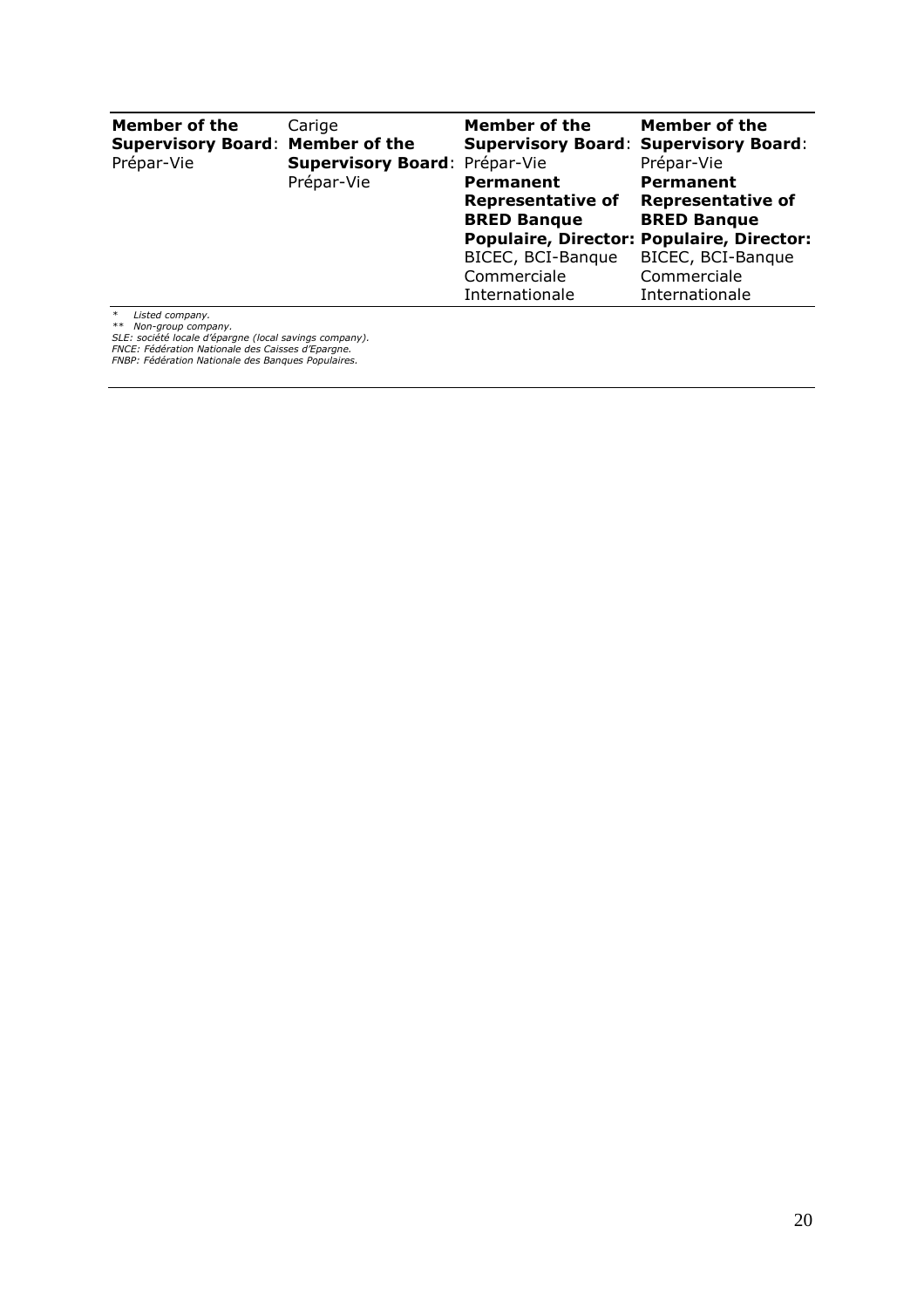#### **Thierry CAHN**

Born September 25, 1956

Since 2008, Mr. Cahn has been a member of the Board of Directors of Banque Fédérale des Banques Populaires, Groupe Banque Populaire's central institution, a member of the Board of Directors of Banques Populaires Participations from July 2009 to August 2010, and then a member of the BPCE Supervisory Board. He is an attorney at the Colmar Court of Appeals and Honorary Chairman of the Confédération Nationale des Avocats (CNA – French National Federation of Attorneys) and a former President of the Bar. He has been a member of the Board of Directors of Natixis since January 2013, and, since 2003, Chairman of the Board of Directors of Banque Populaire d'Alsace, which became Banque Populaire Alsace Lorraine Champagne on November 27, 2014.

#### **Offices held at May 28, 2015**

**Member of the Supervisory Board and the Audit Committee of BPCE** (since May 22, 2015)

**Chairman of the Board of Directors of Banque Populaire Alsace Lorraine Champagne** (November 27, 2014)

**Member of the Board of Directors**: Natixis\*

#### **Terms of office expired at May 28, 2015**

**Chairman of the Board of Directors of Banque Populaire Alsace Lorraine Champagne** (until November 18, 2014)

#### **Offices held at December 31 in previous years**

| 2013                                                          | 2012                      | 2011                                                            | 2010                                   |
|---------------------------------------------------------------|---------------------------|-----------------------------------------------------------------|----------------------------------------|
| <b>Member of the</b>                                          | <b>Member of the</b>      | <b>Member of the</b>                                            | Member of the                          |
| <b>Supervisory Board</b><br>and Audit and Risk of BPCE        | <b>Supervisory Board</b>  | <b>Supervisory Board</b><br>of BPCE                             | <b>Supervisory Board</b><br>of BPCE    |
| <b>Committee of BPCE Chairman of the</b>                      |                           | <b>Chairman of the</b>                                          | <b>Chairman of the</b>                 |
| <b>Chairman of the</b><br><b>Board of Directors of Banque</b> | <b>Board of Directors</b> | <b>Board of Directors</b><br>of Bangue                          | <b>Board of Directors</b><br>of Banque |
| of Bangue                                                     | <b>Populaire d'Alsace</b> | <b>Populaire d'Alsace</b>                                       | <b>Populaire d'Alsace</b>              |
| <b>Populaire d'Alsace</b>                                     | <b>Member of the</b>      | <b>Member of the</b>                                            | <b>Member of the</b>                   |
| <b>Member of the</b>                                          |                           | <b>Supervisory Board: Supervisory Board: Supervisory Board:</b> |                                        |
| <b>Board of Directors: Banque Palatine</b><br>Natixis $*$     |                           | <b>Banque Palatine</b>                                          | <b>Banque Palatine</b>                 |

*\* Listed company.*

*\*\* Non-group company. SLE: société locale d'épargne (local savings company).*

*FNCE: Fédération Nationale des Caisses d'Epargne.*

*FNBP: Fédération Nationale des Banques Populaires.*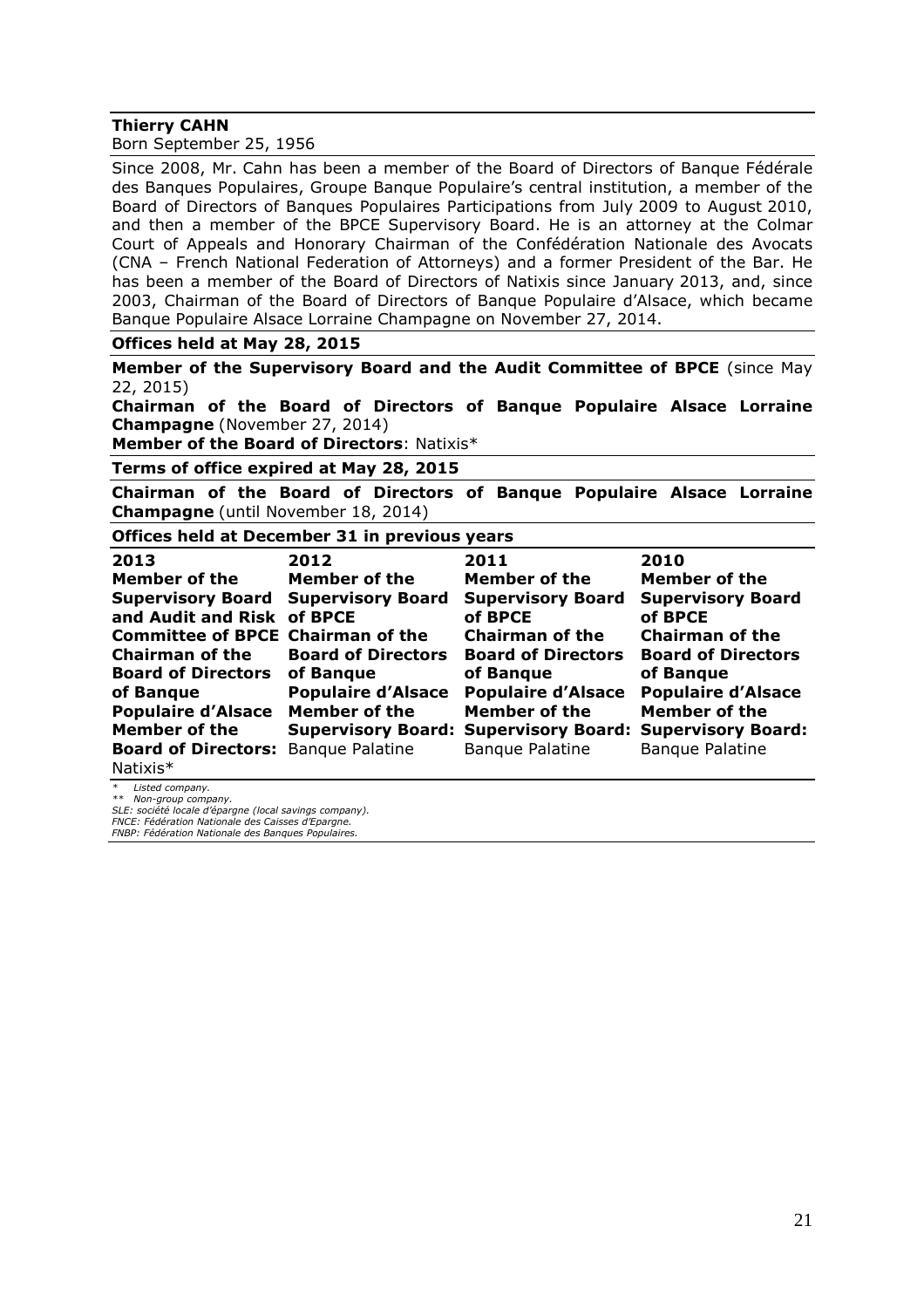#### **Pierre DESVERGNES**

Born November 23, 1950

After studying literature at university, Mr. Desvergnes was appointed as an administrator at the high school in Dammarie-les-Lys (Seine-et-Marne) in 1975. He became an administrative advisor for secondary and higher education in 1982, and was appointed as an accounting officer at Lycée Henri-Moissan high school in Meaux. He was appointed special advisor to Michel Gelly in 1990, and subsequently Vice-Chairman under Christian Hébrard. He has been Chairman and subsequently Chairman and Chief Executive Officer of CASDEN Banque Populaire since 2002.

He is Vice-Chairman of ESPER, and served as a director of Banque Fédérale des Banques Populaires, Groupe Banque Populaire's central institution, from 2004 to 2009, and of Banques Populaires Participations from July 31, 2009 to August 5, 2010.

He is currently Chairman and Chief Executive Officer of CASDEN Banque Populaire.

#### **Offices held at May 28, 2015**

**Member of the Supervisory Board, the Appointments Committee and the Remuneration Committee of BPCE** (since May 22, 2015)

**Chairman of the Board of Directors of CASDEN Banque Populaire** (until May 27, 2015)

**Chairman of the Board of Directors**: Parnasse Finance

**Director**: Crédit Foncier, Banque Monétaire Financière, Parnasse MAIF SA, Union Mutualiste Retraite (UMR)\*\*, Arts et Vie Association\*\*

**Permanent Representative of CASDEN Banque Populaire, Chairman**: SAS Finance **Permanent Representative of CASDEN Banque Populaire, Director**: Parnasse Services

**Legal Manager**: Inter Promo

**Terms of office expired at May 28, 2015**

**Chairman and Chief Executive Officer of CASDEN Banque Populaire** (until May 27, 2015)

#### **Offices held at December 31 in previous years**

| 2013                                        | 2012                       | 2011                                                           | 2010                       |
|---------------------------------------------|----------------------------|----------------------------------------------------------------|----------------------------|
| Member of the                               | <b>Member of the</b>       | Member of the                                                  | Member of the              |
| <b>Supervisory Board</b>                    | <b>Supervisory Board</b>   | <b>Supervisory Board</b>                                       | <b>Supervisory Board</b>   |
| and the                                     | of BPCE                    | of BPCE                                                        | of BPCE                    |
| <b>Appointments and</b>                     |                            | Chairman and Chief Chairman and Chief Chairman and Chief       |                            |
| <b>Remuneration</b>                         |                            | Executive Officer of Executive Officer of Executive Officer of |                            |
| <b>Committee of BPCE CASDEN Banque</b>      |                            | <b>CASDEN Banque</b>                                           | <b>CASDEN Banque</b>       |
| <b>Chairman and Chief Populaire</b>         |                            | <b>Populaire</b>                                               | <b>Populaire</b>           |
| <b>Executive Officer of Chairman of the</b> |                            | <b>Chairman of the</b>                                         | <b>Chairman of the</b>     |
| <b>CASDEN Banque</b>                        | <b>Board of Directors:</b> | <b>Board of Directors:</b>                                     | <b>Board of Directors:</b> |
| <b>Populaire</b>                            | Parnasse Finance           | Parnasse Finance                                               | Parnasse Finance           |
| <b>Chairman of the</b>                      | <b>Director: Crédit</b>    | <b>Director: Crédit</b>                                        | <b>Director:</b> Crédit    |
| <b>Board of Directors:</b>                  | Foncier, Bangue            | Foncier, Bangue                                                | Foncier, Banque            |
| Parnasse Finance                            | Monétaire Financière,      | Monétaire Financière,                                          | Monétaire Financière,      |
| <b>Director: Crédit</b>                     | Parnasse MAIF SA,          | Parnasse MAIF SA,                                              | Parnasse MAIF SA,          |
| Foncier, Bangue                             | Union Mutualiste           | <b>Union Mutualiste</b>                                        | Union Mutualiste           |
| Monétaire Financière, Retraite (UMR) **     |                            | Retraite (UMR)**                                               | Retraite (UMR) **          |
| Parnasse MAIF SA,                           |                            |                                                                |                            |
| Thion Mutualiste                            |                            |                                                                |                            |

Union Mutualiste Retraite (UMR)\*\*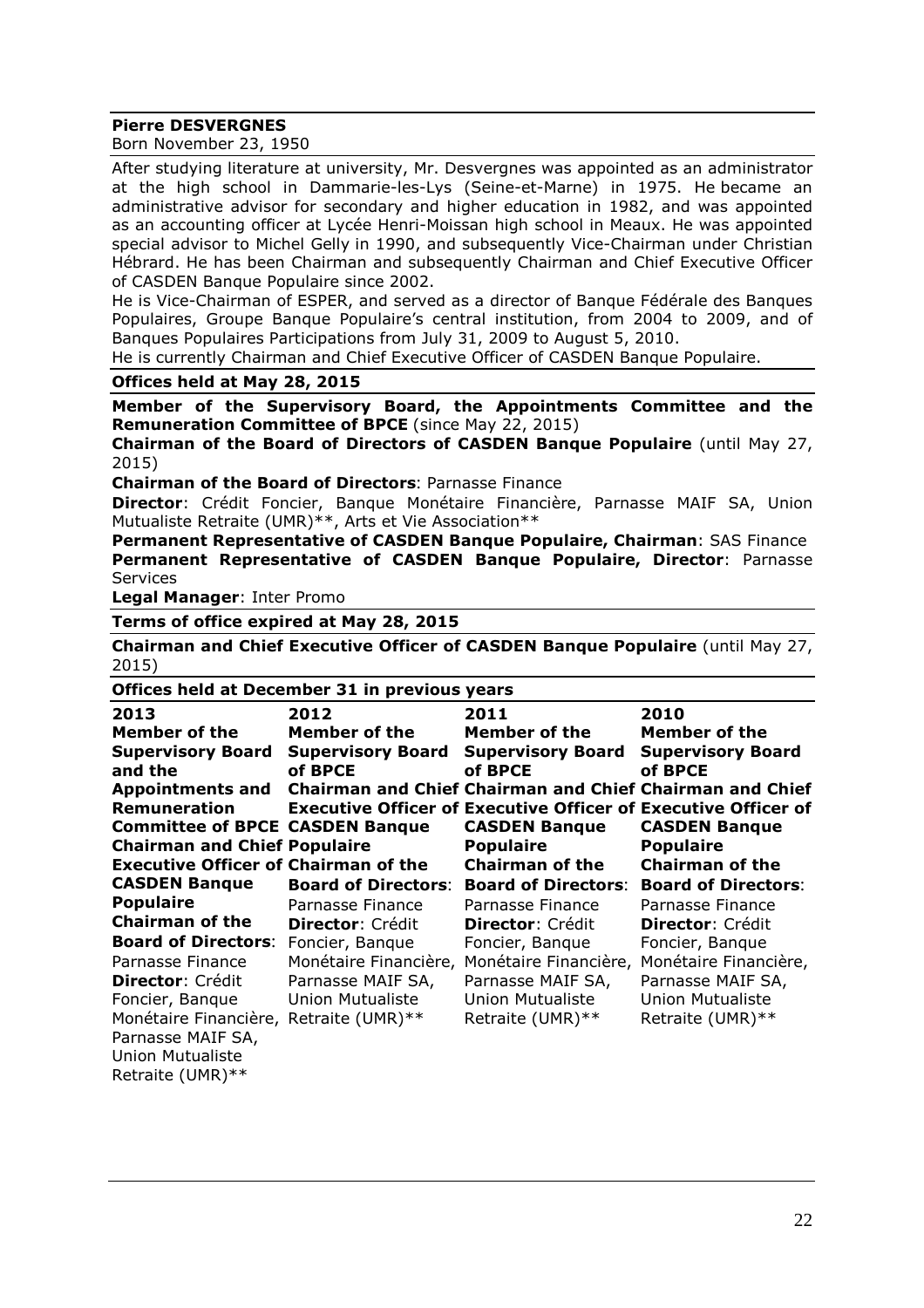| Permanent                                                        | <b>Permanent</b>                                                                                              | Permanent                                                                                                                                                                              | <b>Permanent</b>                                                                                                                                                                                                                                                                             |
|------------------------------------------------------------------|---------------------------------------------------------------------------------------------------------------|----------------------------------------------------------------------------------------------------------------------------------------------------------------------------------------|----------------------------------------------------------------------------------------------------------------------------------------------------------------------------------------------------------------------------------------------------------------------------------------------|
| <b>Representative of</b>                                         | <b>Representative of</b>                                                                                      | <b>Representative of</b>                                                                                                                                                               | <b>Representative of</b>                                                                                                                                                                                                                                                                     |
| <b>CASDEN Banque</b>                                             | <b>CASDEN Banque</b>                                                                                          | <b>CASDEN Banque</b>                                                                                                                                                                   | <b>CASDEN Banque</b>                                                                                                                                                                                                                                                                         |
| Populaire,                                                       | Populaire,                                                                                                    | Populaire,                                                                                                                                                                             | Populaire,                                                                                                                                                                                                                                                                                   |
| <b>Chairman: SAS</b>                                             | <b>Chairman: SAS</b>                                                                                          | <b>Chairman: SAS</b>                                                                                                                                                                   | <b>Chairman: SAS</b>                                                                                                                                                                                                                                                                         |
| Finance                                                          | Finance, SAS                                                                                                  | Finance, SAS                                                                                                                                                                           | Finance, SAS                                                                                                                                                                                                                                                                                 |
| Permanent                                                        | Parnasse Espace 1,                                                                                            | Parnasse Espace 1,                                                                                                                                                                     | Parnasse Espace 1,                                                                                                                                                                                                                                                                           |
| <b>Representative of</b>                                         | <b>SAS Parnasse Espace</b>                                                                                    | <b>SAS Parnasse Espace</b>                                                                                                                                                             | <b>SAS Parnasse Espace</b>                                                                                                                                                                                                                                                                   |
| <b>CASDEN Banque</b>                                             | 2                                                                                                             | 2                                                                                                                                                                                      | 2                                                                                                                                                                                                                                                                                            |
| <b>Populaire, Director: Permanent</b>                            |                                                                                                               | Permanent                                                                                                                                                                              | <b>Permanent</b>                                                                                                                                                                                                                                                                             |
| <b>Parnasse Services</b><br><b>Legal Manager:</b><br>Inter Promo | <b>Representative of</b><br><b>CASDEN Banque</b><br>Parnasse Services<br><b>Legal Manager:</b><br>Inter Promo | <b>Representative of</b><br><b>CASDEN Banque</b><br>Populaire, Director: Populaire, Director: Populaire, Director:<br><b>Parnasse Services</b><br><b>Legal Manager:</b><br>Inter Promo | <b>Representative of</b><br><b>CASDEN Banque</b><br><b>Parnasse Services</b><br><b>Permanent</b><br><b>Representative of</b><br><b>CASDEN Banque</b><br><b>Populaire, Member</b><br>of the Supervisory<br><b>Board: SCPI Fructi</b><br>Pierre<br><b>Legal Manager:</b><br><b>Inter Promo</b> |

\* Listed company.<br>\*\* Non-group company.<br>SLE: société locale d'épargne (local savings company).<br>FNCE: Fédération Nationale des Banques Populaires.<br>FNBP: Fédération Nationale des Banques Populaires.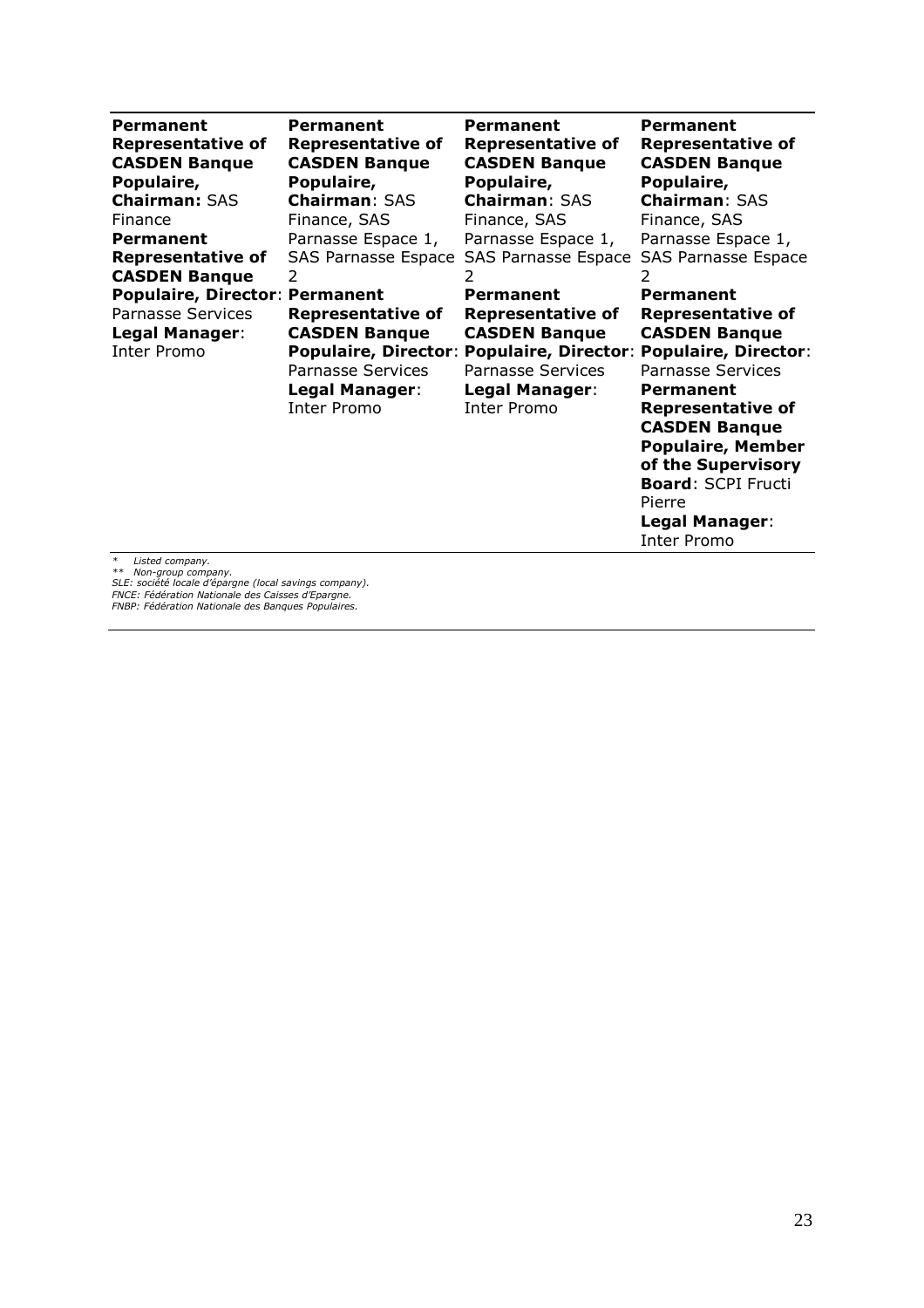#### **Yves GEVIN**

|  | Born September 2, 1958 |  |  |
|--|------------------------|--|--|
|--|------------------------|--|--|

Mr. Gevin earned an engineering degree from the Institut National des Sciences Appliquées (INSA) of Lyon in 1981. He also holds an MBA from EMLYON Business School (CESMA), awarded in 1982. He joined the Groupe Banque Populaire in 1987. He joined Banque Populaire Franche Comté, Maçonnais et Ain, where he served as Director of Organization and Information Technology and, beginning in 1995, Deputy Chief Executive Officer. In 1998 Mr Geven was appointed Chief Executive Officer of Banque Populaire Anjou Vendée. In 2002 he led the merger of Banque Populaire Anjou Vendée and Banque Populaire Bretagne Atlantique, which became Banque Populaire Atlantique. In 2008, he was appointed Chairman of the Management Board of Foncia Group. He has served as Chief Executive Officer Banque Populaire Rives de Paris since 2012.

#### **Offices held at May 28, 2015**

**Member of the Supervisory Board, the Appointments Committee and the Remuneration Committee of BPCE** (since May 22, 2015)

**Chief Executive Officer of Banque Populaire Rives de Paris** 

**Chairman and Chief Executive Officer**: Sud Participations

**Chairman of the Board of Directors - Director**: TURBO SA

**Member of the Supervisory Board**: Naxicap Partners

**Director**: Compagnie Européenne de Garanties et Cautions (CEGC)

**Permanent Representative of Banque Populaire Rives de Paris, Chairman:** Sociétariat Banque Populaire Rives de Paris

**Permanent Representative of Banque Populaire Rives de Paris, Director**: i-BP, BP Développement

**Terms of office expired at May 28, 2015**

**Non-Voting Director on the Supervisory Board of BPCE** (until May 22, 2015) **Director**: Natixis Private Equity (until June 2014)

#### **Offices held at December 31 in previous years**

| 2013                                       | 2012                                                    | 2011                                                             | 2010                                             |
|--------------------------------------------|---------------------------------------------------------|------------------------------------------------------------------|--------------------------------------------------|
|                                            | Non-voting director Non-voting director Chairman of the |                                                                  | <b>Chairman of the</b>                           |
|                                            | on the Supervisory on the Supervisory                   | <b>Management</b>                                                | <b>Management</b>                                |
| <b>Board of BPCE</b>                       | <b>Board of BPCE</b>                                    | <b>Board: Foncia Group</b>                                       | <b>Board: Foncia Group</b>                       |
| <b>Chief Executive</b>                     | <b>Chief Executive</b>                                  | <b>Chairman: Foncia</b>                                          | <b>Chairman: Foncia</b>                          |
| <b>Officer of Banque</b>                   | <b>Officer of Banque</b>                                | Holding, Cabinet                                                 | Holding, Cabinet                                 |
|                                            | Populaire Rives de Populaire Rives de                   | Docher                                                           | <b>Docher</b>                                    |
| Paris                                      | <b>Paris</b>                                            | <b>Chairman of the</b>                                           | <b>Chairman of the</b>                           |
|                                            |                                                         | <b>Chairman and Chief Chairman and Chief Board of Directors:</b> | <b>Board of Directors:</b>                       |
| <b>Executive Officer:</b>                  | <b>Executive Officer:</b>                               | Foncia Switzerland                                               | Foncia Switzerland                               |
| <b>Sud Participations</b>                  | <b>Sud Participations</b>                               | (until January 30,                                               | <b>Director:</b> Compagnie                       |
| <b>Chairman:</b>                           | <b>Chairman:</b>                                        | 2012)                                                            | Européenne de                                    |
| Sociétariat Banque                         | Sociétariat Banque                                      |                                                                  | <b>Director:</b> Compagnie Garanties et Cautions |
| Populaire Rives de                         | Populaire Rives de                                      | Européenne de                                                    | (CEGC), Natixis                                  |
| Paris                                      | Paris                                                   | Garanties et Cautions Bleichroeder                               |                                                  |
| <b>Member of the</b>                       | <b>Director:</b> Compagnie (CEGC)                       |                                                                  | <b>Permanent</b>                                 |
| Supervisory Board: Européenne de           |                                                         |                                                                  | <b>Representative of</b>                         |
| Naxicap Partners                           | <b>Garanties et Cautions</b>                            |                                                                  | Foncia Group,                                    |
| <b>Director:</b> Compagnie (CEGC), Natixis |                                                         |                                                                  | <b>Director: Natixis</b>                         |
| Européenne de                              | Private Equity,                                         |                                                                  | Assurances                                       |
| Garanties et Cautions Fédération Nationale |                                                         |                                                                  |                                                  |
| (CEGC), Natixis                            | des Banques                                             |                                                                  |                                                  |
| Private Equity                             | Populaires (FNBP)                                       |                                                                  |                                                  |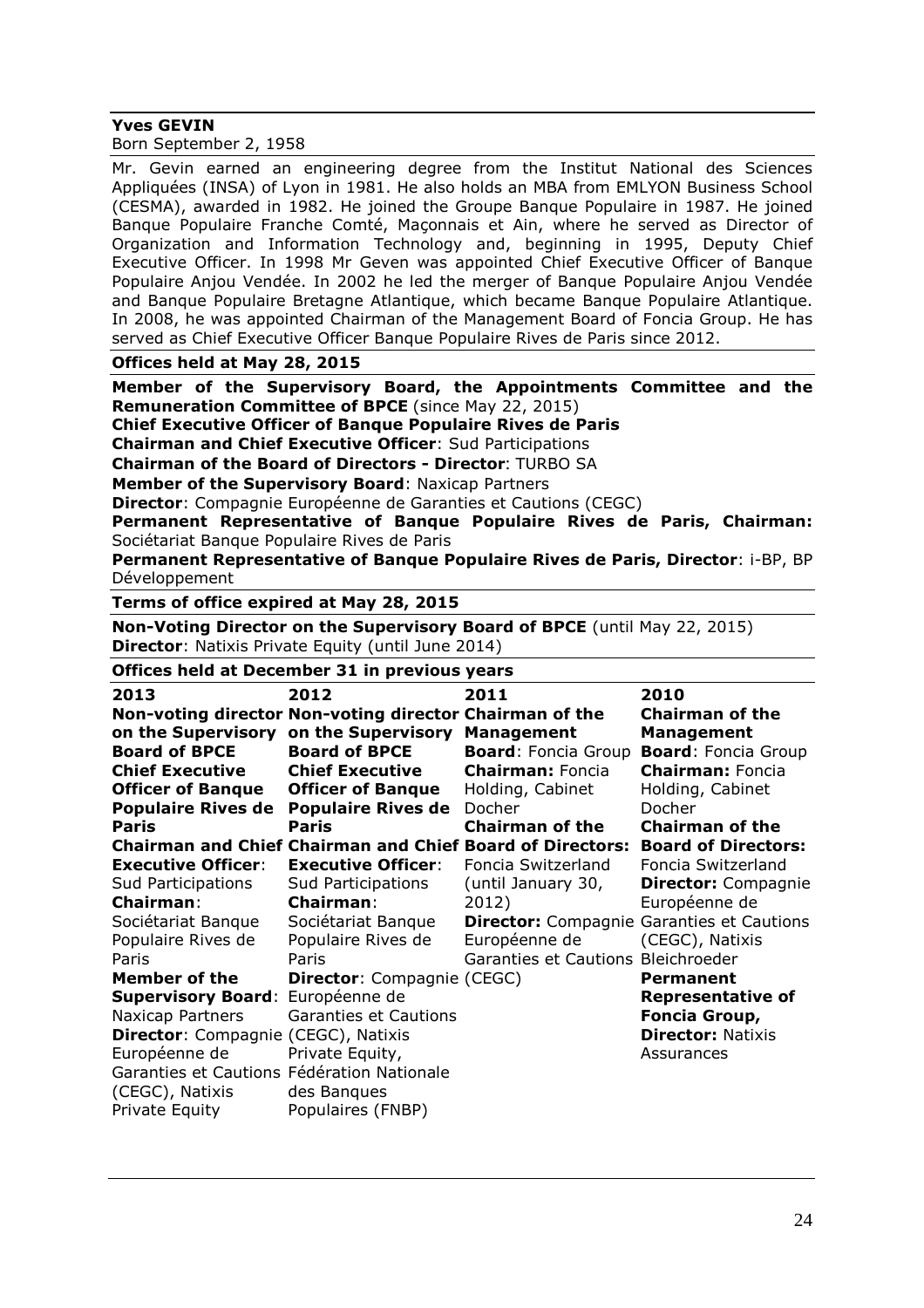#### **Permanent Representative of Banque Populaire Rives de Paris, Director**: i-BP **Permanent Representative of Banque Populaire Rives de Paris, Director:** i-BP

\* Listed company.<br>\*\* Non-group company.<br>SLE: société locale d'épargne (local savings company).<br>FNCE: Fédération Nationale des Banques Populaires.<br>FNBP: Fédération Nationale des Banques Populaires.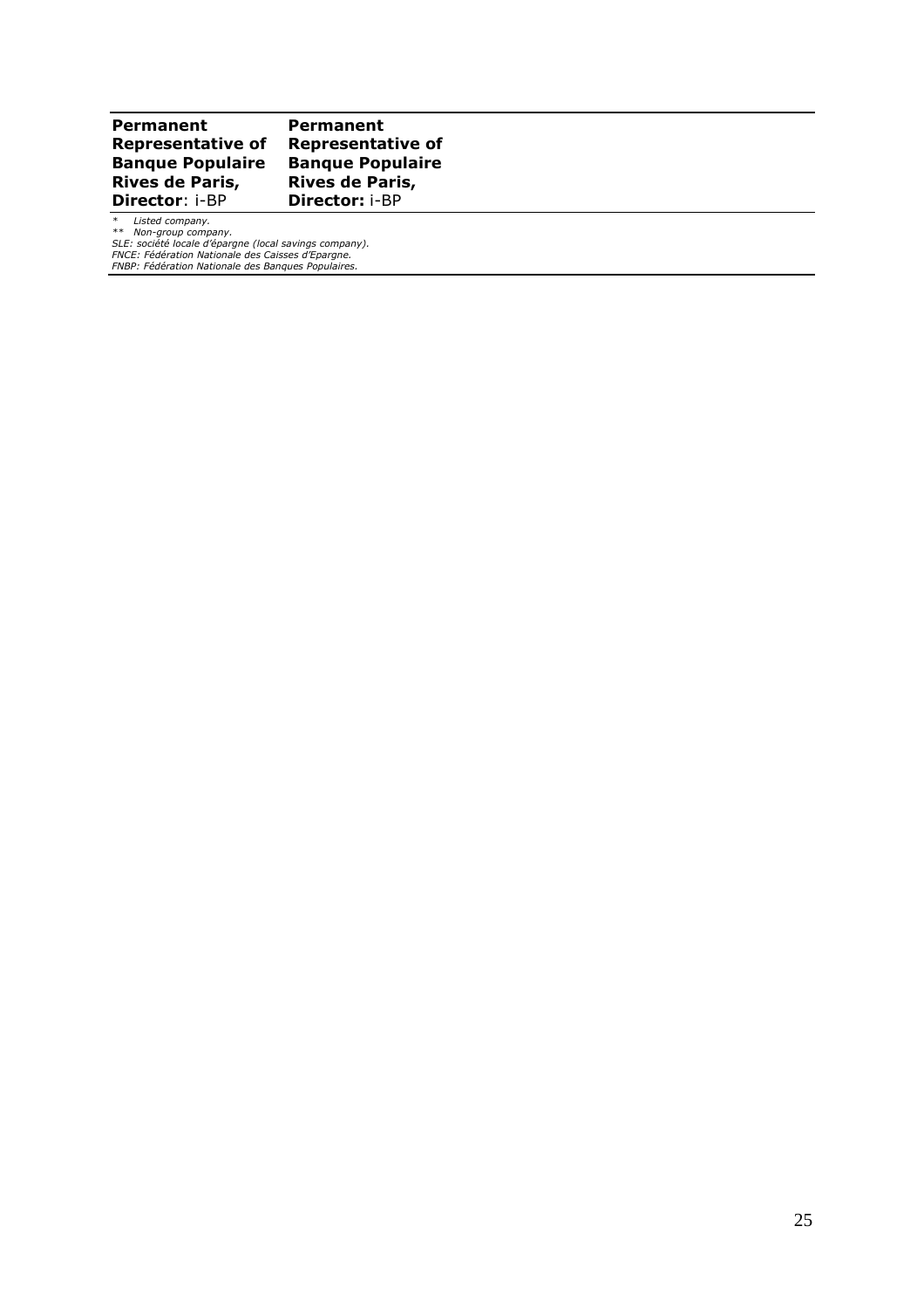## **Michel GRASS**

 $\overline{a}$ 

#### **Born November 12, 1957**

Michel Grass holds a Master's degree in Management from the University of Paris I. He began his career in 1983 as a Clinic Director in the healthcare sector in Sens. From 1987 to 2010, he created and ran a small regional group of private clinics. In 2000, he became a director at Banque Populaire de Bourgogne and has served as a commercial court judge since 2009.

Mr Grass has been the Chairman of Banque Populaire Bourgogne Franche Comté since 2010.

#### **Offices held at May 28, 2015\***

**Member of the Supervisory Board and Risk Management Committee of BPCE** (since May 22, 2015)

#### **Chairman of the Board of Directors of Banque Populaire Bourgogne Franche Comté**

**Vice Chairman**: Fédération Nationale des Banques Populaires

Director: Natixis<sup>\*</sup>, Natixis Global Asset Management, Banque Palatine, SA HLM Brennus Habitat\*\*

**Deputy Mayor** of the City of Sens (since March 31, 2014)

**Vice Chairman** of the Communauté de Communes du Sénonais (since April 17, 2014) **Associate Member:** Yonne Chamber of Commerce and Industry

#### **Terms of office expired at May 28, 2015**

Commercial Court Judge, Sens (until December 31, 2014)

#### **Offices held at December 31 in previous years**

| 2013                                   | 2012                                | 2011                        | 2010                       |
|----------------------------------------|-------------------------------------|-----------------------------|----------------------------|
| <b>Chairman of the</b>                 | <b>Chairman of the</b>              | <b>Chairman of the</b>      | <b>Chairman of the</b>     |
| <b>Board of Directors</b>              | <b>Board of Directors:</b>          | <b>Board of Directors:</b>  | <b>Board of Directors:</b> |
| of Banque                              | Banque Populaire                    | <b>Banque Populaire</b>     | <b>Banque Populaire</b>    |
| <b>Populaire</b>                       | Bourgogne Franche                   | Bourgogne Franche           | Bourgogne Franche          |
| <b>Bourgogne Franche Comté</b>         |                                     | Comté                       | Comté (since 2010)         |
| Comté                                  | <b>Vice-Chairman:</b>               | <b>Chairman:</b>            | <b>Chairman and Chief</b>  |
| <b>Vice Chairman:</b>                  | Fédération Nationale                | Fédération                  | <b>Executive Officer</b>   |
| Fédération Nationale                   | des Banques                         | Hospitalisation Privée      | of: SAS Polyclinique       |
| des Banques                            | Populaires                          | Bourgogne Franche           | du Val de Saône, SAS       |
| Populaires                             | <b>Director: NGAM</b>               | Comté, Commission           | Clinique Paul Picquet      |
| <b>Member of the</b>                   | <b>Legal Manager:</b>               | Economique                  | <b>Chairman:</b>           |
| <b>Supervisory Board:</b>              | <b>SARL 2G Conseil</b>              | Hospitalisation Privée      | Fédération                 |
| <b>Banque Palatine</b>                 | <b>Commercial Court</b>             | <b>Director: Fédération</b> | Hospitalisation Privée     |
| <b>Director: Natixis<sup>*</sup></b> , | Judge, Sens                         | Hospitalisation             | Bourgogne Franche          |
| NGAM                                   | <b>Associate Member:</b>            | Privée, SA CAHPP            | Comté, Commission          |
| <b>Commercial Court</b>                | Yonne Chamber of                    | <b>Legal Manager:</b>       | Economique                 |
| Judge, Sens                            | Commerce and                        | SARL 2G                     | Hospitalisation Privée     |
| <b>Associate Member:</b>               | Industry                            | <b>Commercial Court</b>     | <b>Chief Executive</b>     |
| Yonne Chamber of                       | Secretary:                          | Judge, Sens                 | <b>Officer: SAS Avenir</b> |
| Commerce and                           | Conférence des                      | Secretary:                  | Santé, SAS Clinique        |
| Industry                               | Présidents de Banque Conférence des |                             | Paul Picquet               |
|                                        | Populaires                          | Présidents de Banque        |                            |
|                                        |                                     | <b>Populaires</b>           |                            |
|                                        |                                     | (since 2011)                |                            |

**Director:** Fédération Hospitalisation Privée, SA CAHPP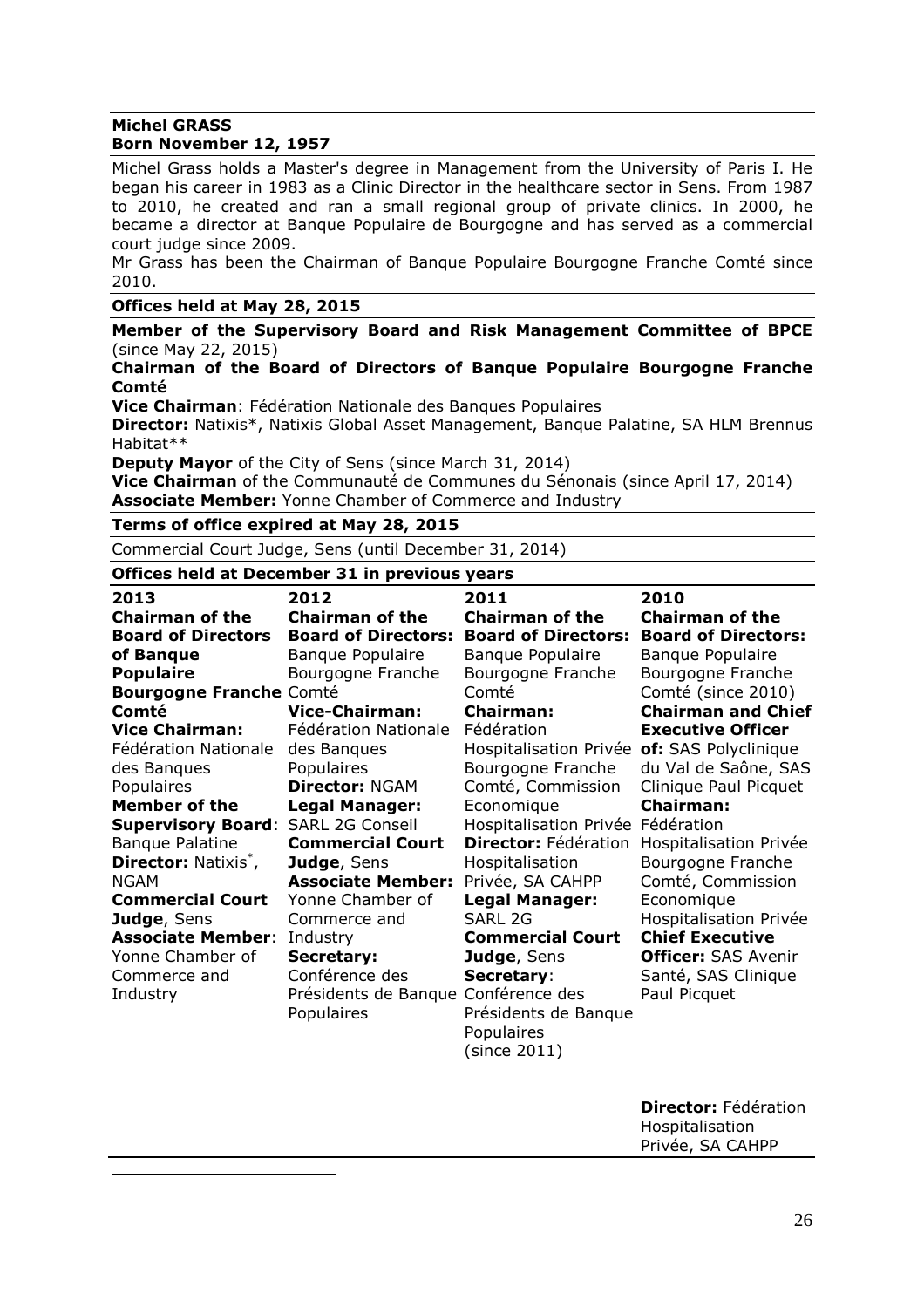#### **Legal Manager:** SARL 2G **Commercial Court Judge**, Sens

- \* Listed company.
- \*\* Non-group company.
- SLE: société locale d'épargne (local savings company). FNCE: Fédération Nationale des Caisses d'Epargne. FNBP: Fédération Nationale des Banques Populaires.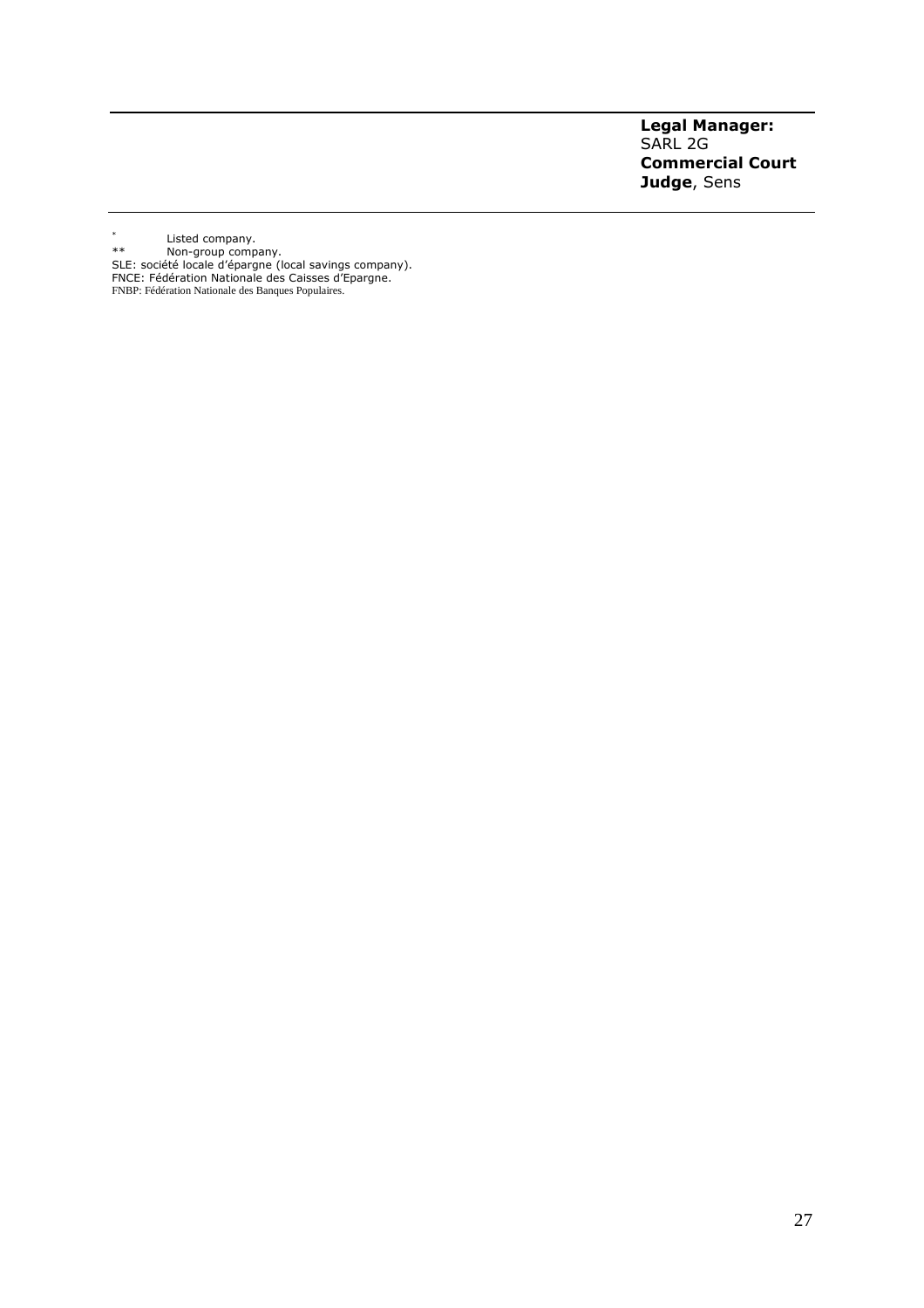#### **Catherine HALBERSTADT**

Born October 9, 1958

Ms. Halberstadt has a postgraduate degree in Accounting and another in Business, Administration and Finance from the École Supérieure de Commerce de Clermont-Ferrand. In 1982, she joined Banque Populaire du Massif Central, where she was Head of Human Resources, then Chief Financial Officer, Chief Operations Officer and, as of 2000, Deputy Chief Executive Officer. In 2008, Ms. Halberstadt became Chief Executive Officer of Natixis Factor.

On September 1, 2010, Catherine Halberstadt became Chief Executive Officer of Banque Populaire du Massif Central.

#### **Offices held at May 28, 2015**

**Member of the Supervisory Board, the Audit Committee and the Risk Management Committee of BPCE** (since May 22, 2015)

**Chief Executive Officer of Banque Populaire du Massif Central** 

**Director:** Natixis\*, Crédit Foncier, BPI France Financement\*\* (formerly OSEO) **Member, Audit Committee**: Natixis\*

**Chairman, Audit Committee**: BPI France Financement\*\* (formerly OSEO)

**Permanent Representative of Banque Populaire du Massif Central, Chairman**: SAS Sociétariat BPMC

**Permanent Representative of Banque Populaire du Massif Central, Director:** i-BP, Association des Banques Populaires pour la Création d'Entreprise

**Permanent Representative of Banque Populaire du Massif Central, Member**: Comité des Banques d'Auvergne

**Terms of office expired at May 28, 2015**

|                                    | Offices held at December 31 in previous years |                                     |                                         |  |  |
|------------------------------------|-----------------------------------------------|-------------------------------------|-----------------------------------------|--|--|
| 2013                               | 2012                                          | 2011                                | 2010                                    |  |  |
| Member of the                      | Member of the                                 | <b>Chief Executive</b>              | <b>Chief Executive</b>                  |  |  |
| <b>Supervisory Board</b>           | <b>Supervisory Board</b>                      | <b>Officer of Banque</b>            | <b>Officer of Banque</b>                |  |  |
| and the Audit and                  | of BPCE                                       |                                     | Populaire du Massif Populaire du Massif |  |  |
| <b>Risk Committee of</b>           | (since April 4, 2012)                         | <b>Central</b>                      | <b>Central</b>                          |  |  |
| <b>BPCE</b>                        | <b>Chief Executive</b>                        | Director: Compagnie Chief Executive |                                         |  |  |
| <b>Chief Executive</b>             | <b>Officer of Banque</b>                      | Européenne de                       | <b>Officer: Natixis</b>                 |  |  |
| <b>Officer of Banque</b>           | Populaire du Massif Garanties et              |                                     | Factor                                  |  |  |
| <b>Populaire du Massif Central</b> |                                               | Cautions, OSEO**                    | Member of the                           |  |  |
| <b>Central</b>                     | <b>Director: Natixis*,</b>                    | <b>Permanent</b>                    | <b>Supervisory Board:</b>               |  |  |
| <b>Director: Natixis*,</b>         | Crédit Foncier,                               | <b>Representative of</b>            | Foncia Group                            |  |  |
| Crédit Foncier, BPI                | Compagnie                                     | <b>Banque Populaire</b>             | <b>Director: OSEO**</b>                 |  |  |
| France                             | Européenne de                                 | du Massif Central,                  | Permanent                               |  |  |
| Financement**                      | Garanties et Cautions Chairman: SAS           |                                     | <b>Representative of</b>                |  |  |
| (formerly OSEO)                    | $(CEGC)$ , OSEO**                             | Sociétariat BPMC                    | <b>Banque Populaire</b>                 |  |  |
| <b>Member of the</b>               | Permanent                                     | <b>Permanent</b>                    | du Massif Central,                      |  |  |
| <b>Audit Committee:</b>            | <b>Representative of</b>                      | <b>Representative of</b>            | <b>Chairman: SAS</b>                    |  |  |
| Natixis $*$                        | <b>Banque Populaire</b>                       | <b>Banque Populaire</b>             | Sociétariat BPMC                        |  |  |
| <b>Chairman of Audit</b>           | du Massif Central,                            | du Massif Central,                  | Permanent                               |  |  |
| <b>Committee: BPI</b>              | <b>Chairman: SAS</b>                          | Director: i-BP,                     | <b>Representative of</b>                |  |  |
| France                             | Sociétariat BPMC                              | Association des                     | <b>Banque Populaire</b>                 |  |  |
| Financement**                      |                                               | <b>Banques Populaires</b>           | du Massif Central,                      |  |  |
| (formerly OSEO)                    |                                               | pour la Création                    | Director: i-BP,                         |  |  |
| Permanent                          |                                               | d'Entreprise                        | <b>BICEC, Association</b>               |  |  |
| <b>Representative of</b>           |                                               |                                     | des Banques                             |  |  |
| <b>Banque Populaire</b>            |                                               |                                     | Populaires pour la                      |  |  |
| du Massif Central,                 |                                               |                                     | Création d'Entreprise                   |  |  |
| <b>Chairman: SAS</b>               |                                               |                                     |                                         |  |  |
| Sociétariat BPMC                   |                                               |                                     |                                         |  |  |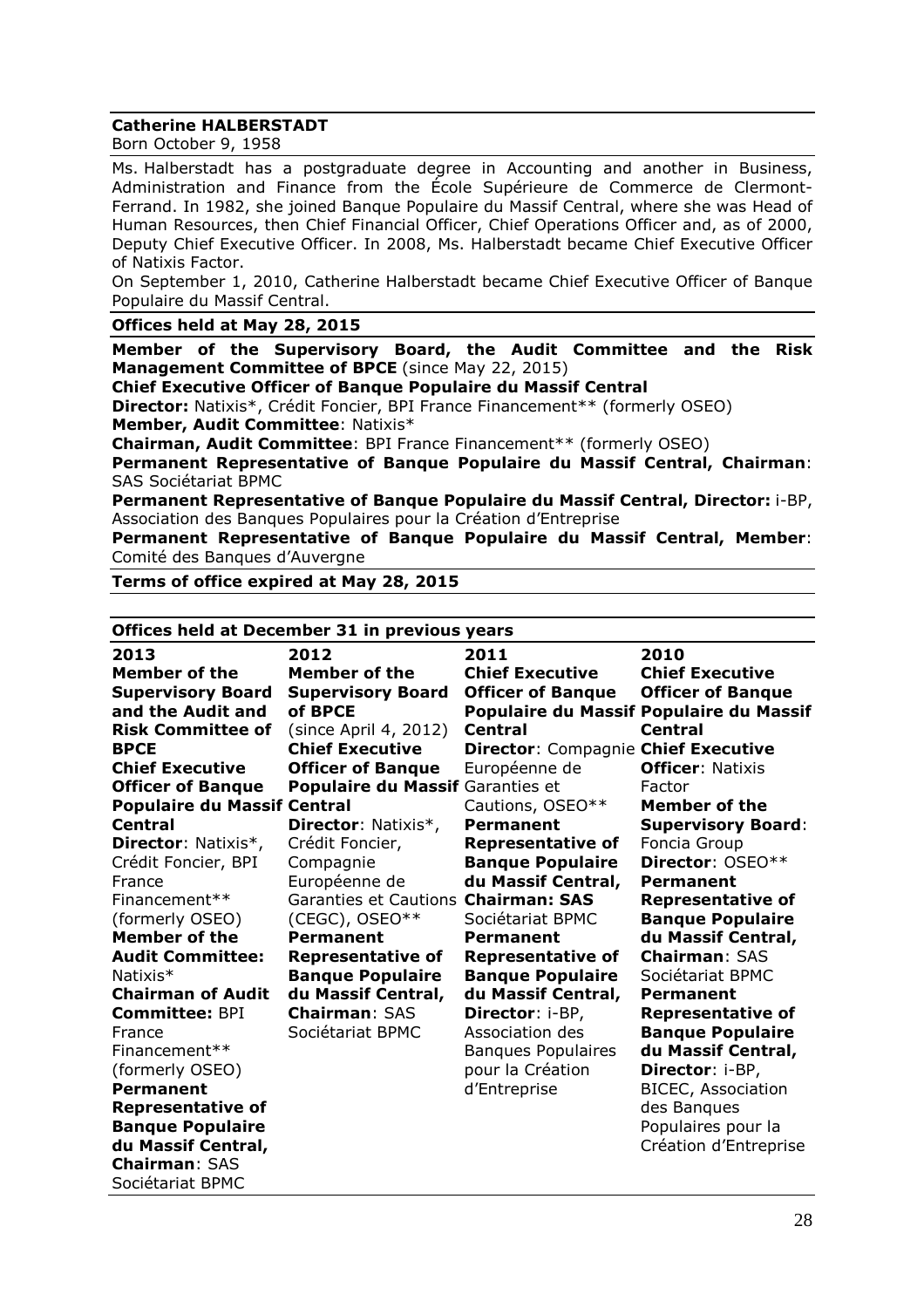| <b>Permanent</b><br><b>Representative of</b><br><b>Banque Populaire</b><br>du Massif Central,<br>Director: i-BP, | Permanent<br><b>Representative of</b><br><b>Banque Populaire</b><br>du Massif Central,<br>Director: i-BP, | Permanent<br>Representative of<br><b>Banque Populaire</b><br>du Massif Central, | <b>Permanent</b><br><b>Representative of</b><br><b>Banque Populaire</b><br>du Massif Central,<br>Member: Comité des Member: Comité des |
|------------------------------------------------------------------------------------------------------------------|-----------------------------------------------------------------------------------------------------------|---------------------------------------------------------------------------------|----------------------------------------------------------------------------------------------------------------------------------------|
| Association des                                                                                                  | Association des                                                                                           | Bangues d'Auvergne                                                              | Bangues d'Auvergne                                                                                                                     |
| <b>Bangues Populaires</b><br>pour la Création<br>d'Entreprise                                                    | <b>Bangues Populaires</b><br>pour la Création<br>d'Entreprise                                             |                                                                                 |                                                                                                                                        |
| <b>Permanent</b>                                                                                                 | <b>Permanent</b>                                                                                          |                                                                                 |                                                                                                                                        |
| <b>Representative of</b>                                                                                         | <b>Representative of</b>                                                                                  |                                                                                 |                                                                                                                                        |
| <b>Bangue Populaire</b>                                                                                          | <b>Banque Populaire</b>                                                                                   |                                                                                 |                                                                                                                                        |
| du Massif Central,                                                                                               | du Massif Central,                                                                                        |                                                                                 |                                                                                                                                        |
|                                                                                                                  | Member: Comité des Member: Comité des                                                                     |                                                                                 |                                                                                                                                        |
| Bangues d'Auvergne                                                                                               | Bangues d'Auvergne                                                                                        |                                                                                 |                                                                                                                                        |
| $\ast$<br>Listed company.<br>Non-aroun company                                                                   |                                                                                                           |                                                                                 |                                                                                                                                        |

*\*\* Non-group company. SLE: société locale d'épargne (local savings company). FNCE: Fédération Nationale des Caisses d'Epargne. FNBP: Fédération Nationale des Banques Populaires.*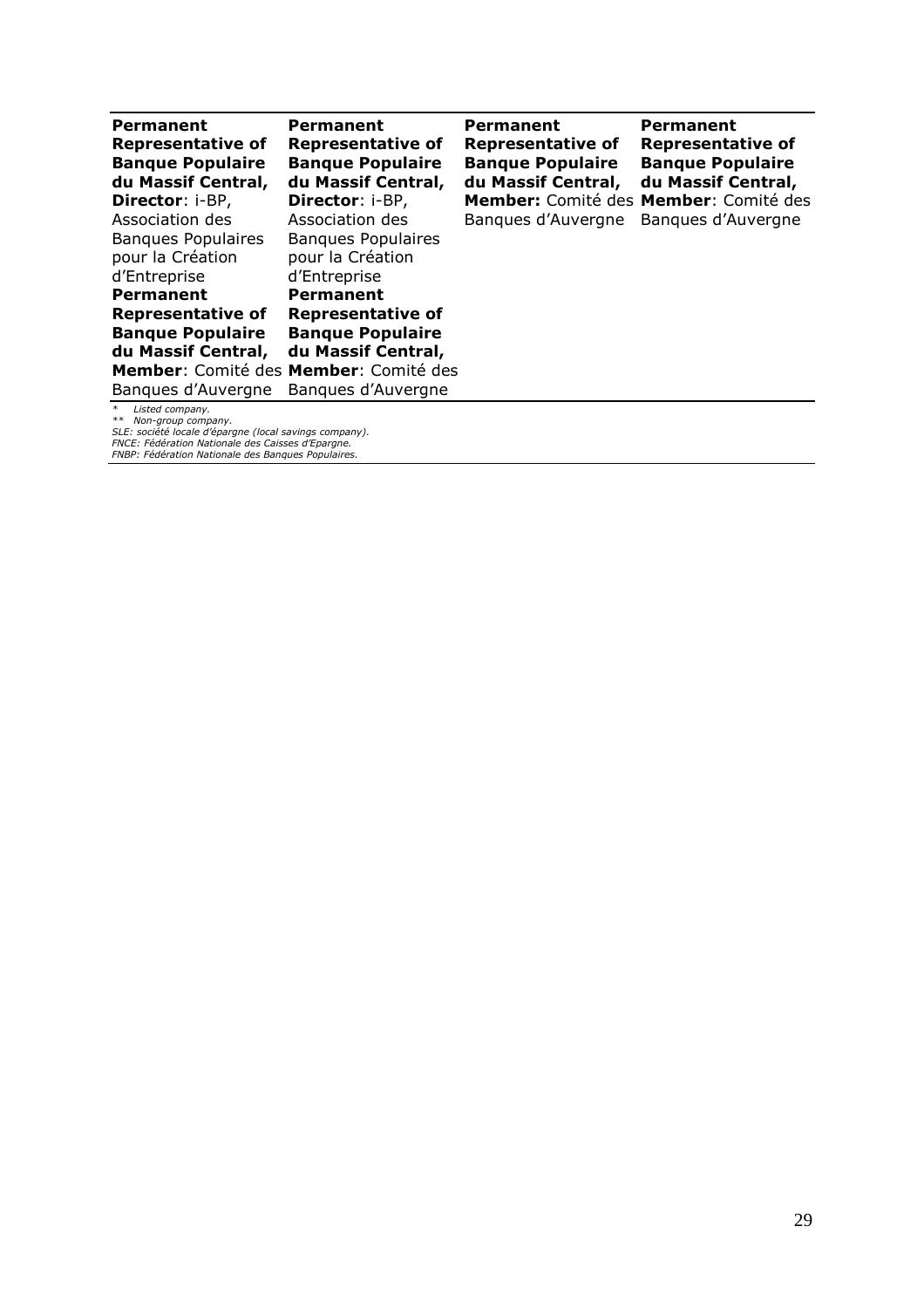#### **André Joffre**

Born December 31, 1953

After earning a bachelor's degree in Mathematics and Technology, André Joffre obtained a postgraduate diploma (DEA) in Mechanical and Energy Engineering before earning a Master of Science in Engineering at Arts et Métiers.

25 years ago, Mr. Joffre founded Tecsol, one of the leading French engineering firms specializing in solar energy, where he currently serves as Chairman and Chief Executive Officer. He is also chairman of the DERBI (development of renewable energy) competitive cluster and Chairman of Qualit'Enr (certification of professionals in renewable energy sector).

**Offices held at May 28, 2015**

**Member of the Supervisory Board, the Appointments Committee and the Remuneration Committee of BPCE** (since May 22, 2015)

**Chairman of the Board of Directors of Banque Populaire du Sud** 

**Chairman:** Fondation Groupe

**Vice-Chairman:** Banque Dupuy de Parseval, Banque Marze

**Director:** Banque Privée 1818, Natixis Factor, FNBP

**Permanent Representative of Banque Populaire du Sud, Chairman:** SAS Sociétariat

**Permanent Representative of Banque Populaire du Sud, Director:** Caisse Régionale du Crédit Maritime La Méditerranée

**Terms of office expired at May 28, 2015**

#### **Offices held at December 31 in previous years**

| 2013                      | 2012                      | 2011                      | 2010                                           |
|---------------------------|---------------------------|---------------------------|------------------------------------------------|
| <b>Chairman of the</b>    | <b>Chairman of the</b>    | <b>Chairman of the</b>    | <b>Chairman of the</b>                         |
| <b>Board of Directors</b> | <b>Board of Directors</b> | <b>Board of Directors</b> | <b>Board of Directors</b>                      |
| of Banque                 | of Banque                 | of Banque                 | of Banque                                      |
| <b>Populaire du Sud</b>   | <b>Populaire du Sud</b>   | <b>Populaire du Sud</b>   | <b>Populaire du Sud</b>                        |
| <b>Chairman:</b>          | Chairman:                 |                           | <b>Chairman: Fondation Chairman: Fondation</b> |
| <b>Fondation Groupe</b>   | <b>Fondation Groupe</b>   | Groupe                    | Groupe                                         |
| <b>Vice-Chairman:</b>     | <b>Vice-Chairman:</b>     | <b>Vice-Chairman:</b>     | <b>Vice-Chairman:</b>                          |
| Banque Dupuy de           | Banque Dupuy de           | Banque Dupuy de           | Banque Dupuy de                                |
| Parseval, Banque          | Parseval, Banque          | Parseval, Banque          | Parseval, Banque                               |
| Marze                     | Marze                     | Marze                     | Marze                                          |
| <b>Director: Banque</b>   | <b>Director: Banque</b>   | <b>Director: Banque</b>   | <b>Director: Banque</b>                        |
| Privée 1818, Natixis      | Privée 1818, Natixis      | Privée 1818, Natixis      | Privée 1818, Natixis                           |
| Factor, FNBP              | Factor, FNBP              | Factor                    | Factor                                         |
| Permanent                 | <b>Permanent</b>          | <b>Permanent</b>          | Permanent                                      |
| <b>Representative of</b>  | <b>Representative of</b>  | <b>Representative of</b>  | <b>Representative of</b>                       |
| <b>Banque Populaire</b>   | <b>Banque Populaire</b>   | <b>Banque Populaire</b>   | <b>Banque Populaire</b>                        |
| du Sud, Chairman:         | du Sud, Chairman:         | du Sud, Chairman:         | du Sud, Chairman:                              |
| <b>SAS Sociétariat</b>    | SAS Sociétariat           | <b>SAS Sociétariat</b>    | <b>SAS Sociétariat</b>                         |
| <b>Permanent</b>          | <b>Permanent</b>          | <b>Permanent</b>          | Permanent                                      |
| <b>Representative of</b>  | <b>Representative of</b>  | <b>Representative of</b>  | <b>Representative of</b>                       |
| <b>Banque Populaire</b>   | <b>Banque Populaire</b>   | <b>Banque Populaire</b>   | <b>Banque Populaire</b>                        |
| du Sud, Director:         | du Sud, Director:         | du Sud, Director:         | du Sud, Director:                              |
| Caisse Régionale du       | Caisse Régionale du       | Caisse Régionale du       | Caisse Régionale du                            |
| Crédit Maritime La        | Crédit Maritime La        | Crédit Maritime La        | Crédit Maritime La                             |
| Méditerranée              | Méditerranée              | Méditerranée              | Méditerranée                                   |

*\* Listed company. \*\* Non-group company.*

*SLE: société locale d'épargne (local savings company). FNCE: Fédération Nationale des Caisses d'Epargne. FNBP: Fédération Nationale des Banques Populaires.*

30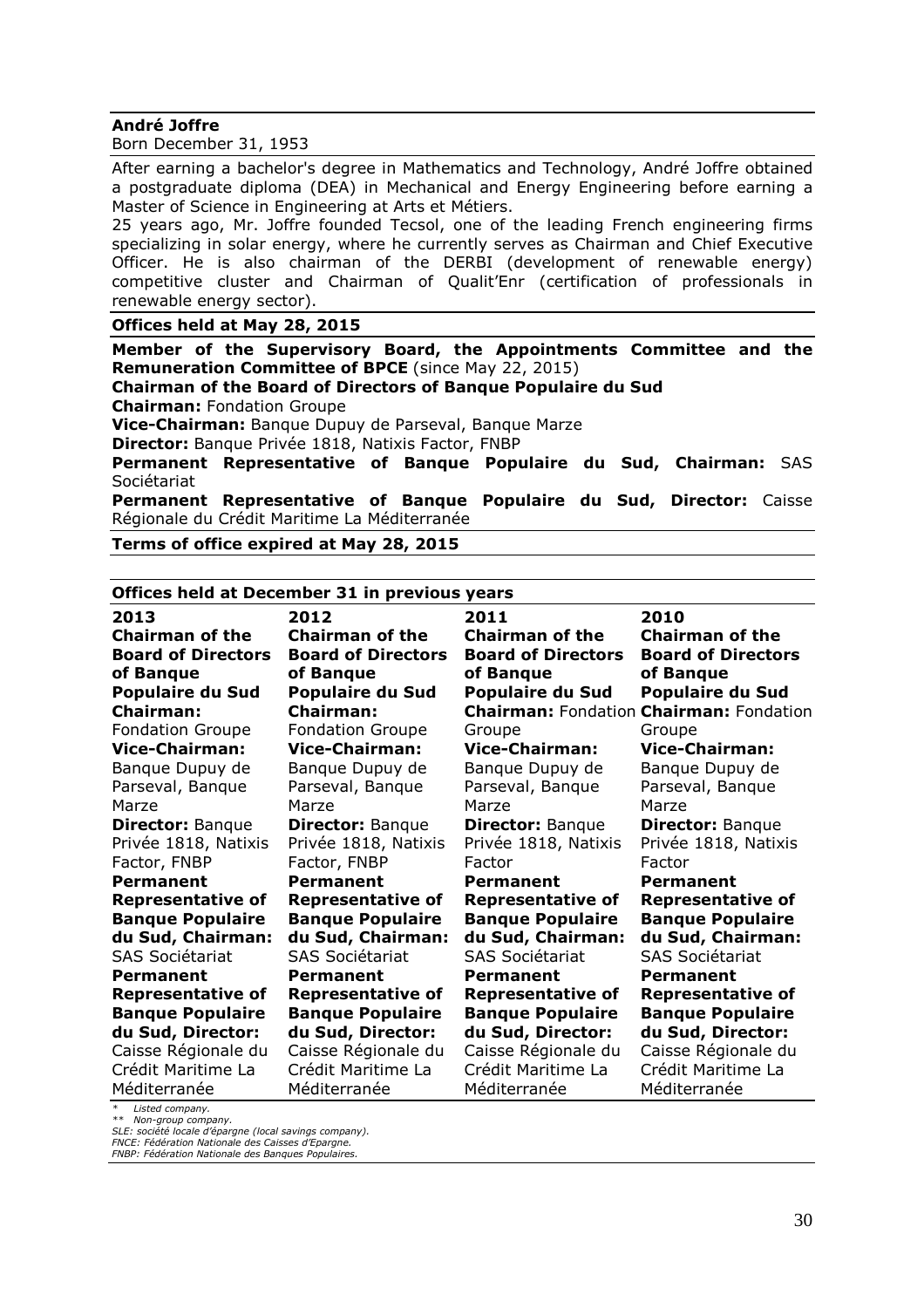# **Independent members**

# **Maryse AULAGNON**

| d'Etudes Politiques and holds a postgraduate degree in Economics. She held various<br>positions within the French Embassy to the United States and the Cabinet of the French<br>Ministries for the Budget and Industry. Subsequent posts have included Head of<br>International Development for CGE Group (now Alcatel) and CEO of Euris.<br>Since 1990, she has been Chairman and Chief Executive Officer of Affine, a group that<br>she founded. She is also an Honorary Counsel of the French Council of State and a<br>member of the Boards of Directors of Air France-KLM and Veolia Environnement. |                                                                                                                                  |                                        |                                                                                                                                                       |  |  |
|----------------------------------------------------------------------------------------------------------------------------------------------------------------------------------------------------------------------------------------------------------------------------------------------------------------------------------------------------------------------------------------------------------------------------------------------------------------------------------------------------------------------------------------------------------------------------------------------------------|----------------------------------------------------------------------------------------------------------------------------------|----------------------------------------|-------------------------------------------------------------------------------------------------------------------------------------------------------|--|--|
| Offices held at May 28, 2015                                                                                                                                                                                                                                                                                                                                                                                                                                                                                                                                                                             |                                                                                                                                  |                                        |                                                                                                                                                       |  |  |
| 2015)                                                                                                                                                                                                                                                                                                                                                                                                                                                                                                                                                                                                    | Chairman and Chief Executive Officer of Affine R.E. */**<br>Chairman of the Management Board: MAB-Finances**                     |                                        | Member of the Supervisory Board, Chairman of the Appointments Committee<br>and the Remuneration Committee of BPCE - Independent member (since May 22, |  |  |
|                                                                                                                                                                                                                                                                                                                                                                                                                                                                                                                                                                                                          | <b>Chairman of the Board of Directors: Gesfimmo SA**,</b>                                                                        |                                        |                                                                                                                                                       |  |  |
|                                                                                                                                                                                                                                                                                                                                                                                                                                                                                                                                                                                                          | <b>Director</b> : Air France KLM*/**, Veolia Environnement*/**, Holdaffine**                                                     |                                        |                                                                                                                                                       |  |  |
|                                                                                                                                                                                                                                                                                                                                                                                                                                                                                                                                                                                                          | Member of the Executive Committee: Urbismart**                                                                                   |                                        |                                                                                                                                                       |  |  |
| Permanent                                                                                                                                                                                                                                                                                                                                                                                                                                                                                                                                                                                                | <b>Representative of Affine, Chairman:</b> Banimmo*/**,                                                                          |                                        | Capucine                                                                                                                                              |  |  |
|                                                                                                                                                                                                                                                                                                                                                                                                                                                                                                                                                                                                          | Investissements**, Les 7 Collines**, Promaffine**                                                                                |                                        |                                                                                                                                                       |  |  |
|                                                                                                                                                                                                                                                                                                                                                                                                                                                                                                                                                                                                          |                                                                                                                                  |                                        | Permanent Representative of Affine, Legal Manager: Nevers Colbert**, ATIT**,                                                                          |  |  |
|                                                                                                                                                                                                                                                                                                                                                                                                                                                                                                                                                                                                          | Les Jardins des Quais**, Affine Sud** (formerly Bretigny)                                                                        |                                        |                                                                                                                                                       |  |  |
|                                                                                                                                                                                                                                                                                                                                                                                                                                                                                                                                                                                                          |                                                                                                                                  |                                        | Permanent Representative of Promaffine, Legal Manager: Lucé Parc-Leclerc**,                                                                           |  |  |
|                                                                                                                                                                                                                                                                                                                                                                                                                                                                                                                                                                                                          | Nanterre Terrasses 12**, Paris 29 Copernic**                                                                                     |                                        |                                                                                                                                                       |  |  |
|                                                                                                                                                                                                                                                                                                                                                                                                                                                                                                                                                                                                          | Permanent Representative of ATIT, Liquidator: 2/4 Haussmann**<br>Permanent Representative of ATIT, Legal Manager: Parvis Lille** |                                        |                                                                                                                                                       |  |  |
|                                                                                                                                                                                                                                                                                                                                                                                                                                                                                                                                                                                                          |                                                                                                                                  |                                        | Permanent Representative of MAB-Finances, Member of the Executive                                                                                     |  |  |
|                                                                                                                                                                                                                                                                                                                                                                                                                                                                                                                                                                                                          |                                                                                                                                  |                                        |                                                                                                                                                       |  |  |
| <b>Committee:</b> Target Real Estate**, Saint-Étienne Molina**                                                                                                                                                                                                                                                                                                                                                                                                                                                                                                                                           |                                                                                                                                  |                                        |                                                                                                                                                       |  |  |
|                                                                                                                                                                                                                                                                                                                                                                                                                                                                                                                                                                                                          |                                                                                                                                  |                                        |                                                                                                                                                       |  |  |
|                                                                                                                                                                                                                                                                                                                                                                                                                                                                                                                                                                                                          | Terms of office expired at May 28, 2015                                                                                          |                                        |                                                                                                                                                       |  |  |
|                                                                                                                                                                                                                                                                                                                                                                                                                                                                                                                                                                                                          | Committee: Concerto Développement** (until December 19, 2014)                                                                    |                                        | Permanent Representative of MAB-Finances, Member of the Executive                                                                                     |  |  |
|                                                                                                                                                                                                                                                                                                                                                                                                                                                                                                                                                                                                          | Offices held at December 31 in previous years                                                                                    |                                        |                                                                                                                                                       |  |  |
| 2013                                                                                                                                                                                                                                                                                                                                                                                                                                                                                                                                                                                                     | 2012                                                                                                                             | 2011                                   | 2010                                                                                                                                                  |  |  |
| <b>Member of the</b>                                                                                                                                                                                                                                                                                                                                                                                                                                                                                                                                                                                     | Member of the                                                                                                                    | <b>Member of the</b>                   | <b>Member of the</b>                                                                                                                                  |  |  |
|                                                                                                                                                                                                                                                                                                                                                                                                                                                                                                                                                                                                          | <b>Supervisory Board Supervisory Board</b>                                                                                       | <b>Supervisory Board</b>               | <b>Supervisory Board</b>                                                                                                                              |  |  |
| and the                                                                                                                                                                                                                                                                                                                                                                                                                                                                                                                                                                                                  | of BPCE -                                                                                                                        | of BPCE -                              | of BPCE -                                                                                                                                             |  |  |
| <b>Appointments and Independent</b>                                                                                                                                                                                                                                                                                                                                                                                                                                                                                                                                                                      |                                                                                                                                  | Independent                            | Independent                                                                                                                                           |  |  |
| Remuneration                                                                                                                                                                                                                                                                                                                                                                                                                                                                                                                                                                                             | member                                                                                                                           | member                                 | member                                                                                                                                                |  |  |
|                                                                                                                                                                                                                                                                                                                                                                                                                                                                                                                                                                                                          |                                                                                                                                  |                                        | Committee of BPCE Chairman and Chief Chairman and Chief Chairman and Chief                                                                            |  |  |
| - Independent                                                                                                                                                                                                                                                                                                                                                                                                                                                                                                                                                                                            |                                                                                                                                  |                                        | <b>Executive Officer of Executive Officer of Executive Officer of</b>                                                                                 |  |  |
| member<br><b>Chairman and Chief Chairman: MAB-</b>                                                                                                                                                                                                                                                                                                                                                                                                                                                                                                                                                       | Affine R.E. $*/**$                                                                                                               | Affine $*/**$<br><b>Chairman: MAB-</b> | Affine $*/**$<br><b>Chairman:</b>                                                                                                                     |  |  |
| <b>Executive Officer of Finances**</b>                                                                                                                                                                                                                                                                                                                                                                                                                                                                                                                                                                   |                                                                                                                                  | Finances**                             | Promaffine**, MAB-                                                                                                                                    |  |  |
| Affine R.E. $*/**$                                                                                                                                                                                                                                                                                                                                                                                                                                                                                                                                                                                       | <b>Director: Air France</b>                                                                                                      | <b>Director: Air France</b>            | Finances**                                                                                                                                            |  |  |
| <b>Chairman of the</b>                                                                                                                                                                                                                                                                                                                                                                                                                                                                                                                                                                                   | KLM*/**, Veolia                                                                                                                  | KLM*/**, Veolia                        | <b>Director: Air France</b>                                                                                                                           |  |  |
| <b>Management</b>                                                                                                                                                                                                                                                                                                                                                                                                                                                                                                                                                                                        | Environnement*/**,                                                                                                               | Environnement*/**,                     | KLM**, Affiparis*/**,                                                                                                                                 |  |  |
| Board: MAB-                                                                                                                                                                                                                                                                                                                                                                                                                                                                                                                                                                                              | Affiparis*/**,                                                                                                                   | Holdaffine**                           | Holdaffine**                                                                                                                                          |  |  |
| Finances**                                                                                                                                                                                                                                                                                                                                                                                                                                                                                                                                                                                               | Holdaffine**                                                                                                                     |                                        | <b>Member of the</b>                                                                                                                                  |  |  |
| <b>Chairman of the</b>                                                                                                                                                                                                                                                                                                                                                                                                                                                                                                                                                                                   |                                                                                                                                  |                                        | <b>Executive</b>                                                                                                                                      |  |  |
| <b>Board of Directors:</b><br>Gesfimmo SA**,                                                                                                                                                                                                                                                                                                                                                                                                                                                                                                                                                             |                                                                                                                                  |                                        | <b>Committee:</b><br>Concerto                                                                                                                         |  |  |

Ms. Aulagnon is a graduate of the École Nationale d'Administration and the Institut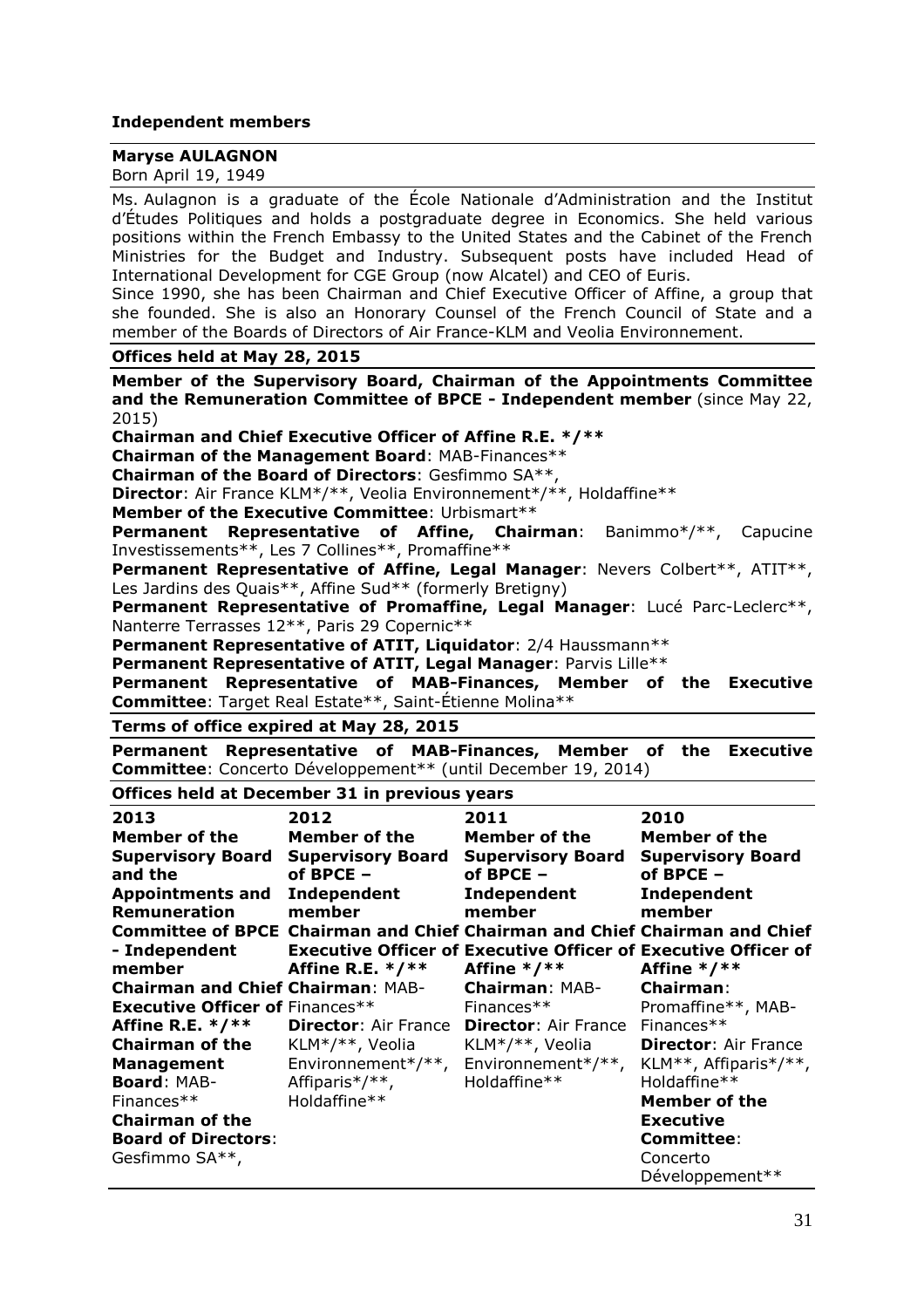**Director**: Air France **Permanent**  KLM\*/\*\*, Veolia Environnement\*/\*\*, Holdaffine\*\* **Permanent Representative of Affine, Chairman**: Banimmo\*/\*\*, Capucine Investissements\*\*, Les 7 Collines\*\*, Promaffine\*\* **Permanent Representative of Affine, Legal Manager**: Nevers Colbert\*\*, ATIT\*\*, Les Jardins des Quais\*\*, Affine Sud\*\* (formerly Bretiany) **Permanent Representative of Promaffine, Legal Manager**: Lucé Parc-**Representative of**  Leclerc\*\*, Nanterre Terrasses 12\*\*, Paris 2/4 Haussmann\*\* 29 Copernic\*\* **Permanent Representative of ATIT, Liquidator**: 2/4 Haussmann\*\* **Permanent Representative of ATIT, Legal Manager**: Parvis Lille\*\* **Permanent Representative of MAB-Finances, Member of the Executive Committee**: Concerto

**Representative of Affine, Chairman**: Banimmo\*\*, Gesfimmo SAS\*\*, Capucine Investissements\*\*, Les 7 Collines\*\*, Promaffine\*\* **Permanent Representative of Affine, Legal Manager**: Nevers Colbert\*\*, ATIT\*\*, Brétigny\*\*, Les Jardins des Quais\*\* **Permanent Representative of Promaffine, Legal Manager**: Lucé Parc-**Manager**: Leclerc\*\*, Nanterre 29 Copernic\*\* **Permanent ATIT, Liquidator: Permanent Representative of ATIT, Legal Manager**: Parvis Lille\*\* **Permanent Representative of MAB-Finances, Member of the Executive Committee**: Concerto Développement\*\*

Terrasses 12\*\*, Paris l'Église\*\*, Lucé Parc-**Permanent Representative of Affine, Chairman**: Banimmo\*\*, Gesfimmo SAS\*\*, Capucine Investissements\*\*, Les 7 Collines\*\*, Promaffine\*\* **Permanent Representative of Affine, Legal Manager**: Nevers Colbert\*\*, ATIT\*\*, Brétigny\*\*, Les Jardins des Quais\*\* **Permanent Representative of Promaffine, Legal**  Bourgtheroulde de Leclerc\*\*, Nanterre 29 Copernic\*\* **Permanent Representative of ATIT, Liquidator:** 2/4 Haussmann\*\* **Permanent Representative of ATIT, Legal Manager**: Parvis Lille\*\* **Permanent Representative of MAB-Finances, Member of the Executive Committee**: Concerto Développement\*\*

Terrasses 12\*\*, Paris **Affine, Liquidator**: **Legal Manager**: ATIT\*\*, Transaffine\*\*, Affinvestor\*\* **Permanent Representative of Affine, Chairman**: Banimmo\*\*, Affine Développement\*\*, Capucine Investissements\*\*, Les 7 Collines\*\*, SIPEC\*\* **Permanent Representative of Affine, Legal Manager:** Capucines III\*\*, Capucines IV\*\*, Capucines V\*\*, Capucines VI\*\*, Nevers Colbert\*\* **Permanent Representative of**  Lumière\*\* **Permanent Representative of Promaffine, Legal Manager**: Bourgtheroulde de l'Église\*\*, Lucé Parc-Leclerc\*\*, Nanterre Terrasses 12\*\*, Paris 29 Copernic\*\* **Permanent Representative of MAB-Finances, Director**: Cour des Capucines\*\* **Permanent Representative of ATIT, Liquidator**: 2/4 Haussmann\*\*

*\* Listed company.*

Développement\*\*

*\*\* Non-group company. SLE: société locale d'épargne (local savings company). FNCE: Fédération Nationale des Caisses d'Epargne.*

*FNBP: Fédération Nationale des Banques Populaires.*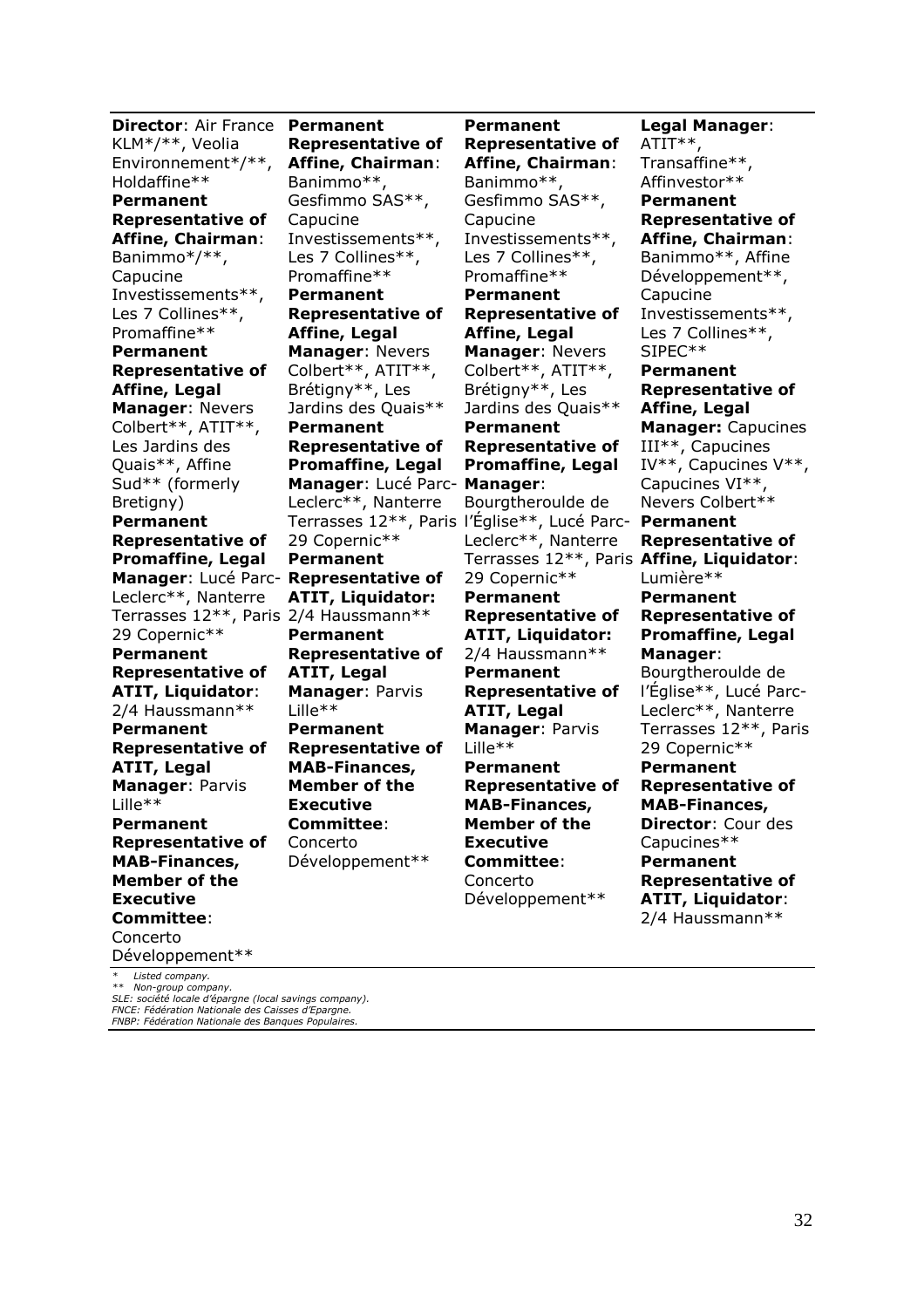#### **Marwan LAHOUD**

Born March 6, 1966

Mr. Lahoud is a former student of the École Polytechnique and a graduate of the École Nationale Supérieure de l'Aéronautique et de l'Espace. He was Chairman and Chief Executive Officer of MBDA and worked for Aérospatiale during its merger with Matra and on the creation of EADS. At EADS, renamed Airbus Group in 2014, he worked as Senior Vice-President in charge of mergers and acquisitions.

Since 2007, he has been Deputy Chief Executive Officer in charge of Corporate Strategy and Marketing and a member of the Executive Committee of Airbus Group.

#### **Offices held at May 28, 2015**

**Member of the Supervisory Board, Chairman of the Audit Committee and Member of the Risk Management Committee of BPCE - Independent member** (since May 22, 2015)

**Member of the Executive Committee of Airbus Group\*/\*\* (formerly EADS \*/\*\*) Chairman of Airbus Group SAS\*/\*\* (formerly EADS France\*/\*\*)** 

**Chairman:** GIFAS (Groupement des Industries Françaises Aéronautiques et Spatiales), CIDEF

**Chairman of the Board of Directors**: IHES (Institut des Hautes Études Scientifiques) **Member of the Board of Directors:** Ecole Polytechnique\*\*

**Director**: Eurotradia\*\*

**Terms of office expired at May 28, 2015**

#### **Offices held at December 31 in previous years**

| 2013<br>Member of the<br><b>Supervisory Board</b><br>of BPCE - | 2012<br>Member of the<br><b>Supervisory Board</b><br>of BPCE - | 2011<br>Member of the<br><b>Supervisory Board</b><br>of BPCE $-$ | 2010<br>Member of the<br><b>Supervisory Board</b><br>of BPCE - |
|----------------------------------------------------------------|----------------------------------------------------------------|------------------------------------------------------------------|----------------------------------------------------------------|
| Independent<br>member                                          | Independent<br>member                                          | Independent<br>member                                            | Independent<br>member                                          |
| <b>Chairman of the</b>                                         | Member of the                                                  | Member of the                                                    | Member of the                                                  |
| <b>Audit and Risk</b>                                          | Executive                                                      | <b>Executive</b>                                                 | <b>Executive</b>                                               |
| <b>Committee of BPCE</b> Committee:                            |                                                                | <b>Committee:</b>                                                | <b>Committee:</b>                                              |
| <b>Member of the</b>                                           | $EADS*/** - Head of$                                           | $EADS*/** - Head of$                                             | $EADS*/** - Head of$                                           |
| <b>Executive</b>                                               | Corporate Strategy                                             | Corporate Strategy                                               | Corporate Strategy                                             |
| <b>Committee:</b>                                              | and Marketing                                                  | and Marketing                                                    | and Marketing                                                  |
| $EADS* / **$                                                   | Director:                                                      | Director:                                                        | Director:                                                      |
| <b>Chairman: EADS</b>                                          | Technip*/**                                                    | Technip*/**                                                      | Technip*/**                                                    |
| France*/**                                                     | (independent                                                   | (independent                                                     | (independent                                                   |
| Director:                                                      | member),                                                       | member),                                                         | member),                                                       |
| Eurotradia**                                                   | Eurotradia**                                                   | Eurotradia**                                                     | Eurotradia**                                                   |

*\* Listed company.*

*\*\* Non-group company. SLE: société locale d'épargne (local savings company).*

*FNCE: Fédération Nationale des Caisses d'Epargne. FNBP: Fédération Nationale des Banques Populaires.*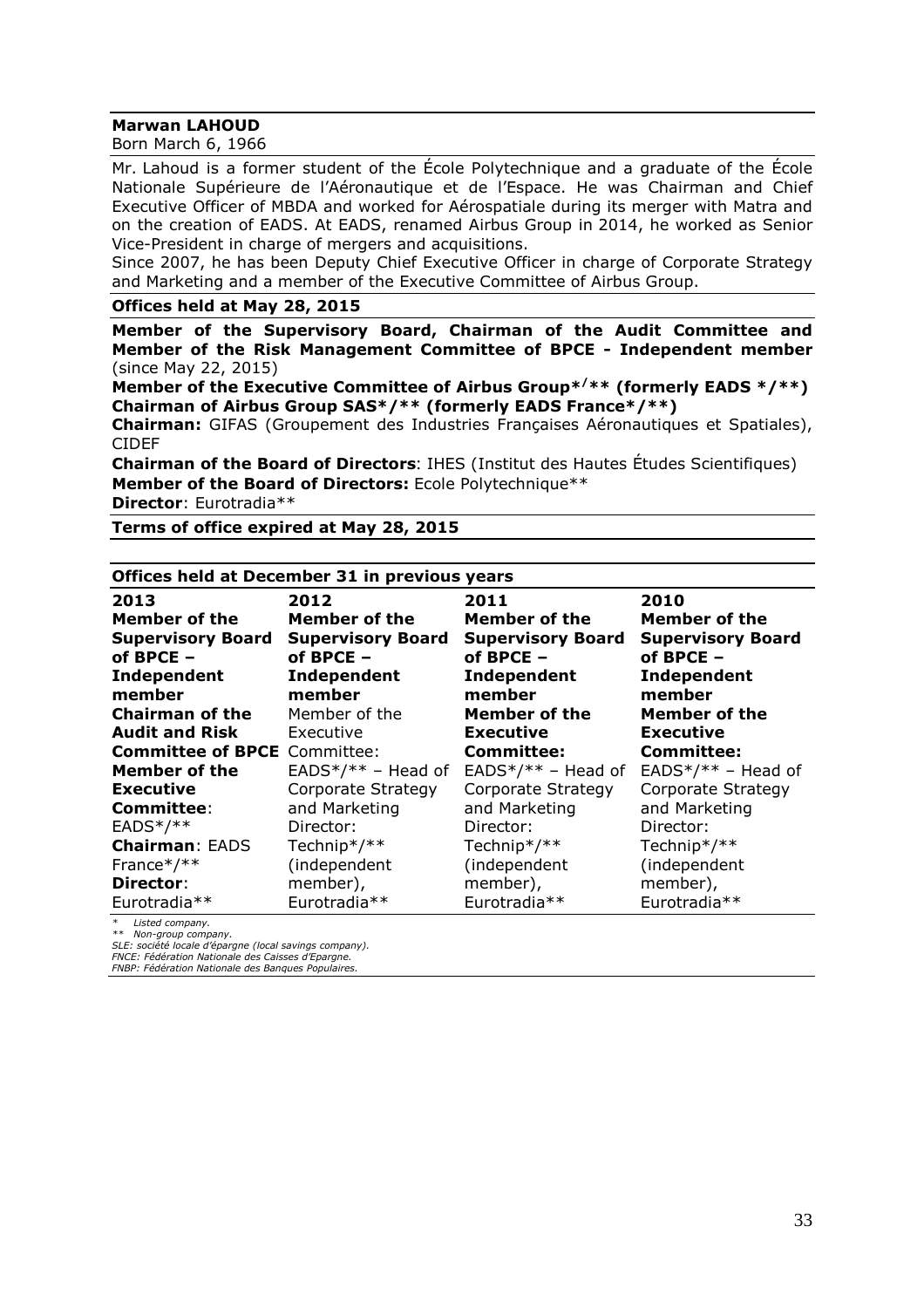#### **Marie-Christine LOMBARD**

Born December 6, 1958

Ms. Lombard is a graduate of Essec. She has held different positions in the banking sector, notably at Chemical Bank and Paribas in New York, Paris and Lyon.

She joined the express freight industry in 1993 as Chief Financial Officer of French company Jet Services. In 1997, she became the company's CEO until it was bought out by TNT in 1999. Appointed Chairman of TNT Express France, she transformed the company into one of TNT Group's top-performing subsidiaries. In 2004, she was appointed Chairman and CEO of the whole of TNT's Express division. Marie-Christine Lombard was appointed Chief Executive Officer of TNT Express when it became an independent listed company in May 2011.

She has been Chief Executive Officer of Geodis since October 24, 2012 and was appointed Chairman of the Management Board on December 17, 2013. She is also Chairman of Lyon Ville de l'Entrepreneuriat, a network that supports the creation, acquisition and transfer of businesses in the Greater Lyon region.

#### **Offices held at May 28, 2015**

**Member of the Supervisory Board, Chairman of the Risk Management Committee and Member of the Audit Committee of BPCE - Independent member** (since May 22, 2015)

**Chairman of the Management Board**: Geodis SA\*\*

**Member of the Board of Directors**: VINCI\*\*

**Member of the Appointments and Governance Committee**: VINCI\*\*

**Director and Member of the Steering Committee**: TLF\*\*

#### **Terms of office expired at May 28, 2015**

**Member of the Supervisory Board:** Groupe Keolis SAS\*\* (until February 26, 2014) **Member of the Executive Committee**: Fondation EMLYON Entrepreneurs pour le Monde\*\* (until September 1, 2014)

#### **Offices held at December 31 in previous years**

| 2013<br>Member of the<br>and Audit and Risk of BPCE -<br><b>Committee of BPCE Independent</b><br>- Independent<br>member<br><b>Chairman of the</b><br><b>Management</b><br><b>Board: Geodis SA**</b><br><b>Member of the</b><br><b>Supervisory Board:</b><br>Groupe Keolis SAS**<br><b>Member of the</b><br><b>Executive</b><br><b>Committee:</b><br><b>Fondation EMLYON</b><br>Entrepreneurs pour le<br>Monde**<br>Director and<br>Member of the<br><b>Steering</b><br><b>Committee: TLF**</b> | 2012<br><b>Member of the</b><br><b>Supervisory Board Supervisory Board</b><br>member<br><b>Chief Executive</b><br>Officer: Geodis SA**<br>Member of the<br>Supervisory Board:<br>Groupe Keolis SAS** | 2011<br>Member of the<br><b>Supervisory Board</b><br>of BPCE $-$<br>Independent<br>member<br><b>Chief Executive</b><br>Officer (CEO): TNT<br>Express N.V. $*/**$<br>Member of the<br>Management Board:<br><b>TNT Group</b><br>Amsterdam*/** | 2010<br>Member of the<br><b>Supervisory Board</b><br>of BPCE $-$<br><b>Independent</b><br>member<br><b>Chief Executive</b><br><b>Officer: TNT Express</b><br>Division**<br>Member of the<br>Management Board:<br><b>TNT Group</b><br>Amsterdam*/**<br>Member of the<br>Supervisory Board:<br>Metro AG*/** |
|-------------------------------------------------------------------------------------------------------------------------------------------------------------------------------------------------------------------------------------------------------------------------------------------------------------------------------------------------------------------------------------------------------------------------------------------------------------------------------------------------|------------------------------------------------------------------------------------------------------------------------------------------------------------------------------------------------------|---------------------------------------------------------------------------------------------------------------------------------------------------------------------------------------------------------------------------------------------|-----------------------------------------------------------------------------------------------------------------------------------------------------------------------------------------------------------------------------------------------------------------------------------------------------------|
| Listed company.                                                                                                                                                                                                                                                                                                                                                                                                                                                                                 |                                                                                                                                                                                                      |                                                                                                                                                                                                                                             |                                                                                                                                                                                                                                                                                                           |
| $x \dot{x}$ Alon group component                                                                                                                                                                                                                                                                                                                                                                                                                                                                |                                                                                                                                                                                                      |                                                                                                                                                                                                                                             |                                                                                                                                                                                                                                                                                                           |

*\*\* Non-group company. SLE: société locale d'épargne (local savings company). FNCE: Fédération Nationale des Caisses d'Epargne. FNBP: Fédération Nationale des Banques Populaires.*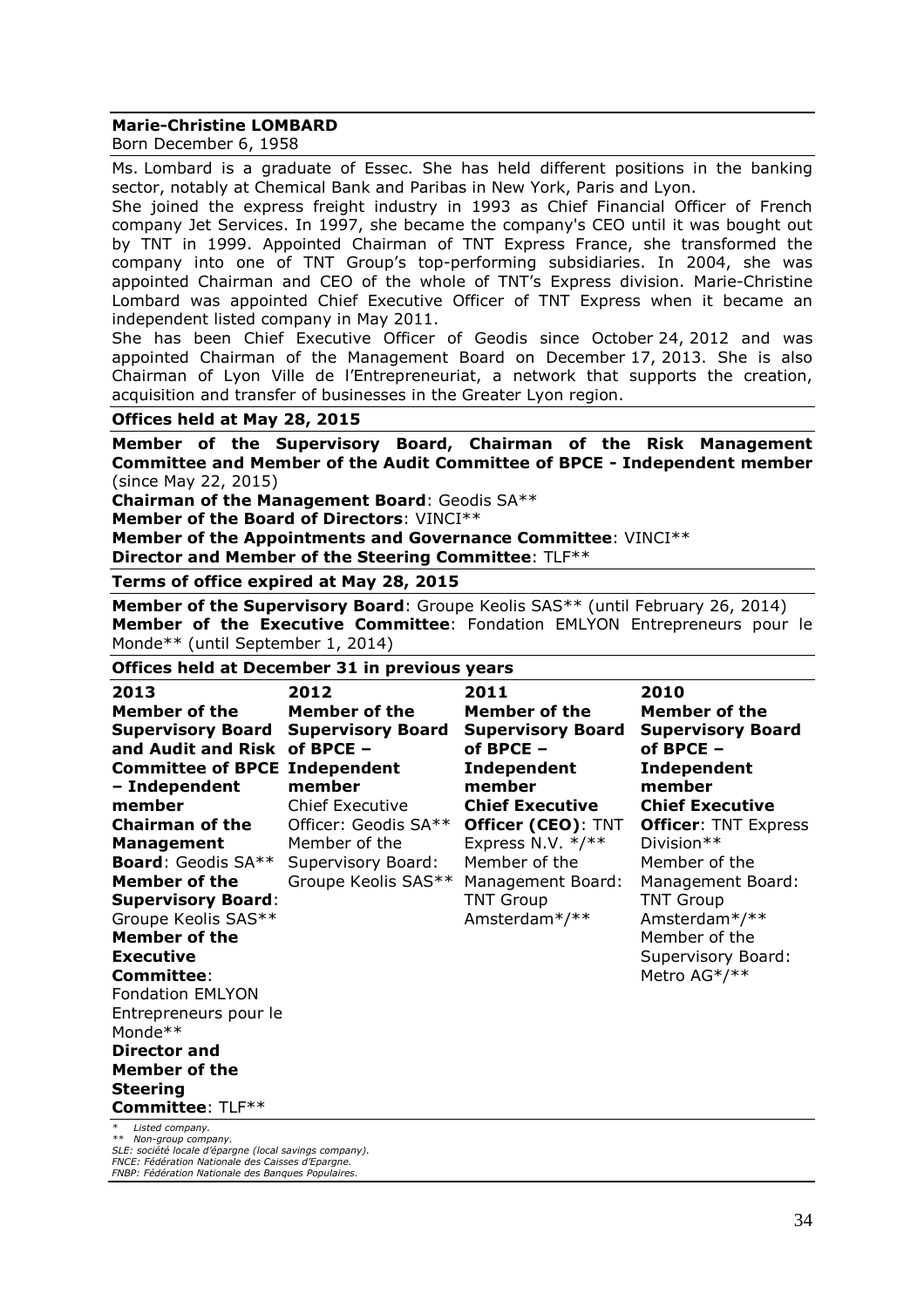#### **Members representing employees**

#### **Vincent GONTIER**

Born July 29, 1954

Vincent Gontier graduated from the HEC business school after a stint at an acquisitions and disposals firm. He worked for eight years in the financial services and economic modeling departments at EDF-GDF\*\* Group. He subsequently joined Crédit Agricole\*\* Group, first as deputy head of the trading desk in charge of fixed income instruments (bond desk, primary dealer, futures, futures options) and later as Chief Executive Officer of brokerage firm Bertrand Michel SA\*\*. In 1991 he joined Crédit National\*\*, where he held a series of positions in asset management (Chief Executive Officer of Alfi Gestion, Corporate Secretary of the discretionary asset management subsidiary, Chief Executive Officer of Interépargne) and in capital market activities (acting director of capital market activities, head of equity derivatives). He currently works as a member of a capital market advisory team.

#### **Offices held at May 28, 2015**

**Member of the Supervisory Board and the Remuneration Committee - Employee Representative** (since May 22, 2015)

**Terms of office expired at May 28, 2015**

**Honorary Member of the Board of Directors**: Mutuelle Natixis (until May 2015)

#### **Offices held at December 31 in previous years**

| 2013 | 2012 | 2011 | 2010 |
|------|------|------|------|
| none | none | none | none |

*\* Listed company.*

*\*\* Non-group company. SLE: société locale d'épargne (local savings company).*

*FNCE: Fédération Nationale des Caisses d'Epargne.*

*FNBP: Fédération Nationale des Banques Populaires.*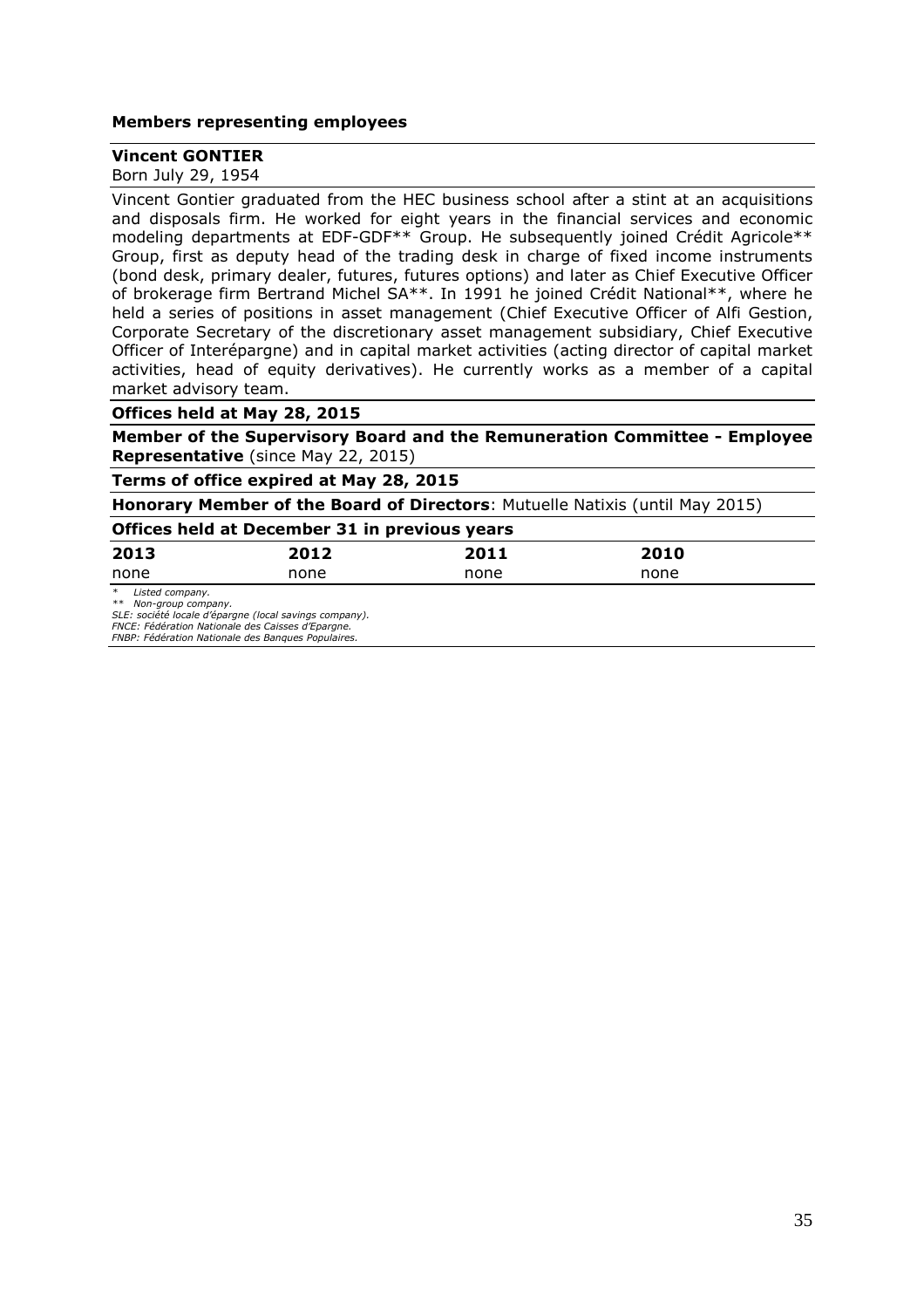#### **Frédéric HASSAINE**

Born May 22, 1966

Frédéric Hassaine is a graduate of the Toulouse Business School with one postgraduate degree in tax law and another in accounting and finance. He began his career at Arthur Andersen\*\*, where he worked as an auditor, then at a law firm as a tax specialist. In 1998 he became a lead auditor at BNP Paribas, where he worked in business engineering. He joined Societe Générale in 2001, followed by IXIS CIB (now Natixis) in 2004 to start up and develop the accounting and financial engineering unit for major corporates.

| Offices held at May 28, 2015 |  |
|------------------------------|--|
|------------------------------|--|

**Member of the Supervisory Board - Employee representative** (since May 22, 2015) **Terms of office expired at May 28, 2015**

|--|--|

| Offices held at December 31 in previous years |      |      |      |  |
|-----------------------------------------------|------|------|------|--|
| 2013                                          | 2012 | 2011 | 2010 |  |
| N/A                                           | N/A  | N/A  | N/A  |  |

*\* Listed company. \*\* Non-group company. SLE: société locale d'épargne (local savings company).*

*FNCE: Fédération Nationale des Caisses d'Epargne. FNBP: Fédération Nationale des Banques Populaires.*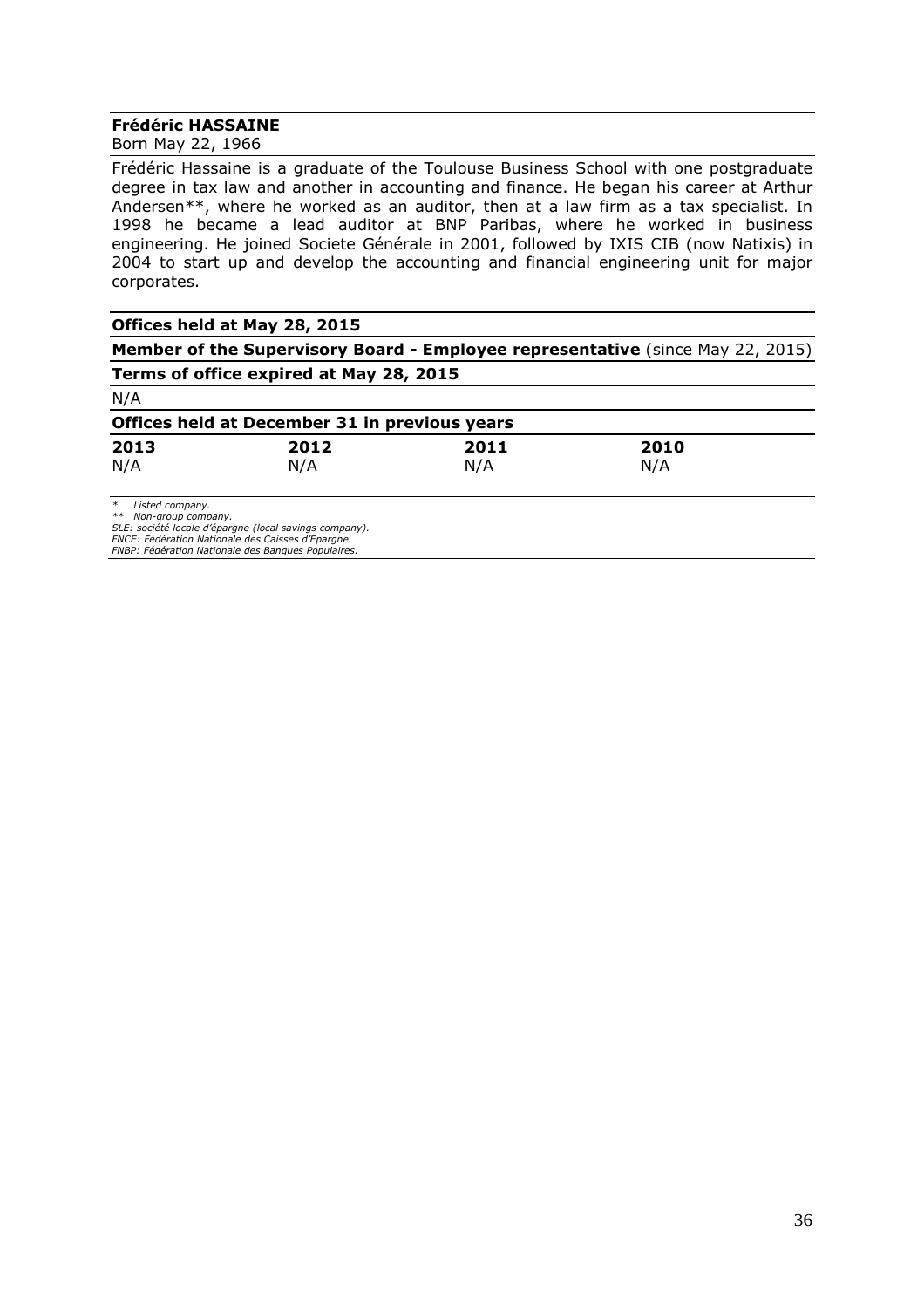#### **Non-voting directors**

#### **Jean ARONDEL** Born April 12, 1950

#### **Offices held at May 28, 2015**

**Non-Voting Director on the Supervisory Board of BPCE (since May 5, 2015) Chairman of the Steering and Supervisory Board of Caisse d'Epargne Loire-Centre Chairman of the Board of Directors:** SLE Pays Chartrain et Drouais **Chairman:** FNCE (since April 16, 2015), Fondation Caisse d'Epargne Loire-Centre **Permanent Representative of the Caisse d'Epargne Loire-Centre, Director:**  Natixis Lease, COFACE SA

**Terms of office expired at May 28, 2015**

| Offices held at December 31 in previous years |                                                                    |                                                                                         |                            |  |
|-----------------------------------------------|--------------------------------------------------------------------|-----------------------------------------------------------------------------------------|----------------------------|--|
| 2013                                          | 2012                                                               | 2011                                                                                    | 2010                       |  |
| <b>Chairman of the</b>                        | <b>Chairman of the</b>                                             | <b>Chairman of the</b>                                                                  | <b>Chairman of the</b>     |  |
| <b>Steering and</b>                           | <b>Steering and</b>                                                | <b>Steering and</b>                                                                     | <b>Steering and</b>        |  |
| <b>Supervisory Board</b>                      | <b>Supervisory Board</b>                                           | <b>Supervisory Board</b>                                                                | <b>Supervisory Board</b>   |  |
|                                               |                                                                    | of Caisse d'Epargne of Caisse d'Epargne of Caisse d'Epargne of Caisse d'Epargne         |                            |  |
| <b>Loire-Centre</b>                           | <b>Loire-Centre</b>                                                | <b>Loire-Centre</b>                                                                     | <b>Loire-Centre</b>        |  |
| <b>Chairman of the</b>                        | Chairman of the                                                    | <b>Chairman of the</b>                                                                  | <b>Chairman of the</b>     |  |
|                                               | <b>Board of Directors: Board of Directors: Board of Directors:</b> |                                                                                         | <b>Board of Directors:</b> |  |
|                                               |                                                                    | SLE Pays Chartrain et SLE Pays Chartrain et SLE Pays Chartrain et SLE Pays Chartrain et |                            |  |
| <b>Drouais</b>                                | <b>Drouais</b>                                                     | <b>Drouais</b>                                                                          | <b>Drouais</b>             |  |
| <b>Chairman:</b>                              | <b>Chairman:</b>                                                   | <b>Chairman:</b>                                                                        | <b>Chairman:</b>           |  |
| <b>Fondation Caisse</b>                       | <b>Fondation Caisse</b>                                            | <b>Fondation Caisse</b>                                                                 | <b>Fondation Caisse</b>    |  |
| d'Epargne Loire-                              | d'Epargne Loire-                                                   | d'Epargne Loire-                                                                        | d'Epargne Loire-           |  |
| Centre                                        | Centre                                                             | Centre                                                                                  | Centre                     |  |
| <b>Permanent</b>                              | <b>Permanent</b>                                                   | <b>Permanent</b>                                                                        | <b>Permanent</b>           |  |
| <b>Representative of</b>                      | <b>Representative of</b>                                           | <b>Representative of</b>                                                                | <b>Representative of</b>   |  |
| the Caisse                                    | the Caisse                                                         | the Caisse                                                                              | the Caisse                 |  |
| d'Epargne Loire-                              | d'Epargne Loire-                                                   | d'Epargne Loire-                                                                        | d'Epargne Loire-           |  |
| <b>Centre, Director:</b>                      | <b>Centre, Director:</b>                                           | <b>Centre, Director:</b>                                                                | <b>Centre, Director:</b>   |  |
| Natixis Lease,                                | Natixis Lease,                                                     | Natixis Lease,                                                                          | Natixis Lease,             |  |
| COFACE SA, FNCE                               | <b>COFACE SA, FNCE</b>                                             | COFACE, FNCE                                                                            | COFACE, FNCE               |  |

*\* Listed company. \*\* Non-group company.*

*SLE: société locale d'épargne (local savings company).*

*FNCE: Fédération Nationale des Caisses d'Epargne. FNBP: Fédération Nationale des Banques Populaires.*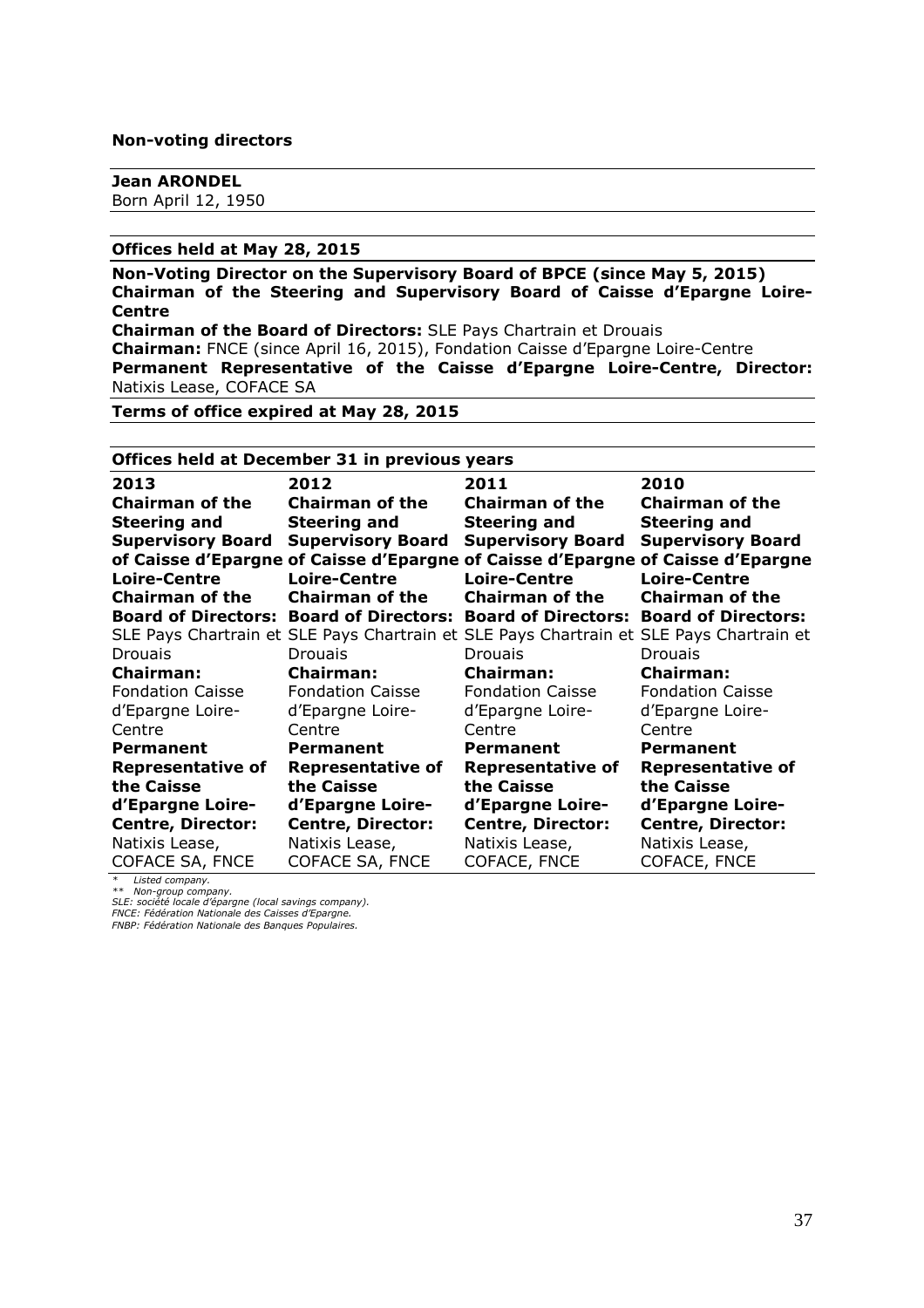**Pierre CARLI**

Born August 21, 1955

**Offices held at May 28, 2015**

**Non-voting director on the Supervisory Board of BPCE**

**Chairman of the Management Board of Caisse d'Epargne Midi-Pyrénées (CEMP)** 

**Chairman of the Supervisory Board**: Capitole Finance-Tofinso, Midi 2I, Sotel\*\*

**Chairman of the Board of Directors**: Midi Foncière, IDEI Association\*\*, Midi Épargne, Ecureuil Immo, Fondation d'Entreprise Espace Ecureuil

**Chairman**: SOREPAR SAS

**Vice-Chairman of the Board of Directors**: IRDI\*\*

**Vice-Chairman of the Supervisory Board**: PROMOLOGIS\*\*

**Vice-Chairman**: Regional Committee (Midi-Pyrénées) of the Fédération Bancaire Française\*\*

**Director**: FNCE, Midi Capital, BPCE Achats, Groupe Promo Midi, CE Holding Promotion **Member of the Supervisory Board**: Ecureuil Service SAS

**Member of the Board of Directors**: Fondation Caisse d'Epargne pour la Solidarité

**Permanent Representative of CEMP, Member of the Supervisory Board**: CE Syndication Risque, IT-CE, TOFINSO INVESTISSEMENT

**Permanent Representative of CEMP, Member of the Board of Directors**: Association EDENIS\*\* (formerly Promo Accueil), Fondation d'Entreprise du Toulouse Football Club\*\*

**Non-voting director**: SEMECCEL\*\*

**Permanent Representative of Midi Foncière**: Saint Exupéry Montaudran\*\*

**Permanent Representative of SOREPAR, Member of the Board of Directors:** SEM OPPIDEA\*\*

**Permanent Representative of CEMP, Director:** Association Habitat en Région, SEM Tourisme\*\*

**Terms of office expired at May 28, 2015**

**Non-voting director**: Sem TOURISME\*\* (until June 20, 2014)

# **Offices held at December 31 in previous years**

| 2013                       | 2012                                  | 2011                                      | 2010                                     |
|----------------------------|---------------------------------------|-------------------------------------------|------------------------------------------|
| Non-voting                 | <b>Non-voting director Non-voting</b> |                                           | <b>Non-voting</b>                        |
| director on the            | on the Supervisory                    | director on the                           | director on the                          |
| <b>Supervisory Board</b>   | <b>Board of BPCE</b>                  | <b>Supervisory Board</b>                  | <b>Supervisory Board</b>                 |
| of BPCE                    | <b>Chairman of the</b>                | of BPCE                                   | of BPCE                                  |
| <b>Chairman of the</b>     | <b>Management Board</b>               | <b>Chairman of the</b>                    | <b>Chairman of the</b>                   |
| <b>Management Board</b>    | of Caisse d'Epargne                   |                                           | <b>Management Board Management Board</b> |
| of Caisse                  | Midi-Pyrénées                         | of Caisse                                 | of Caisse                                |
| d'Epargne Midi-            | (CEMP)                                | d'Epargne Midi-                           | d'Epargne Midi-                          |
| <b>Pyrénées (CEMP)</b>     | <b>Chairman of the</b>                | Pyrénées                                  | <b>Pyrénées</b>                          |
| <b>Chairman of the</b>     | <b>Supervisory Board:</b>             | <b>Chairman of the</b>                    | <b>Chairman and</b>                      |
| <b>Supervisory Board:</b>  | Capital Finance                       | <b>Supervisory Board: Chief Executive</b> |                                          |
| Capital Finance            | Tofinso, Midi 2I**,                   | Capital Finance                           | <b>Officer: Promo</b>                    |
| Tofinso, Midi 2I**,        | Sotel**                               | Tofinso, Midi 2I**,                       | Gestion                                  |
| Sotel**                    | <b>Chairman of the</b>                | Sotel**                                   | <b>Chairman of the</b>                   |
| <b>Chairman of the</b>     | <b>Board of Directors:</b>            | <b>Chairman of the</b>                    | <b>Supervisory Board:</b>                |
| <b>Board of Directors:</b> | Midi Foncière, IDEI                   | <b>Board of Directors:</b>                | Capital Finance                          |
| Midi Foncière, IDEI        | Association**, Midi                   | Midi Foncière, GIE                        | Tofinso, Ecureuil                        |
| Association**, Midi        | Epargne                               | Ecureuil Multicanal,                      | Service, Midi 2I**,                      |
| Epargne, Ecureuil          | <b>Chairman: Sorepar</b>              | <b>IDEI Association**</b>                 | Sotel**                                  |
| Immo                       |                                       | <b>Chairman: Midi</b>                     | <b>Chairman of the</b>                   |
| <b>Chairman: Sorepar</b>   |                                       | Epargne, Sorepar                          | <b>Board of Directors:</b>               |
|                            |                                       |                                           | Midi Foncière                            |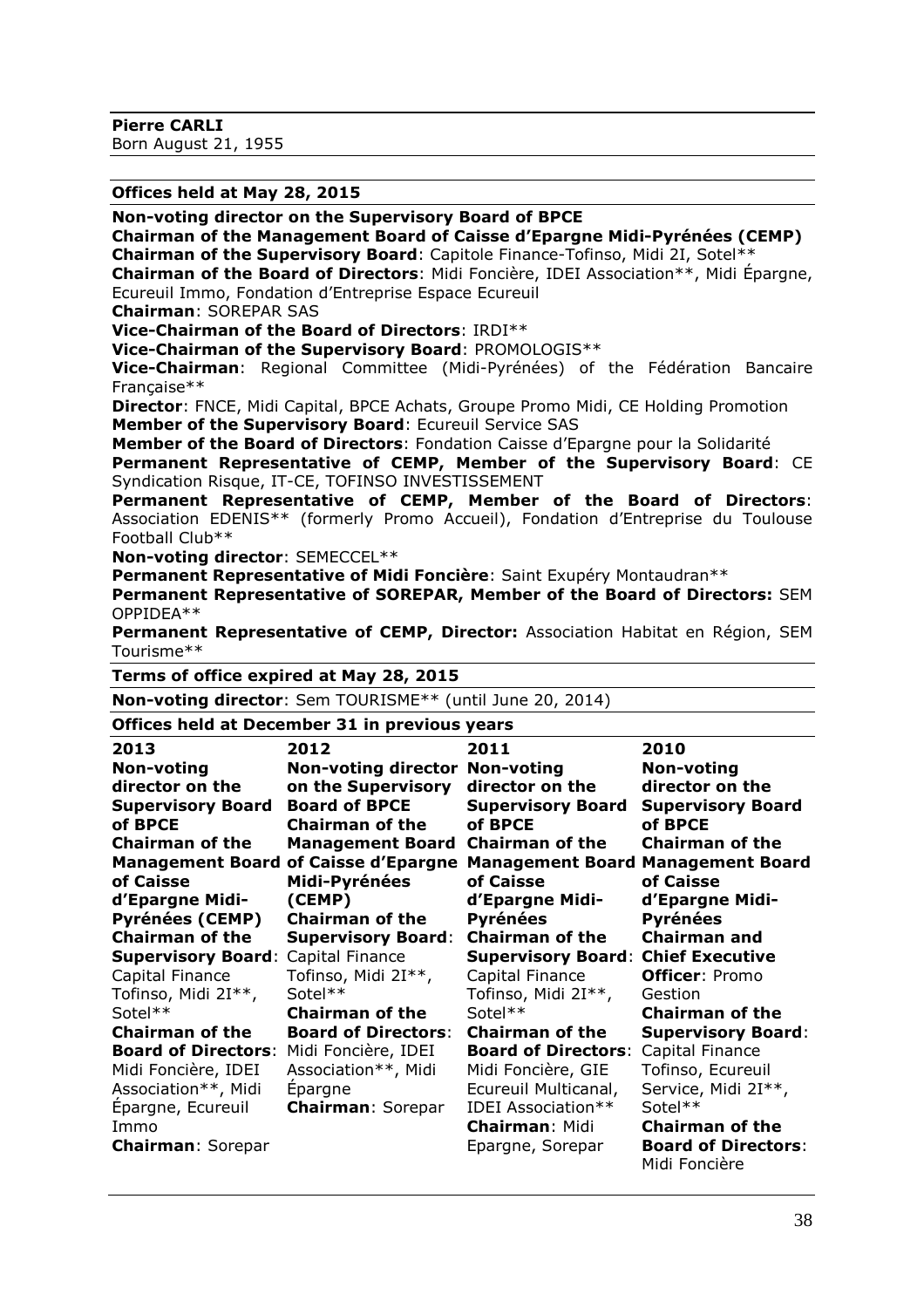| Vice-Chairman of                         | Vice-Chairman of                                        | Vice-Chairman of                     | <b>Chairman: Midi</b>     |
|------------------------------------------|---------------------------------------------------------|--------------------------------------|---------------------------|
| the Board of                             | the Board of                                            | the Board of                         | Epargne, Sorepar          |
| Directors: IRDI**                        | Directors: IRDI**                                       | Directors: IRDI**                    | <b>Vice-Chairman of</b>   |
| <b>Vice-Chairman of</b>                  | <b>Vice-Chairman of</b>                                 | <b>Vice-Chairman of</b>              | the Board of              |
| the Supervisory                          | the Supervisory                                         | the Supervisory                      | Directors: IRDI**         |
| <b>Board: Promologis</b>                 | <b>Board: Promologis</b>                                | <b>Board: Promologis</b>             | <b>Vice-Chairman of</b>   |
| Director: FNCE, Midi Director: FNCE,     |                                                         | Director: Coface,                    | the Supervisory           |
| Capital, BPCE Achats, Midi Capital, BPCE |                                                         | FNCE, Midi Capital,                  | <b>Board: Promologis</b>  |
| Groupe Promo Midi,                       | Achats, Groupe Promo BPCE Achats, Groupe                |                                      | <b>Director: Coface,</b>  |
| CE Holding Promotion Midi,               |                                                         | Promo Midi,                          | FNCE, Midi Capital,       |
| <b>Member of the</b>                     | CE Holding Promotion, CE Holding Promotion BPCE Achats, |                                      |                           |
| <b>Supervisory Board: Coface SA</b>      |                                                         | <b>Member of the</b>                 | <b>CE Holding</b>         |
| <b>Ecureuil Service SAS</b>              | <b>Member of the</b>                                    | <b>Supervisory Board: Promotion,</b> |                           |
| <b>Permanent</b>                         | <b>Supervisory Board:</b>                               | <b>Ecureuil Service SAS</b>          | Groupe Promo Midi         |
| <b>Representative of</b>                 | <b>Ecureuil Service SAS</b>                             | <b>Permanent</b>                     | <b>Member of the</b>      |
| <b>CEMP, Member of</b>                   | <b>Permanent</b>                                        | <b>Representative of</b>             | <b>Supervisory Board:</b> |
| the Supervisory                          | <b>Representative of</b>                                | <b>CEMP, Member of</b>               | Banque Privée 1818,       |
| <b>Board: CE</b>                         | <b>CEMP, Member of</b>                                  | the Supervisory                      | <b>GCE Car Lease</b>      |
| Syndication Risque,                      | the Supervisory                                         | <b>Board: CE</b>                     | <b>Permanent</b>          |
| IT-CE, Tofinso                           | <b>Board: CE</b>                                        | Syndication Risque,                  | <b>Representative of</b>  |
| Investissement                           | Syndication Risque,                                     | <b>GCE Business</b>                  | <b>CEMP, Member of</b>    |
| <b>Permanent</b>                         | IT-CE, Tofinso                                          | Services, Tofinso                    | the Supervisory           |
| <b>Representative of</b>                 | Investissement                                          | Investissement                       | <b>Board: CE</b>          |
| <b>CEMP, Member of</b>                   | <b>Permanent</b>                                        | <b>Non-voting</b>                    | Syndication Risque,       |
| the Board of                             | <b>Representative of</b>                                | director: SEM                        | <b>GCE Business</b>       |
| <b>Directors:</b>                        | <b>CEMP, Member:</b>                                    | Tourisme**,                          | Services, Tofinso         |
| Association                              | <b>Association Promo</b>                                | SEMECCEL**,                          | Investissement,           |
|                                          |                                                         |                                      |                           |
| EDENIS** (formerly                       | Accueil**, Fondation                                    | SMAT**                               | <b>Ecureuil Lease</b>     |
| Promo Accueil),                          | d'Entreprise du                                         | <b>Permanent</b>                     | <b>Non-voting</b>         |
| Fondation                                | <b>Toulouse Football</b>                                | <b>Representative of</b>             | director: SEM             |
| d'Entreprise du                          | $Club**$                                                | Midi Foncière: Saint Tourisme**,     |                           |
| <b>Toulouse Football</b>                 | <b>Non-voting board</b>                                 | Exupéry                              | SEMECCEL**,               |
| $Club**$                                 | member: SEM                                             | Montaudran**                         | SMAT**                    |
| <b>Non-voting</b>                        | Tourisme**,                                             | <b>Permanent</b>                     | <b>Permanent</b>          |
| director: SEM                            | SEMECCEL**                                              | <b>Representative of</b>             | <b>Representative of</b>  |
| Tourisme**,                              | <b>Permanent</b>                                        | <b>CEMP, Member:</b>                 | Midi Foncière: Saint      |
| SEMECCEL**                               | <b>Representative of</b>                                | <b>Association Promo</b>             | Exupéry                   |
| <b>Permanent</b>                         | Midi Foncière: Saint Accueil**                          |                                      | Montaudran**              |
| <b>Representative of</b>                 | Exupéry                                                 |                                      | <b>Permanent</b>          |
| Midi Foncière: Saint Montaudran**        |                                                         |                                      | <b>Representative of</b>  |
| Exupéry                                  |                                                         |                                      | <b>CEMP, Member:</b>      |
| Montaudran**                             |                                                         |                                      | <b>Association Promo</b>  |
| <b>Permanent</b>                         |                                                         |                                      | Accueil**                 |
| <b>Representative of</b>                 |                                                         |                                      |                           |
| <b>SOREPAR, Member</b>                   |                                                         |                                      |                           |
| of the Board of                          |                                                         |                                      |                           |
| <b>Directors: SEM</b><br><b>OPPIDEA</b>  |                                                         |                                      |                           |

\* Listed company.<br>\*\* Non-group company.<br>SLE: société locale d'épargne (local savings company).<br>FNCE: Fédération Nationale des Banques Populaires.<br>FNBP: Fédération Nationale des Banques Populaires.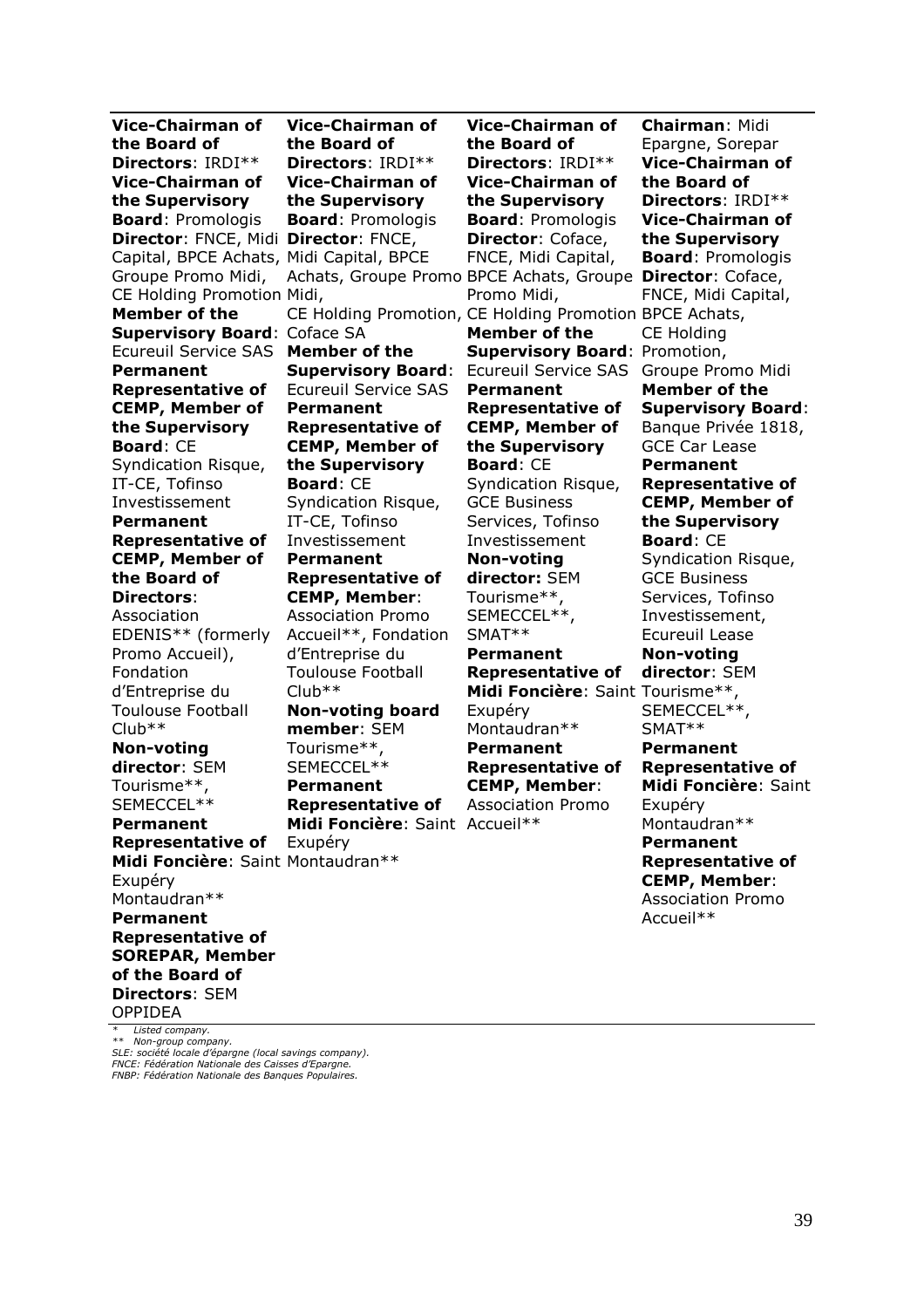**Alain LACROIX**

Born March 25, 1953

**Offices held at May 28, 2015**

**Non-voting director on the Supervisory Board of BPCE**

**Chairman of the Management Board of Caisse d'Epargne Provence-Alpes-Corse (CEPAC)** 

**Chairman of the Supervisory Board**: Sogima, Logirem

**Member of the Management Board:** Proxipaca Finance

**Director**: Erilia, Natixis Global Asset Management, Natixis Asset Management, FNCE, Habitat en Région\*\* (association), CE Holding Promotion

**Full member of the Strategy Committee**: Averroes\*\*

**Member of the Supervisory Board**: GCE Capital

**Member of the Executive Board:** UPE 13

**Elected member**: CCIMP\*\*

-

**Permanent Representative of CEPAC, Chairman of the Board of Directors**: BPCE Trade

**Permanent Representative of CEPAC, Chairman of the Management Board**: CEPAC Investissement et Développement

**Permanent Representative of CEPAC, Member of the Supervisory Board**: IT-CE, GCE Syndication Risque

**Permanent Representative of CEPAC, Member of the Management Board**: Primaveris

**Permanent Representative of CEPAC, Director**: SAMENAR, PROENCIA

#### **Terms of office expired at May 28, 2015**

**Offices held at December 31 in previous years**

| 2013                                | 2012                      | 2011                                     | 2010                                                        |
|-------------------------------------|---------------------------|------------------------------------------|-------------------------------------------------------------|
| Non-voting director Chairman of the |                           | <b>Chairman of the</b>                   | <b>Chairman of the</b>                                      |
| on the Supervisory                  |                           | <b>Management Board Management Board</b> | <b>Management Board</b>                                     |
| <b>Board of BPCE</b>                |                           |                                          | of Caisse d'Epargne of Caisse d'Epargne of Caisse d'Epargne |
| <b>Chairman of the</b>              | <b>Provence-Alpes-</b>    | <b>Provence-Alpes-</b>                   | <b>Provence-Alpes-</b>                                      |
| <b>Management Board</b>             | Corse (CEPAC)             | Corse (CEPAC)                            | Corse (CEPAC)                                               |
| of Caisse d'Epargne Chairman of the |                           | <b>Chairman of the</b>                   | <b>Chairman of the</b>                                      |
| <b>Provence-Alpes-</b>              | <b>Supervisory Board:</b> | <b>Supervisory Board:</b>                | <b>Supervisory Board:</b>                                   |
| Corse (CEPAC)                       | Sogima, Logirem           | Sogima, Logirem                          | Sogima                                                      |
| <b>Chairman of the</b>              | Member of the             | Member of the                            | <b>Vice-Chairman of</b>                                     |
| <b>Supervisory Board:</b>           | <b>Management</b>         | <b>Management</b>                        | the Supervisory                                             |
| Sogima, Logirem                     | <b>Board: Proxipaca</b>   | <b>Board: Proxipaca</b>                  | <b>Board: Logirem</b>                                       |
| Member of the                       | Finance                   | Finance                                  | <b>Member of the</b>                                        |
| <b>Management</b>                   | Director: Erilia,         | <b>Member of the</b>                     | <b>Management</b>                                           |
| <b>Board: Proxipaca</b>             | Natixis Global Asset      | <b>Supervisory Board:</b>                | <b>Board: Proxipaca</b>                                     |
| Finance                             | Management, Natixis       | <b>GCE Capital</b>                       | Finance                                                     |
| Director: Erilia,                   | Asset Management,         | <b>Director: Natixis</b>                 | <b>Member of the</b>                                        |
| Natixis Global Asset                | Natixis Financement,      | Global Asset                             | <b>Supervisory Board:</b>                                   |
| Management, Natixis                 | Natixis Consumer          | Management, Natixis                      | <b>GCE Capital</b>                                          |
| Asset Management,                   | Finance, FNCE,            | Asset Management,                        | <b>Director: Natixis</b>                                    |
| FNCE, Habitat en                    | Habitat en Région**       | Natixis Financement,                     | Global Asset                                                |
| Région**                            | (association)             | Natixis Consumer                         | Management, Natixis                                         |
| (association), CE                   | <b>Full member of the</b> | Finance, FNCE, Erilia                    | Asset Management,                                           |
| <b>Holding Promotion</b>            | <b>Strategy</b>           | <b>Full member of the</b>                | Natixis Financement,                                        |
| <b>Full member of the</b>           | <b>Committee:</b>         | <b>Strategy</b>                          | Natixis Consumer                                            |
| <b>Strategy</b>                     | Averroes**                | <b>Committee:</b>                        | Finance, FNCE, Erilia                                       |
| Committee:                          |                           | Averroes**                               |                                                             |
| Averroes**                          |                           |                                          |                                                             |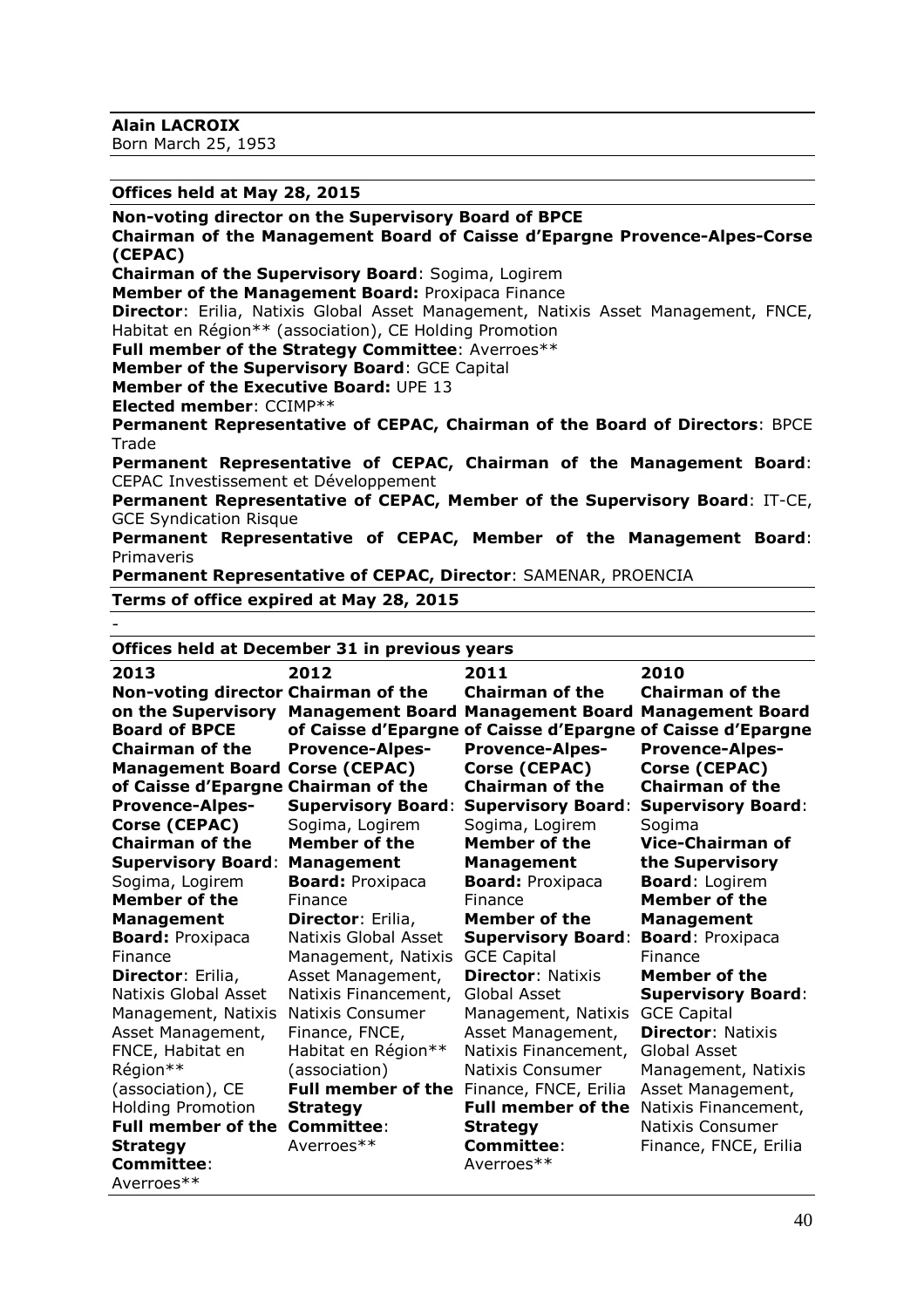| <b>Member of the</b>       | <b>Member of the</b>                                  | <b>Member of the</b>     | <b>Full member of the</b> |
|----------------------------|-------------------------------------------------------|--------------------------|---------------------------|
| <b>Supervisory Board:</b>  | <b>Supervisory Board:</b>                             | <b>Executive Board:</b>  | <b>Strategy</b>           |
| <b>GCE Capital</b>         | <b>GCE Capital</b>                                    | <b>UPE 13</b>            | <b>Committee:</b>         |
| <b>Member of the</b>       | <b>Member of the</b>                                  | <b>Elected member:</b>   | Averroes**                |
| <b>Executive Board:</b>    | <b>Executive Board:</b>                               | CCIMP**                  | <b>Member of the</b>      |
| <b>UPE 13</b>              | <b>UPE 13</b>                                         | <b>Permanent</b>         | <b>Executive Board:</b>   |
| <b>Elected member:</b>     | <b>Elected member:</b>                                | <b>Representative of</b> | <b>UPE 13</b>             |
| CCIMP**                    | CCIMP**                                               | <b>CEPAC, Chairman</b>   | <b>Elected member:</b>    |
| <b>Permanent</b>           | <b>Permanent</b>                                      | of the Board of          | CCIMP**                   |
| <b>Representative of</b>   | <b>Representative of</b>                              | <b>Directors: BPCE</b>   | Legal Manager: Py         |
| <b>CEPAC, Chairman</b>     | <b>CEPAC, Chairman</b>                                | Trade                    | et Rotja**                |
| of the Board of            | of the Board of                                       | Permanent                | <b>Permanent</b>          |
| <b>Directors: BPCE</b>     | <b>Directors: BPCE</b>                                | <b>Representative of</b> | <b>Representative of</b>  |
| Trade                      | Trade                                                 | <b>CEPAC, Chairman</b>   | <b>CEPAC, Chairman</b>    |
| Permanent                  | <b>Permanent</b>                                      | of the Management        | of the Supervisory        |
| <b>Representative of</b>   | <b>Representative of</b>                              | <b>Board: Viveris</b>    | <b>Board: Viveris</b>     |
| <b>CEPAC, Chairman</b>     | <b>CEPAC, Chairman</b>                                | Permanent                | Management                |
|                            | of the Management of the Management Representative of |                          | Permanent                 |
| <b>Board: CEPAC</b>        | <b>Board: CEPAC</b>                                   | <b>CEPAC, Member of</b>  | <b>Representative of</b>  |
| Investissement et          | Investissement et                                     | the Supervisory          | <b>CEPAC, Chairman</b>    |
| Développement              | Développement                                         | <b>Board: GCE</b>        | of the Management         |
| Permanent                  | <b>Permanent</b>                                      | Business, GCE            | <b>Board: Viveris</b>     |
| <b>Representative of</b>   | <b>Representative of</b>                              | Garanties                | Permanent                 |
| <b>CEPAC, Member of</b>    | <b>CEPAC, Member of</b>                               | Entreprises, GCE         | <b>Representative of</b>  |
| the Supervisory            | the Supervisory                                       | Syndication Risque,      | <b>CEPAC, Member of</b>   |
| Board: IT-CE, GCE          | Board: IT-CE, GCE                                     | IT-CE                    | the Supervisory           |
| <b>Syndication Risque</b>  | <b>Syndication Risque</b>                             | <b>Permanent</b>         | <b>Board: GCE</b>         |
| Permanent                  | Permanent                                             | <b>Representative of</b> | Business, GCE             |
| <b>Representative of</b>   | <b>Representative of</b>                              | <b>CEPAC, Member of</b>  | Garanties                 |
| <b>CEPAC, Member of</b>    | <b>CEPAC, Member of</b>                               | the Management           | Entreprises, GCE          |
| the Management             | the Management                                        | <b>Board: Primaveris</b> | <b>Syndication Risque</b> |
| <b>Board: Primaveris</b>   | <b>Board: Primaveris</b>                              | Permanent                | <b>Permanent</b>          |
| <b>Permanent</b>           | Permanent                                             | <b>Representative of</b> | <b>Representative of</b>  |
| <b>Representative of</b>   | <b>Representative of</b>                              | <b>CEPAC, Director:</b>  | <b>CEPAC, Member of</b>   |
| <b>CEPAC, Director:</b>    | <b>CEPAC, Director:</b>                               | SAMENAR, PROENCIA        | the Management            |
| SAMENAR, PROENCIA SAMENAR, |                                                       |                          | <b>Board: Primaveris</b>  |
|                            | PROENCIA, Habitat                                     |                          | Permanent                 |
|                            | Guyanais                                              |                          | <b>Representative of</b>  |
|                            |                                                       |                          | <b>CEPAC, Director:</b>   |

\* Listed company.<br>\*\* Non-group company.<br>SLE: société locale d'épargne (local savings company).<br>FNCE: Fédération Nationale des Caisses d'Epargne.<br>FNBP: Fédération Nationale des Banques Populaires.

SAMENAR, PROENCIA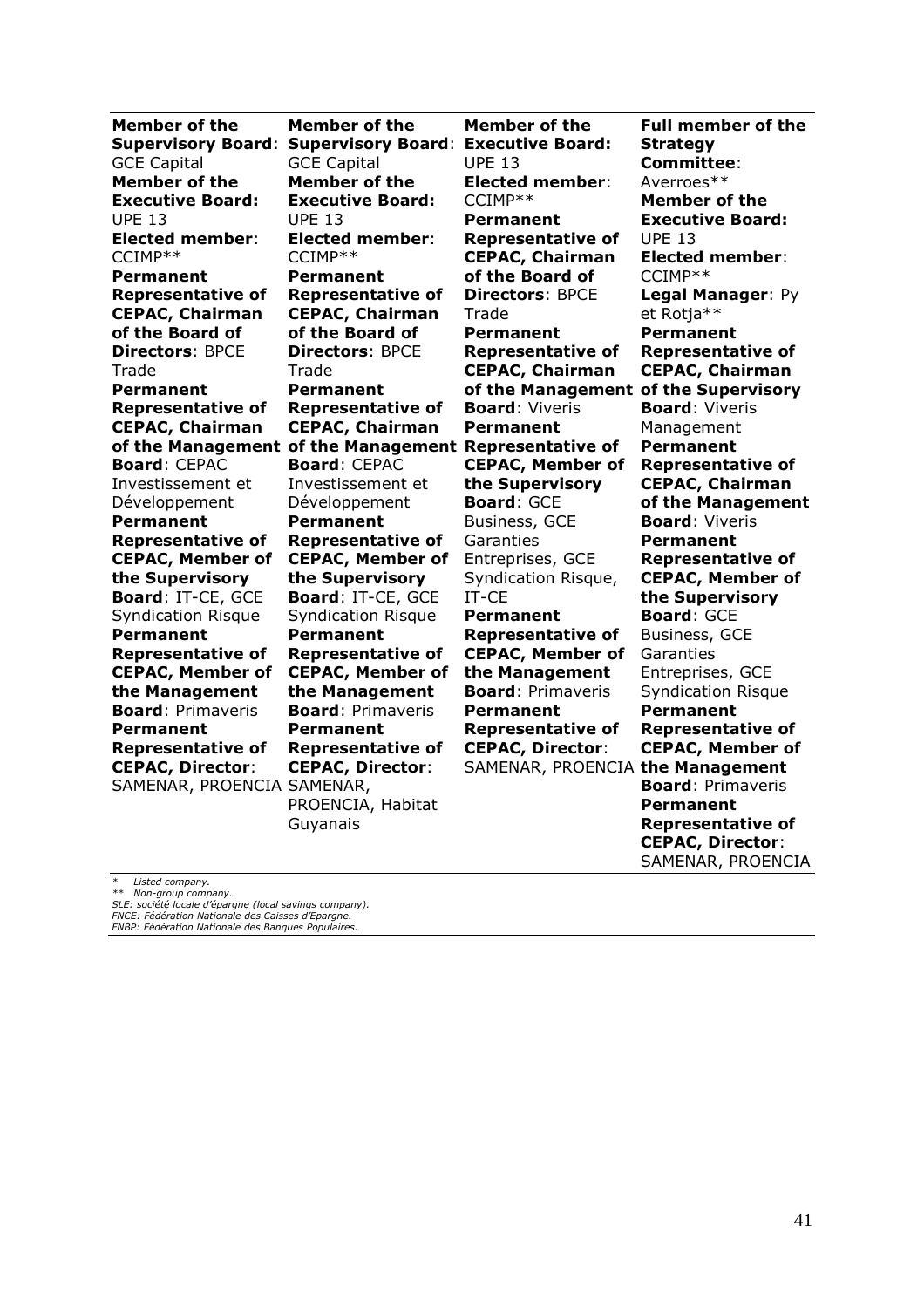#### **Offices held at May 28, 2015**

**Non-voting director on the Supervisory Board of BPCE Chief Executive Officer of Banque Populaire des Alpes** 

**Director: Banque Palatine, Coface SA** 

**Member of the Audit Committee:** Banque Palatine, Coface SA

**Member of the Supervisory Board:** NAXICAP Partners

**Permanent Representative of Banque Populaire des Alpes, Chairman**: SAS Sociétariat Banque Populaire des Alpes, SAS BPA Atout Participations

**Permanent Representative of Banque Populaire des Alpes, Vice-Chairman:**  Banque de Savoie

**Permanent Representative of Banque Populaire des Alpes, Member of the Board of Directors:** Compagnie des Alpes

**Permanent Representative of Banque Populaire des Alpes, Member of the Audit Committee:** Banque de Savoie

**Permanent Representative of Banque Populaire des Alpes, Member of the Steering and Supervisory Board:** Innovafonds

**Permanent Representative of Banque Populaire des Alpes, Director:** Priam Banque Populaire, IBP

#### **Terms of office expired at May 28, 2015**

**Permanent Representative of Banque Populaire des Alpes, Member of the Audit Committee:** IBP (until March 19, 2015)

#### **Offices held at December 31 in previous years**

| 2014                                               | 2013                                               | 2012                                               | 2011                                                                                                                                  |
|----------------------------------------------------|----------------------------------------------------|----------------------------------------------------|---------------------------------------------------------------------------------------------------------------------------------------|
| <b>Chief Executive</b><br><b>Officer of Banque</b> | <b>Chief Executive</b><br><b>Officer of Banque</b> | <b>Chief Executive</b><br><b>Officer of Banque</b> | <b>Chief Executive</b><br><b>Officer of Banque</b><br>Populaire des Alpes Populaire des Alpes Populaire des Alpes Populaire des Alpes |
| <b>Director: Banque</b>                            | <b>Director: Banque</b>                            | <b>Director: Banque</b>                            | <b>Director: Banque</b>                                                                                                               |
| Palatine, Coface SA                                | Palatine, Coface SA                                | Palatine, Coface SA                                | Palatine, Coface SA                                                                                                                   |
| Member of the                                      | Member of the                                      | Member of the                                      | Member of the                                                                                                                         |
| <b>Audit Committee:</b>                            | <b>Audit Committee:</b>                            | <b>Audit Committee:</b>                            | <b>Audit Committee:</b>                                                                                                               |
| Banque Palatine,                                   | Banque Palatine,                                   | Banque Palatine,                                   | Banque Palatine,                                                                                                                      |
| Coface SA                                          | Coface SA                                          | Coface SA                                          | Coface SA                                                                                                                             |
| Member of the                                      | Member of the                                      | Member of the                                      | Member of the                                                                                                                         |
| <b>Supervisory Board:</b>                          | <b>Supervisory Board:</b>                          | <b>Supervisory Board:</b>                          | <b>Supervisory Board:</b>                                                                                                             |
| Naxicap Partners                                   | Naxicap Partners                                   | Naxicap Partners                                   | Naxicap Partners                                                                                                                      |
| <b>Permanent</b>                                   | <b>Permanent</b>                                   | Permanent                                          | <b>Permanent</b>                                                                                                                      |
| <b>Representative of</b>                           | <b>Representative of</b>                           | <b>Representative of</b>                           | <b>Representative of</b>                                                                                                              |
| <b>Banque Populaire</b>                            | <b>Banque Populaire</b>                            | <b>Banque Populaire</b>                            | <b>Banque Populaire</b>                                                                                                               |
| des Alpes,                                         | des Alpes,                                         | des Alpes,                                         | des Alpes,                                                                                                                            |
| <b>Chairman: SAS</b>                               | <b>Chairman: SAS</b>                               | <b>Chairman: SAS</b>                               | <b>Chairman: SAS</b>                                                                                                                  |
| Sociétariat Banque                                 | Sociétariat Banque                                 | Sociétariat Banque                                 | Sociétariat Banque                                                                                                                    |
| Populaire des Alpes,                               | Populaire des Alpes,                               | Populaire des Alpes,                               | Populaire des Alpes,                                                                                                                  |
| <b>SAS BPA Atout</b>                               | <b>SAS BPA Atout</b>                               | <b>SAS BPA Atout</b>                               | <b>SAS BPA Atout</b>                                                                                                                  |
| Participations                                     | Participations                                     | Participations                                     | Participations                                                                                                                        |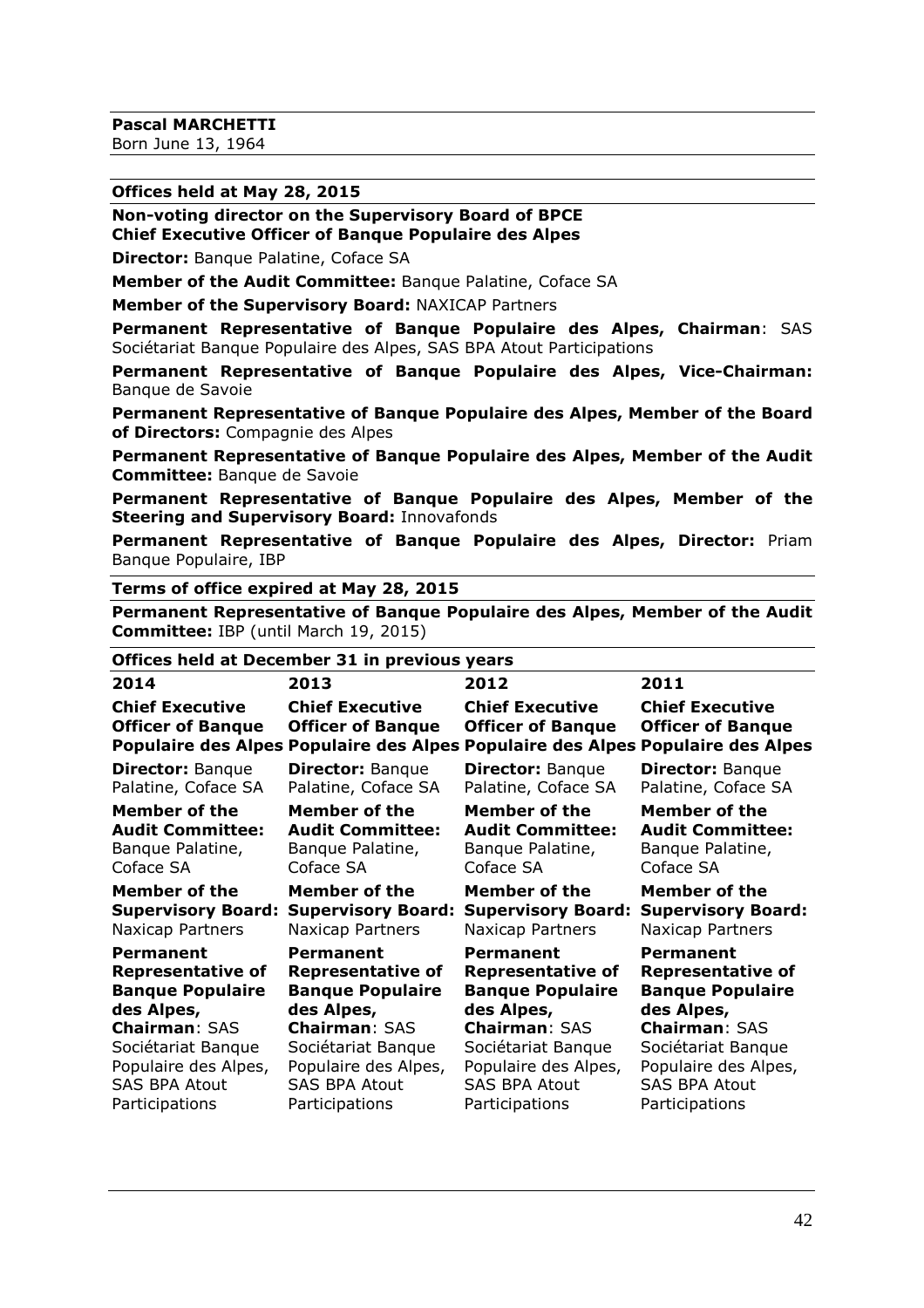| Permanent                                                                                                     | <b>Permanent</b>                                                                                                                                                                | Permanent                                                                                                     | <b>Permanent</b>                                                                                                                      |
|---------------------------------------------------------------------------------------------------------------|---------------------------------------------------------------------------------------------------------------------------------------------------------------------------------|---------------------------------------------------------------------------------------------------------------|---------------------------------------------------------------------------------------------------------------------------------------|
| <b>Representative of</b>                                                                                      | <b>Representative of</b>                                                                                                                                                        | <b>Representative of</b>                                                                                      | <b>Representative of</b>                                                                                                              |
| <b>Banque Populaire</b>                                                                                       | <b>Banque Populaire</b>                                                                                                                                                         | <b>Banque Populaire</b>                                                                                       | <b>Banque Populaire</b>                                                                                                               |
| des Alpes, Vice-                                                                                              | des Alpes, Vice-                                                                                                                                                                | des Alpes, Vice-                                                                                              | des Alpes, Vice-                                                                                                                      |
| <b>Chairman: Banque</b>                                                                                       | <b>Chairman: Banque</b>                                                                                                                                                         | <b>Chairman: Banque</b>                                                                                       | <b>Chairman: Banque</b>                                                                                                               |
| de Savoie                                                                                                     | de Savoie                                                                                                                                                                       | de Savoie                                                                                                     | de Savoie                                                                                                                             |
| <b>Permanent</b>                                                                                              | <b>Permanent</b>                                                                                                                                                                | Permanent                                                                                                     | Permanent                                                                                                                             |
| <b>Representative of</b>                                                                                      | <b>Representative of</b>                                                                                                                                                        | <b>Representative of</b>                                                                                      | <b>Representative of</b>                                                                                                              |
| <b>Banque Populaire</b>                                                                                       | <b>Banque Populaire</b>                                                                                                                                                         | <b>Banque Populaire</b>                                                                                       | <b>Banque Populaire</b>                                                                                                               |
| des Alpes, Member                                                                                             | des Alpes, Member                                                                                                                                                               | des Alpes, Member                                                                                             | des Alpes, Member                                                                                                                     |
| of the Board of                                                                                               | of the Board of                                                                                                                                                                 | of the Board of                                                                                               | of the Board of                                                                                                                       |
| <b>Directors:</b>                                                                                             | <b>Directors:</b>                                                                                                                                                               | <b>Directors:</b>                                                                                             | <b>Directors:</b>                                                                                                                     |
| Compagnie des Alpes                                                                                           | Compagnie des Alpes                                                                                                                                                             | Compagnie des Alpes                                                                                           | Compagnie des Alpes                                                                                                                   |
| <b>Permanent</b>                                                                                              | <b>Permanent</b>                                                                                                                                                                | <b>Permanent</b>                                                                                              | <b>Permanent</b>                                                                                                                      |
| <b>Representative of</b>                                                                                      | <b>Representative of</b>                                                                                                                                                        | <b>Representative of</b>                                                                                      | <b>Representative of</b>                                                                                                              |
| <b>Banque Populaire</b>                                                                                       | <b>Banque Populaire</b>                                                                                                                                                         | <b>Banque Populaire</b>                                                                                       | <b>Banque Populaire</b>                                                                                                               |
| des Alpes, Member                                                                                             | des Alpes, Member                                                                                                                                                               | des Alpes, Member                                                                                             | des Alpes, Member                                                                                                                     |
| of the Audit                                                                                                  | of the Audit                                                                                                                                                                    | of the Audit                                                                                                  | of the Audit                                                                                                                          |
| <b>Committee: Banque</b>                                                                                      | <b>Committee: Banque</b>                                                                                                                                                        | <b>Committee: Banque</b>                                                                                      | <b>Committee: Banque</b>                                                                                                              |
| de Savoie, IBP                                                                                                | de Savoie, IBP                                                                                                                                                                  | de Savoie                                                                                                     | de Savoie                                                                                                                             |
| Permanent                                                                                                     | <b>Permanent</b>                                                                                                                                                                | Permanent                                                                                                     | <b>Permanent</b>                                                                                                                      |
| <b>Representative of</b>                                                                                      | <b>Representative of</b>                                                                                                                                                        | <b>Representative of</b>                                                                                      | <b>Representative of</b>                                                                                                              |
| <b>Banque Populaire</b>                                                                                       | <b>Banque Populaire</b>                                                                                                                                                         | <b>Banque Populaire</b>                                                                                       | <b>Banque Populaire</b>                                                                                                               |
| des Alpes, Member                                                                                             | des Alpes, Member                                                                                                                                                               | des Alpes, Member                                                                                             | des Alpes, Member                                                                                                                     |
| of the Steering and                                                                                           | of the Steering and                                                                                                                                                             | of the Steering and                                                                                           | of the Steering and                                                                                                                   |
| <b>Supervisory Board:</b>                                                                                     | <b>Supervisory Board:</b>                                                                                                                                                       | <b>Supervisory Board:</b>                                                                                     | <b>Supervisory Board:</b>                                                                                                             |
| Innovafonds                                                                                                   | Innovafonds                                                                                                                                                                     | Innovafonds                                                                                                   | Innovafonds                                                                                                                           |
| Permanent<br><b>Representative of</b><br><b>Banque Populaire</b><br><b>GIE Priam Banque</b><br>Populaire, IBP | Permanent<br><b>Representative of</b><br><b>Banque Populaire</b><br>des Alpes, Director: des Alpes, Director: des Alpes, Director:<br><b>GIE Priam Banque</b><br>Populaire, IBP | Permanent<br><b>Representative of</b><br><b>Banque Populaire</b><br><b>GIE Priam Banque</b><br>Populaire, IBP | Permanent<br><b>Representative of</b><br><b>Banque Populaire</b><br>des Alpes, Director:<br><b>GIE Priam Banque</b><br>Populaire, IBP |

\* Listed company.<br>\*\* Non-group company.<br>SLE: société locale d'épargne (local savings company).<br>FNCE: Fédération Nationale des Caisses d'Epargne.<br>FNBP: Fédération Nationale des Banques Populaires.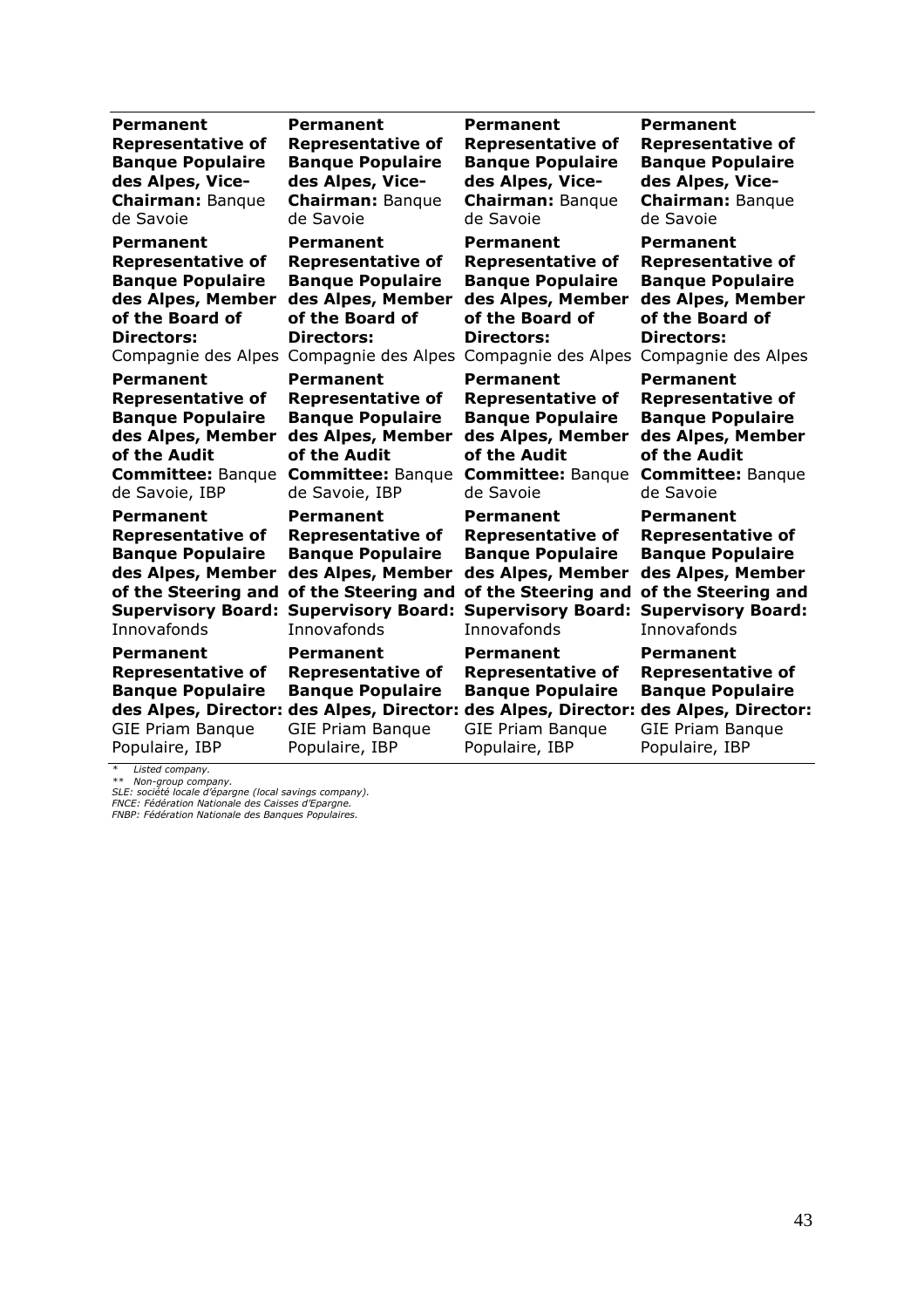**Dominique MARTINIE**

Born December 19, 1947

#### **Offices held at May 28, 2015**

#### **Non-voting director on the Supervisory Board of BPCE**

**Chairman of the Board of Directors of Banque Populaire du Massif Central Chairman of the Board of Directors of Fédération Nationale des Banques Populaires (FNBP) Chairman of the Board of Directors**: BCI (CONGO) **Chairman**: BENAC (SAS)

**Vice-Chairman**: THEA (SAS)

**Director**: Natixis Assurances, BPCE IOM, BP Développement (SA), Institut Français de Mécanique Avancée, Université d'Auvergne (foundation)

#### **Terms of office expired at May 28, 2015**

**Chairman**: Fondation d'Entreprise des BP (until June 5, 2014) **Director**: Natixis Private Equity (until September 23, 2014)

**Offices held at December 31 in previous years**

| 2013<br><b>Chairman of the</b><br><b>Board of Directors</b><br>of Banque | 2012<br><b>Chairman of the</b><br><b>Board of Directors</b><br>of Banque | 2011<br><b>Chairman of the</b><br><b>Board of Directors</b><br>of Banque | 2010<br><b>Chairman of the</b><br><b>Board of Directors</b><br>of Banque<br>Populaire du Massif Populaire du Massif Populaire du Massif Populaire du Massif |
|--------------------------------------------------------------------------|--------------------------------------------------------------------------|--------------------------------------------------------------------------|-------------------------------------------------------------------------------------------------------------------------------------------------------------|
| <b>Central</b>                                                           | <b>Central</b>                                                           | <b>Central</b>                                                           | <b>Central</b>                                                                                                                                              |
| <b>Chairman of the</b>                                                   | <b>Chairman of the</b>                                                   | <b>Vice-Chairman of</b>                                                  | <b>Vice-Chairman of</b>                                                                                                                                     |
| <b>Board of Directors</b>                                                | <b>Board of Directors:</b>                                               | the Board of                                                             | the Board of                                                                                                                                                |
| of Fédération                                                            | BCI (CONGO)                                                              | <b>Directors of</b>                                                      | Directors of                                                                                                                                                |
| <b>Nationale des</b>                                                     | <b>Chairman:</b>                                                         | Fédération                                                               | Fédération                                                                                                                                                  |
| <b>Banques</b>                                                           | Fondation                                                                | <b>Nationale des</b>                                                     | <b>Nationale des</b>                                                                                                                                        |
| <b>Populaires (FNBP)</b>                                                 | d'Entreprise des BP,                                                     | <b>Bangues</b>                                                           | <b>Banques</b>                                                                                                                                              |
| <b>Chairman of the</b>                                                   | <b>BENAC (SAS)</b>                                                       | Populaires (FNBP),                                                       | Populaires (FNBP),                                                                                                                                          |
| <b>Board of Directors:</b>                                               | <b>Vice-Chairman:</b>                                                    | THEA (SA)                                                                | THEA (SA)                                                                                                                                                   |
| BCI (CONGO)                                                              | THEA (SA)                                                                | <b>Chairman of the</b>                                                   | <b>Chairman of the</b>                                                                                                                                      |
| <b>Chairman:</b>                                                         | <b>Director: Natixis</b>                                                 | <b>Board of Directors:</b>                                               | <b>Board of Directors:</b>                                                                                                                                  |
| Fondation                                                                | Assurances, Natixis                                                      | BCI (CONGO)                                                              | BCI (CONGO)                                                                                                                                                 |
| d'Entreprise des BP,                                                     | Private Equity, BPCE                                                     | <b>Chairman:</b>                                                         | Chairman:                                                                                                                                                   |
| <b>BENAC (SAS)</b>                                                       | IOM, BP                                                                  | Fondation                                                                | Fondation                                                                                                                                                   |
| Vice-Chairman:                                                           | Développement (SA),                                                      | d'Entreprise des BP,                                                     | d'Entreprise des BP                                                                                                                                         |
| THEA (SA)                                                                | Institut Français de                                                     | <b>BENAC (SAS)</b>                                                       | <b>Director: Natixis</b>                                                                                                                                    |
| <b>Director: Natixis</b>                                                 | Mécanique Avancée,                                                       | <b>Director: Natixis</b>                                                 | Assurances, Natixis                                                                                                                                         |
| Assurances, Natixis                                                      | Université d'Auvergne Assurances, Natixis                                |                                                                          | Private Equity, BPCE                                                                                                                                        |
| Private Equity, BPCE                                                     | (foundation)                                                             | Private Equity, BPCE                                                     | IOM, BP                                                                                                                                                     |
| IOM, BP                                                                  |                                                                          | IOM, BP                                                                  | Développement (SA),                                                                                                                                         |
| Développement (SA),                                                      |                                                                          | Développement (SA),                                                      | Institut Français de                                                                                                                                        |
| Institut Français de                                                     |                                                                          | Institut Français de                                                     | Mécanique Avancée,                                                                                                                                          |
| Mécanique Avancée,                                                       |                                                                          | Mécanique Avancée,                                                       | Université d'Auvergne                                                                                                                                       |
| Université d'Auvergne                                                    |                                                                          | Université d'Auvergne (foundation)                                       |                                                                                                                                                             |
| (foundation)                                                             |                                                                          | (foundation)                                                             |                                                                                                                                                             |
| Listed company.                                                          |                                                                          |                                                                          |                                                                                                                                                             |

*\*\* Non-group company.*

*SLE: société locale d'épargne (local savings company). FNCE: Fédération Nationale des Caisses d'Epargne. FNBP: Fédération Nationale des Banques Populaires.*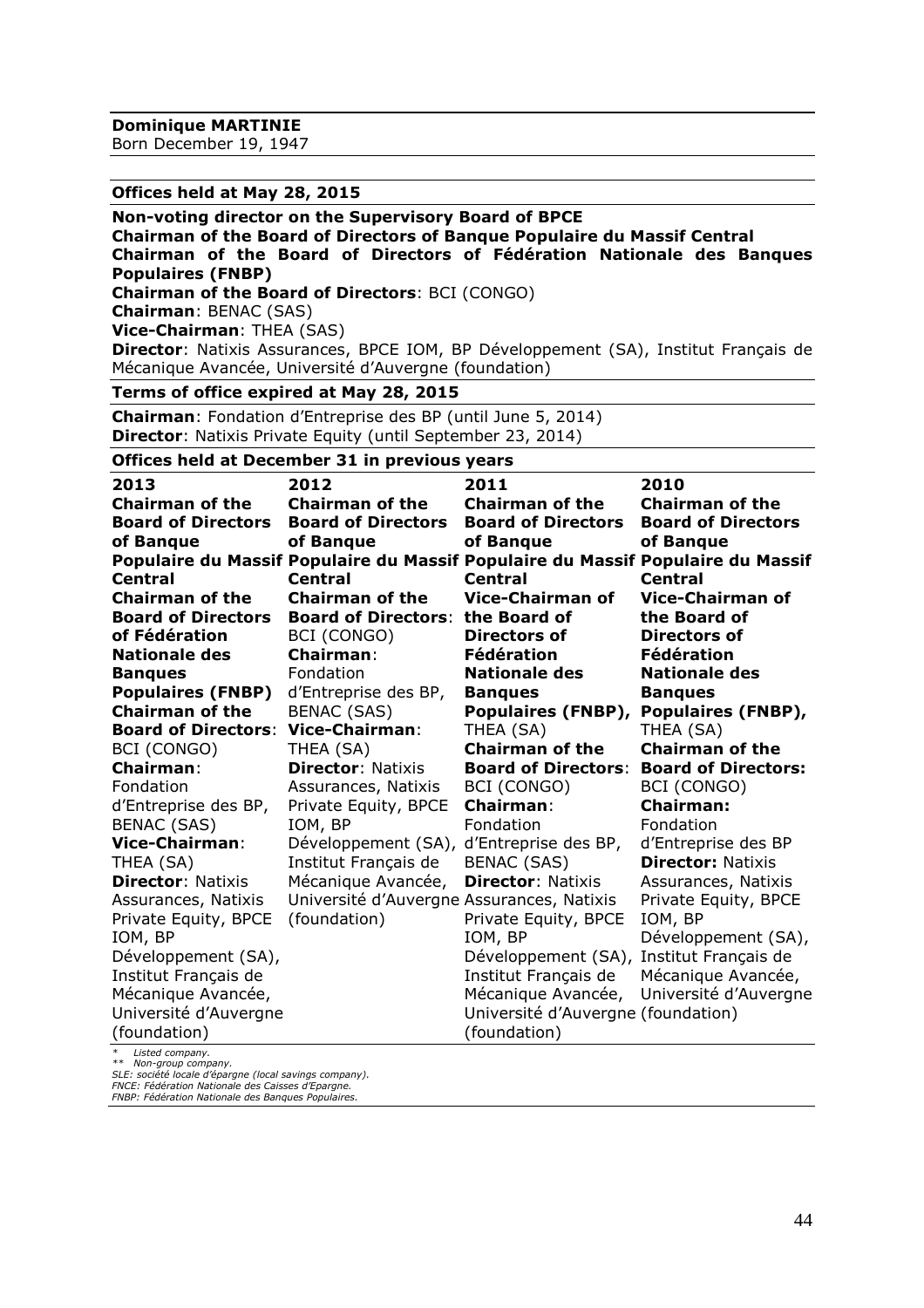$\overline{a}$ 

#### **Offices held at May 28, 2015**

**Non-voting director on the Supervisory Board of BPCE** (since May 22, 2015) **Chief Executive Officer of Banque Populaire Val de France**

**Chairman:** Sociétariat Banque Populaire Val de France, Val de France Transactions

**Chairman of the Supervisory Board**: Ouest Croissance Gestion

**Member of the Supervisory Board**: Banque Palatine, Patrimoine et Commerce\*\* **Director:** Banque Privée 1818, IBP,

**Vice-Chairman:** Fédération Nationale des Banques Populaires. **Permanent Representative of BPVF, Member**: Ouest Croissance Gestion **Permanent Representative of BPCE, Director**: Banque Tuniso-Koweitienne **Terms of office expired at May 28, 2015\***

# **Offices held at December 31 in previous years**

| 2013                                                                                                       | 2012                                                                                                                              | 2011                                                                                      | 2010                                                                                                                         |
|------------------------------------------------------------------------------------------------------------|-----------------------------------------------------------------------------------------------------------------------------------|-------------------------------------------------------------------------------------------|------------------------------------------------------------------------------------------------------------------------------|
| <b>Chief Executive</b>                                                                                     | <b>Chief Executive</b>                                                                                                            | <b>Chief Executive</b>                                                                    | <b>Chief Executive Officer</b>                                                                                               |
| <b>Officer of Banque</b>                                                                                   | <b>Officer of Banque</b>                                                                                                          | <b>Officer of Banque</b>                                                                  | of Banque Populaire Val                                                                                                      |
| <b>Populaire Val de</b>                                                                                    | <b>Populaire Val de</b>                                                                                                           | <b>Populaire Val de</b>                                                                   | de France                                                                                                                    |
| <b>France</b>                                                                                              | <b>France</b>                                                                                                                     | <b>France</b>                                                                             | <b>Chairman: Sociétariat</b>                                                                                                 |
| <b>Chairman:</b><br>Sociétariat Banque<br>Populaire Val de<br>Transactions                                 | <b>Chairman:</b><br>Sociétariat Banque<br>Populaire Val de<br>France, Val de France France, Val de France France,<br>Transactions | <b>Chairman:</b><br>Sociétariat Banque<br>Populaire Val de<br><b>Chairman of the</b>      | Banque Populaire Val de<br>France,<br><b>Chairman of the</b><br><b>Supervisory Board:</b><br><b>Ouest Croissance Gestion</b> |
| <b>Chairman of the</b>                                                                                     | <b>Chairman of the</b>                                                                                                            | <b>Supervisory Board:</b>                                                                 | Member of the                                                                                                                |
| <b>Supervisory Board:</b>                                                                                  | <b>Supervisory Board:</b>                                                                                                         | <b>Ouest Croissance</b>                                                                   | <b>Supervisory Board:</b>                                                                                                    |
| <b>Ouest Croissance</b>                                                                                    | <b>Ouest Croissance</b>                                                                                                           | Gestion                                                                                   | Banque Palatine,                                                                                                             |
| Gestion                                                                                                    | Gestion                                                                                                                           | <b>Member of the</b>                                                                      | Patrimoine et Commerce                                                                                                       |
| Member of the                                                                                              | <b>Member of the</b>                                                                                                              | <b>Supervisory Board:</b>                                                                 | **, Multi Accès Banque                                                                                                       |
| <b>Supervisory Board:</b>                                                                                  | <b>Supervisory Board:</b>                                                                                                         | Banque Palatine,                                                                          | Director: Banque Privée                                                                                                      |
| Banque Palatine,                                                                                           | Banque Palatine,                                                                                                                  | Patrimoine et                                                                             | 1818, IBP, Crédit                                                                                                            |
| Patrimoine et                                                                                              | Patrimoine et                                                                                                                     | Commerce **, Multi                                                                        | Commercial du Sud-Ouest,                                                                                                     |
| Commerce**                                                                                                 | Commerce**                                                                                                                        | Accès Banque                                                                              | Institut de Prévoyance des                                                                                                   |
| <b>Director: Banque</b>                                                                                    | <b>Director: Banque</b>                                                                                                           | <b>Director: Banque</b>                                                                   | Banques Populaires,                                                                                                          |
| Privée 1818, IBP,                                                                                          | Privée 1818, IBP,                                                                                                                 | Privée 1818, IBP,                                                                         | Caisse Autonome des                                                                                                          |
| <b>FNCE</b>                                                                                                | <b>FNCE</b>                                                                                                                       | Institut de                                                                               | <b>Banques Populaires</b>                                                                                                    |
| <b>Permanent</b><br><b>Representative of</b><br><b>BPVF, Member:</b><br><b>Ouest Croissance</b><br>Gestion | Permanent<br><b>Representative of</b><br><b>BPCE, Director:</b><br>Banque Tuniso-<br>Koweitienne                                  | Prévoyance des<br>Banques Populaires,<br>Caisse Autonome des<br><b>Banques Populaires</b> | <b>Permanent</b><br><b>Representative of BPCE,</b><br><b>Director: Banque Tuniso-</b><br>Koweitienne                         |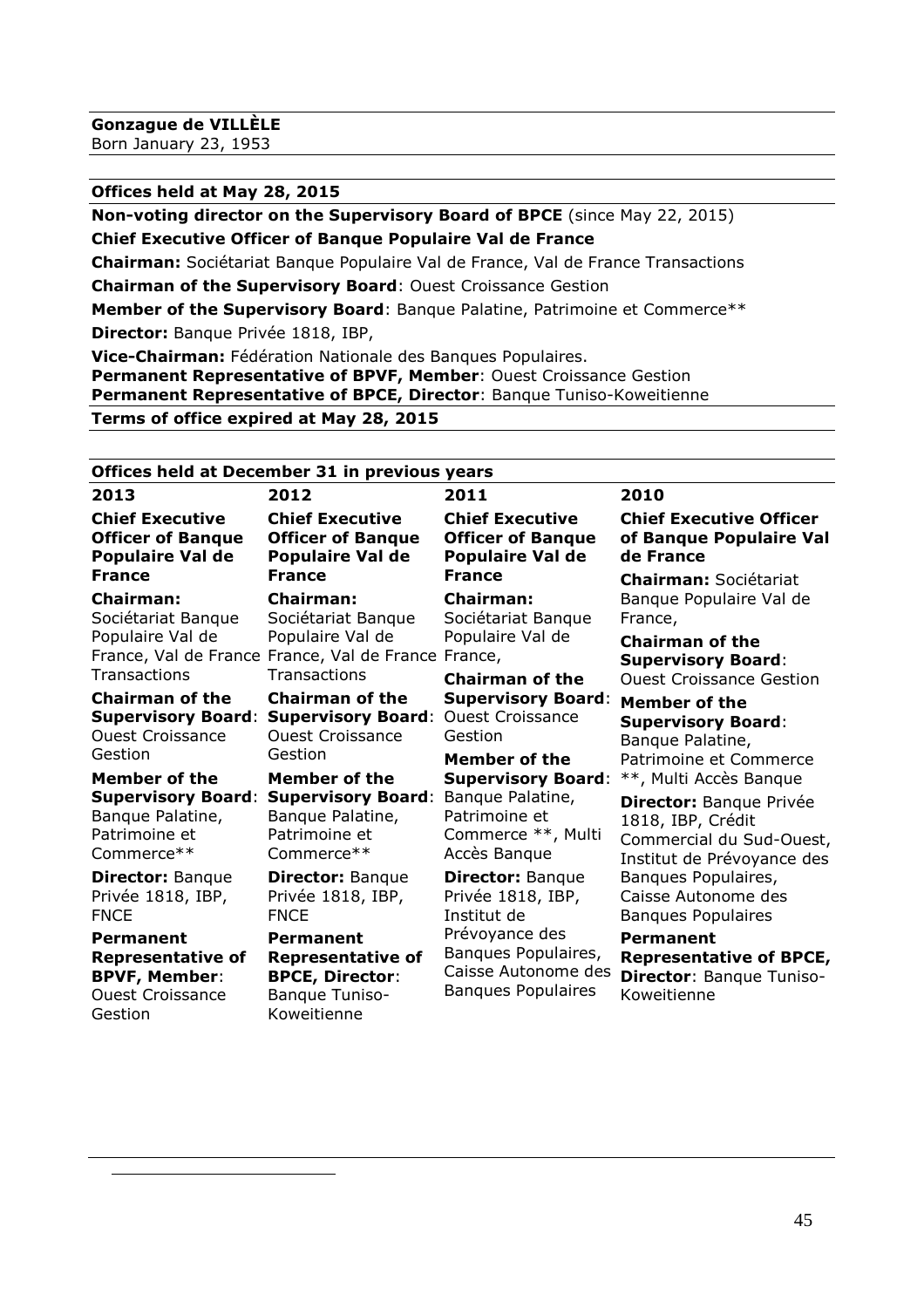**Permanent Representative of BPCE, Director**: Banque Tuniso-Koweitienne

**Permanent Representative of BPCE, Director**: Banque Tuniso-Koweitienne

\* Listed company.

.

\*\* Non-group company.

SLE: société locale d'épargne (local savings company). FNCE: Fédération Nationale des Caisses d'Epargne.

FNBP: Fédération Nationale des Banques Populaires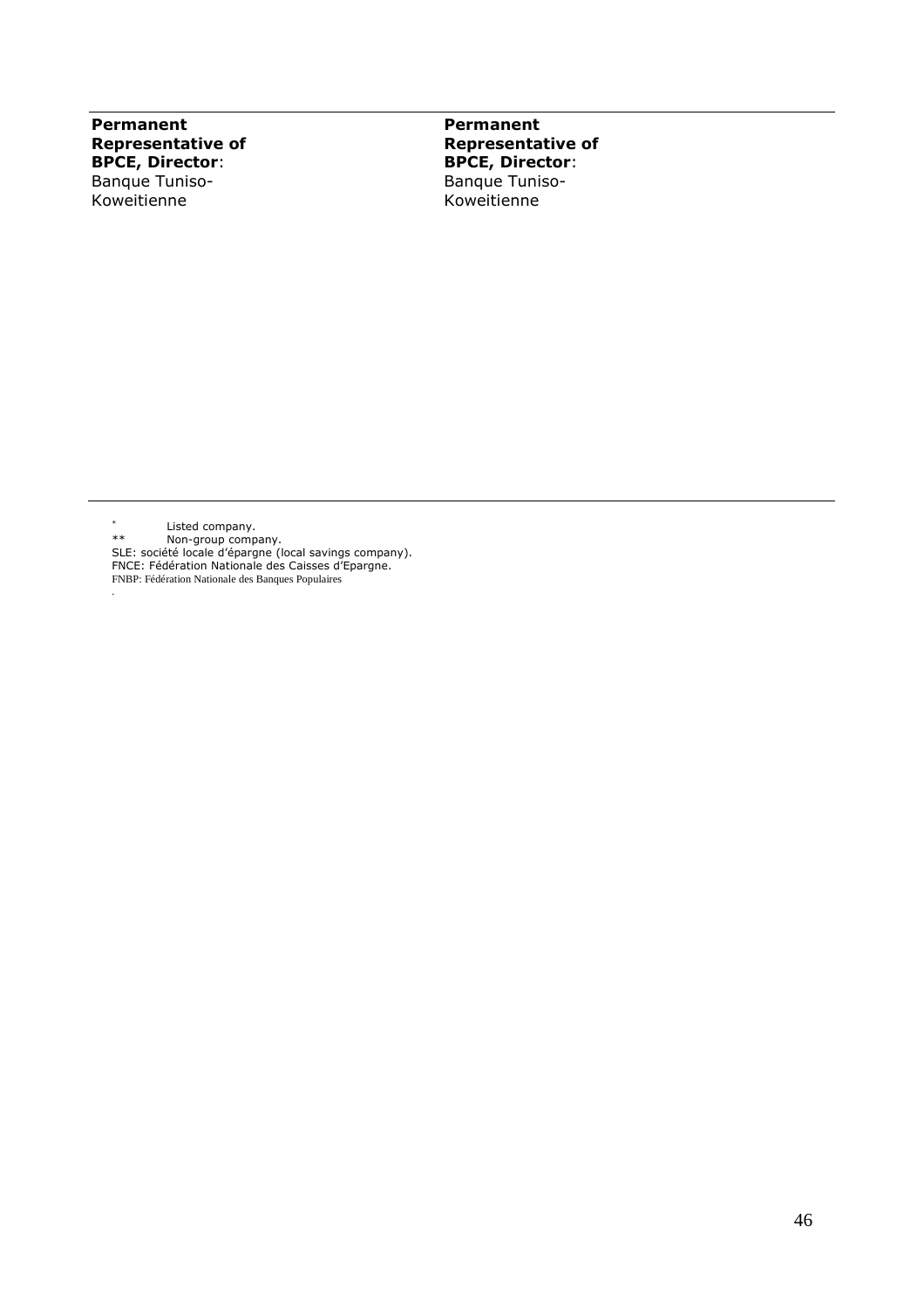#### **Rules for the awarding of attendance fees**

The General Meeting of May 22, 2015, established total annual attendance fees at €690,000.

During its meeting of May 6, 2015, the Supervisory Board established the pay of the Chairman and Vice-Chairman of the Supervisory Board as well as the payment methods for the members of the Supervisory Board as follows:

The Chairman of the Supervisory Board will be awarded annual fixed pay of €400,000. This pay does not include attendance fees.

The Vice-Chairman of the Supervisory Board will receive attendance fees amounting to:  $-$  an annual sum of  $€80.000$ .

- plus an additional sum of  $E1,500$  for each meeting attended, up to a limit of nine meetings during the financial year.

#### 1 – Attendance fees paid to Supervisory Board members

The members of the Supervisory Board, with the exception of the Chairman and Vice-Chairman, will receive attendance fees amounting to:

- an annual sum of €8,200, plus an additional sum of €1,200 for each meeting attended, up to a limit of nine meetings during the financial year.

2 – Additional pay for the members of the Audit Committee

Additional attendance fees shall be paid to the members of the Audit Committee as follows:

- The Chairman of the Audit Committee shall receive an annual sum of €23,900, plus an additional sum of  $\epsilon$ 2,400 for each meeting attended, up to a limit of four meetings during the financial year;

- The other members of the Audit Committee shall receive an annual sum of €750, plus an additional sum of €875 for each meeting attended, up to a limit of four meetings during the financial year;

3 – Additional pay for the members of the Risk Management Committee

Additional attendance fees shall be paid to the members of the Risk Management Committee as follows:

- The Chairman of the Risk Management Committee shall receive an annual sum of €23,900, plus an additional sum of €2,400 for each meeting attended, up to a limit of four meetings during the financial year;

- The other members of the Risk Management Committee shall receive an annual sum of €750, plus an additional sum of €875 for each meeting attended, up to a limit of four meetings during the financial year;

4 – Additional pay for the members of the Appointments Committee

Additional attendance fees shall be paid to the members of the Appointments Committee as follows:

- The Chairman of the Appointments Committee shall receive an annual sum of €13,100, plus an additional sum of  $\epsilon$ 1,650 for each meeting attended, up to a limit of three meetings during the financial year;

- The other members of the Appointments Committee shall receive an annual sum of €750, plus an additional sum of €600 for each meeting attended, up to a limit of three meetings during the financial year;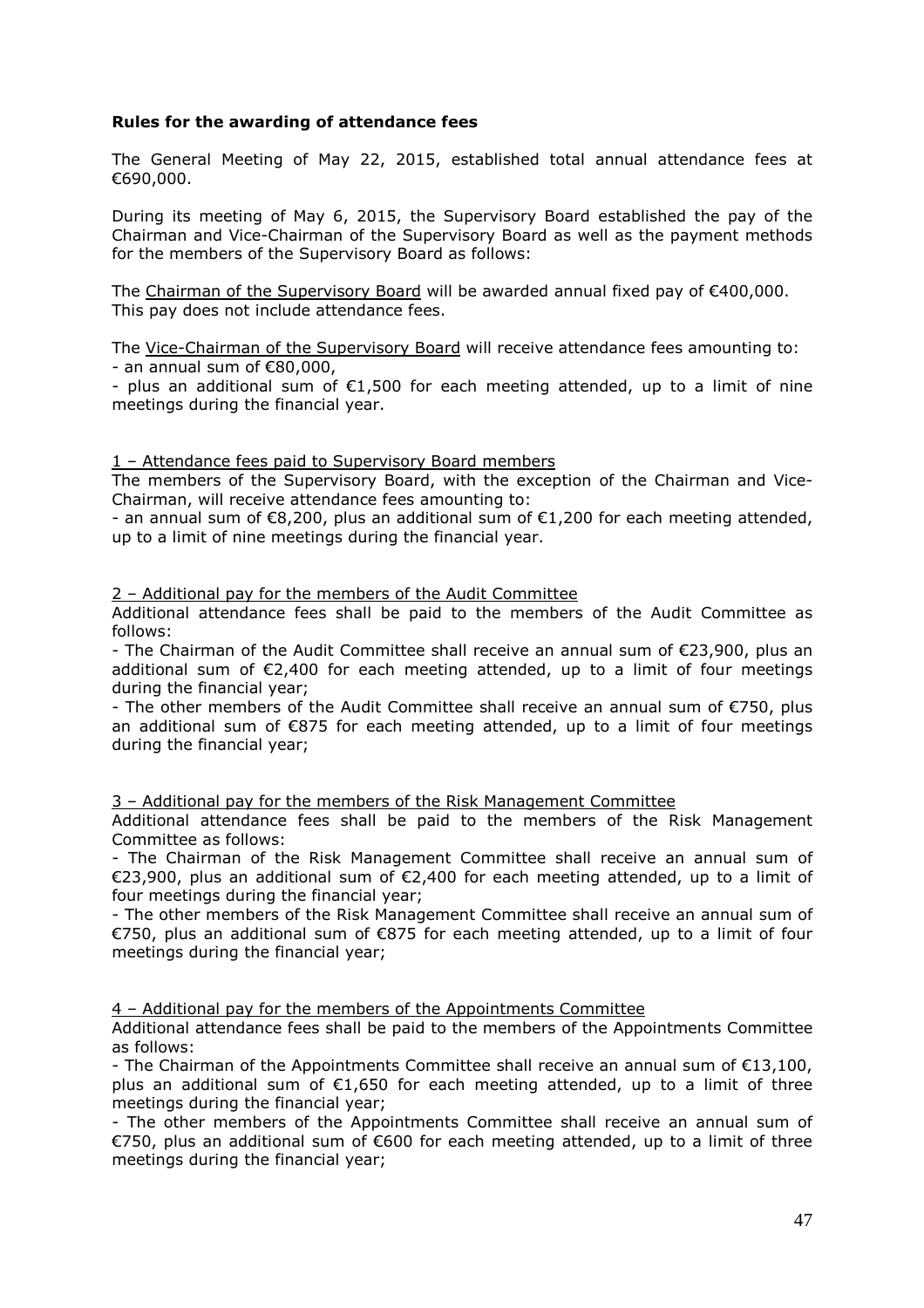#### 5 – Additional pay for the members of the Remuneration Committee

Additional attendance fees shall be paid to the members of the Remuneration Committee as follows:

- The Chairman of the Remuneration Committee shall receive an annual sum of €13,100, plus an additional sum of €1,650 for each meeting attended, up to a limit of five meetings during the financial year;

- The other members of the Remuneration Committee shall receive an annual sum of €750, plus an additional sum of €600 for each meeting attended, up to a limit of five meetings during the financial year;

#### 6 – Pay of non-voting directors

Pursuant to Article 28.3 of the Articles of Association, the Supervisory Board has decided to compensate non-voting directors by making a deduction from the attendance fees awarded to its members at the Annual General Shareholders' Meeting.

Accordingly, non-voting members shall receive an annual sum of €4,000, plus an additional sum of €600 for each Supervisory Board meeting attended, up to a limit of nine meetings during the financial year;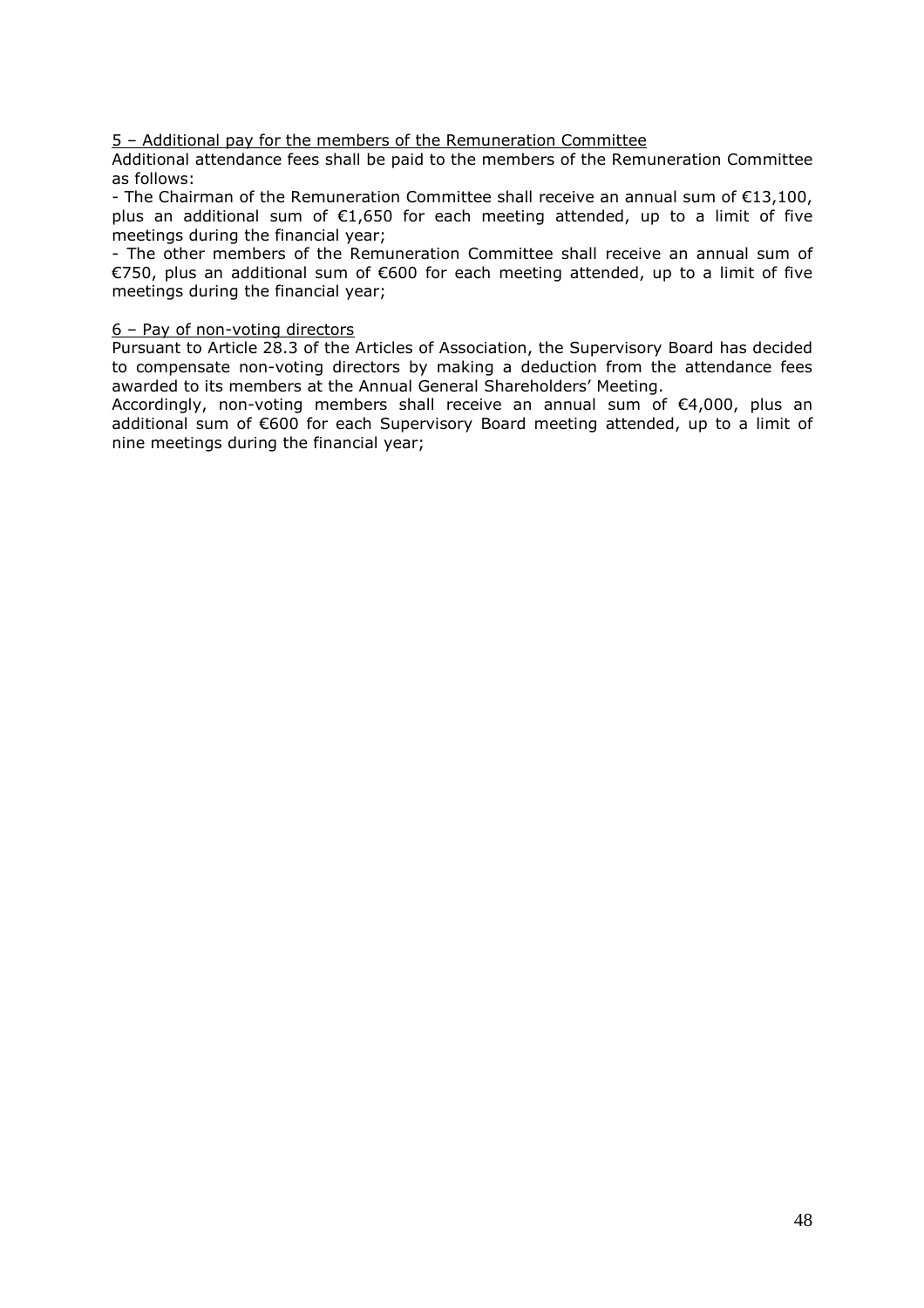# **2.2 BPCE Combined General Meeting of May 22, 2015**

BPCE's Combined General Meeting, chaired by the Chairman of the Supervisory Board, was held on May 22, 2015. The Management Board put forward 38 resolutions.

The Combined General Meeting, having met the necessary conditions as to quorum with respect to the number of shareholders present and represented, was able to convene validly. The Chairman stated that the shareholders and various other persons recognized equally by law were able to exercise their right to information within the periods and under the terms established by law.

The Works Council received the documents and information submitted to the Shareholders' Meeting in a timely manner, in accordance with the provisions of Article L. 2323-8 of the French Labor Code.

The Meeting duly acknowledged these statements.

The Chairman then moved to examine the agenda of the Combined General Meeting. Having presented the company's activity and results for the fiscal year, the Chairman put the following resolutions on the agenda to a vote.

#### **First resolution: Approval of BPCE SA's annual financial statements**

The Annual General Shareholders' Meeting, voting under the conditions of quorum and majority applicable to Ordinary General Shareholders' Meetings, after having considered the Management Board's report on the management of the company, the observations of the Supervisory Board, the Chairman of the Board's Report and the Statutory Auditors' report on BPCE's annual financial statements for the period ended December 31, 2014, resolves to approve the annual financial statements showing a profit of €1,146,496,340.72.

The Annual General Shareholders' Meeting acknowledges that last year's financial statements do not include expenses that cannot be deducted from taxable income, as defined by Article 39-4 of the French General Tax Code.

#### **Second resolution: Approval of the BPCE SA group's consolidated financial statements**

The Annual General Shareholders' Meeting, voting under the conditions of quorum and majority applicable to Ordinary General Shareholders' Meetings, after having considered the Management Board's report on the management of the Group, the observations of the Supervisory Board and the Statutory Auditors' report on BPCE SA group's consolidated annual financial statements for the period ended December 31, 2014, resolves to approve the consolidated financial statements showing net profit (attributable to equity holders of the parent) of €724 million.

### **Third resolution: Approval of Groupe BPCE's consolidated financial statements**

The Annual General Shareholders' Meeting, voting under the conditions of quorum and majority applicable to Ordinary General Shareholders' Meetings, after having considered the Management Board's report on the management of the Group, the observations of the Supervisory Board and the Statutory Auditors' report on Groupe BPCE's consolidated financial statements for the period ended December 31, 2013, resolves to approve the consolidated financial statements showing a profit of €2.907 billion.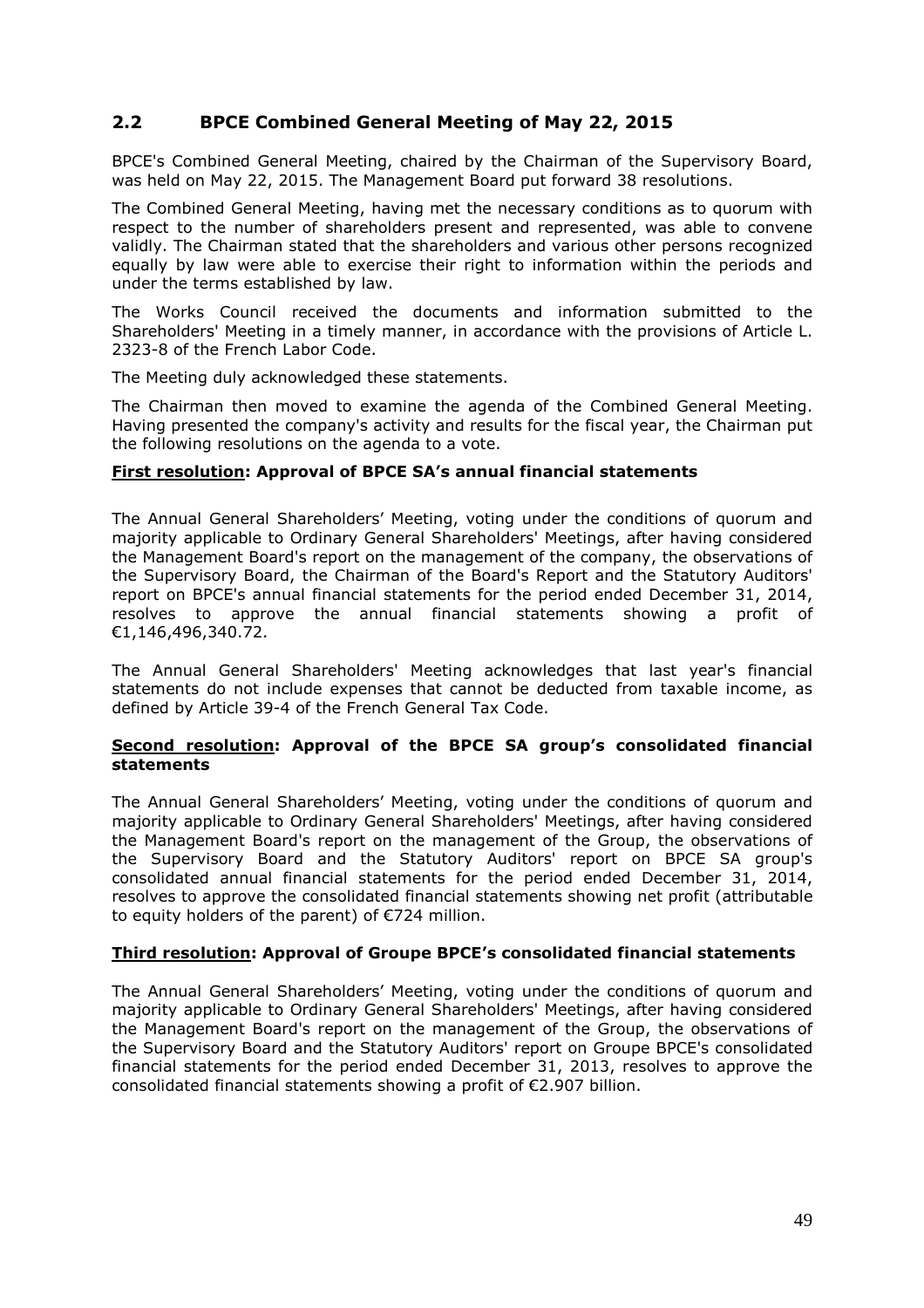## **Fourth resolution: Appropriation of earnings**

The Annual General Shareholders' Meeting, voting under the conditions of quorum and majority applicable to Ordinary General Shareholders' Meetings, approves the allocation of the net income of €1,146,496,340.72, as proposed by the Management Board:

a dividend payment of  $\epsilon$ 174,998,300.44 to shareholders, representing a dividend of €5.6182 per share;

• the appropriation of €971,498,040.28 to "Retained earnings".

Following this appropriation, the balance of "Retained earnings" would be €966,956,385.62.

The cash dividend will be payable at the registered office as of June 26, 2015.

For individuals resident in France for tax purposes, this dividend is eligible for the reduction permitted under Paragraph 3.2 of Article 158 of the French General Tax Code.

The Annual General Shareholders' Meeting acknowledges that the dividends collected by individuals resident in France for tax purposes who qualify under Paragraph 3.2 of Article 158 of the French General Tax Code are subject (unless an exemption has been requested under the conditions set out by law) to a mandatory, non-definitive, flat withholding tax on that income, as stipulated in article 117c of the French General Tax Code, at a rate of 21% (plus social security contributions).

In accordance with the provisions of Article 243a of the French General Tax Code, the table below shows the dividends paid out in respect of the three previous financial years:

| <b>Fiscal</b><br>vear<br>ended | Dividend/income<br>per share                                   | Fraction of the dividend<br>eligible for the 40% tax<br>reduction | <b>Fraction of the</b><br>dividend<br>ineligible<br>for<br>the 40%<br>tax<br>reduction |
|--------------------------------|----------------------------------------------------------------|-------------------------------------------------------------------|----------------------------------------------------------------------------------------|
| December<br>31, 2011           |                                                                |                                                                   |                                                                                        |
| December<br>31, 2012           |                                                                |                                                                   |                                                                                        |
| December<br>31, 2013           | Category A shares:<br>€64.209<br>Category B shares:<br>€64.209 | 2€000,000,000*                                                    |                                                                                        |

\*The decrease in capital and the extraordinary cash dividend drawn from "additional paid-in capital" as decided by the Extraordinary Shareholders' Meeting of July 11, 2013 are considered to be dividends paid for tax purposes.

#### **Fifth resolution: Approval of the agreements cited in Article L. 225-86 of the French Commercial Code**

The Annual General Shareholders' Meeting, voting under the conditions of quorum and majority applicable to Ordinary General Shareholders' Meetings, after having considered the special report of the Statutory Auditors on the agreements covered in Article L. 225- 86 of the French Commercial Code, hereby approves, successively, each of the new agreements referred to therein, which were previously authorized by the Supervisory Board during fiscal year 2014 and between December 31, 2014 and this Annual General Shareholder's Meeting.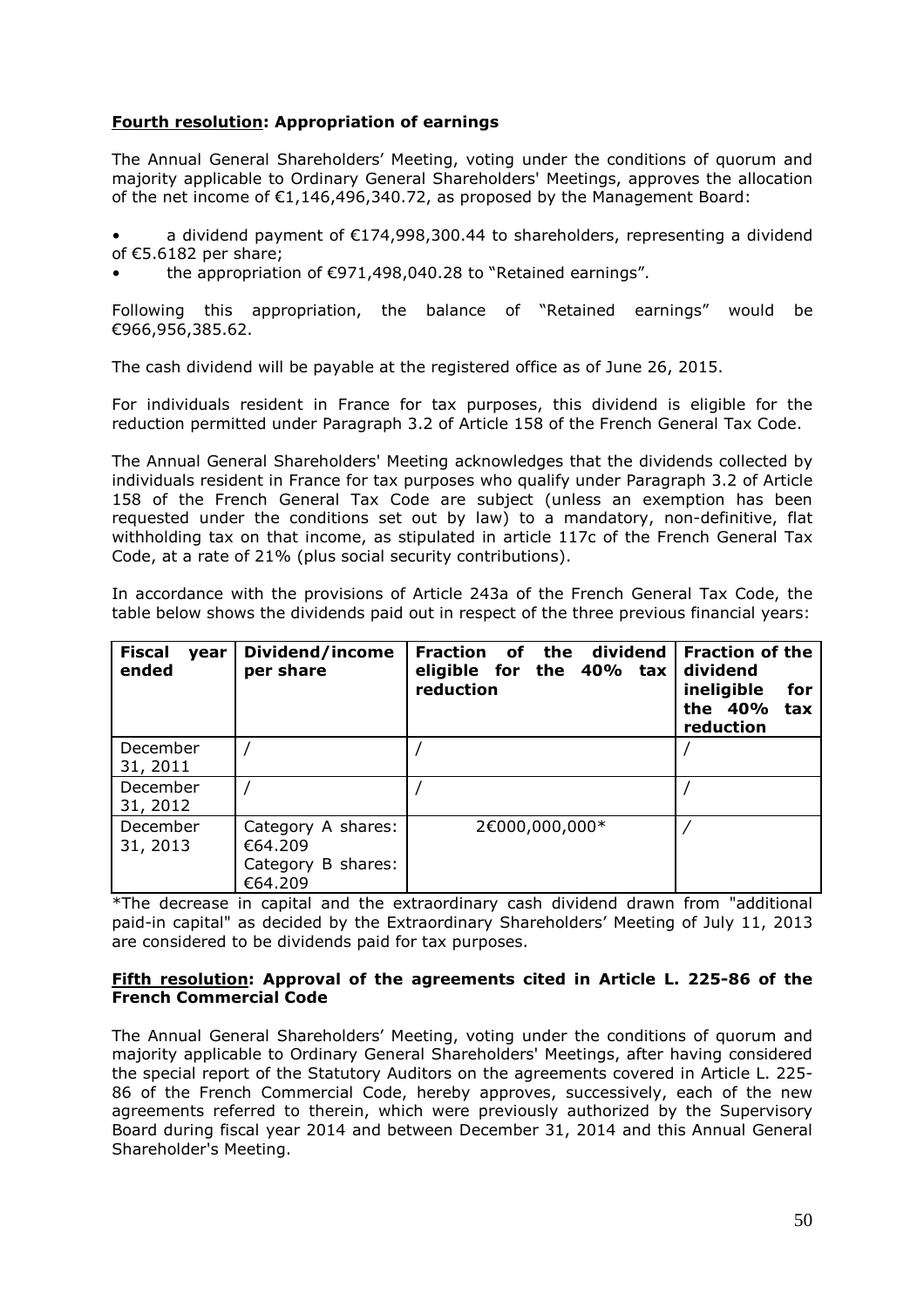### **Sixth resolution: Approval of a commitment cited in Articles L.225-90-1 and L.225-86 of the French Commercial Code**

The Annual General Shareholders' Meeting, voting under the conditions of quorum and majority applicable to an Ordinary General Shareholders' Meeting, having reviewed the Statutory Auditors' special report, and in accordance with articles L.225-90-1 and L.225- 86 of the French Commercial Code, hereby authorizes the application of the pension plan for Groupe BPCE company directors, defined by the rules of the pension plan for Groupe BPCE company directors on July 1, 2014, for Daniel Karyotis, a member of the Management Board.

#### **Seventh resolution: Opinion on components of pay due or awarded to the Chairman of the Management Board for the year ended December 31, 2014**

The Annual General Shareholders' Meeting, consulted in accordance with the recommendation in paragraph 24.3 of the June 2013 AFEP MEDEF Corporate Governance Code for listed companies, voting under the conditions of quorum and majority applicable to Ordinary General Shareholders' Meetings, hereby approves the components of pay due or awarded to François Pérol, Chairman of the Management Board, as presented in paragraph 2.4.2 of BPCE's 2014 Registration Document.

#### **Eighth Resolution: Opinion on components of pay due or awarded to the other members of the Management Board for the year ended December 31, 2014**

The Annual General Shareholders' Meeting, consulted in accordance with the recommendation in paragraph 24.3 of the June 2013 AFEP MEDEF Corporate Governance Code for listed companies, voting under the conditions of quorum and majority applicable to Ordinary General Shareholders' Meetings, hereby stresses no pay is due or awarded to Laurent Mignon in his capacity as a member of the BPCE Management Board and approves the components of pay due or awarded to the other members of the Management Board (Anne Mercier-Gallay, Daniel Karyotis and Jean-Yves Forel), as presented in paragraph 2.4.2 of BPCE's 2014 Registration Document.

#### **Ninth resolution: Consultation on the overall budget for pay of any kind to the company directors and persons referred to in Article L. 511-71 of the French Monetary and Financial Code, in respect of the 2014 fiscal year**

The Ordinary General Shareholders' Meeting, consulted in accordance with Article L. 511- 73 of the French Monetary and Financial Code, having read the Management Board's report, hereby approves the overall budget of €12,075,053 for remuneration of any kind paid during the fiscal year ended December 31, 2014 to the persons referred to in Article L. 511-71 of French Monetary and Financial Code.

#### **Tenth resolution: Cap on variable pay for fiscal years beginning on or after January 1, 2015**

The Annual General Shareholders' Meeting, voting under the conditions of quorum and majority required by Article L. 511-78 of the French Monetary and Financial Code, hereby resolves that the variable pay of the persons referred to in Article L. 511-71 of the French Monetary and Financial Code may not exceed twice the amount of their fixed pay for fiscal years beginning on or after January 1, 2015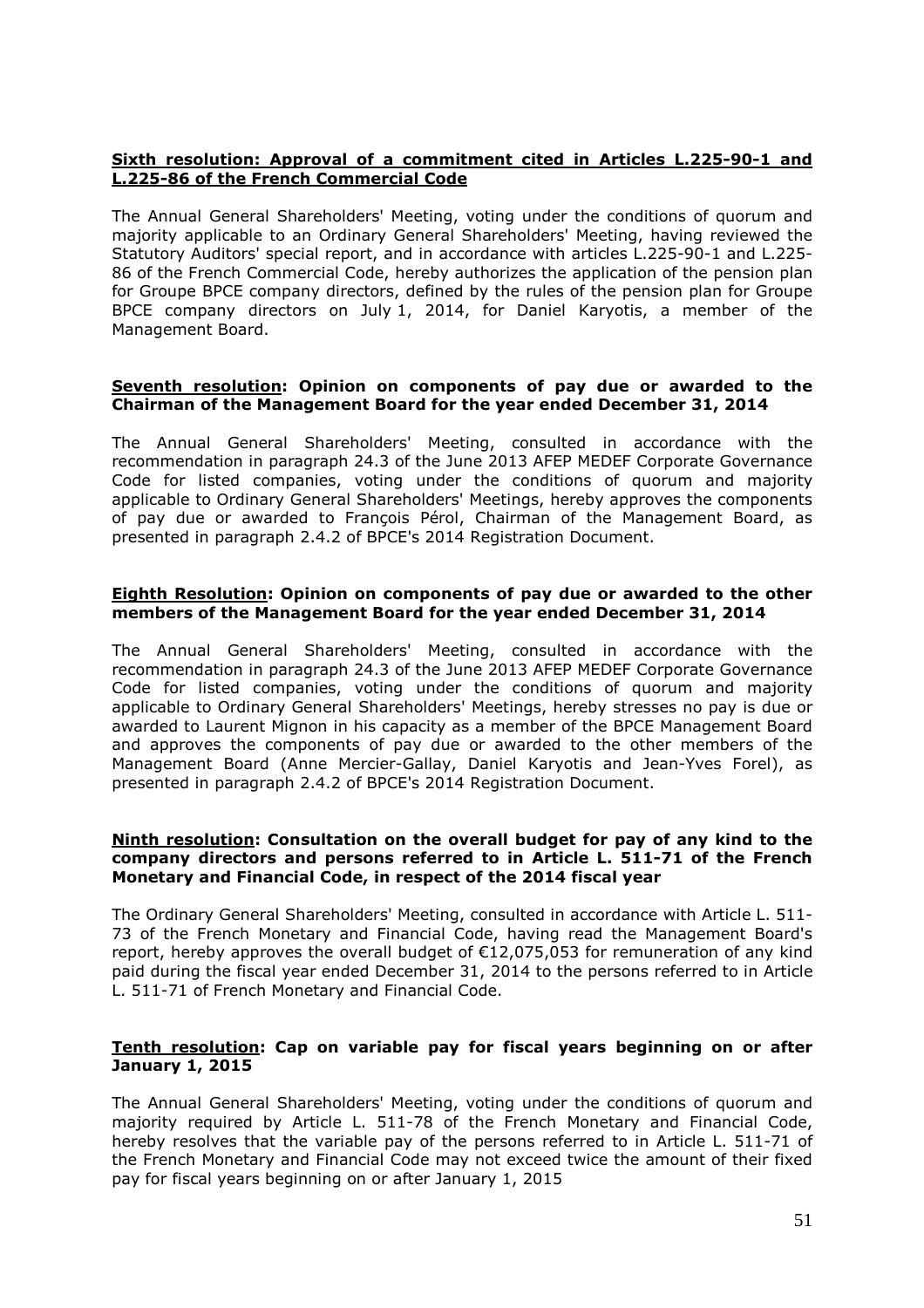#### **Eleventh resolution** – **Appointment, on a motion by Category A shareholders, of Catherine Amin-Garde as a member of the Supervisory Board**

The Annual General Shareholders' Meeting, voting under the conditions of quorum and majority applicable to Ordinary General Shareholders' Meetings, hereby resolves to appoint, on a motion by Category A shareholders, Catherine Amin-Garde as a member of the Supervisory Board for a term of six years expiring at the end of the Ordinary General Shareholders' Meeting to be held in 2021, convened to approve the financial statements for the year ending December 31, 2020.

Ms. Amin-Garde stated in advance that she would accept the duties entrusted to her as a member of the Supervisory Board, and that she is not subject to any legal provision that would prevent her from exercising those duties within the Company.

#### **Twelfth resolution** – **Appointment, on a motion by Category A shareholders, of Ms. Astrid Boos as a member of the Supervisory Board**

The Annual General Shareholders' Meeting, voting under the conditions of quorum and majority applicable to Ordinary General Shareholders' Meetings, hereby resolves to appoint, on a motion by Category A shareholders, Astrid Boos as a member of the Supervisory Board for a term of six years expiring at the end of the Ordinary General Shareholders' Meeting to be held in 2021, convened to approve the financial statements for the year ending December 31, 2020.

Ms. Boos stated in advance that she would accept the duties entrusted to her as a member of the Supervisory Board, and that she is not subject to any legal provision that would prevent her from exercising those duties within the Company.

#### **Thirteenth resolution** – **Appointment, on a motion by Category A shareholders, of Françoise Lemalle as a member of the Supervisory Board**

The Annual General Shareholders' Meeting, voting under the conditions of quorum and majority applicable to Ordinary General Shareholders' Meetings, hereby resolves to appoint, on a motion by Category A shareholders, Françoise Lemalle as a member of the Supervisory Board for a term of six years expiring at the end of the Ordinary General Shareholders' Meeting to be held in 2021, convened to approve the financial statements for the year ending December 31, 2020.

Ms. Lemalle stated in advance that she would accept the duties entrusted to her as a member of the Supervisory Board, and that she is not subject to any legal provision that would prevent her from exercising those duties within the Company.

#### **Fourteenth resolution** – **Appointment, on a motion by Category A shareholders, of Nicolas Plantrou as a member of the Supervisory Board**

The Annual General Shareholders' Meeting, voting under the conditions of quorum and majority applicable to Ordinary General Shareholders' Meetings, hereby resolves to appoint, on a motion by Category A shareholders, Nicolas Plantrou as a member of the Supervisory Board for a term of six years expiring at the end of the Ordinary General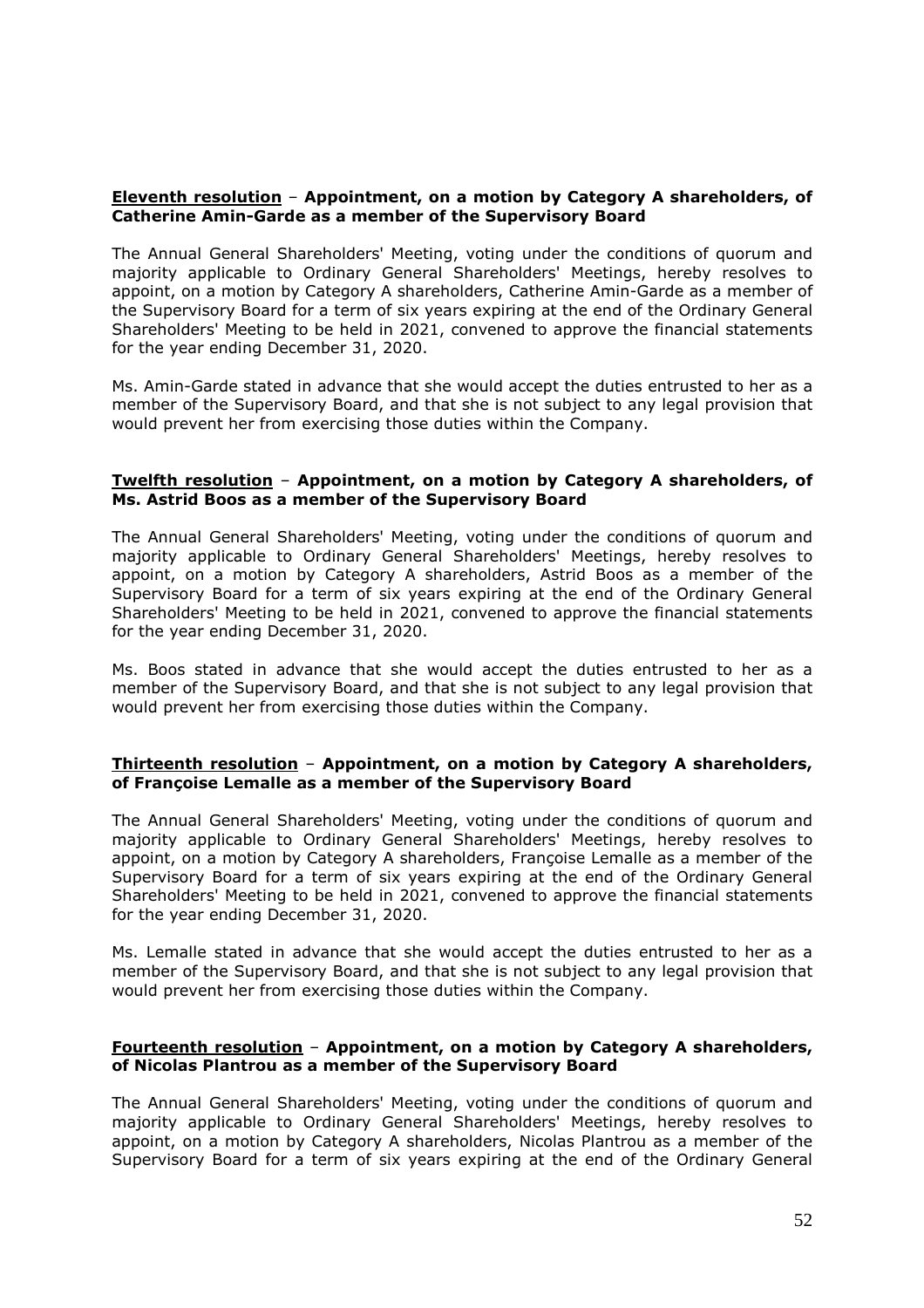Shareholders' Meeting to be held in 2021, convened to approve the financial statements for the year ending December 31, 2020.

Mr. Plantrou stated in advance that he would accept the duties entrusted to him as a member of the Supervisory Board, and that he is not subject to any legal provision that would prevent him from exercising those duties within the Company.

#### **Fifteenth resolution** – **Appointment, on a motion by Category A shareholders, of Pierre Valentin as a member of the Supervisory Board**

The Annual General Shareholders' Meeting, voting under the conditions of quorum and majority applicable to Ordinary General Shareholders' Meetings, hereby resolves to appoint, on a motion by Category A shareholders, Pierre Valentin as a member of the Supervisory Board for a term of six years expiring at the end of the Ordinary General Shareholders' Meeting to be held in 2021, convened to approve the financial statements for the year ending December 31, 2020.

Mr. Valentin stated in advance that he would accept the duties entrusted to him as a member of the Supervisory Board, and that he is not subject to any legal provision that would prevent him from exercising those duties within the Company.

#### **Sixteenth resolution** – **Appointment, on a motion by Category A shareholders, of Stéphanie Paix as a member of the Supervisory Board**

The Annual General Shareholders' Meeting, voting under the conditions of quorum and majority applicable to Ordinary General Shareholders' Meetings, hereby resolves to appoint, on a motion by Category A shareholders, Stéphanie Paix as a member of the Supervisory Board for a term of six years expiring at the end of the Ordinary General Shareholders' Meeting to be held in 2021, convened to approve the financial statements for the year ending December 31, 2020.

Ms. Paix stated in advance that she would accept the duties entrusted to her as a member of the Supervisory Board, and that she is not subject to any legal provision that would prevent her from exercising those duties within the Company.

#### **Seventeenth resolution** – **Appointment, on a motion by Category A shareholders, of Didier Patault as a member of the Supervisory Board**

The Annual General Shareholders' Meeting, voting under the conditions of quorum and majority applicable to Ordinary General Shareholders' Meetings, hereby resolves to appoint, on a motion by Category A shareholders, Didier Patault as a member of the Supervisory Board for a term of six years expiring at the end of the Ordinary General Shareholders' Meeting to be held in 2021, convened to approve the financial statements for the year ending December 31, 2020.

Mr. Patault stated in advance that he would accept the duties entrusted to him as a member of the Supervisory Board, and that he is not subject to any legal provision that would prevent him from exercising those duties within the Company.

#### **Eighteenth resolution** – **Appointment, on a motion by Category B shareholders, of Thierry Cahn as a member of the Supervisory Board**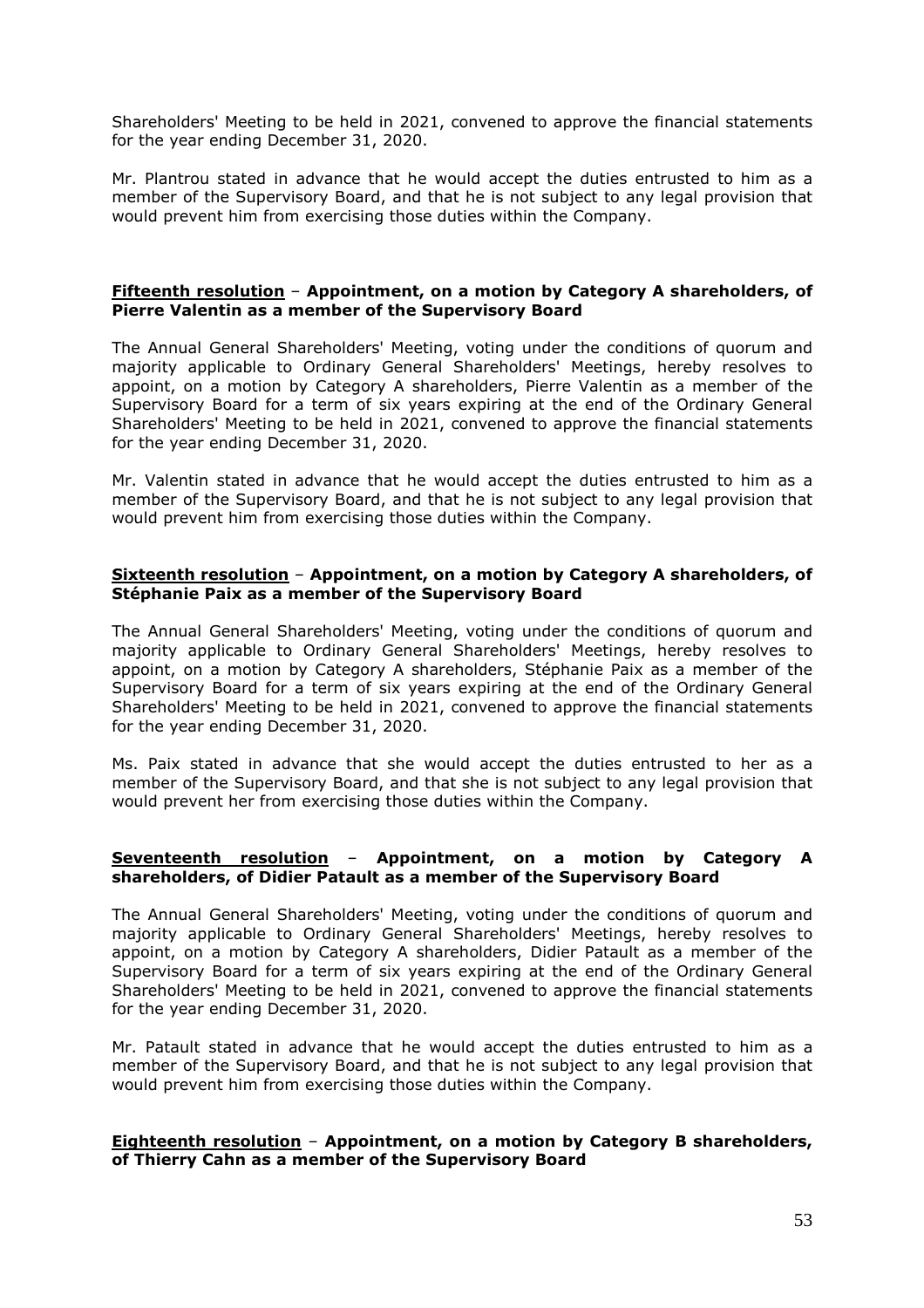The Annual General Shareholders' Meeting, voting under the conditions of quorum and majority applicable to Ordinary General Shareholders' Meetings, hereby resolves to appoint, on a motion by Category B shareholders, Thierry Cahn as a member of the Supervisory Board for a term of six years expiring at the end of the Ordinary General Shareholders' Meeting to be held in 2021, convened to approve the financial statements for the year ending December 31, 2020.

Mr. Cahn stated in advance that he would accept the duties entrusted to him as a member of the Supervisory Board, and that he is not subject to any legal provision that would prevent him from exercising those duties within the Company.

#### **Nineteenth resolution** – **Appointment, on a motion by Category B shareholders, of Pierre Desvergnes as a member of the Supervisory Board**

The Annual General Shareholders' Meeting, voting under the conditions of quorum and majority applicable to Ordinary General Shareholders' Meetings, hereby resolves to appoint, on a motion by Category B shareholders, Pierre Desvergnes as a member of the Supervisory Board for a term of six years expiring at the end of the Ordinary General Shareholders' Meeting to be held in 2021, convened to approve the financial statements for the year ending December 31, 2020.

Mr. Desvergnes stated in advance that he would accept the duties entrusted to him as a member of the Supervisory Board, and that he is not subject to any legal provision that would prevent him from exercising those duties within the Company.

#### **Twentieth resolution** – **Appointment, on a motion by Category B shareholders, of Stève Gentili as a member of the Supervisory Board**

The Annual General Shareholders' Meeting, voting under the conditions of quorum and majority applicable to Ordinary General Shareholders' Meetings, hereby resolves to appoint, on a motion by Category B shareholders, Stève Gentili as a member of the Supervisory Board for a term of six years expiring at the end of the Ordinary General Shareholders' Meeting to be held in 2021, convened to approve the financial statements for the year ending December 31, 2020.

Mr. Gentili stated in advance that he would accept the duties entrusted to him as a member of the Supervisory Board, and that he is not subject to any legal provision that would prevent him from exercising those duties within the Company.

#### **Twenty-first resolution** – **Appointment, on a motion by Category B shareholders, of Michel Grass as a member of the Supervisory Board**

The Annual General Shareholders' Meeting, voting under the conditions of quorum and majority applicable to Ordinary General Shareholders' Meetings, hereby resolves to appoint, on a motion by Category B shareholders, Michel Grass as a member of the Supervisory Board for a term of six years expiring at the end of the Ordinary General Shareholders' Meeting to be held in 2021, convened to approve the financial statements for the year ending December 31, 2020.

Mr. Grass stated in advance that he would accept the duties entrusted to him as a member of the Supervisory Board, and that he is not subject to any legal provision that would prevent him from exercising those duties within the Company.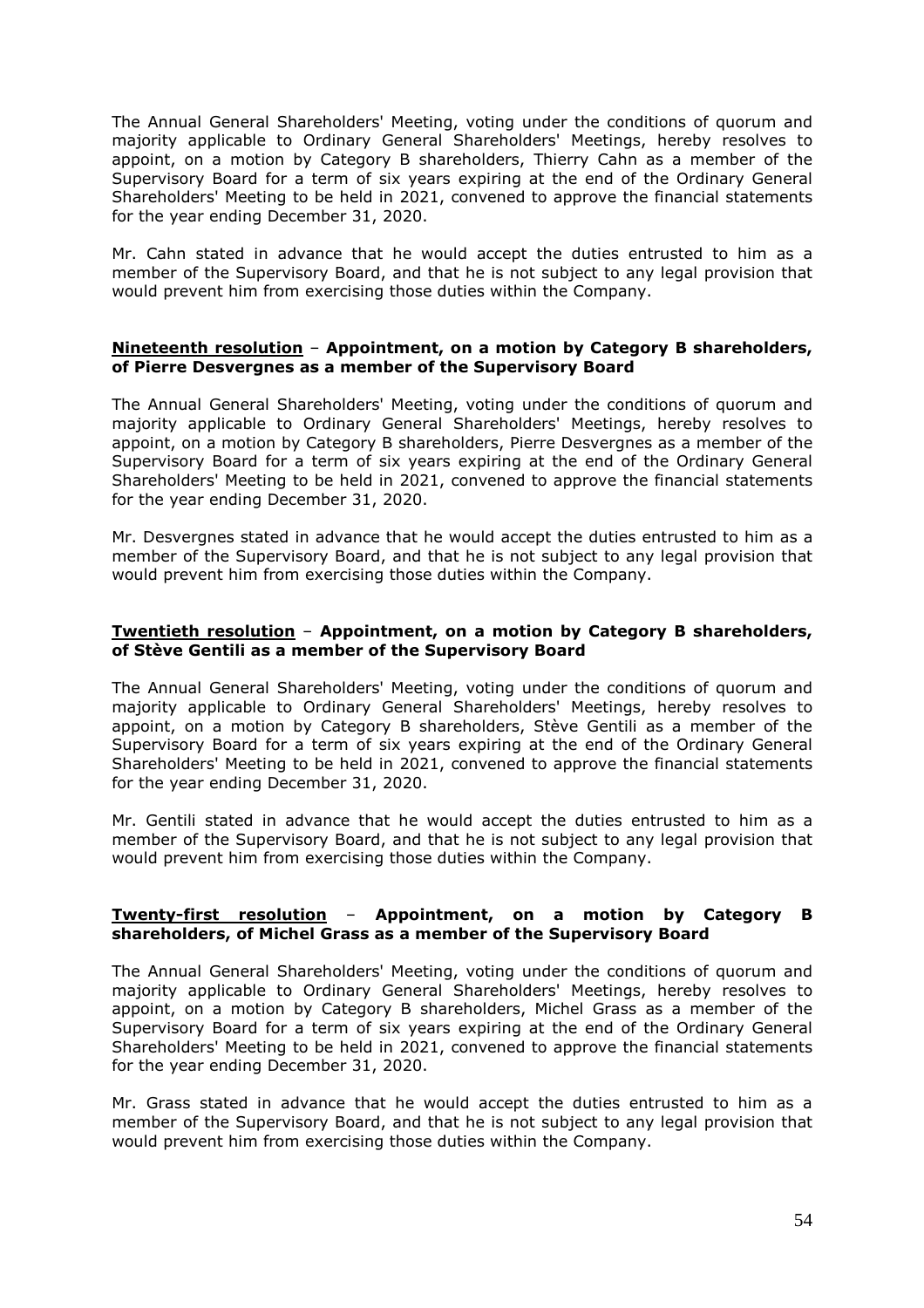#### **Twenty-second resolution** – **Appointment, on a motion by Category B shareholders, of André Joffre as a member of the Supervisory Board**

The Annual General Shareholders' Meeting, voting under the conditions of quorum and majority applicable to Ordinary General Shareholders' Meetings, hereby resolves to appoint, on a motion by Category B shareholders, André Joffre as a member of the Supervisory Board for a term of six years expiring at the end of the Ordinary General Shareholders' Meeting to be held in 2021, convened to approve the financial statements for the year ending December 31, 2020.

Mr. Joffre stated in advance that he would accept the duties entrusted to him as a member of the Supervisory Board, and that he is not subject to any legal provision that would prevent him from exercising those duties within the Company.

#### **Twenty-third resolution** – **Appointment, on a motion by Category B shareholders, of Yves Gevin as a member of the Supervisory Board**

The Annual General Shareholders' Meeting, voting under the conditions of quorum and majority applicable to Ordinary General Shareholders' Meetings, hereby resolves to appoint, on a motion by Category B shareholders, Yves Gevin as a member of the Supervisory Board for a term of six years expiring at the end of the Ordinary General Shareholders' Meeting to be held in 2021, convened to approve the financial statements for the year ending December 31, 2020.

Mr. Gevin stated in advance that he would accept the duties entrusted to him as a member of the Supervisory Board, and that he is not subject to any legal provision that would prevent him from exercising those duties within the Company.

#### **Twenty-fourth resolution** – **Appointment, on a motion by Category B shareholders, of Catherine Halberstadt as a member of the Supervisory Board**

The Annual General Shareholders' Meeting, voting under the conditions of quorum and majority applicable to Ordinary General Shareholders' Meetings, hereby resolves to appoint, on a motion by Category B shareholders, Catherine Halberstadt as a member of the Supervisory Board for a term of six years expiring at the end of the Ordinary General Shareholders' Meeting to be held in 2021, convened to approve the financial statements for the year ending December 31, 2020.

Ms. Halberstadt stated in advance that she would accept the duties entrusted to her as a member of the Supervisory Board, and that she is not subject to any legal provision that would prevent her from exercising those duties within the Company.

#### **Twenty-fifth resolution – Appointment of Maryse Aulagnon as an independent member of the Supervisory Board**

The Annual General Shareholders' Meeting, voting under the conditions of quorum and majority applicable to Ordinary General Shareholders' Meetings, hereby resolves to appoint Maryse Aulagnon as an independent member of the Supervisory Board for a term of six years expiring at the end of the Ordinary General Shareholders' Meeting to be held in 2021, convened to approve the financial statements for the year ending December 31, 2020.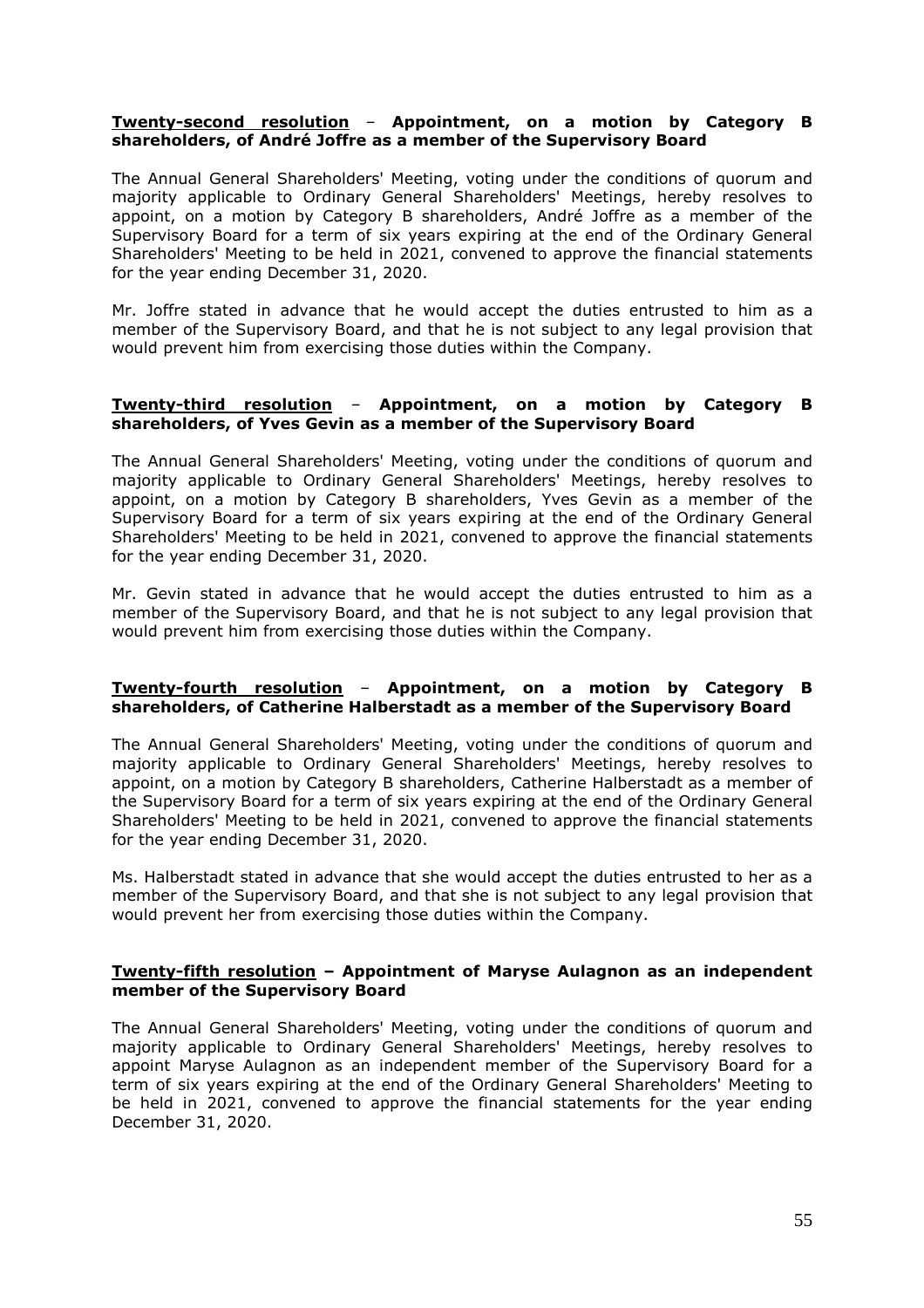Ms. Aulagnon stated in advance that she would accept the duties entrusted to her as a member of the Supervisory Board, and that she is not subject to any legal provision that would prevent her from exercising those duties within the Company.

#### **Twenty-sixth resolution – Appointment of Marwan Lahoud as an independent member of the Supervisory Board**

The Annual General Shareholders' Meeting, voting under the conditions of quorum and majority applicable to Ordinary General Shareholders' Meetings, hereby resolves to appoint Marwan Lahoud as an independent member of the Supervisory Board for a term of six years expiring at the end of the Ordinary General Shareholders' Meeting to be held in 2021, convened to approve the financial statements for the year ending December 31, 2020.

Mr. Lahoud stated in advance that he would accept the duties entrusted to him as a member of the Supervisory Board, and that he is not subject to any legal provision that would prevent him from exercising those duties within the Company.

#### **Twenty-seventh resolution – Appointment of Marie-Christine Lombard as an independent member of the Supervisory Board**

The Annual General Shareholders' Meeting, voting under the conditions of quorum and majority applicable to Ordinary General Shareholders' Meetings, hereby resolves to appoint Marie-Christine Lombard as an independent member of the Supervisory Board for a term of six years expiring at the end of the Ordinary General Shareholders' Meeting to be held in 2021, convened to approve the financial statements for the year ending December 31, 2020.

Ms. Lombard stated in advance that she would accept the duties entrusted to her as a member of the Supervisory Board, and that she is not subject to any legal provision that would prevent her from exercising those duties within the Company.

#### **Twenty-eighth resolution** *–* **Appointment, on a motion by Category A shareholders, of Pierre Carli as a non-voting director**

The Annual General Shareholders' Meeting, voting under the conditions of quorum and majority applicable to Ordinary General Shareholders' Meetings, hereby resolves to appoint, on a motion by Category A shareholders, Pierre Carli as a non-voting director for a term of six years expiring at the end of the Ordinary General Shareholders' Meeting to be held in 2021, convened to approve the financial statements for the year ending December 31, 2020.

Mr. Carli stated in advance that he accepted the duties entrusted to him as a non-voting director.

#### **Twenty-ninth resolution** – **Appointment, on a motion by Category A shareholders, of Alain Lacroix as a non-voting director**

The Annual General Shareholders' Meeting, voting under the conditions of quorum and majority applicable to Ordinary General Shareholders' Meetings, hereby resolves to appoint, on a motion by Category A shareholders, Alain Lacroix as a non-voting director for a term of six years expiring at the end of the Ordinary General Shareholders' Meeting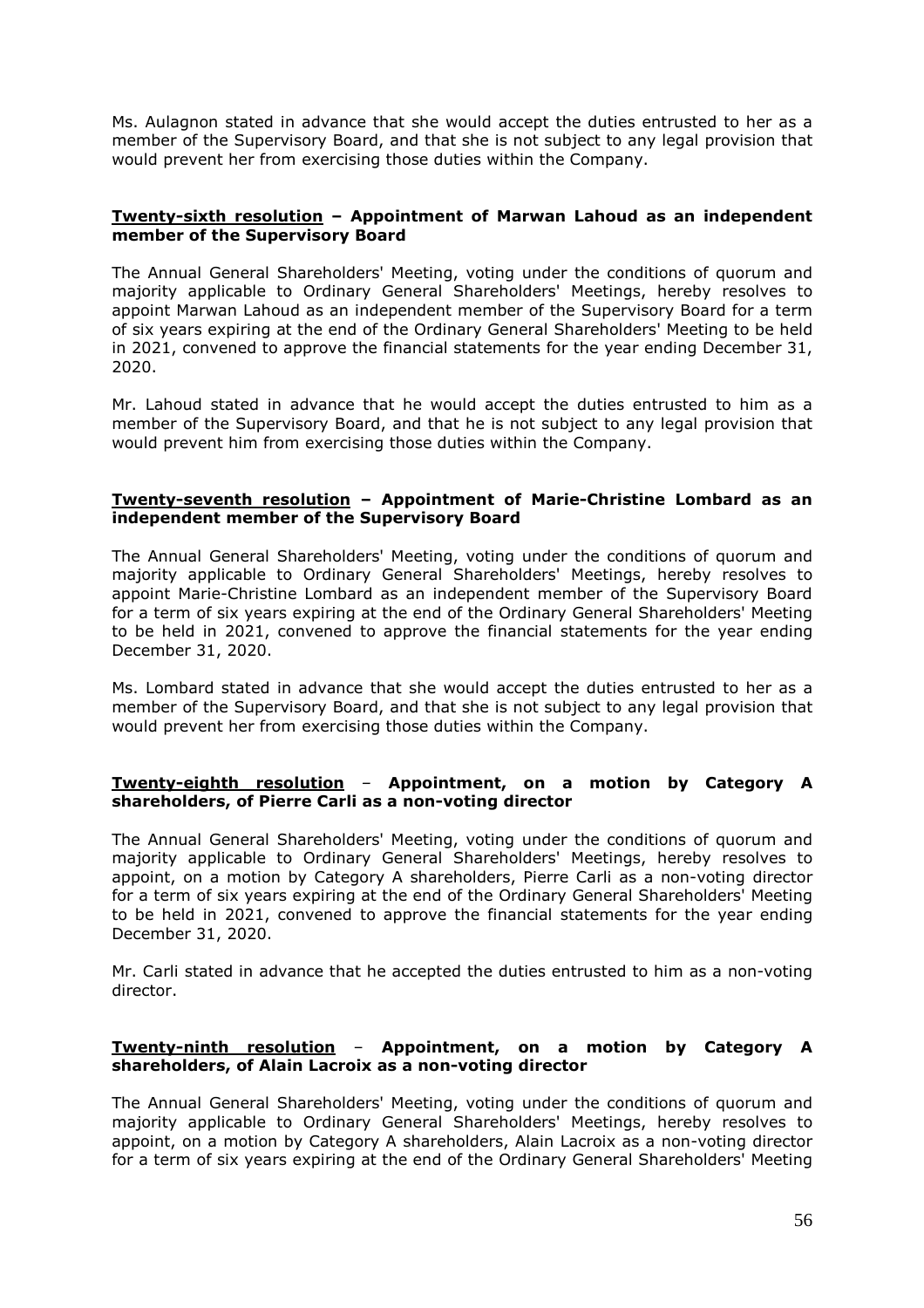to be held in 2021, convened to approve the financial statements for the year ending December 31, 2020.

Mr. Lacroix stated in advance that he accepted the duties entrusted to him as a nonvoting director.

#### **Thirtieth resolution** – **Appointment, on a motion by Category B shareholders, of Pascal Marchetti as a non-voting director**

The Annual General Shareholders' Meeting, voting under the conditions of quorum and majority applicable to Ordinary General Shareholders' Meetings, hereby resolves to appoint, on a motion by Category B shareholders, Pascal Marchetti as a non-voting director for a term of six years expiring at the end of the Ordinary General Shareholders' Meeting to be held in 2021, convened to approve the financial statements for the year ending December 31, 2020.

Mr. Marchetti stated in advance that he accepted the duties entrusted to him as a nonvoting director.

#### **Thirty-first resolution** – **Appointment, on a motion by Category B shareholders, of Gonzague de Villèle as a non-voting director**

The Annual General Shareholders' Meeting, voting under the conditions of quorum and majority applicable to Ordinary General Shareholders' Meetings, hereby resolves to appoint, on a motion by Category B shareholders, Gonzague de Villèle as a non-voting director for a term of six years expiring at the end of the Ordinary General Shareholders' Meeting to be held in 2021, convened to approve the financial statements for the year ending December 31, 2020.

Mr. de Villèle stated in advance that he accepted the duties entrusted to him as a nonvoting director.

#### **Thirty-second resolution: Appointment of an Acting Statutory Auditor**

The Annual General Shareholders' Meeting, voting under the conditions of quorum and majority applicable to Ordinary General Shareholders' Meetings, on a motion by the Supervisory Board and after consultation with (i) the Audit and Risk Committee regarding the choice of Statutory Auditors and their audit plan and (ii) the Autorité de Contrôle Prudentiel et de Résolution (ACPR - French Prudential Supervisory and Resolution Authority), hereby appoints PricewaterhouseCoopers Audit - 63, rue de Villiers, 92208 Neuilly-sur-Seine Cedex, as Acting Statutory Auditor for a term of six years expiring at the end of the Ordinary General Shareholders' Meeting to be held in 2021, convened to approve the financial statements for the year ending December 31, 2020.

#### **Thirty-third resolution: Appointment of a Substitute Statutory Auditor**

The Annual General Shareholders' Meeting, voting under the conditions of quorum and majority applicable to Ordinary General Shareholders' Meetings, on a motion by the Supervisory Board and after consultation with (i) the Audit and Risk Committee regarding the choice of Statutory Auditors and their audit plan and (ii) the Autorité de Contrôle Prudentiel et de Résolution, hereby appoints Jean-Baptiste Deschryver as Substitute Statutory Auditor for a term of six years expiring at the end of the Ordinary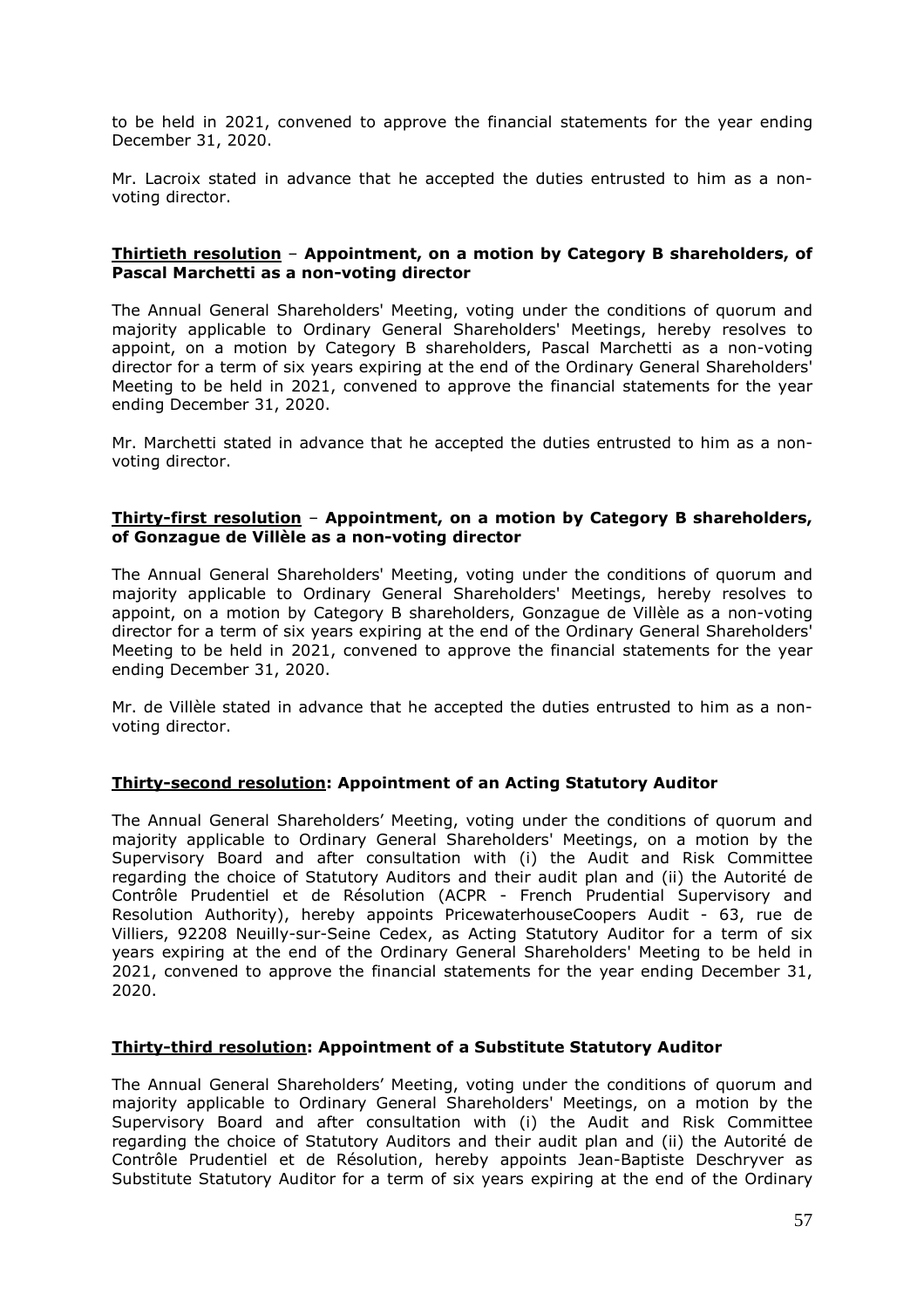General Shareholders' Meeting to be held in 2021, convened to approve the financial statements for the year ending December 31, 2020.

### **Thirty-fourth resolution: Appointment of an Acting Statutory Auditor**

The Annual General Shareholders' Meeting, voting under the conditions of quorum and majority applicable to Ordinary General Shareholders' Meetings, on a motion by the Supervisory Board and after consultation with (i) the Audit and Risk Committee regarding the choice of Statutory Auditors and their audit plan and (ii) the Autorité de Contrôle Prudentiel et de Résolution, hereby appoints Deloitte et Associés - 185, avenue Charles de Gaulle, 92524 Neuilly-sur-Seine Cedex, as Acting Statutory Auditor for a term of six years expiring at the end of the Ordinary General Shareholders' Meeting to be held in 2021, convened to approve the financial statements for the year ending December 31, 2020.

#### **Thirty-fifth resolution: Appointment of a Substitute Statutory Auditor**

The Annual General Shareholders' Meeting, voting under the conditions of quorum and majority applicable to Ordinary General Shareholders' Meetings, on a motion by the Supervisory Board and after consultation with (i) the Audit and Risk Committee regarding the choice of Statutory Auditors and their audit plan and (ii) the Autorité de Contrôle Prudentiel et de Résolution, hereby appoints the firm BEAS as Substitute Statutory Auditor for a term of six years expiring at the end of the Ordinary General Shareholders' Meeting to be held in 2021, convened to approve the financial statements for the year ending December 31, 2020.

#### **Thirty-sixth resolution** – **Establishing the total attendance fees to be awarded to members of the Supervisory Board for 2015 and subsequent years**

The Annual General Shareholders' Meeting, voting under the conditions of quorum and majority applicable to Ordinary General Shareholders' Meetings, hereby resolves to set the total amount of attendance fees to be awarded to members of the Supervisory Board at €690,000 for 2015 and for subsequent years until such time as the shareholders approve a new resolution in this regard.

#### **On the authority of the Extraordinary Shareholders' Meeting**

#### **Thirty-seventh resolution** – **Periodic consultation of shareholders in accordance with Article L.225-129-6 of the French Commercial Code**

The Annual General Shareholders' Meeting, voting under the conditions of quorum and majority applicable to Extraordinary Shareholders' Meetings, after hearing the Management Board's report, hereby authorizes the Management Board, in accordance with Article L.225-129-6 of the French Commercial Code, to carry out, under the conditions set out in Article L.3332-18 of the French Labor Code, one or more share capital increases in cash reserved for employees participating in the company savings plan.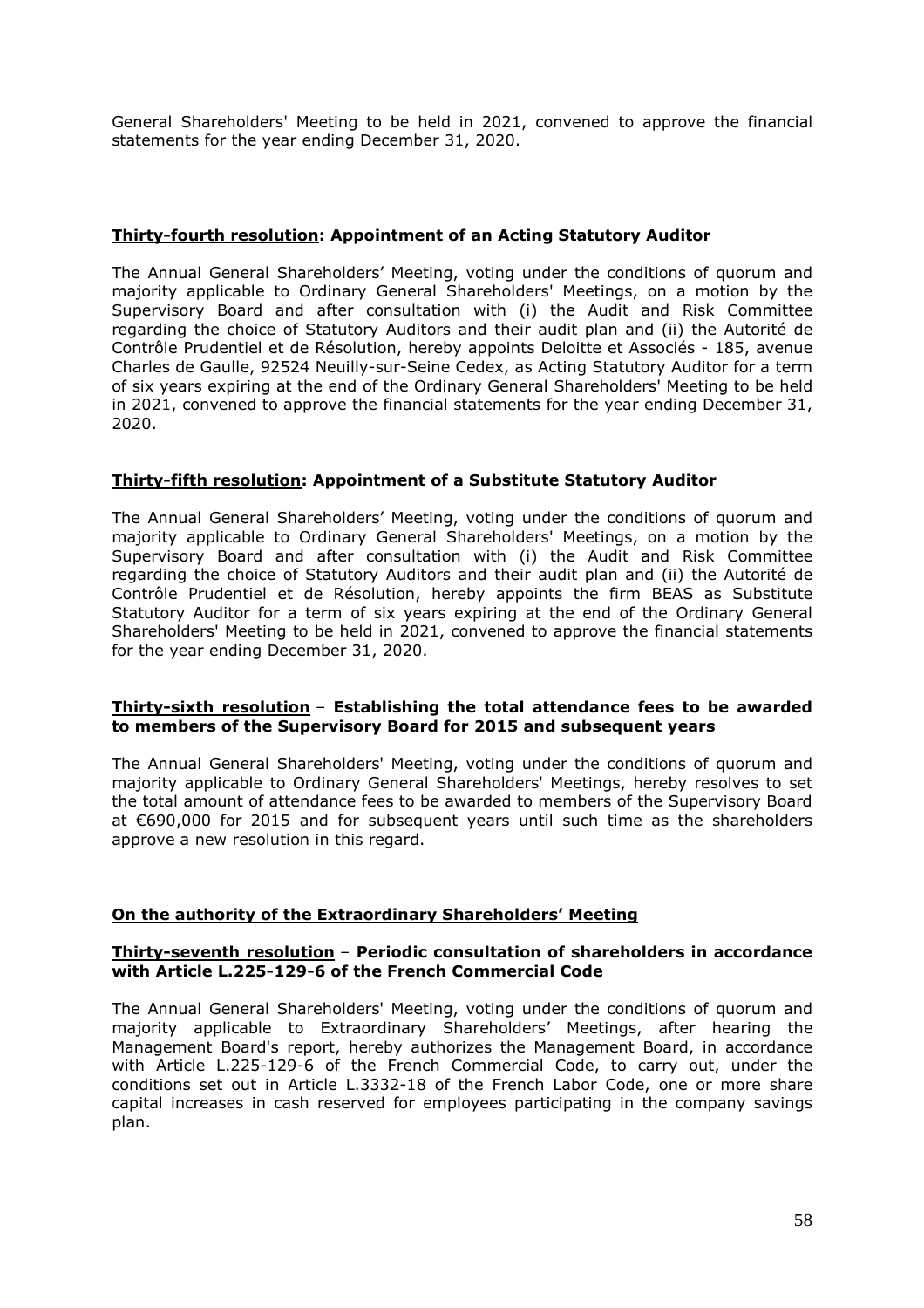This authorization is granted for a period of 26 months starting on the date of this Shareholders' Meeting. The total number of shares that employees may purchase shall not be greater than a total nominal amount of €100,000.

The subscription price of the shares shall be set in accordance with Article L.3332-20 of French Labor Code.

The Annual General Shareholders' Meeting grants the Management Board full authority to implement this authorization, and to that end:

- to set the number of new shares to be issued and the date of entitlement to dividends;
- to set the issue price of the new shares and the amount of time granted to employees to exercise their rights;
- to set the payment terms and deadlines for the new shares;
- to record the completion of the capital increase(s) and amend the Articles of Association accordingly;
- and to perform all transactions and formalities required to carry out the capital increase(s).

This authorization entails the express waiver by shareholders of their preemptive rights to the shares to be issued in favor of the employees referred to above.

#### **Thirty-eighth resolution** – **Powers to carry out formalities**

The Annual General Shareholders' Meeting grants full powers to the bearer of an extract or copy of these resolutions to carry out the legal formalities.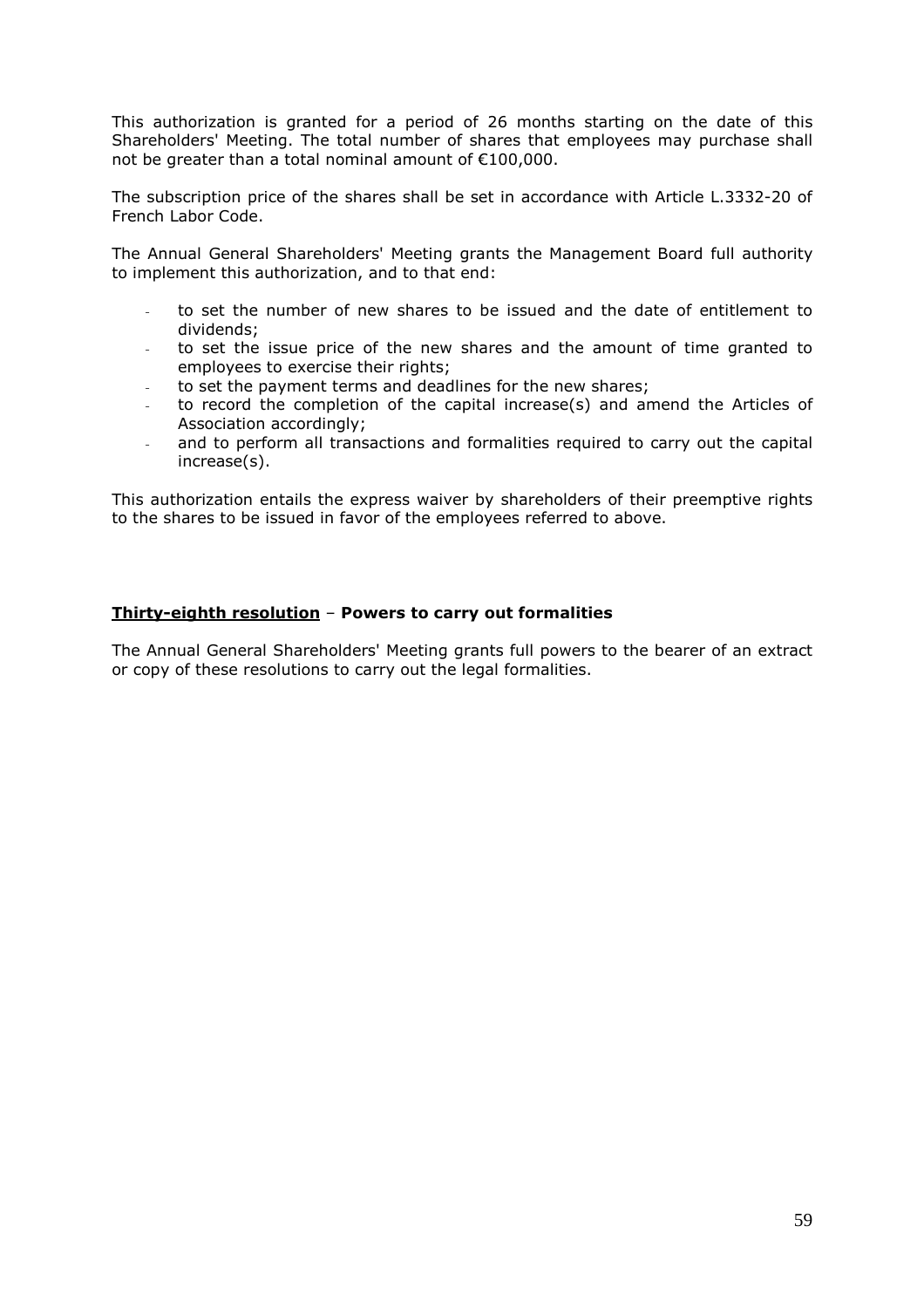# **3. Statutory Auditors**

### **3.1 Statutory Auditors**

The Statutory Auditors are responsible for auditing the individual financial statements of BPCE and the consolidated financial statements of Groupe BPCE and BPCE SA group. At May 22, 2015, the Statutory Auditors were:

#### **PricewaterhouseCoopers Deloitte et Associés Mazars Audit**

|                         | 185, avenue Charles-de- |                        |
|-------------------------|-------------------------|------------------------|
| 63, rue de Villiers     | Gaulle                  | 61, rue Henri-Regnault |
| 92208 Neuilly-sur-Seine | 92524 Neuilly-sur-Seine | 92075 Paris-La Défense |
| Cedex                   | Cedex                   | Cedex                  |

PricewaterhouseCoopers Audit (672006483 RCS Nanterre), Deloitte et Associés (572028041 RCS Nanterre) and Mazars (784824153 RCS Nanterre) are registered as Statutory Auditors, members of the Compagnie Régionale des Commissaires aux Comptes de Versailles and under the authority of the Haut Conseil du Commissariat aux Comptes.

#### **PRICEWATERHOUSECOOPERS AUDIT**

The Annual General Shareholders' Meeting of BPCE of May 22, 2015, voting under the conditions of quorum and majority applicable to Ordinary General Shareholders' Meetings, resolved to appoint PricewaterhouseCoopers Audit for a period of six fiscal years, i.e. until the Ordinary General Shareholders' Meeting to be held in 2021, convened to approve the financial statements for the year ending December 31, 2020. PricewaterhouseCoopers Audit is represented by Agnès Hussherr and Nicolas Montillot. Substitute: Jean-Baptiste Deschryver, residing at 63, rue de Villiers, 92208 Neuilly-sur-Seine Cedex, for a period of six fiscal years, i.e. until the Ordinary General Shareholders' Meeting to be held in 2021, convened to approve the financial statements for the year ending December 31, 2020.

## **DELOITTE ET ASSOCIÉS**

The Annual General Shareholders' Meeting of BPCE of May 22, 2015, voting under the conditions of quorum and majority applicable to Ordinary General Shareholders' Meetings, resolved to appoint Deloitte et Associés for a period of six fiscal years, i.e. until the Ordinary General Shareholders' Meeting to be held in 2021, convened to approve the financial statements for the year ending December 31, 2020.

Deloitte et Associés is represented by Sylvie Bourguignon and Jean-Marc Mickeler.

Substitute: BEAS, located at 185, avenue Charles de Gaulle, 92524 Neuilly-sur-Seine Cedex, for a period of six fiscal years, i.e. until the Ordinary General Shareholders' Meeting to be held in 2021, convened to approve the financial statements for the year ending December 31, 2020.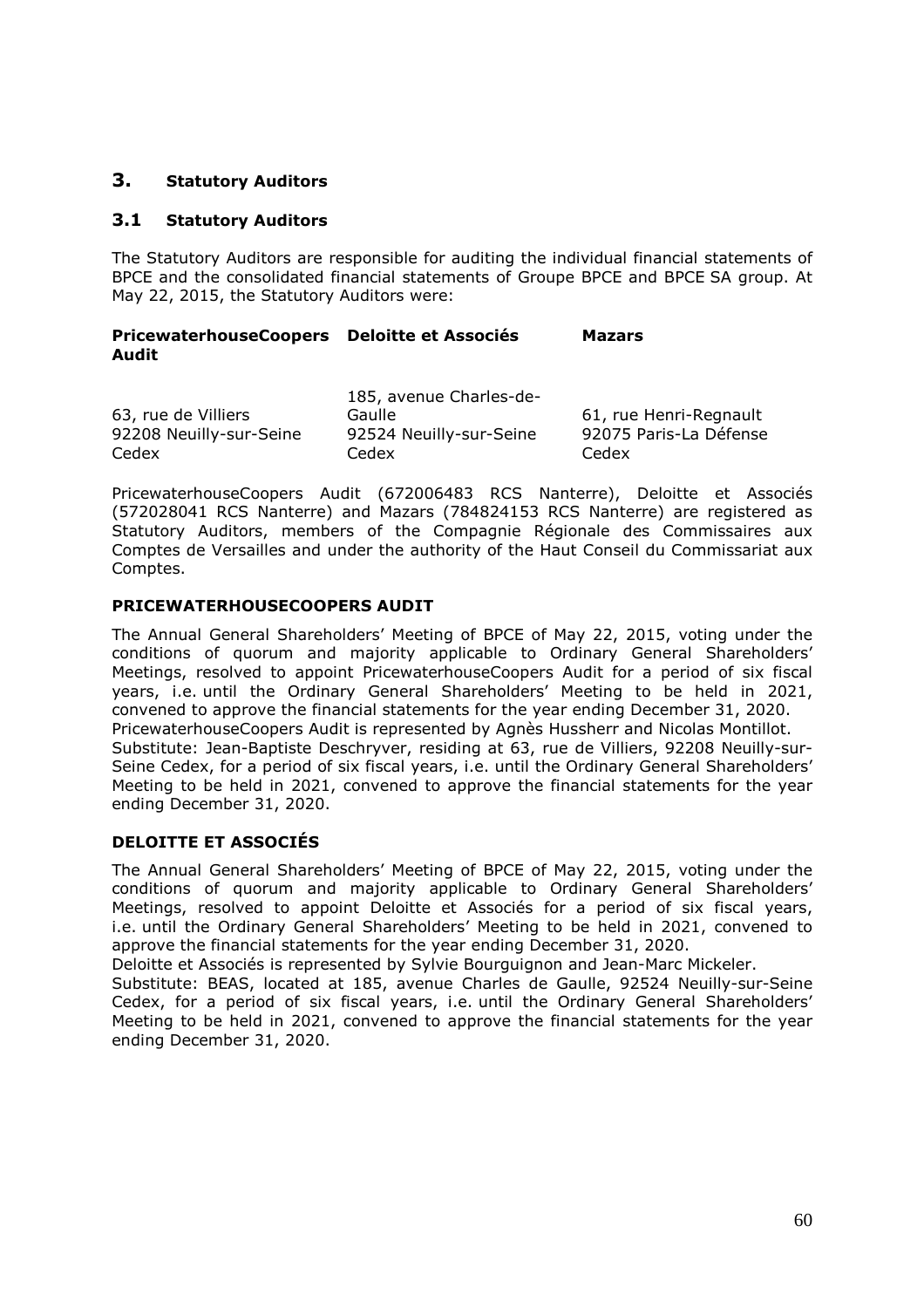#### **MAZARS**

The Annual General Shareholders' Meeting of BPCE of May 24, 2013, voting under the conditions of quorum and majority applicable to Ordinary General Shareholders' Meetings, resolved to appoint Mazars for a period of six fiscal years, i.e. until the Ordinary General Shareholders' Meeting to be held in 2019, convened to approve the financial statements for the year ending December 31, 2018.

Mazars is represented by Michel Barbet-Massin and Jean Latorzeff.

Substitute: Anne Veaute, residing at 61, rue Henri-Regnault, 92075 Paris-La Défense Cedex, for a period of six fiscal years, i.e. until the Ordinary General Shareholders' Meeting to be held in 2019, convened to approve the financial statements for the year ending December 31, 2018.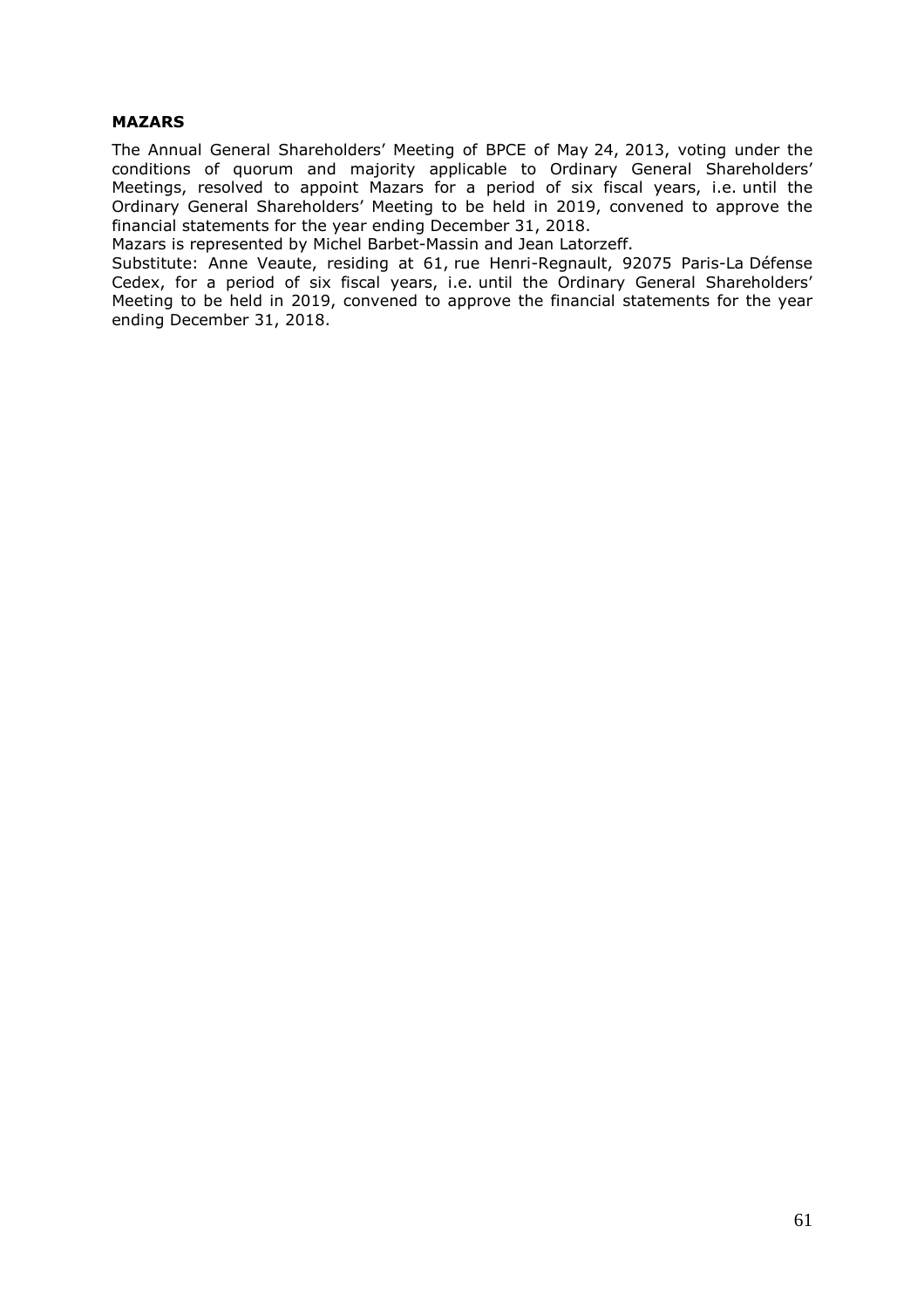# **4. Additional information**

# **4.1 Documents on display**

This document is available from the "Investors" section of the Group's website (www.bpce.fr), or from the AMF website (www.amf-france.org).

Any person wanting further information about Groupe BPCE may, with no commitment and free of charge, request documents by post at the following address:

BPCE

Département Émissions et Communication Financière

50, avenue Pierre Mendès-France

75013 Paris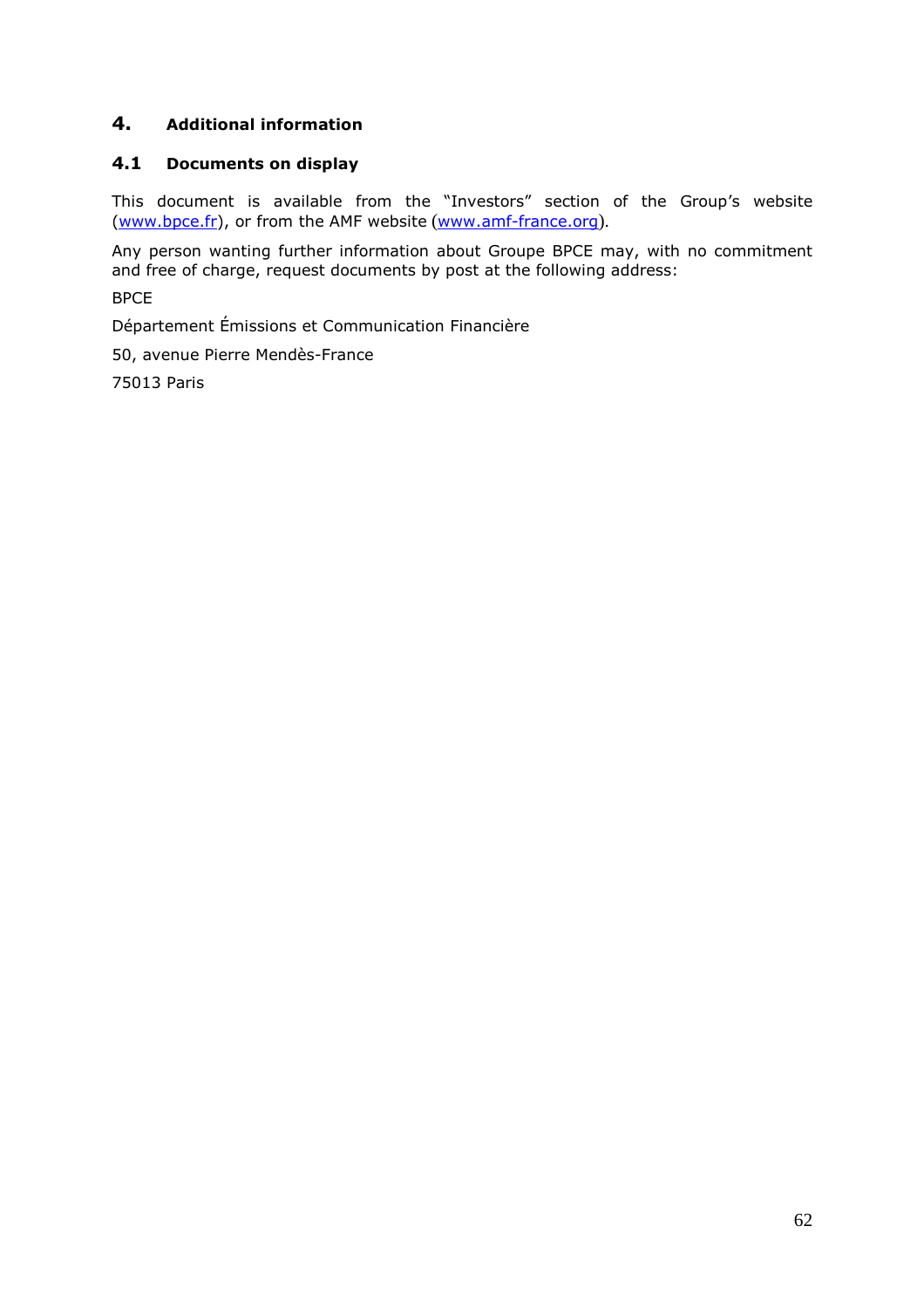# **5. Person responsible for the update to the Registration Document**

François Pérol

Chairman of the BPCE Management Board

### **5.1 Statement by the person responsible**

I hereby declare that, to the best of my knowledge after having taken all reasonable measure to this end, the information contained in this update to the 2014 Registration Document is in accordance with the facts and contains no omission likely to affect its import.

I have obtained a letter from the Statutory Auditors certifying the completion of their work, in which they state that they have verified the information provided in this update, and that they have read the 2014 Registration Document and its updates in their entirely.

> Paris, June 3, 2015 François Pérol Chairman of the BPCE Management Board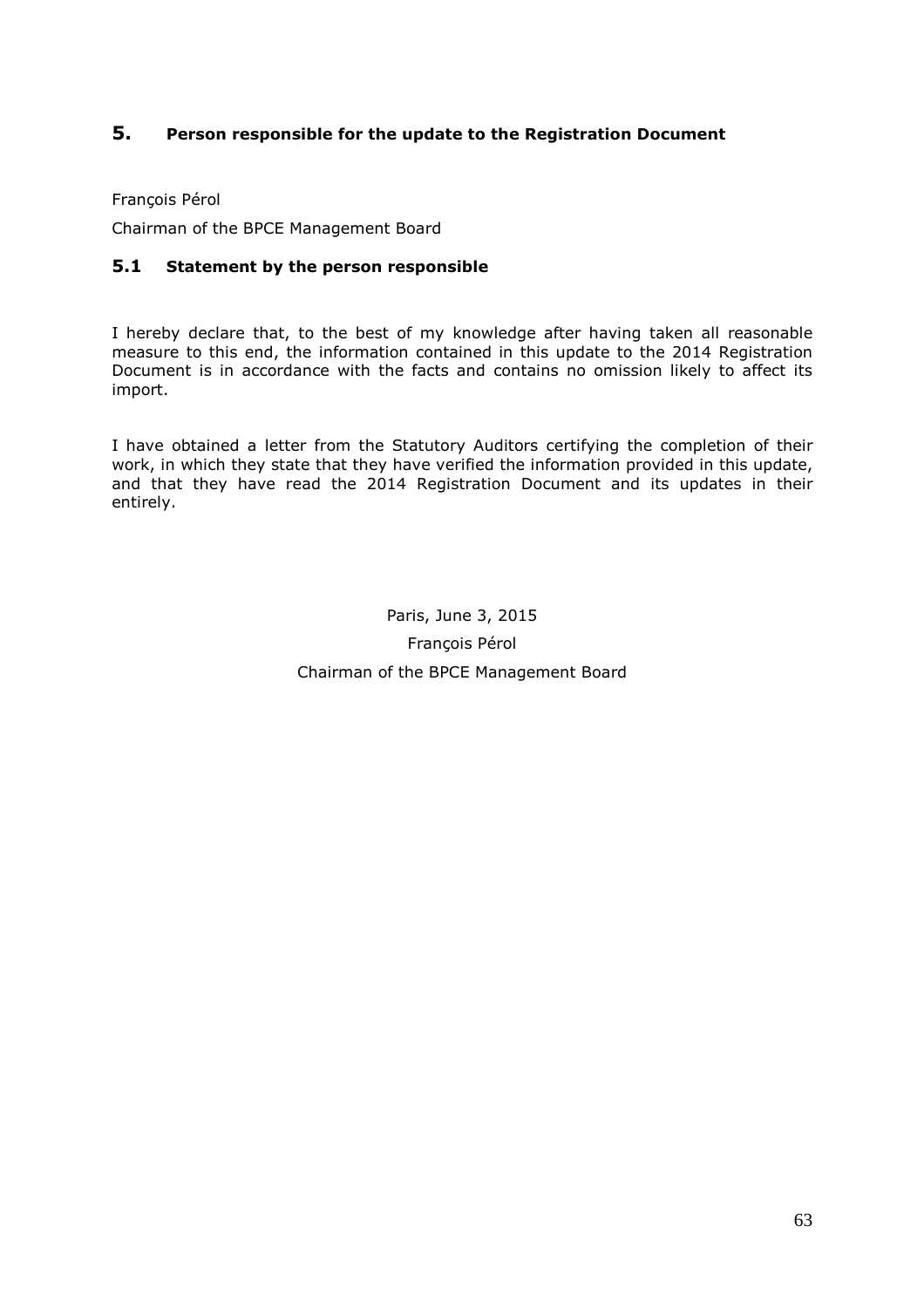# **6. Cross-reference table**

|     | Items in Appendix 1 pursuant to EC Regulation No. 809/2004                                                                                   | 2014 Registration<br>Document filed with<br>the AMF on March<br>18, 2015 | <b>First update</b><br>filed with the<br>12, 2015 | Second<br>update filed<br>AMF on May with the AMF<br>on June 3.<br>2015 |
|-----|----------------------------------------------------------------------------------------------------------------------------------------------|--------------------------------------------------------------------------|---------------------------------------------------|-------------------------------------------------------------------------|
| 1   | <b>Persons responsible</b>                                                                                                                   | 518                                                                      | 54                                                | 63                                                                      |
| 2   | <b>Statutory Auditors</b>                                                                                                                    | 108-109                                                                  | 51-52                                             | 60-61                                                                   |
| 3   | Selected financial information                                                                                                               |                                                                          | $3-42$                                            |                                                                         |
| 3.1 | Historical financial information selected by the issuer for each<br>financial year                                                           | $9 - 10$                                                                 | 3-42                                              |                                                                         |
| 3.2 | Selected financial information for interim periods                                                                                           | <b>NA</b>                                                                | $3-42$                                            |                                                                         |
| 4   | <b>Risk factors</b>                                                                                                                          | 85-101; 116-121; 173;<br>272-275; 376-379                                | 43-45                                             |                                                                         |
| 5   | Information about the issuer                                                                                                                 |                                                                          |                                                   |                                                                         |
| 5.1 | History and development of the issuer                                                                                                        | 5                                                                        | $3 - 14$                                          |                                                                         |
| 5.2 | Investments                                                                                                                                  | 210                                                                      |                                                   |                                                                         |
| 6   | <b>Business overview</b>                                                                                                                     |                                                                          |                                                   |                                                                         |
| 6.1 | <b>Principal activities</b>                                                                                                                  | 15-28; 189-205; 284-<br>286: 386-388                                     |                                                   |                                                                         |
| 6.2 | <b>Principal markets</b>                                                                                                                     | 15-28: 189-205: 284-<br>286; 386-388                                     |                                                   |                                                                         |
| 6.3 | <b>Exceptional events</b>                                                                                                                    | <b>NA</b>                                                                |                                                   |                                                                         |
|     | Dependence of the issuer on patents or licenses, industrial,<br>commercial or financial contracts or new manufacturing<br>6.4 processes      | 177                                                                      |                                                   |                                                                         |
|     | Basis of statements made by the issuer regarding its<br>6.5 competitive position                                                             | 15-28                                                                    |                                                   |                                                                         |
| 7   | <b>Organizational structure</b>                                                                                                              |                                                                          |                                                   |                                                                         |
| 7.1 | Description of the Group                                                                                                                     | 4-8                                                                      |                                                   |                                                                         |
| 7.2 | List of significant subsidiaries                                                                                                             | 4; 297-305; 308-317;<br>397-399; 426-430                                 | 30                                                |                                                                         |
| 8   | Property, plant and equipment                                                                                                                |                                                                          |                                                   |                                                                         |
| 8.1 | Existing or planned material tangible fixed assets                                                                                           | 259; 364-365; 431                                                        |                                                   |                                                                         |
|     | Environmental issues that may affect the issuer's utilization of<br>8.2 the tangible fixed assets                                            | 450-462; 474-481                                                         |                                                   |                                                                         |
| 9   | Operating and financial review                                                                                                               |                                                                          |                                                   |                                                                         |
| 9.1 | Financial condition                                                                                                                          | 189-212; 214-217;<br>320-323; 402-410                                    | 3-42                                              |                                                                         |
| 9.2 | Operating income                                                                                                                             | 216; 322; 410                                                            | 3                                                 |                                                                         |
| 10  | Cash flow and capital resources                                                                                                              |                                                                          |                                                   |                                                                         |
|     |                                                                                                                                              | 125-129; 218-219;<br>265-266; 324-325;                                   | 34                                                |                                                                         |
|     | 10.1 Information on the issuer's capital resources                                                                                           | 370; 436; 500-503                                                        |                                                   |                                                                         |
|     | 10.2 Sources and amounts of issuer's cash flows                                                                                              | 220; 326                                                                 |                                                   |                                                                         |
|     | Information on the borrowing requirements and funding<br>10.3 structure of the issuer                                                        | 169-170; 263; 265;<br>367; 369, 431; 435                                 | 20                                                |                                                                         |
|     | Information regarding any restrictions on the use of capital<br>resources that have affected or could affect the issuer's<br>10.4 operations | NA                                                                       |                                                   |                                                                         |
|     | Information regarding the anticipated sources of funds<br>10.5 needed to fulfill commitments referred to in items 5.2 and 8.1                | NA                                                                       |                                                   |                                                                         |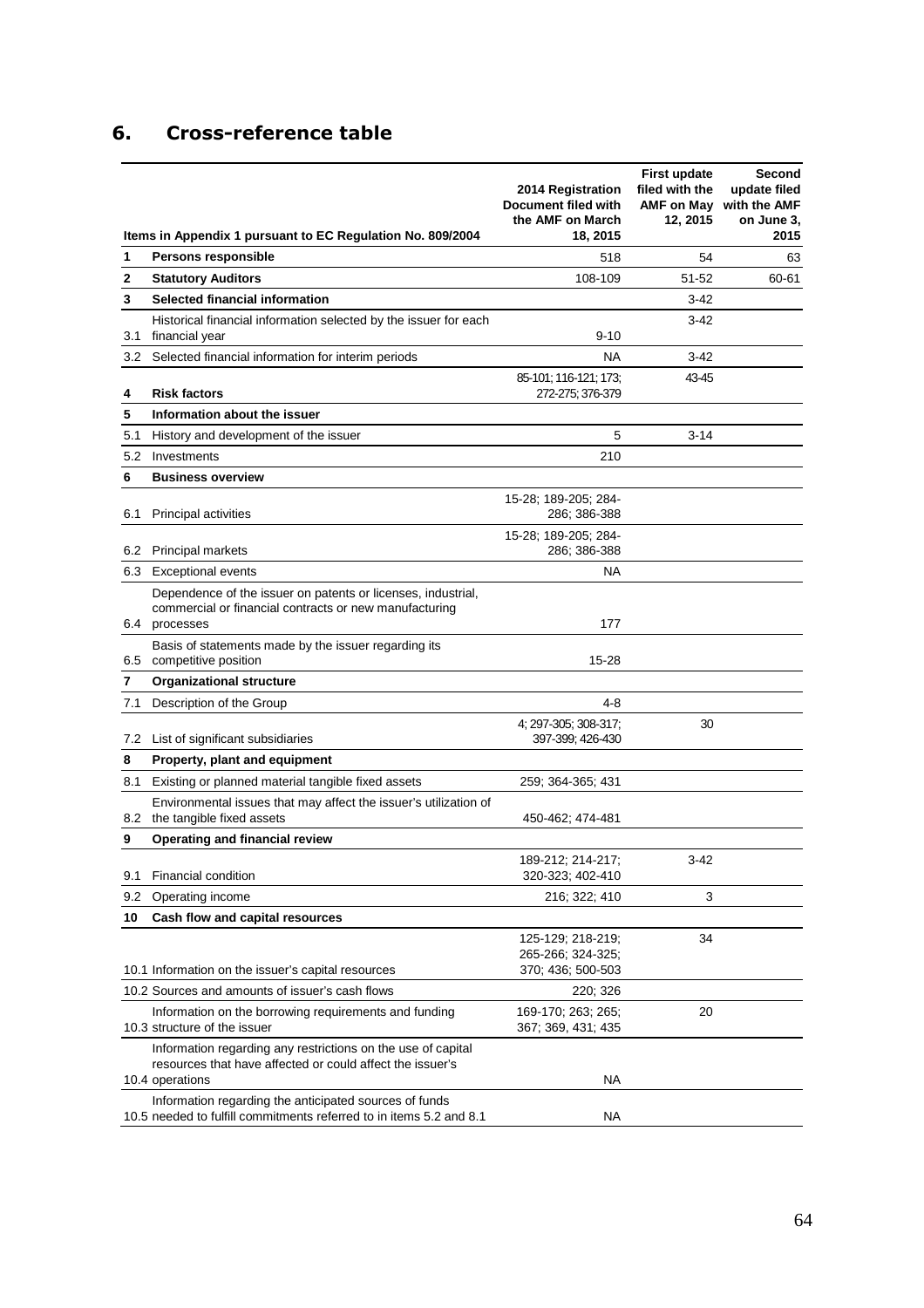| 11 | Research and development, patents and licenses                                                                           | 177; 406                         |                       |          |
|----|--------------------------------------------------------------------------------------------------------------------------|----------------------------------|-----------------------|----------|
| 12 | <b>Trend information</b>                                                                                                 | 211-212; 406                     |                       |          |
| 13 | <b>Profit forecasts and estimates</b>                                                                                    | NA                               |                       |          |
| 14 | Administrative, management and supervisory bodies and<br>senior management                                               |                                  |                       |          |
|    | 14.1 Administrative bodies                                                                                               | 32-71; 84                        |                       | $5 - 48$ |
|    | Administrative, management and supervisory bodies and<br>14.2 senior management conflicts of interests                   | 32-33; 84                        |                       |          |
| 15 | <b>Remuneration and benefits</b>                                                                                         |                                  |                       |          |
|    | 15.1 Amount of remuneration paid and benefits in kind                                                                    | 72-81                            |                       |          |
|    | Total amount set aside or accrued by the issuer to provide<br>15.2 pension, retirement or similar benefits               | 81-82; 288; 389; 445;<br>514-515 |                       |          |
| 16 | <b>Board practices</b>                                                                                                   |                                  |                       |          |
|    | 16.1 Date of expiration of the current term of office                                                                    | 30; 34.35                        |                       |          |
|    | 16.2 Service contracts with members of the administrative bodies                                                         | 32-35; 70; 81-83                 |                       |          |
|    | Information about the issuer's Audit Committee and<br>16.3 Remuneration Committee                                        | 35, 67-70                        |                       | $6 - 7$  |
|    | Compliance with the country of incorporation's corporate<br>16.4 governance regime                                       | 30-31                            |                       |          |
| 17 | <b>Employees</b>                                                                                                         |                                  |                       |          |
|    | 17.1 Number of employees                                                                                                 | 463                              |                       |          |
|    | 17.2 Shareholdings and stock options                                                                                     | 80-81                            |                       |          |
|    | Arrangements involving the employees in the capital of the<br>17.3 issuer                                                | 503                              |                       |          |
|    | 18 Major shareholders                                                                                                    |                                  |                       |          |
|    | Shareholders with over X% of the issuer's capital or voting<br>18.1 rights                                               | 503                              |                       |          |
|    | 18.2 Major shareholders with different voting rights                                                                     | 502-503                          |                       |          |
|    | 18.3 Control of the issuer                                                                                               | 502-503                          |                       |          |
|    | Any arrangement, known to the issuer, which may at a<br>18.4 subsequent date result in a change in control of the issuer | 503                              |                       |          |
| 19 | <b>Related-party transactions</b>                                                                                        | 287-288; 389                     |                       |          |
| 20 | Financial information concerning the issuer's assets and<br>liabilities, financial position and profits and losses       |                                  |                       |          |
|    | 20.1 Historical financial information                                                                                    | $9 - 10$                         |                       |          |
|    | 20.2 Pro forma financial information                                                                                     | 194-208; 284-285;<br>386-387     | 16.17.11-<br>28.30-32 |          |
|    | 20.3 Financial statements                                                                                                | 213-446                          |                       |          |
|    | 20.4 Auditing of historical annual financial information                                                                 | 318-319; 400-401;<br>447-448     |                       |          |
|    | 20.5 Age of latest financial information                                                                                 | 213                              |                       |          |
|    | 20.6 Interim financial information                                                                                       | <b>NA</b>                        | $3-42$                |          |
|    | 20.7 Dividend policy                                                                                                     | 7:498                            |                       |          |
|    | 20.8 Legal and arbitration proceedings                                                                                   | 173-176                          | 47-50                 |          |
|    | 20.9 Significant change in the issuer's financial or trading position                                                    | 503                              |                       |          |
| 21 | <b>Additional information</b>                                                                                            |                                  |                       |          |
|    | 21.1 Share capital                                                                                                       | 500-502                          |                       |          |
|    | 21.2 Memorandum and articles of association                                                                              | 498-499                          |                       |          |
| 22 | <b>Material contracts</b>                                                                                                | 503                              |                       |          |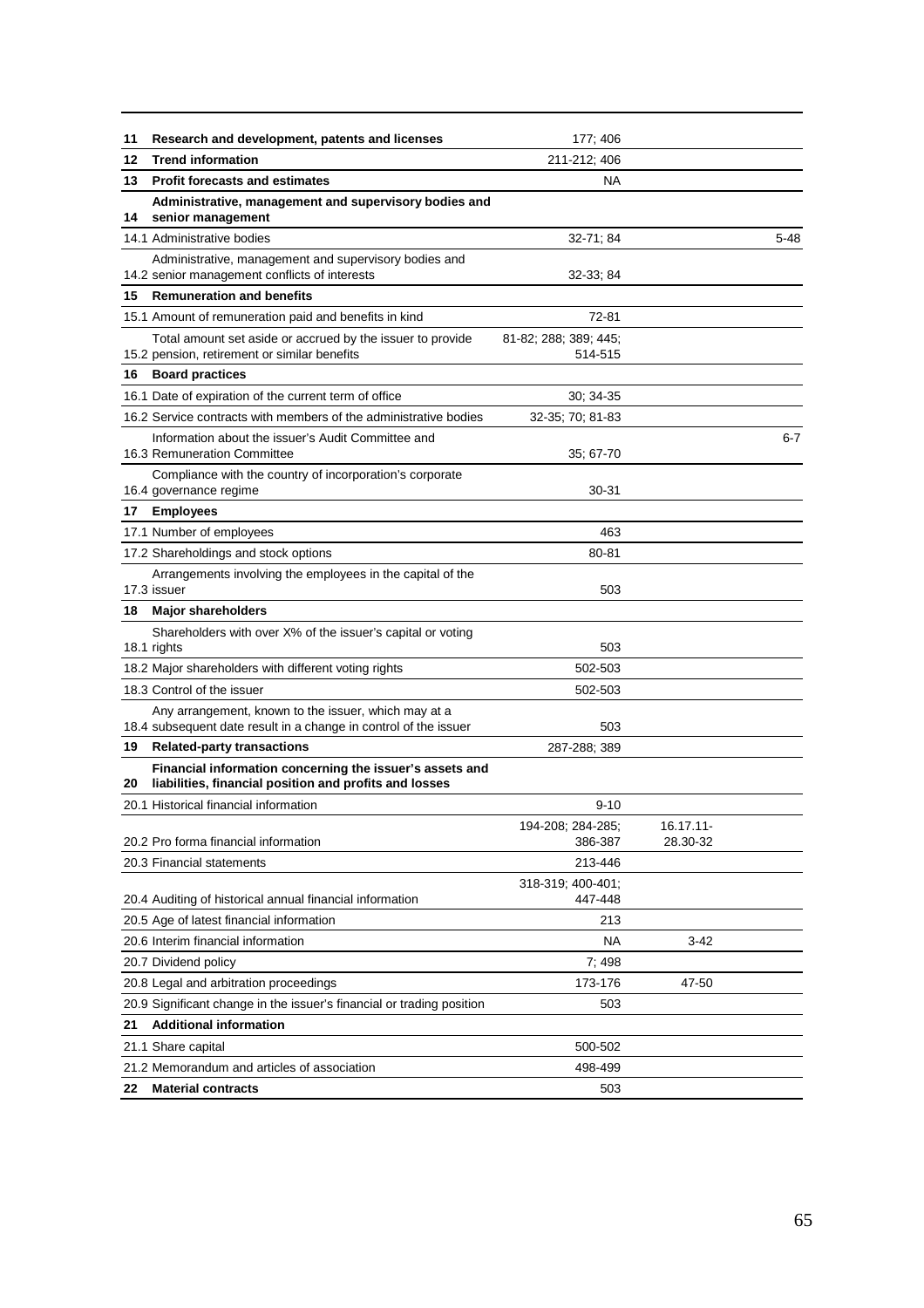|    | Third party information and statement by experts and |                   |    |    |
|----|------------------------------------------------------|-------------------|----|----|
| 23 | declaration of any interest                          | ΝA                |    |    |
| 24 | Documents on display                                 | 499               | 53 | 62 |
|    |                                                      | 295-305: 308-317: |    |    |
| 25 | Information on holdings                              | 396-399: 425-430  |    |    |